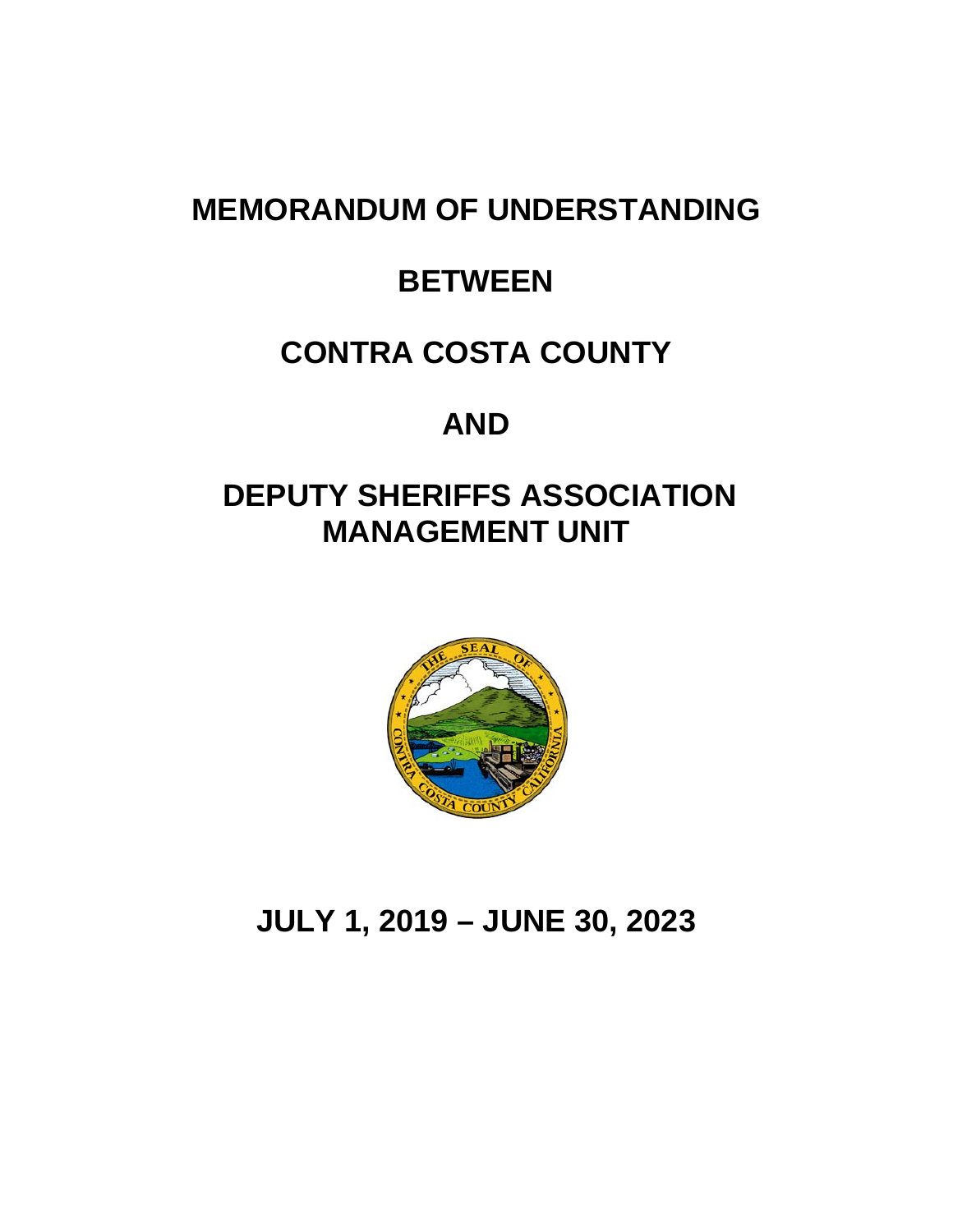#### **DEPUTY SHERIFFS ASSOCIATION MANAGEMENT UNIT**

#### **TABLE OF CONTENTS**

| <b>SECTION 1</b><br>1.1<br>1.2                                                                                          | <b>RECOGNITION</b>                                                            |  |
|-------------------------------------------------------------------------------------------------------------------------|-------------------------------------------------------------------------------|--|
| <b>SECTION 2</b><br>2.1<br>2.2<br>2.3<br>2.4<br>2.5<br>2.6                                                              | <b>ASSOCIATION SECURITY</b>                                                   |  |
| <b>SECTION 3</b>                                                                                                        |                                                                               |  |
| <b>SECTION 4</b><br>4.1<br>4.2<br>4.3                                                                                   | OFFICIAL REPRESENTATIVES<br>Union Release Time Bank - Limited Pilot Program 8 |  |
| <b>SECTION 5</b><br>5.1<br>5.2<br>5.3<br>5.4<br>5.5<br>5.6<br>5.7<br>5.8<br>5.9<br>5.10<br>5.11<br>5.12<br>5.13<br>5.14 | <b>SALARIES</b><br>Salary Reallocation & Salary on Reallocation 11            |  |
| <b>SECTION 6</b><br>6.1<br>6.2                                                                                          | DAYS AND HOURS OF WORK                                                        |  |
| <b>SECTION 7</b><br>7.1<br>7.2<br>7.3<br>7.4                                                                            | <b>SENIORITY, WORKFORCE REDUCTION,</b><br><u>LAYOFF &amp; REASSIGNMENT</u>    |  |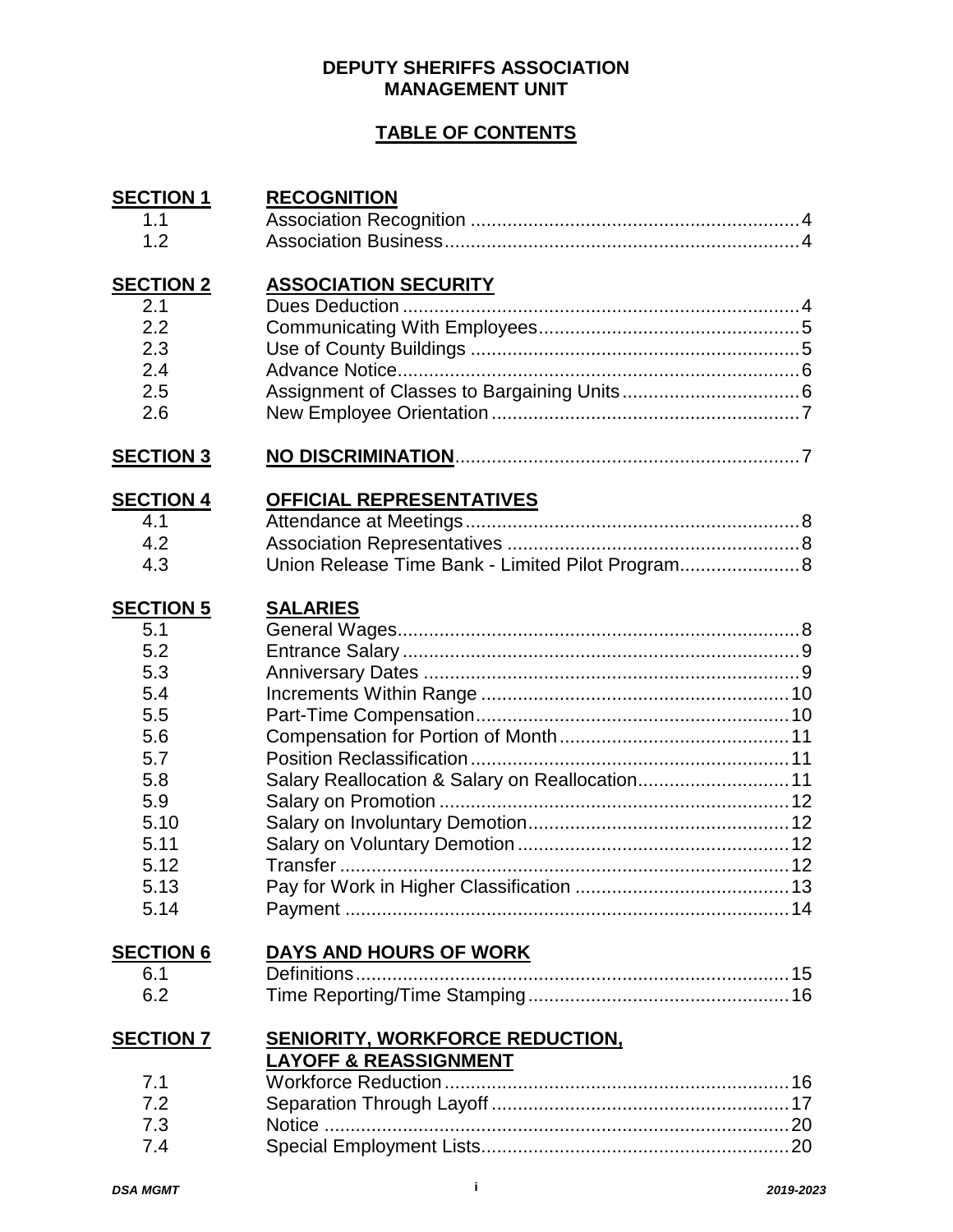| 7.5               |                                                              |  |
|-------------------|--------------------------------------------------------------|--|
| <b>SECTION 8</b>  | <b>HOLIDAYS</b>                                              |  |
| 8.1               |                                                              |  |
| 8.2               | Holiday is NOT Worked and Holiday                            |  |
|                   |                                                              |  |
| 8.3               | Holiday is NOT Worked and Holiday                            |  |
|                   |                                                              |  |
| <b>SECTION 9</b>  | <b>VACATION LEAVE</b>                                        |  |
| 9.1               |                                                              |  |
| 9.2               |                                                              |  |
| 9.3               |                                                              |  |
| 9.4               | Vacation Allowance for Separated Employees24                 |  |
| 9.5               |                                                              |  |
| 9.6               | Vacation Leave on Reemployment From a Layoff List24          |  |
| <b>SECTION 10</b> | <b>SICK LEAVE</b>                                            |  |
| 10.1              |                                                              |  |
| 10.2              |                                                              |  |
| 10.3              |                                                              |  |
| 10.4              |                                                              |  |
| 10.5              |                                                              |  |
| 10.6              | Workers' Compensation & Continuing Pay for Non-Sworn         |  |
|                   |                                                              |  |
| 10.7              |                                                              |  |
| <b>SECTION 11</b> | <b>LEAVE OF ABSENCE</b>                                      |  |
| 11.1              |                                                              |  |
| 11.2              | General Administration - Leaves of Absence33                 |  |
| 11.3              | Family and Medical Leave Act (FMLA) and/or California Family |  |
| 11.4              |                                                              |  |
|                   |                                                              |  |
| 11.5              |                                                              |  |
| 11.6              |                                                              |  |
| 11.7<br>11.8      |                                                              |  |
| 11.9              |                                                              |  |
| 11.10             |                                                              |  |
| 11.11             | Salary Review While on Leave of Absence38                    |  |
|                   |                                                              |  |
| <b>SECTION 12</b> | <u>JURY DUTY AND WITNESS DUTY</u>                            |  |
| 12.1              |                                                              |  |
| 12.2              |                                                              |  |
| <b>SECTION 13</b> | <b>MEDICAL, DENTAL AND LIFE INSURANCE</b>                    |  |
| 13.1              |                                                              |  |
| 13.2              |                                                              |  |
| 13.3              | CalPERS Health Plan Monthly Premium Subsidy  40              |  |
| 13.4              |                                                              |  |
| 13.5              |                                                              |  |
| 13.6              |                                                              |  |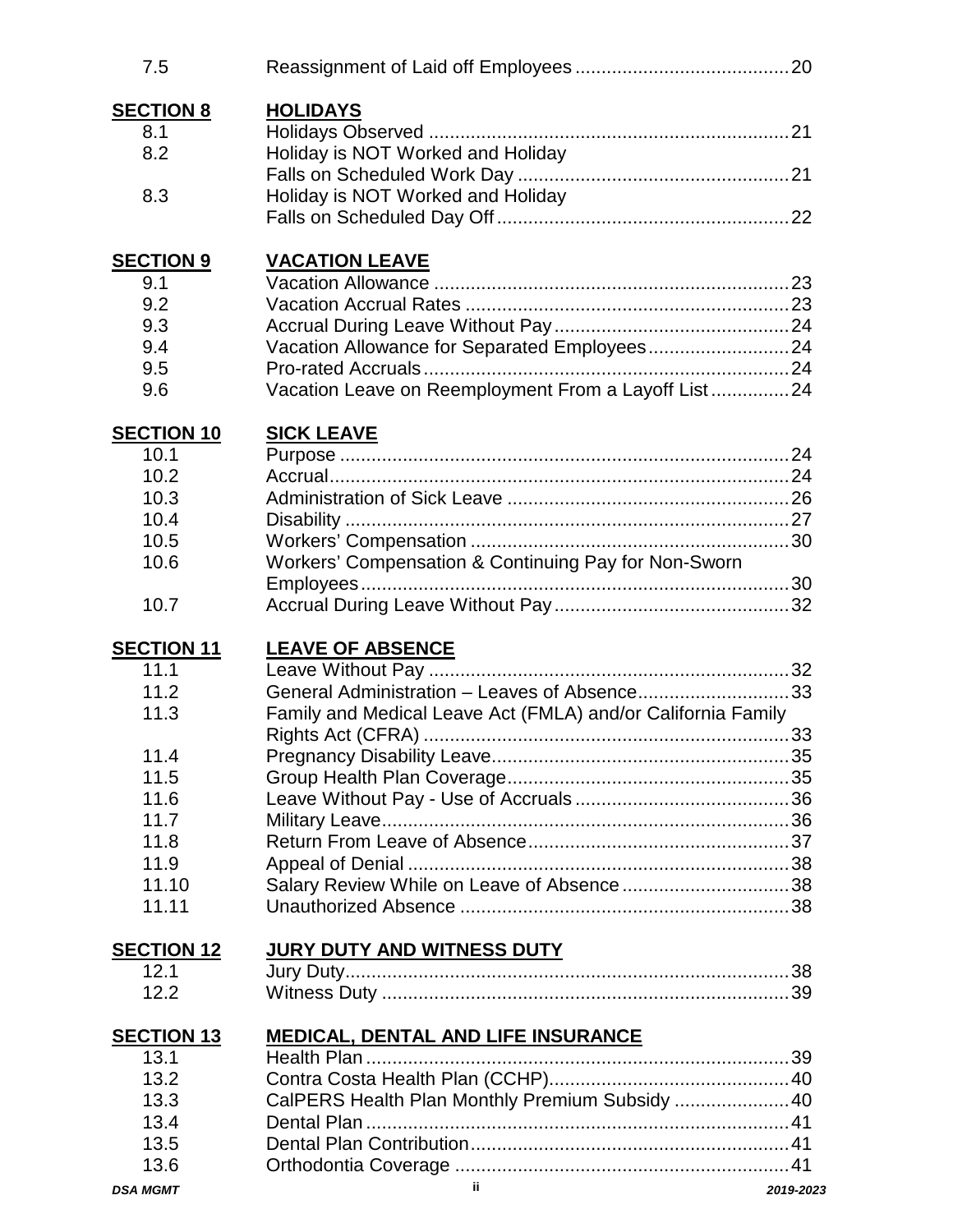| 13.7              |                                                             |           |
|-------------------|-------------------------------------------------------------|-----------|
| 13.8              | Life Insurance Benefit Under Health and Dental Plans  42    |           |
| 13.9              |                                                             |           |
| 13.10             |                                                             |           |
| 13.11             |                                                             |           |
| 13.12             |                                                             |           |
| 13.13             |                                                             |           |
| 13.14             |                                                             |           |
| 13.15             |                                                             |           |
| 13.16             |                                                             |           |
| 13.17             |                                                             |           |
| 13.18             |                                                             |           |
| 13.19             | Health Benefits for Employees Not Otherwise Covered  45     |           |
|                   |                                                             |           |
| <b>SECTION 14</b> | <b>PROBATIONARY PERIOD</b>                                  |           |
| 14.1              |                                                             |           |
| 14.2              |                                                             |           |
| 14.3              |                                                             |           |
| 14.4              |                                                             |           |
| 14.5              |                                                             |           |
|                   |                                                             |           |
| <b>SECTION 15</b> | <b>GENERAL TERMS &amp; CONDITIONS OF</b>                    |           |
|                   | <b>EMPLOYMENT/MANAGEMENT BENEFITS</b>                       |           |
| 15.1              |                                                             |           |
| 15.2              |                                                             |           |
| 15.3              |                                                             |           |
| 15.4              |                                                             |           |
| 15.5              |                                                             |           |
| 15.6              |                                                             |           |
| 15.7              | Holiday is Not Worked by F-T Lieutenants who are            |           |
|                   |                                                             |           |
| 15.8              | Holiday is WORKED by Lieutenants Who are                    |           |
|                   | Assigned to the Officer Of the Day Program and              |           |
|                   |                                                             |           |
| 15.9              |                                                             |           |
|                   | Holiday is WORKED by Lieutenant Assigned to the Officer     |           |
|                   | of the Day Program and Holiday Falls on Scheduled Day Off55 |           |
| 15.10             |                                                             |           |
| <b>SECTION 16</b> | <b>PROMOTION</b>                                            |           |
| 16.1              |                                                             |           |
| 16.2              |                                                             |           |
| 16.3              |                                                             |           |
| 16.4              | Promotion Via Reclassification Without Exam56               |           |
| 16.5              |                                                             |           |
|                   |                                                             |           |
| 16.6              |                                                             |           |
| 16.7              |                                                             |           |
| <b>SECTION 17</b> | <b>RESIGNATIONS</b>                                         |           |
| 17.1              |                                                             |           |
| 17.2              |                                                             |           |
| 17.3              |                                                             |           |
| 17.4              |                                                             |           |
| <b>DSA MGMT</b>   | iii.                                                        | 2019-2023 |
|                   |                                                             |           |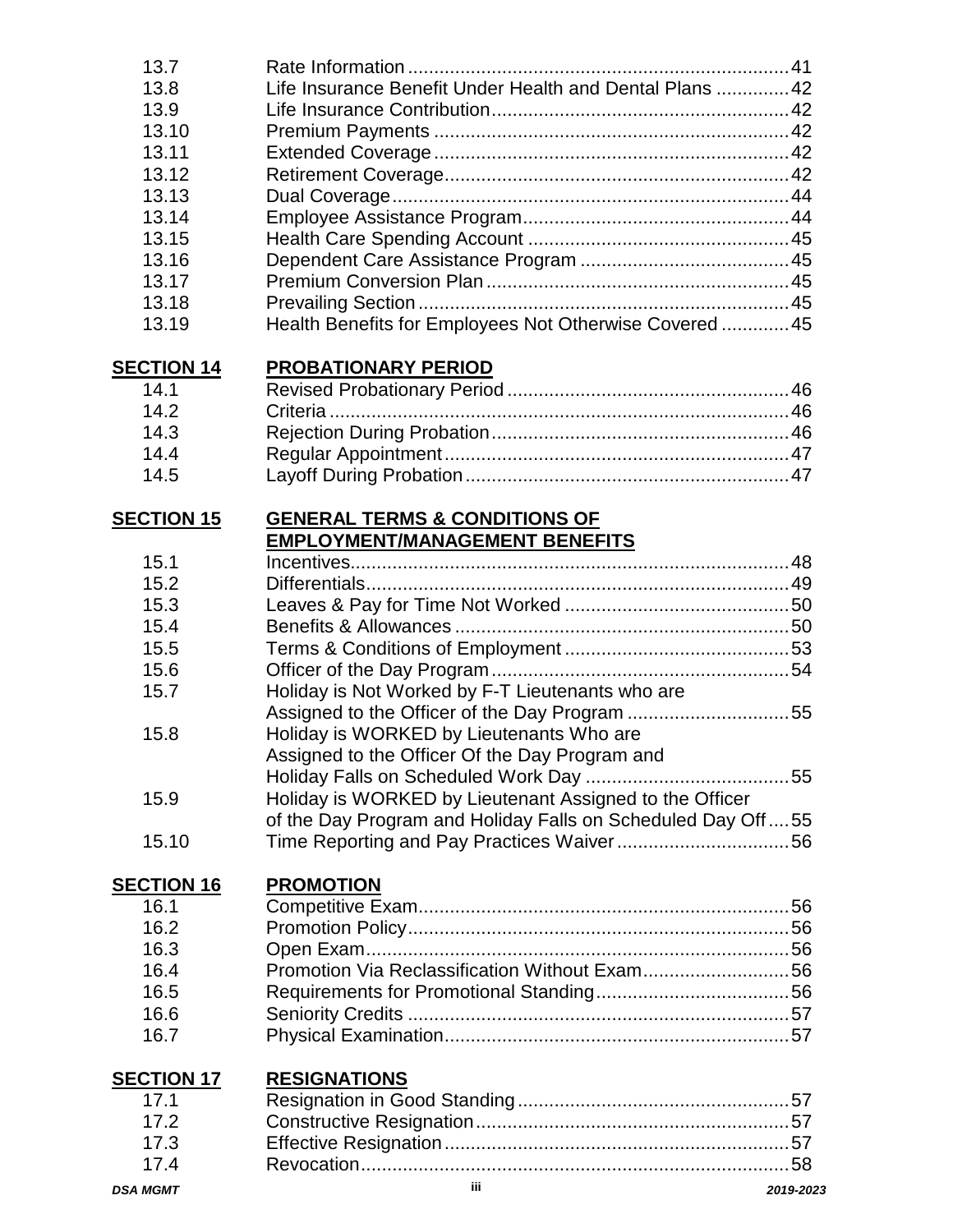| 17.5              |                                                        |  |
|-------------------|--------------------------------------------------------|--|
| <b>SECTION 18</b> | DISMISSAL, SUSPENSION & DEMOTION                       |  |
| 18.1              |                                                        |  |
| 18.2              | Skelly Requirements - Notice of                        |  |
|                   |                                                        |  |
| 18.3              |                                                        |  |
| 18.4              |                                                        |  |
| 18.5              |                                                        |  |
| 18.6              | Procedure on Dismissal, Suspension                     |  |
|                   |                                                        |  |
| <b>SECTION 19</b> | <b>MANAGEMENT COMPLAINT PROCEDURE</b>                  |  |
| 19.1              |                                                        |  |
| 19.2              |                                                        |  |
| 19.3              |                                                        |  |
| 19.4              |                                                        |  |
| 19.5              |                                                        |  |
| 19.6              |                                                        |  |
| 19.7              |                                                        |  |
| <b>SECTION 20</b> |                                                        |  |
| <b>SECTION 21</b> |                                                        |  |
| <b>SECTION 22</b> | <b>RETIREMENT CONTRIBUTION</b>                         |  |
| 22.1              | Safety Retirement Tier Elections - Employees Hired     |  |
|                   |                                                        |  |
| 22.2              | Tier A - Thirty Years of Continuous                    |  |
|                   |                                                        |  |
| 22.3              | Safety Retirement Tier C - Employees Hired or Rehired  |  |
|                   | after December 31, 2006, but Before January 1, 2013 66 |  |
| 22.4              | Safety Retirement Benefit - Sworn Employees who become |  |
|                   | New Members of CCCERA on or after January 1, 2013 67   |  |
| 22.5              | Retirement Benefit - Non-Sworn Employees who become    |  |
|                   | New Members of CCCERA on or after January 1, 2013 67   |  |
| <b>SECTION 23</b> |                                                        |  |
| <b>SECTION 24</b> |                                                        |  |
| <b>SECTION 25</b> |                                                        |  |
|                   |                                                        |  |
| <b>SECTION 26</b> |                                                        |  |
| <b>SECTION 27</b> |                                                        |  |
| <b>SECTION 28</b> |                                                        |  |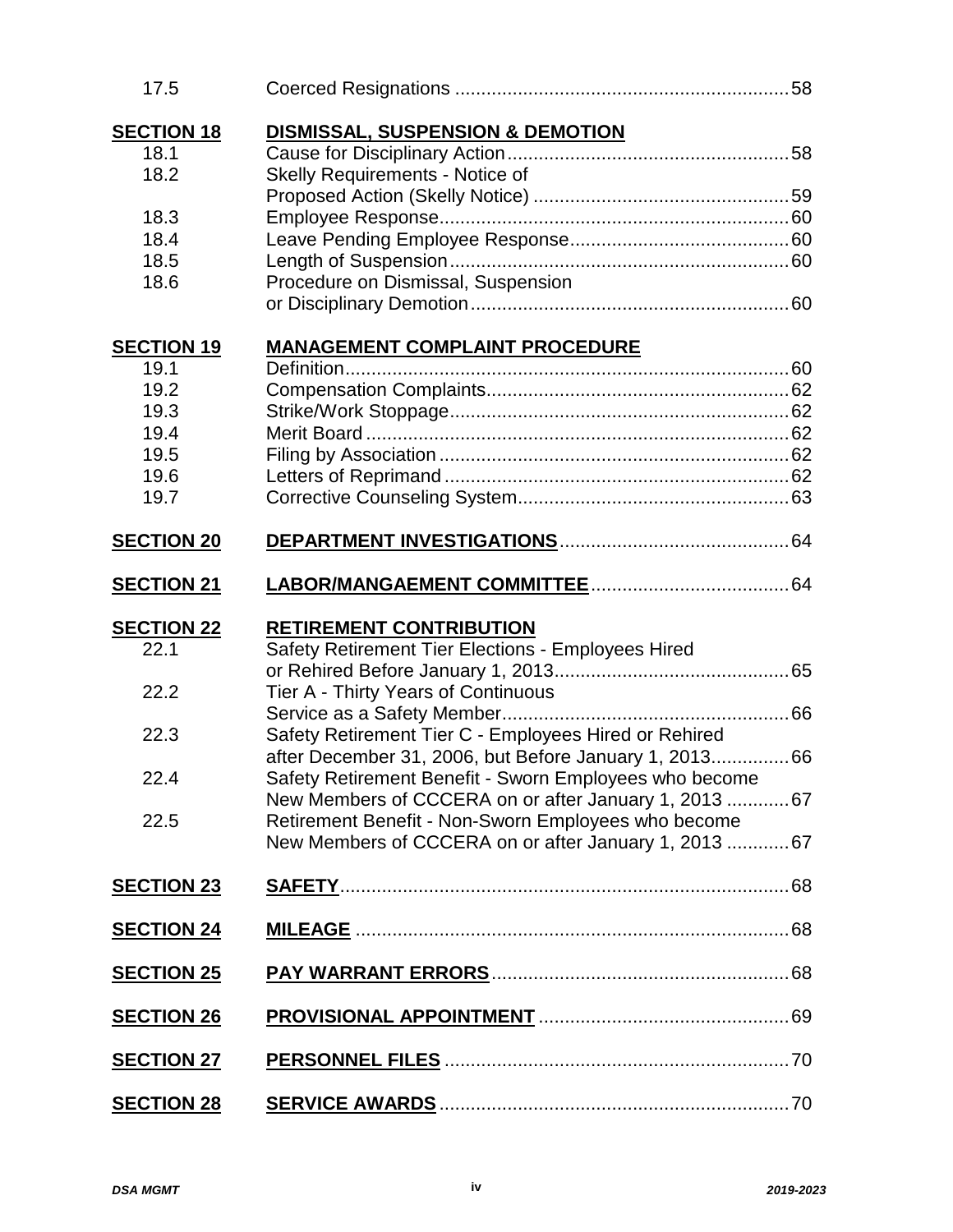| <b>SECTION 29</b> | <b>REIMBURSEMENT FOR MEAL EXPENSES &amp;</b>               |
|-------------------|------------------------------------------------------------|
|                   | <b>CHARGE FOR DETENTION DIVISION MEALS</b>                 |
| 29.1              |                                                            |
| 29.2              |                                                            |
| <b>SECTION 30</b> | <b>COMPENSATION FOR LOSS OR DAMAGE</b>                     |
|                   | TO PERSONAL PROPERTY                                       |
| 30.1              |                                                            |
| 30.2              |                                                            |
| <b>SECTION 31</b> |                                                            |
| <b>SECTION 32</b> | <b>LENGTH OF SERVICE DEFINITION</b>                        |
|                   |                                                            |
|                   |                                                            |
| <b>SECTION 33</b> | UNIFORM ALLOWANCE/S.W.A.T. UNIFORM                         |
| 33.1              |                                                            |
| 33.2              |                                                            |
| 33.3              |                                                            |
| <b>SECTION 34</b> | PEACE OFFICER TRAINING INCENTIVE PROGRAM                   |
| 34.1              |                                                            |
| 34.2              |                                                            |
| 34.3              |                                                            |
| <b>SECTION 35</b> |                                                            |
|                   |                                                            |
| <b>SECTION 36</b> |                                                            |
| <b>SECTION 37</b> |                                                            |
|                   |                                                            |
| <b>SECTION 38</b> | <b>SCOPE OF AGREEMENT &amp; SEVERABILITY OF PROVISIONS</b> |
| 37.1              |                                                            |
| 37.2              |                                                            |
| 37.3              |                                                            |
| 37.4              |                                                            |

## **ATTACHMENT A**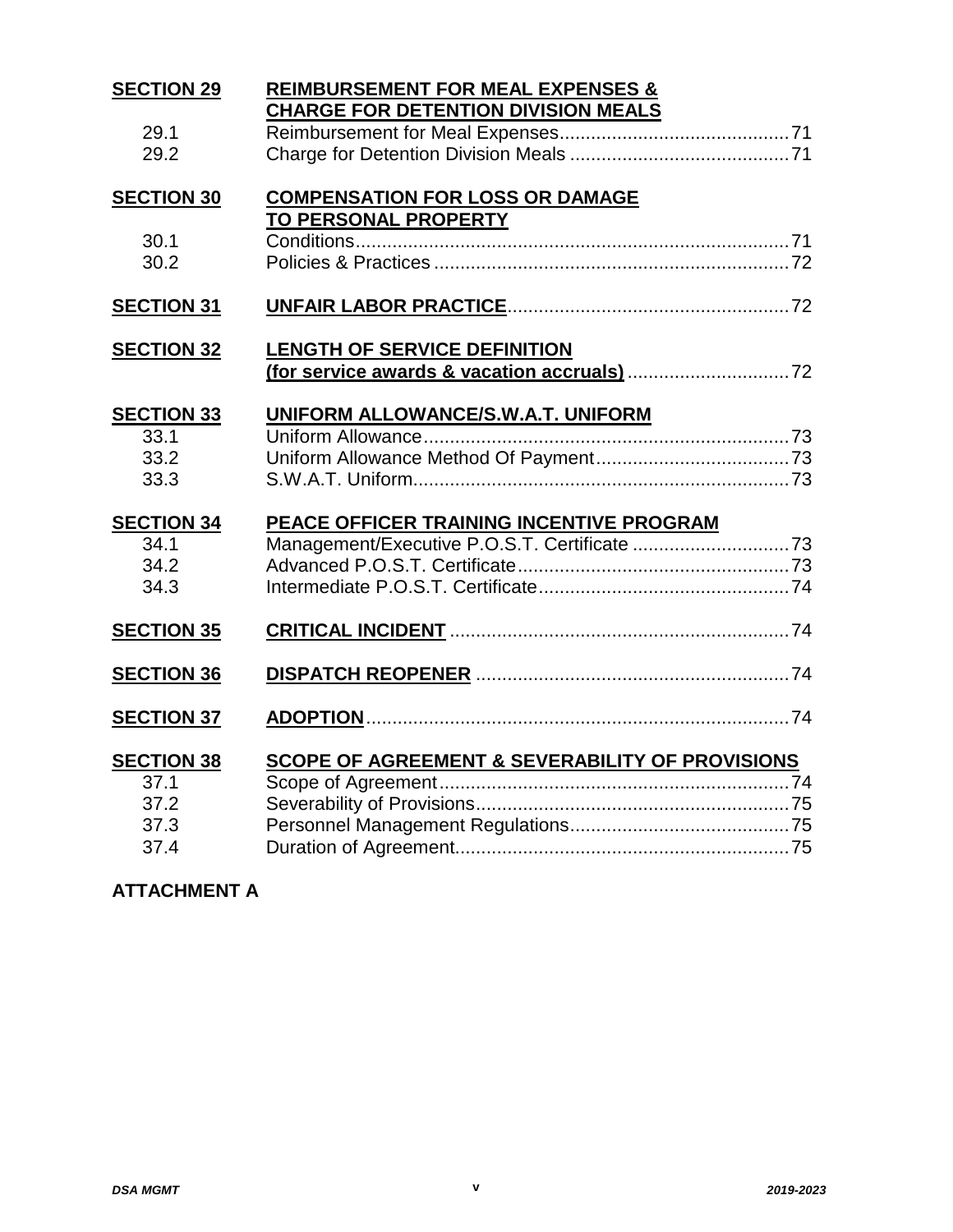#### **MEMORANDUM OF UNDERSTANDING BETWEEN CONTRA COSTA COUNTY AND DEPUTY SHERIFFS ASSOCIATION**

#### **MANAGEMENT UNIT**

This Memorandum of Understanding (MOU) is entered into pursuant to the authority contained in Board of Supervisors Resolution 81/1165 and has been jointly prepared by the parties.

The Employee Relations Officer (County Administrator) is the representative of Contra Costa County in employer-employee relations matters as provided in Board of Supervisors Resolution 81/1165, Section 34-8.012.

The parties have met and conferred in good faith regarding wages, hours and other terms and conditions of employment for the employees in units in which the Association is the recognized representative, have freely exchanged information, opinions and proposals and have endeavored to reach agreement on all matters relating to the employment conditions and employer-employee relations covering such employees.

This MOU shall be presented to the Contra Costa County Board of Supervisors as the joint recommendations of the undersigned for salary and benefits for the term as set forth herein.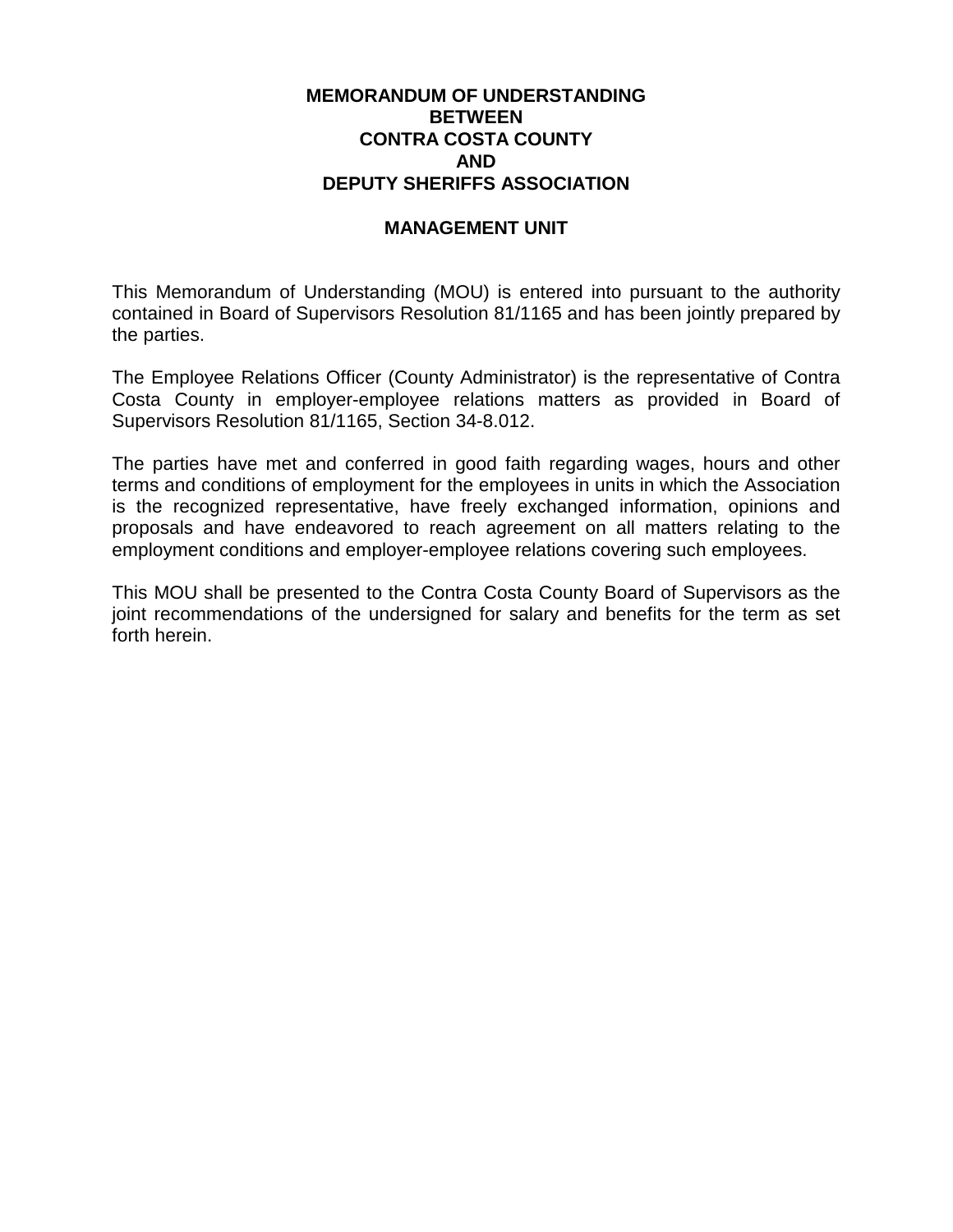#### **DEFINITIONS**

**Appointing Authority:** Department Head unless otherwise provided by statute or ordinance.

**Association:** Deputy Sheriffs Association.

**Class**: A group of positions sufficiently similar with respect to the duties and responsibilities that similar selection procedures and qualifications may apply and that the same descriptive title may be used to designate each position allocated to the group.

**Class Title:** The designation given to a class, to each position allocated to the class, and to the employees allocated to the class.

**County:** Contra Costa County.

**Demotion:** The change of a permanent employee to another position in a class allocated to a salary range for which the top step is lower than the top step of the class which the employee formerly occupied except as provided for under "Transfer" or as otherwise provided for in this MOU, in the Personnel Management Regulations, or in specific resolutions governing deep classifications.

**Director of Human Resources:** The person designated by the County Administrator to serve as the Assistant County Administrator-Director of Human Resources.

**Eligible:** Any person whose name is on an employment or reemployment or layoff list for a given classification.

**Employee:** A person who is an incumbent of a position or who is on leave of absence in accordance with provisions of this MOU and whose position is held pending his/her return.

**Employment List:** A list of persons who have been found qualified for employment in a specific class.

**Layoff List:** A list of persons who have occupied positions allocated to a class in the Merit System and who have been involuntarily separated by layoff or displacement or have voluntarily demoted in lieu of layoff.

**Permanent-Intermittent Position:** Any position which requires the services of an incumbent for an indefinite period but on an intermittent basis, as needed, paid on an hourly basis.

**Permanent Part-Time Position:** Any position which will require the services of an incumbent for an indefinite period but on a regularly scheduled less than full time basis.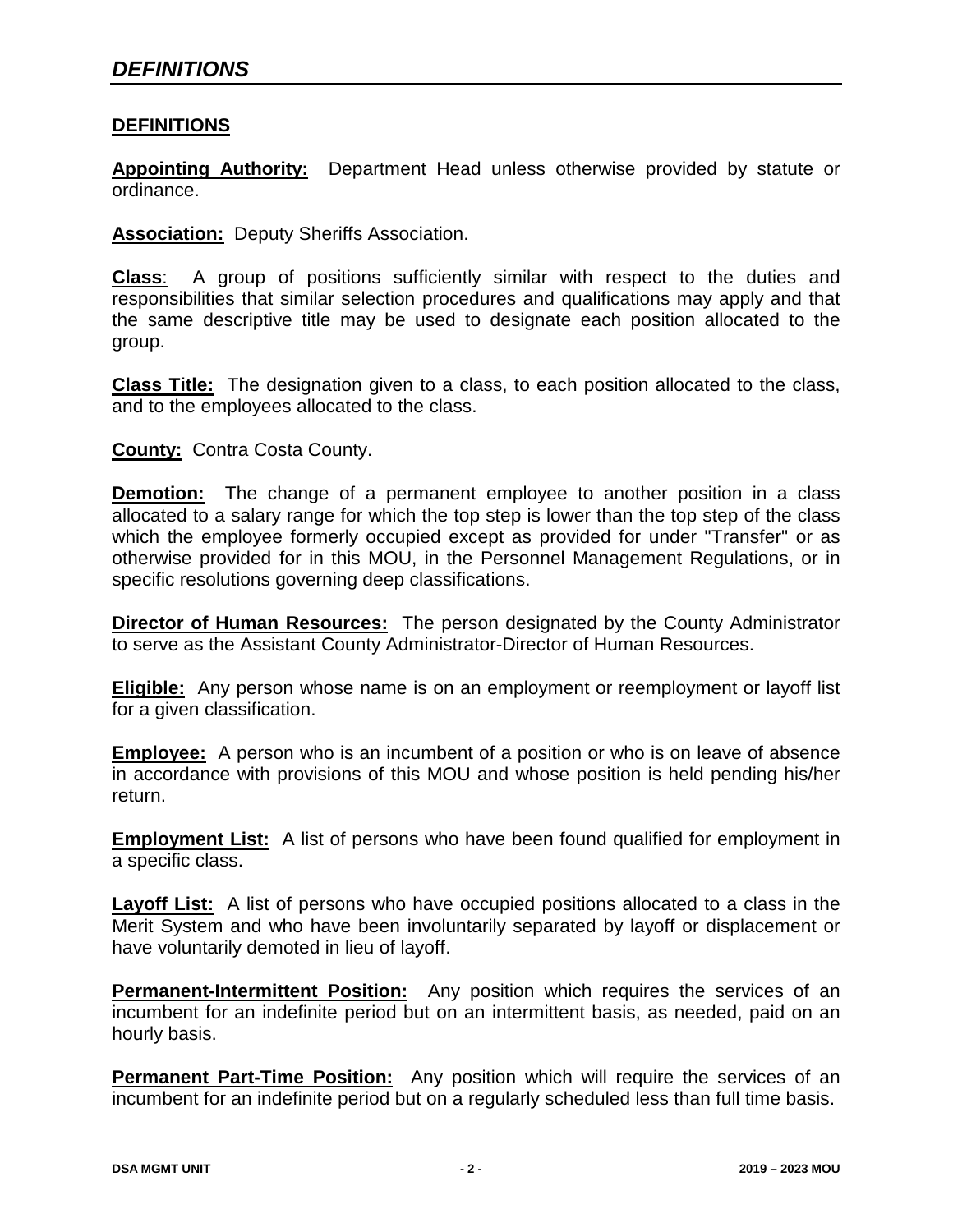### *DEFINITIONS*

**Permanent Position:** Any position which has required, or which will require the services of an incumbent without interruption, for an indefinite period.

**Project Employee:** An employee who is engaged in a time limited program or service by reason of limited or restricted funding. Such positions are typically funded from outside sources but may be funded from County revenues.

**Promotion:** The change of a permanent employee to another position in a class allocated to a salary range for which the top step is higher than the top step of the class which the employee formerly occupied, except as provided for under "Transfer" or as otherwise provided for in this MOU, in the Personnel Management Regulations, or in specific resolutions governing deep classes.

**Position**: The assigned duties and responsibilities calling for the regular full time, parttime or intermittent employment of a person.

**Reallocation:** The act of reassigning an individual position from one class to another class at the same range of the salary schedule or to a class which is allocated to another range that is within five (5) percent of the top step, except as otherwise provided for in the Personnel Management Regulations, deep class resolutions or other ordinances.

**Reclassification:** The act of changing the allocation of a position by raising it to a higher class or reducing it to a lower class on the basis of significant changes in the kind, difficulty or responsibility of duties performed in such position.

**Reemployment List:** A list of persons, who have occupied positions allocated to any class in the merit system and, who have voluntarily separated and are qualified for consideration for reappointment under the Personnel Management Regulations governing reemployment.

**Resignation:** The voluntary termination of permanent service with the County from a position in the merit system.

**Temporary Employment:** Any employment in the merit system which will require the services of an incumbent for a limited period of time, paid on an hourly basis, not in an allocated position or in permanent status.

**Transfer:** The change of an employee who has permanent status in a position to another position in the same class in a different department, or to another position in a class which is allocated to a range on the salary plan that is within five percent (5%) at top step as the class previously occupied by the employee.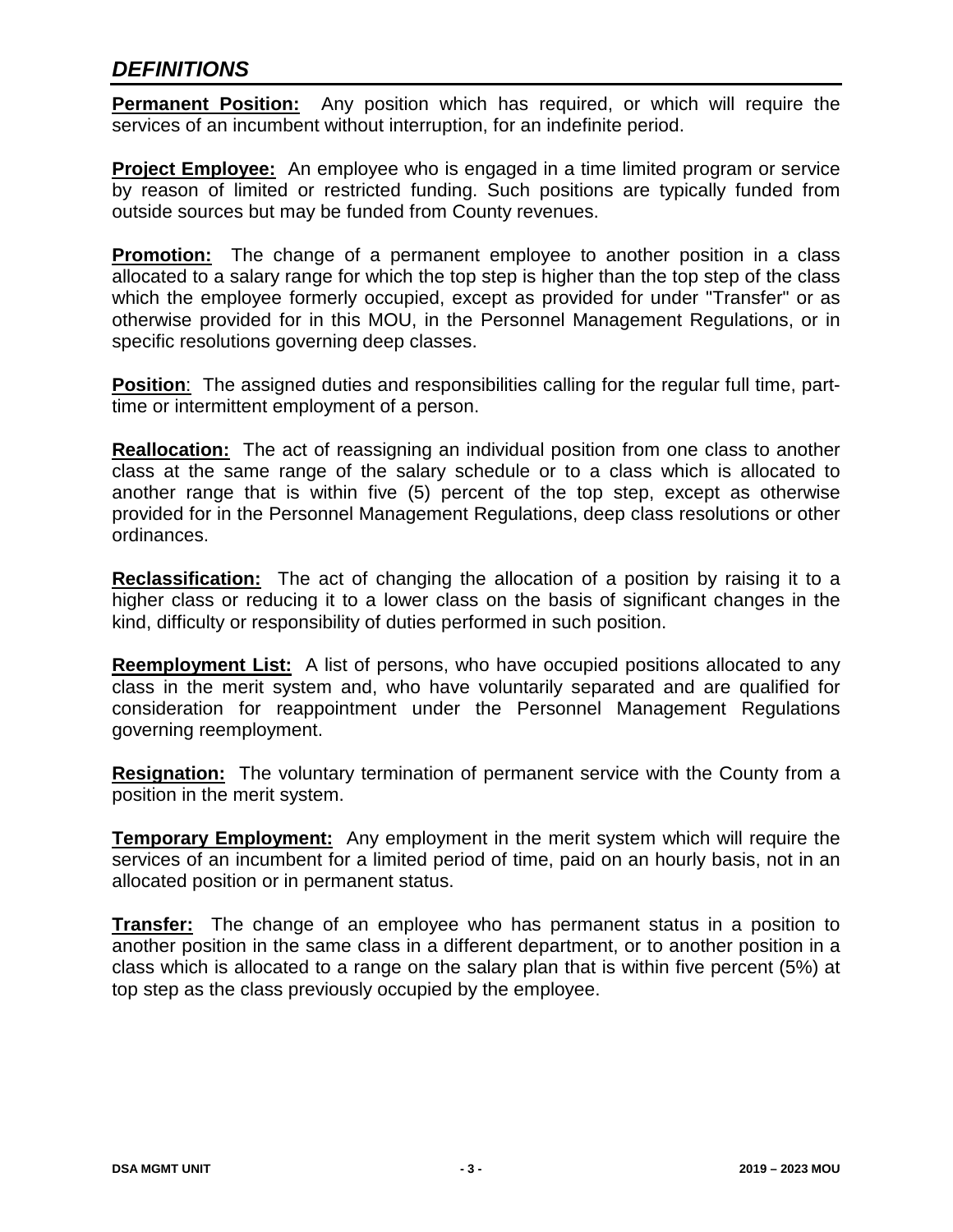#### **SECTION 1 - RECOGNITION**

**1.1 Association Recognition**. The Association is the formally recognized employee organization for the Deputy Sheriffs Management Unit and such organization has been certified as such pursuant to Chapter 34-12 of Board of Supervisor's Resolution 81/1165 by Board Order dated September 21, 1993. Represented classes in this unit are:

Captain (6XDA) Sheriff's Chief of Forensic Services (6DDB) Lieutenant (6XHA) Administrative Lieutenant (6XHB) Deputy Sheriff Forensic Manager (6DGA) Sheriff's Communication Center Director (64NC) Sheriff's Crime Analyst (64VA)

**1.2 Association Business.** All elected members of the Board of the governing body of the DSA and any general member having agendized business before the Board requiring the member's personal appearance may be allowed to attend said Board meeting during duty hours without any loss of pay or benefit, provided that at least twenty-four (24) hour advance written request is made.

The supervisor of the member shall be empowered to grant release time, if the granting of same would not require added costs (i.e., overtime or replacement by a temporary employee). Operational impact will also be considered.

#### **SECTION 2 - ASSOCIATION SECURITY**

**2.1 Dues Deduction.** Pursuant to Chapter 34-26 of Resolution 81/1165 only a majority representative may have dues deduction and as such the Association has the exclusive privilege of dues deduction for all members in its unit.

- A. **Notification of Dues Deduction Changes.** The Association shall regularly provide the County in a manner that has been mutually agreed upon, with the names of employees for whom dues deductions should be initiated, changed, or discontinued pursuant to this section. The Association will submit a spreadsheet in an agreed upon format to the Office of the Auditor-Controller via email. Requests for dues deductions received by the Auditor-Controller by the close of business at least five (5) business days prior to the end of the pay period will be implemented in the following pay period.
- B. The Association shall indemnify, defend, and save the County harmless against any and all claims, demands, suits, orders, or judgments, or other forms of liability that arise out of or by reason of this Association Security Section, or action taken or not taken by the County under this Section. This includes, but is not limited to, the County's Attorneys' fees and costs. The provisions of this subsection shall not be subject to the grievance procedure.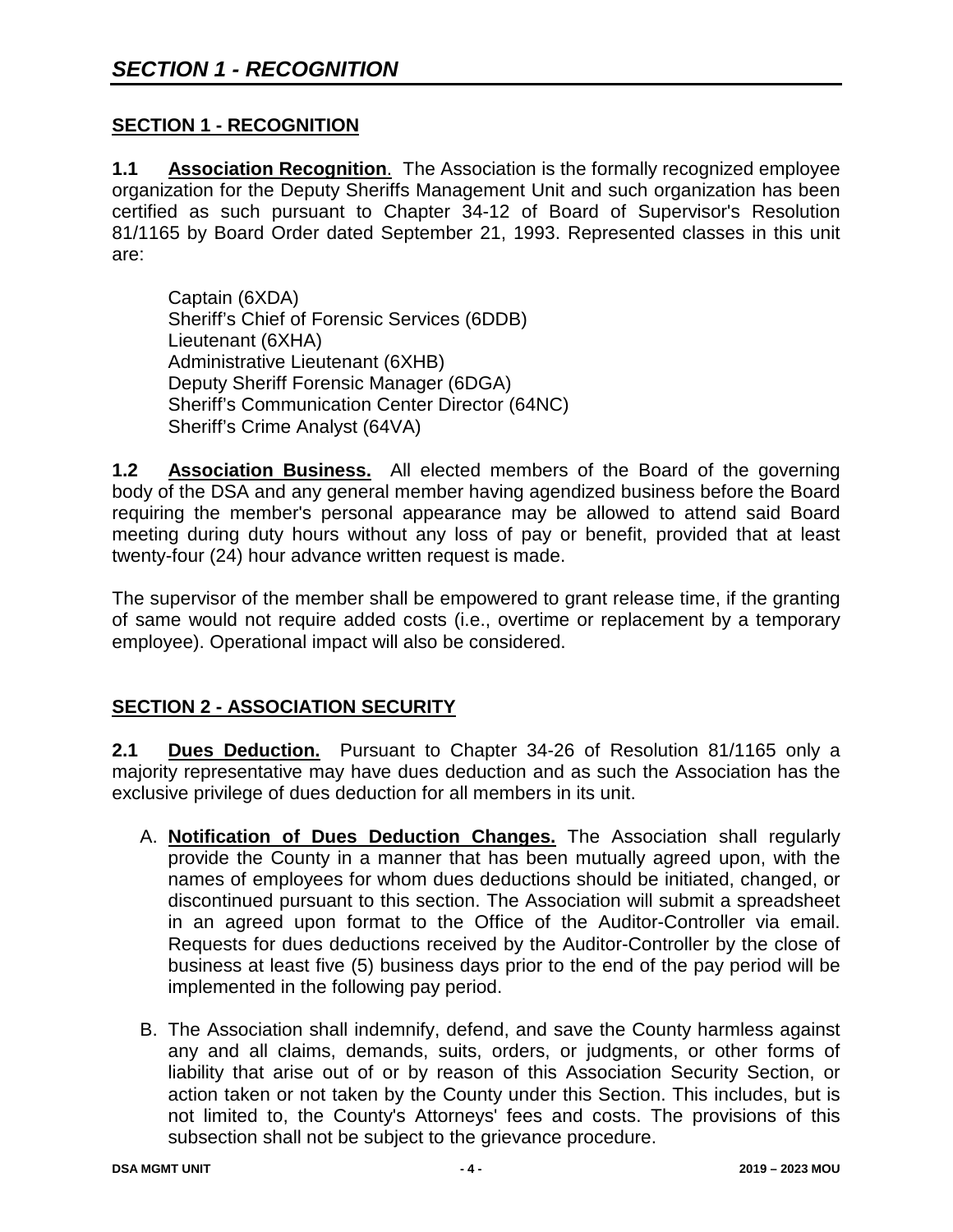C. The County Human Resources Department shall monthly furnish a list of all new hires to the Association.

**2.2 Communicating With Employees.** The Association shall be allowed to use designated portions of bulletin boards or display areas in public portions of County buildings or in public portions of offices in which there are employees represented by the Association, provided the communications displayed have to do with official organization business such as times and places of meetings and further provided that the Association appropriately posts and removes the information. The department head reserves the right to remove objectionable materials after notification to and discussion with the Association.

Representatives of the Association, not on County time, shall be permitted to place a supply of employee literature at specific locations in County buildings if arranged through the Labor Relations Manager; said representatives may distribute employee organization literature in work areas (except work areas not open to the public) if the nature of the literature and the proposed method of distribution are compatible with the work environment and work in progress. Such placement and/or distribution shall not be performed by on duty employees.

The Association shall be allowed access to work locations in which it represents employees for the following purposes:

- a. to post literature on bulletin boards;
- b. to arrange for use of a meeting room;
- c. to leave and/or distribute a supply of literature as indicated above;
- d. to represent an employee on an appeal, and/or to contact an Association officer on a matter within the scope of representation.

In the application of this provision, it is agreed and understood that in each such instance advance arrangements including disclosure of which of the above purposes is the reason for the visit, will be made with the departmental representative in charge of the work area, and the visit will not interfere with County services.

**2.3 Use of County Buildings.** The Association shall be allowed the use of areas normally used for meeting purposes for meetings of County employees during non-work hours when:

- a. Such space is available and its use by the Association is scheduled twenty-four (24) hours in advance;
- b. there is no additional cost to the County;
- c. it does not interfere with normal County operations;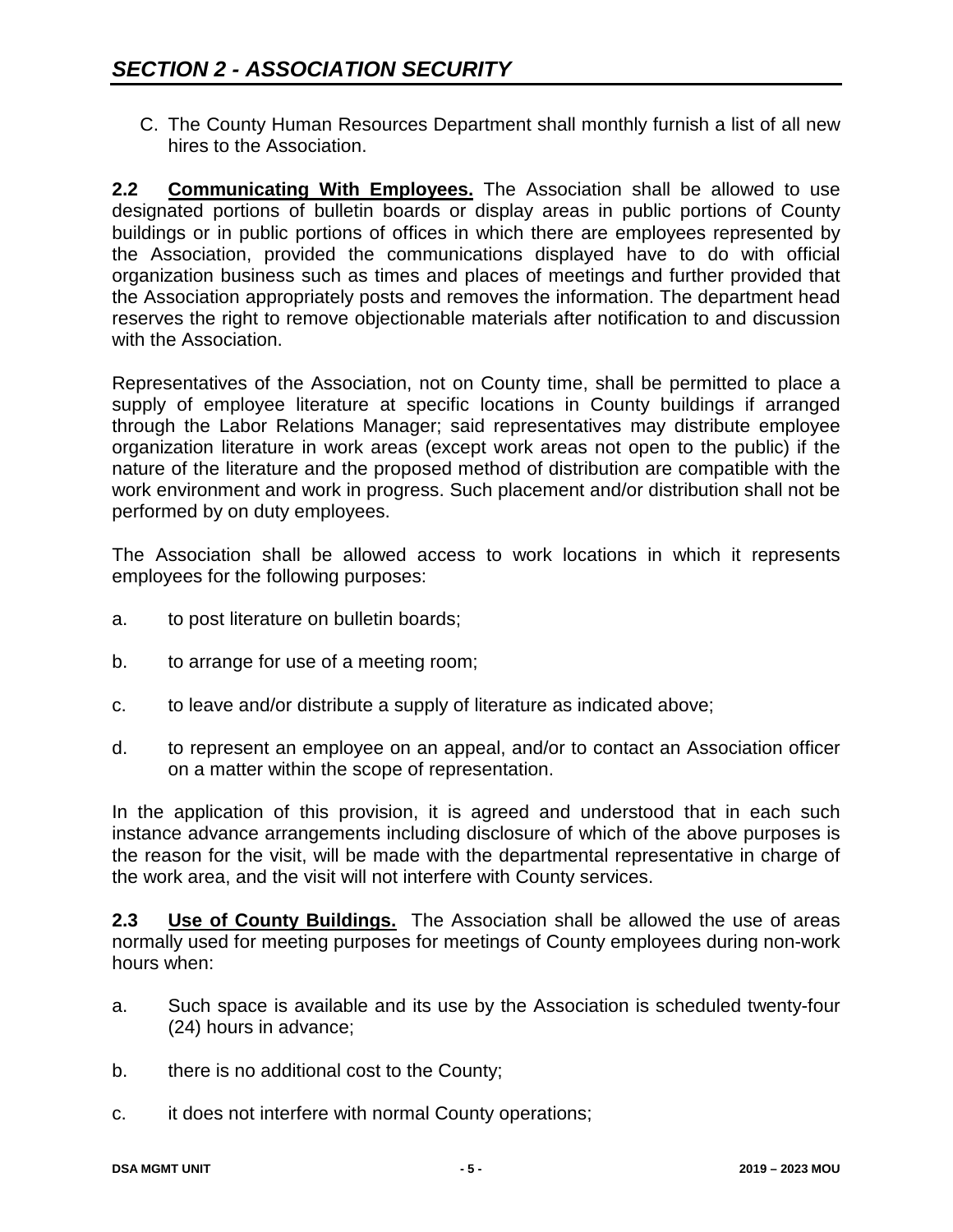# *SECTION 2 - ASSOCIATION SECURITY*

- d. employees in attendance are not on duty and are not scheduled for duty;
- e. the meetings are on matters within the scope of representation.

The administrative official responsible for the space shall establish and maintain scheduling of such uses. The Association shall maintain proper order at the meeting, and see that the space is left in a clean and orderly condition.

The use of County equipment (other than items normally used in the conduct of business meetings, such as desks, chairs, ashtrays, and blackboards) is prohibited, even though it may be present in the meeting area.

**2.4 Advance Notice.** The Association shall, except in cases of emergency, have the right to reasonable notice of any ordinance, rule, resolution or regulation directly relating to matters within the scope of representation proposed to be adopted by the Board, or boards and commissions designated by the Board, and to meet with the body considering the matter.

The listing of an item on a public agenda, or the mailing of a copy of a proposal at least seventy-two (72) hours before the item will be heard, or the delivery of a copy of the proposal at least twenty-four (24) hours before the item will be heard, shall constitute notice.

In cases of emergency when the Board, or boards and commissions designated by the Board, determines it must act immediately without such notice or meeting, it shall give notice and opportunity to meet as soon as practical after its action.

**2.5 Assignment of Classes to Bargaining Units.** The County shall assign new classes in accordance with the following procedure:

- a. Initial Determination. When a new class title is established, the Labor Relations Manager shall review the composition of existing representation units to determine the appropriateness of including some or all of the employees in the new class in one or more existing representation units, and within a reasonable period of time shall notify all recognized employee organizations of his determination.
- b. Final Determination. This determination is final unless within ten (10) days after notification a recognized employee organization requests in writing to meet and confer thereon.
- c. Meet and Confer and Other Steps. The Labor Relations Manager shall meet and confer with such requesting organizations (and with other recognized employee organizations where appropriate) to seek agreement on this matter within sixty (60) days after the ten-day period in Subsection (b), unless otherwise mutually agreed. Thereafter, the procedures in cases of agreement and disagreement, arbitration referral and expenses, and criteria for determination shall conform to those in Subsections (d) through (I) of Section 34-12.008 of Board of Supervisors' Resolution 81/1165.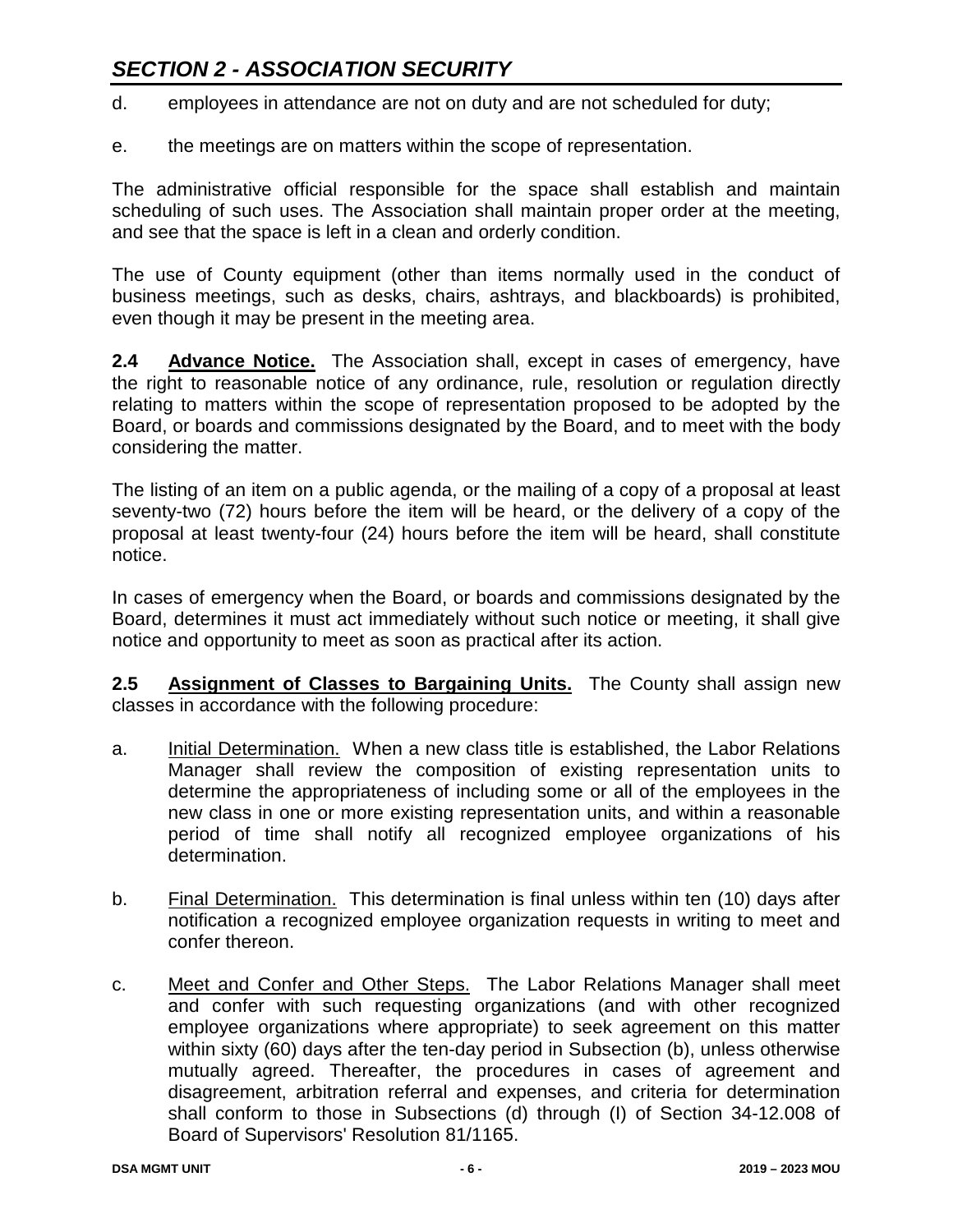#### **2.6 New Employee Orientation.**

- A. The County will provide a written statement to each new employee hired into a classification in any of the bargaining units represented by the Association, that the employee's classification is represented by the Association and the name of a representative of the Association. For purposes of this section, a "new employee" is any person not previously represented by the Association who is hired into a position represented by the Association whether by new hire, transfer or promotion. The department will notify the Association within ten (10) days of hire of the new employee's name, position, and any personal contact information (including address, phone number, and email) that the County has on record.
- B. The County will provide written notice of both Employer-wide and departmentlevel new employee orientations (no matter how few participants, and whether in person, online or through other means or mediums) to the Association, at least ten (10) days prior to the event. Where the department holds bi-yearly orientations as a result of Academy graduations, or where the department holds quarterly new employee orientations as part of its onboarding program, the Association may attend those orientations and conduct a presentation in the manner described in this section.
- C. The new employee orientation notice provided to the Association will include the date, time, and location of the orientation.
- D. For Department-level new employee orientations, representatives of the Association shall be permitted to make a presentation of up to sixty (60) minutes, and present written materials, during a portion of the orientation.
- E. A bargaining unit member attending orientation as an Association representative shall be given paid release time sufficient to cover the Association presentation and travel time. The Association will provide the names of any employees who they wish to be released at least 48 hours in advance to the Labor Relations Manager.

#### **SECTION 3 - NO DISCRIMINATION**

There shall be no discrimination because of race, creed, color, national origin, sex, sexual orientation or Association activities against any employee or applicant for employment by the County or by anyone employed by the County; and to the extent prohibited by applicable State and Federal law there shall be no discrimination because of age. There shall be no discrimination against any disabled person solely because of such disability unless that disability prevents the person from meeting the minimum standards established for a position or from carrying out the duties of the position safely.

#### **SECTION 4 - OFFICIAL REPRESENTATIVES**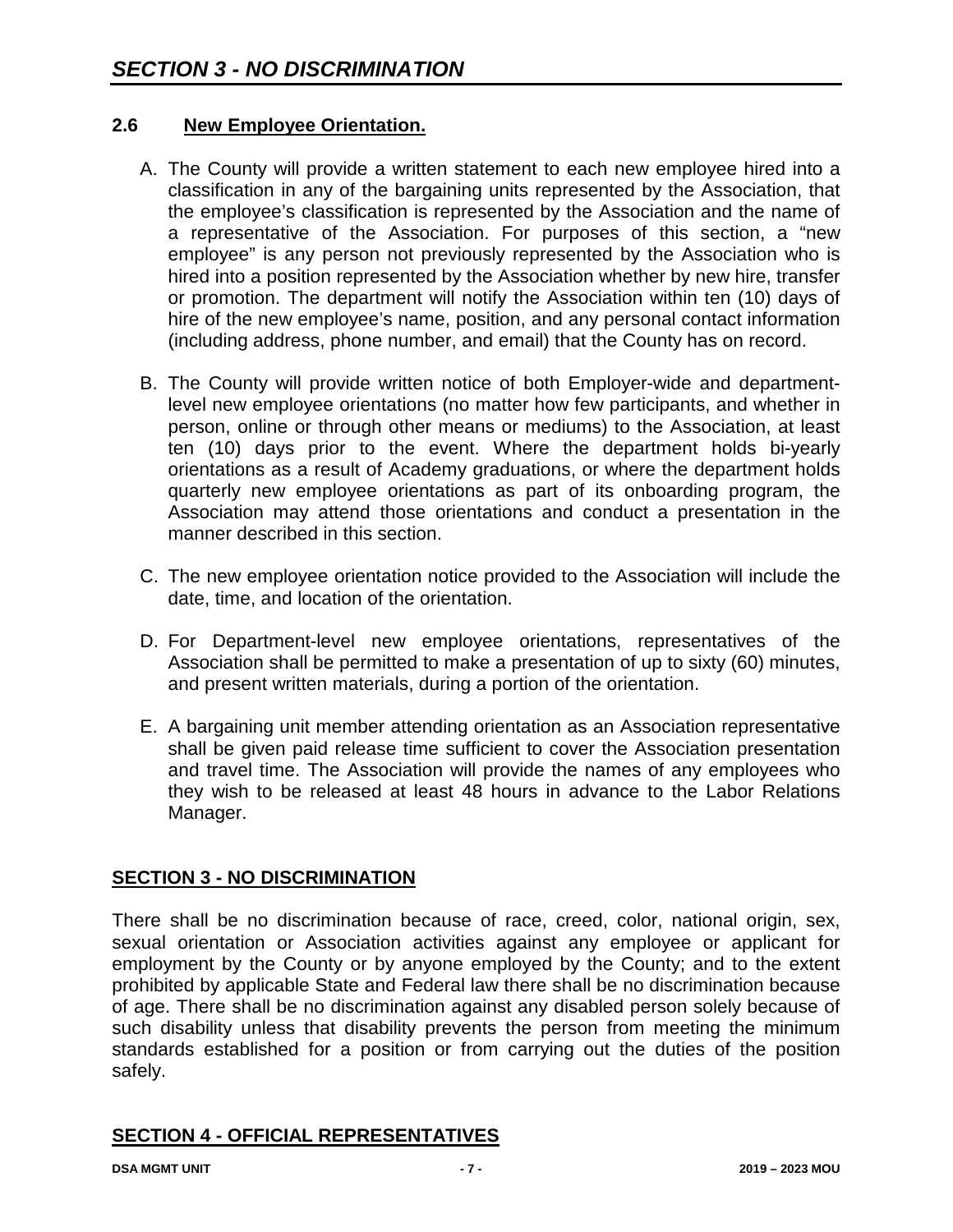**4.1 Attendance at Meetings.** Employees designated as official representatives of the Association shall be allowed to attend meetings held by County agencies during regular working hours on County time as follows:

- a. If their attendance is required by the County at a specific meeting;
- b. if their attendance is sought by a hearing body for presentation of testimony or other reasons;
- c. if their attendance is required for meeting(s) scheduled at reasonable times agreeable to all parties required to address appeals filed pursuant under Section 24 - Management Complaint Procedure of this MOU;
- d. if they are designated as spokesperson or representative of the Association and as such make representations or presentations at meetings or hearings on wages, salaries and working conditions; provided in each case advance arrangements for time away from the employee's work station or assignment are made with the appropriate department head or his designee, and the County agency calling the meeting is responsible for determining that the attendance of the particular employee(s) is required.

**4.2 Association Representatives.** Official representatives of the Deputy Sheriffs Management Unit shall be allowed time off on County time for meetings during regular working hours when formally meeting and conferring in good faith or consulting with the Labor Relations Manager or other management representatives on matters within the scope of representation, provided that the number of such representatives shall not exceed two (2) without prior approval of the Labor Relations Manager, and that advance arrangements for the time away from the work station or assignment are made with the appropriate department head or his designee.

**4.3 Union Release Time Bank – Limited Pilot Program.** The parties agree to continue negotiations to develop this limited pilot program for utilization by both the Management Unit and Rank and File Units of the DSA.

#### **SECTION 5 – SALARIES**

#### **5.1 General Wages.**

The base rate of pay for all classifications represented by the Deputy Sheriffs Association, Management Unit, will be increased as follows:

| Α. | Effective July 1, 2019, or the first of the month following adoption by the Board of<br>Supervisors, whichever comes later. | $5.0\%$ |
|----|-----------------------------------------------------------------------------------------------------------------------------|---------|
| В. | Effective July 1, 2020                                                                                                      | $5.0\%$ |

C. Effective July 1, 2021 5.0%

**DSA MGMT UNIT - 8 - 2019 – 2023 MOU**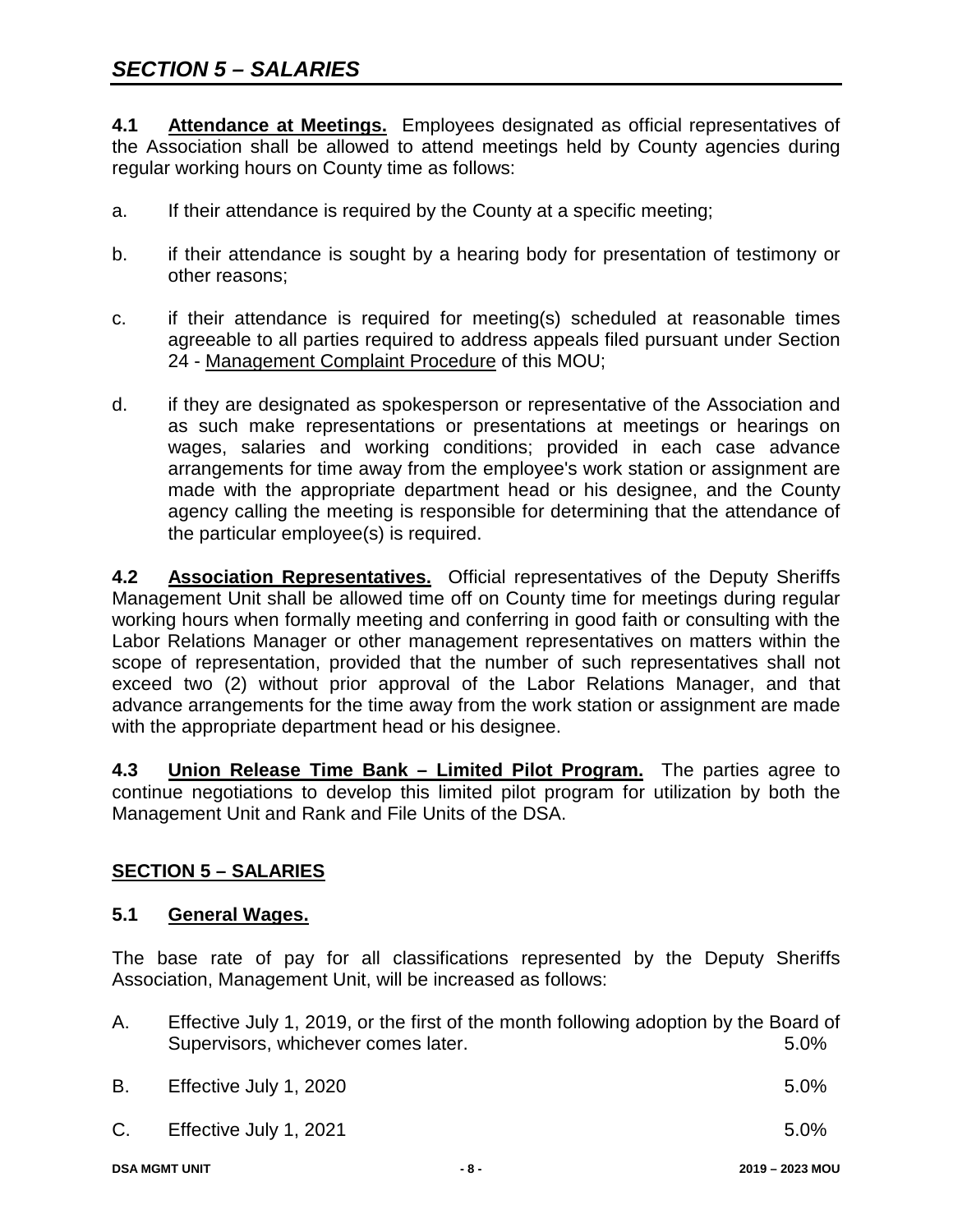D. Effective July 1, 2022 5.0%

- E. Sixth Salary Step: Beginning January 1, 2008, (Sworn) classifications with five (5) steps in the salary range shall be eligible for an additional salary step in the amount of two and one-half percent (2.5%) upon meeting both of the following two conditions: 1) Have a total of sixty (60) months of Contra Costa County service in a sworn classification in the Office of the Sheriff and 2) Have eighteen (18) months at the top step of a salary range in a classification listed in Attachment A – Deputy Sheriff's Management Unit (V#) Class Listing. Effective January 1, 2017, the sixth salary step described in this paragraph will be increased by two and one-half percent (2.5%) for a total additional step of five percent (5%) and will remain subject to the same eligibility conditions.
- F. Effective January 1, 2017, employees in classifications listed in Attachment A who are not sworn and with at least five (5) steps in the salary range, will be eligible for an additional salary step in the amount of two and one-half percent (2.5%) upon meeting both of the following two conditions: 1) Have a total of sixty (60) months of Contra Costa County service in the Office of the Sheriff, and 2) Have eighteen (18) months at the top step of a salary range in a classification listed in Attachment A.

**5.2 Entrance Salary.** New employees shall generally be appointed at the minimum step of the salary range established for the particular class of position to which the appointment is made. However, the appointing authority may fill a particular position at a step above the minimum of the range.

**5.3 Anniversary Dates.** Except as may otherwise be provided for in deep class resolutions, anniversary dates will be set as follows:

- a. New Employees. The anniversary date of a new employee is the first day of the calendar month after the calendar month when the employee successfully completes six (6) months service provided however, if an employee began work on the first regularly scheduled workday of the month the anniversary date is the first day of the calendar month when the employee successfully completes six (6) months service.
- b. Promotions. The anniversary date of a promoted employee is determined as for a new employee in Section 5.3.a above.
- c. Demotions. The anniversary of a demoted employee is the first day of the calendar month after the calendar month when the demotion was effective.
- d. Transfers, Reallocations and Reclassifications. The anniversary date of an employee who is transferred to another position or one whose position has been reallocated or reclassified to a class allocated to the same salary range or to a salary range which is within five percent (5%) of the top step of the previous classification, remains unchanged.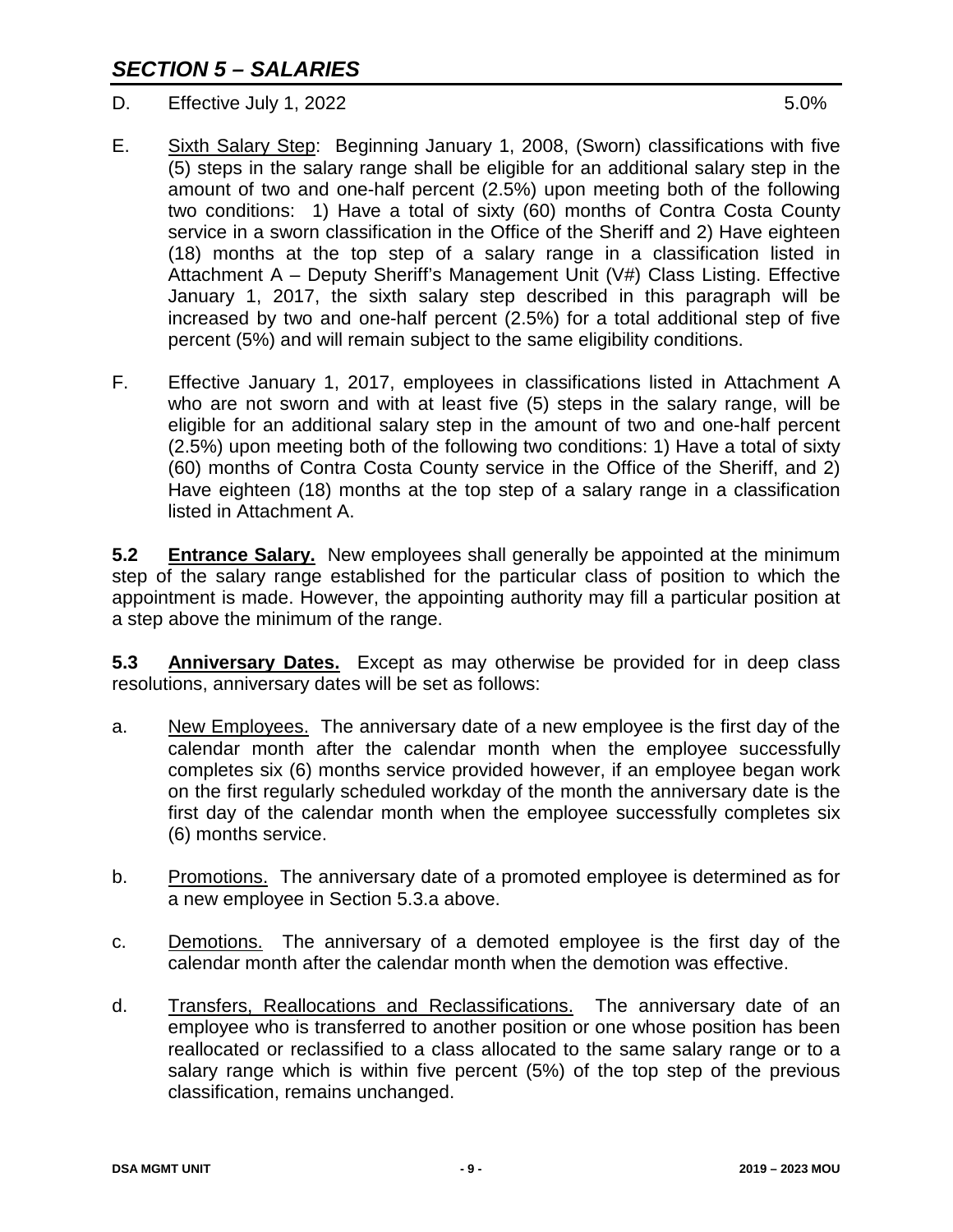- e. Reemployments. The anniversary of an employee appointed from a reemployment list to the first step of the applicable salary range and not required to serve a probation period is determined in the same way as the anniversary date is determined for a new employee who is appointed the same date, classification and step and who then successfully completes the required probationary period.
- f. Notwithstanding other provisions of this Section 5, the anniversary of an employee who is appointed to a classified position from outside the County's merit system at a rate above the minimum salary for the employee's new class, or who is transferred from another governmental entity to this County's merit system, is one (1) year from the first day of the calendar month after the calendar month when the employee was appointed or transferred; provided however, when the appointment or transfer is effective on the employee's first regularly scheduled work day of that month, his/her anniversary is one (1) year after the first calendar day of that month.

**5.4 Increments Within Range.** The performance of each employee, except those of employees already at the maximum salary step of the appropriate salary range, shall be reviewed on the anniversary date as set forth in Section 5.3 to determine whether the salary of the employee shall be advanced to the next higher step in the salary range. Advancement shall be granted on the affirmative recommendation of the appointing authority, based on satisfactory performance by the employee. The appointing authority may recommend denial of the increment or denial subject to one additional review at some specified date before the next anniversary which must be set at the time the original report is returned. Upon request by the employee, the appointing authority will provide a written explanation of the decision to deny the increment increase.

Except as herein provided, increments within range shall not be granted more frequently than once a year, nor shall more than one (1) step within-range increment be granted at one time, except as otherwise provided in deep-class resolutions. In case an appointing authority recommends denial of the within range increment on some particular anniversary date, but recommends a special salary review at some date before the next anniversary the special salary review shall not affect the regular salary review on the next anniversary date. Nothing herein shall be construed to make the granting of increments mandatory on the County. If the department verifies in writing that an administrative or clerical error was made in failing to submit the documents needed to advance an employee to the next salary step on the first of the month when eligible, said advancement shall be made retroactive to the first of the month when eligible.

**5.5 Part-Time Compensation.** A part-time employee shall be paid a monthly salary in the same ratio to the full-time monthly rate to which the employee would be entitled as a full-time employee under the provisions of this Section 5 as the number of hours per week in the employee's part-time work schedule bears to the number of hours in the full-time work schedule of the department.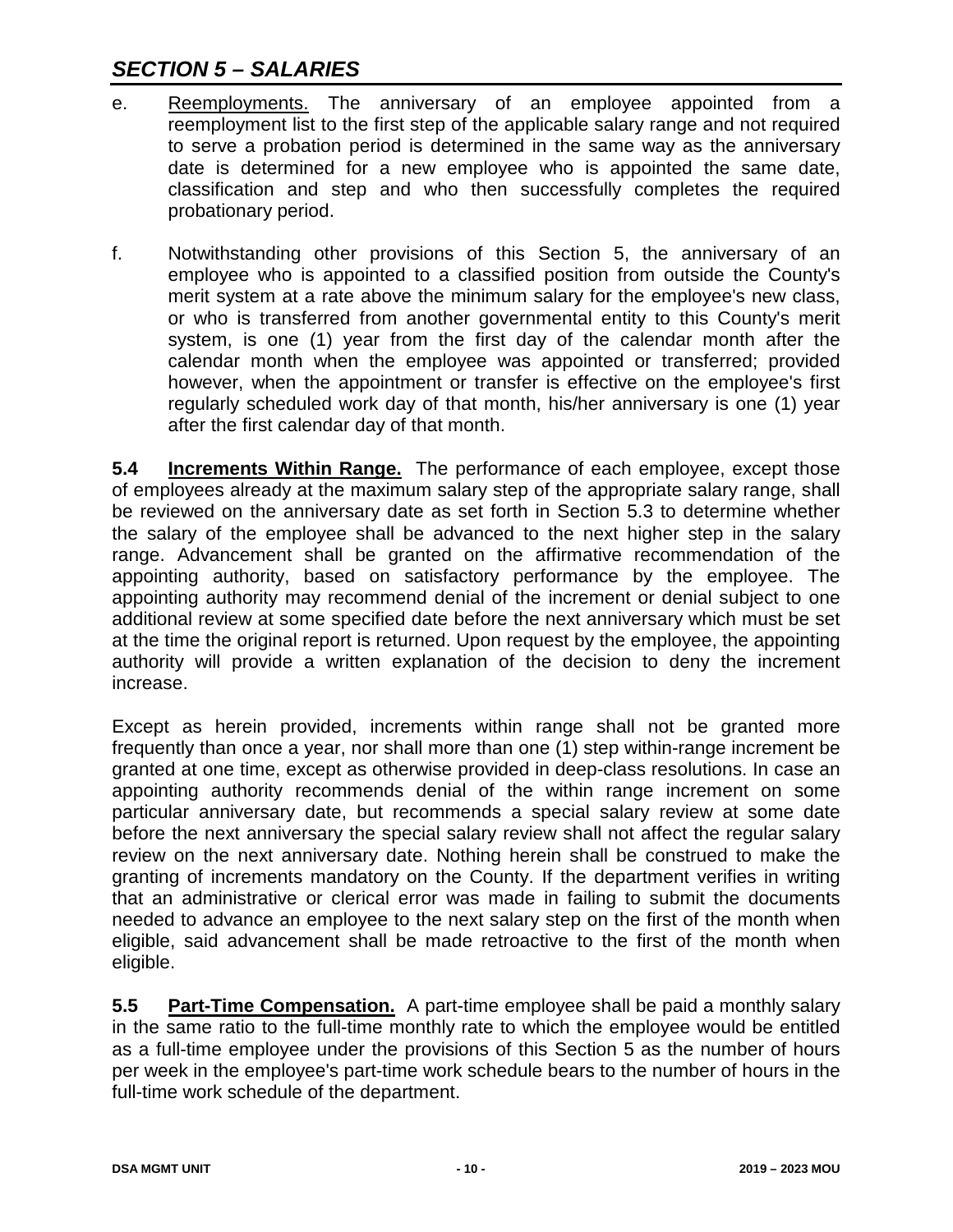**5.6** Compensation for Portion of Month. Any employee who works less than any full calendar month, except when on earned vacation or authorized sick leave, shall receive as compensation for services an amount which is in the same ratio to the established monthly rate as the number of days worked is to the actual working days in such employee's normal work schedule for the particular month; but if the employment is intermittent, compensation shall be on an hourly basis.

**5.7** Position Reclassification. An employee who is an incumbent of a position which is reclassified to a class which is allocated to the same range of the basic salary schedule as is the class of the position before it was reclassified, shall be paid at the same step of the range as the employee received under the previous classification.

An incumbent of a position which is reclassified to a class which is allocated to a lower range of the basic salary schedule shall continue to receive the same salary as before the reclassification, but if such salary is greater than the maximum of the range of the class to which the position has been reclassified, the salary of the incumbent shall be reduced to the maximum salary for the new classification. The salary of an incumbent of a position which is reclassified to a class which is allocated to a range of the basic salary schedule greater than the range of the class of the position before it was reclassified shall be governed by the provisions of Section 5.9 - Salary on Promotion.

#### **5.8 Salary Reallocation & Salary on Reallocation.**

- A. In a general salary increase or decrease, an employee in a class which is allocated to a salary range above or below that to which it was previously allocated, when the number of steps remain the same, shall be compensated at the same step in the new salary range the employee was receiving in the range to which the class was previously allocated. If the reallocation is from one salary range with more steps to a range with fewer steps or vice versa, the employee shall be compensated at the step on the new range which is in the same percentage ratio to the top step of the new range as was the salary received before reallocation to the top step of the old range, but in no case shall any employee be compensated at less than the first step of the range to which the class is allocated.
- B. In the event that a classification is reallocated from a salary range with more steps to a salary range with fewer steps on the salary schedule, apart from the general salary increase or decrease described in 5.8.A above, each incumbent of a position in the reallocated class shall be placed upon the step of the new range which equals the rate of pay received before the reallocation. In the event that the steps in the new range do not contain the same rates as the old range, each incumbent shall be placed at the step of the new range which is next above the salary rate received in the old range, or if the new range does not contain a higher step, at the step which is next lower than the salary received in the old range.
- C. In the event an employee is in a position which is reallocated to a different class which is allocated to a salary range the same as, above or below the salary range of the employee's previous class, the incumbent shall be placed at the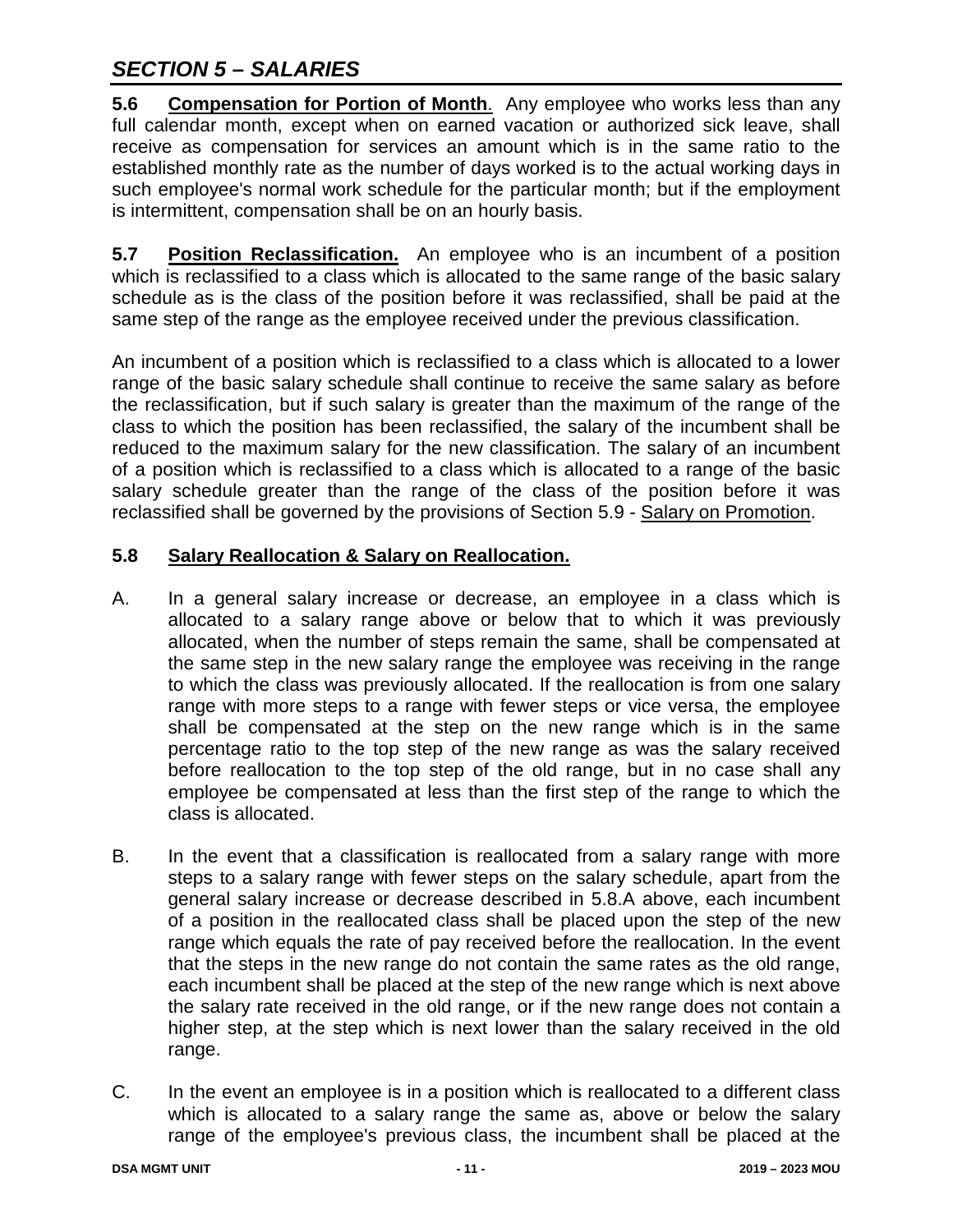step in the new class which equals the rate of pay received before reallocation. In the event that the steps in the range for the new class do not contain the same rates as the range for the old class, the incumbent shall be placed at the step of the new range which is next above the salary rate received in the old range; or if the new range does not contain a higher step, the incumbent shall be placed at the step which is next lower than the salary received in the old range.

D. In the event of reallocation to a deep class, the provisions of the deep class resolution and incumbent salary allocations, if any, shall supersede Section 5.8.

**5.9 Salary on Promotion.** Any employee who is appointed to a position of a class allocated to a higher salary range than the class previously occupied, except as provided under Section 5.12 shall receive the salary in the new salary range which is next higher than the rate received before promotion. In the event this increase is less than five percent (5%), the employee's salary shall be adjusted to the step in the new range which is at least five percent (5%) greater than the next higher step; provided however that the next step shall not exceed the maximum salary for the higher class.

In the event of the promotion of a laid off employee from the layoff list to the class from which the employee was laid off, the employee shall be appointed at the step which the employee had formerly attained in the higher class unless such step results in an increase of less than five percent (5%), in which case the salary shall be adjusted to the step in the new range which is five percent (5%) greater than the next higher step, if the new range permits such adjustment.

**5.10 Salary on Involuntary Demotion.** Any employee who is demoted, except as provided under Section 5.12, shall have his/her salary reduced to the monthly salary step in the range for the class of position to which he has been demoted next lower than the salary received before demotion. In the event this decrease is less than five percent (5%), the employee's salary shall be adjusted to the step in the new range which is five percent (5%) less than the next lower step; provided, however, that the next step shall not be less than the minimum salary for the lower class.

Whenever the demotion is the result of layoff, cancellation of positions or displacement by another employee with greater seniority rights, the salary of the demoted employee shall be that step on the salary range which he/she would have achieved had he/she been continuously in the position to which he/she has been demoted, all within-range increments having been granted.

**5.11 Salary on Voluntary Demotion.** Whenever any employee voluntarily demotes to a position in a class having a salary schedule lower than that of the class from which he or she demotes, his or her salary shall remain the same if the steps in his or her new (demoted) salary range permit, and if not, the new salary shall be set at the step next below former salary.

**5.12 Transfer**. An employee who is transferred from one position to another as described under "Transfer" shall be placed at the step in the salary range of the new class which equals the rate of pay received before the transfer. In the event that the steps in the range for the new class do not contain the same rates as the range for the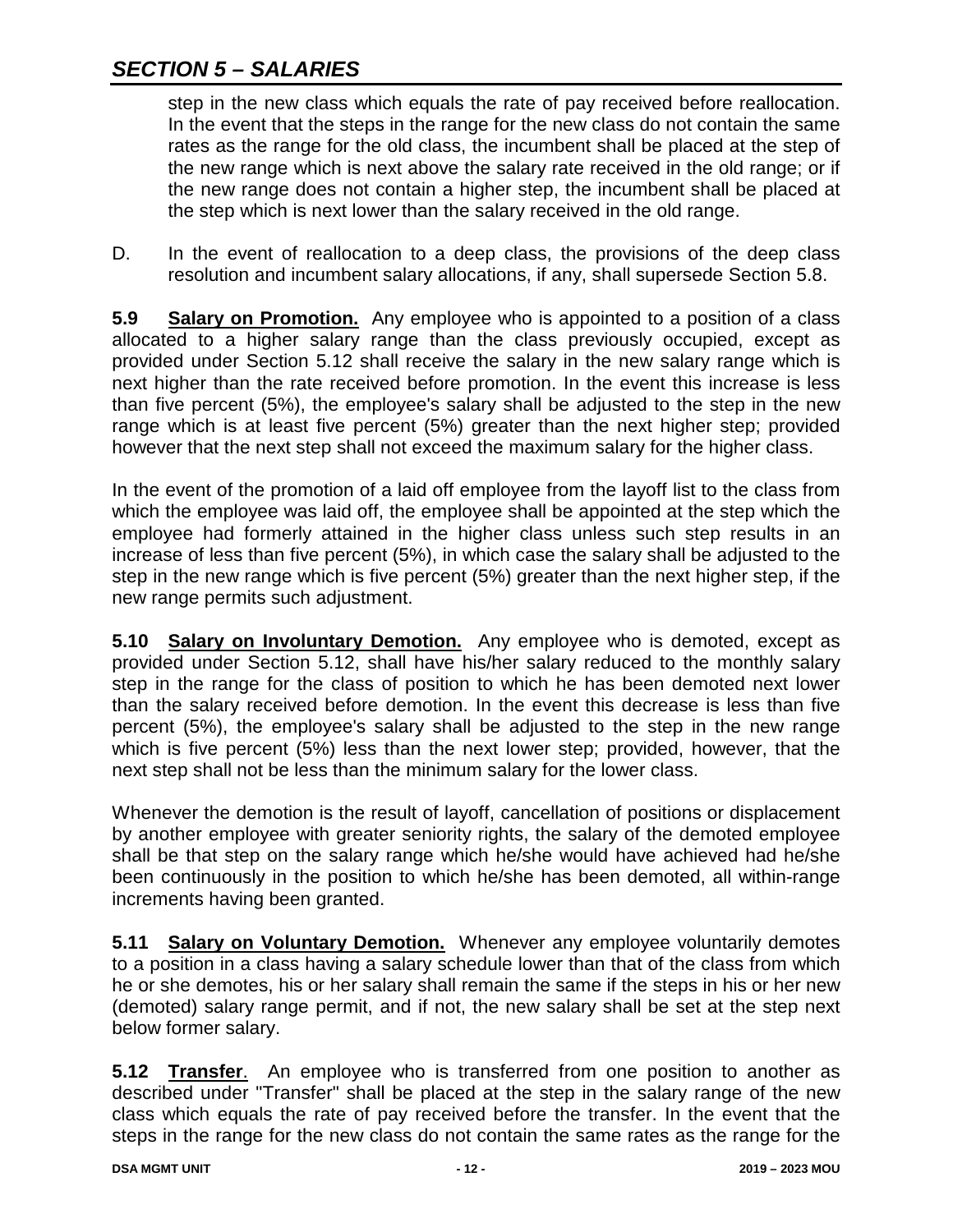old class, the employee shall be placed at the step of the new range which is next above the salary rate received in the old range; or if the new range does not contain a higher step, the employee shall be placed at the step which is next lower than the salary received in the old range. If the transfer is to a deep class, the provisions of the deep class resolution on salary of transfers, if any, shall apply in lieu of the above provisions.

**5.13 Pay for Work in Higher Classification.** When an employee in a permanent position in the merit system is required to work in a classification for which the compensation is greater than that to which the employee is regularly assigned, the employee shall receive compensation for such work at the rate of pay established for the higher classification pursuant to Section 5.9 - Salary on Promotion of this MOU, commencing on the eleventh (11th) work day of the assignment, under the following conditions:

- a. The employee is assigned to a program, service, or activity established by the Board of Supervisors which is reflected in an authorized position which has been classified and assigned to the Salary Schedule.
- b. The nature of the departmental assignment is such that the employee in the lower classification becomes fully responsible for the duties of the position of the higher classification.
- c. Employee selected for the assignment will normally be expected to meet the minimum qualifications for the higher classification.
- d. Pay for work in a higher classification shall not be utilized as a substitute for regular promotional procedures provided in this MOU.
- e. The appropriate authorization form has been submitted by the Department Head and approved by the County Administrator.
- f. Higher pay assignments shall not exceed six (6) months except through reauthorization.
- g. If approval is granted for pay for work in a higher classification and the assignment is terminated and later reapproved for the same employee within thirty (30) days no additional waiting period will be required.
- h. Any incentives and special differentials accruing to the employee in his/her permanent position shall continue unless the employee is no longer performing the duties which warrant the differentials.
- i. During the period of work for higher pay in a higher classification, an employee will retain his/her permanent classification, and anniversary and salary review dates will be determined by time in that classification.
- j. Allowable overtime pay, shift differentials and/or work location differentials will be paid on the basis of the rate of pay for the higher class.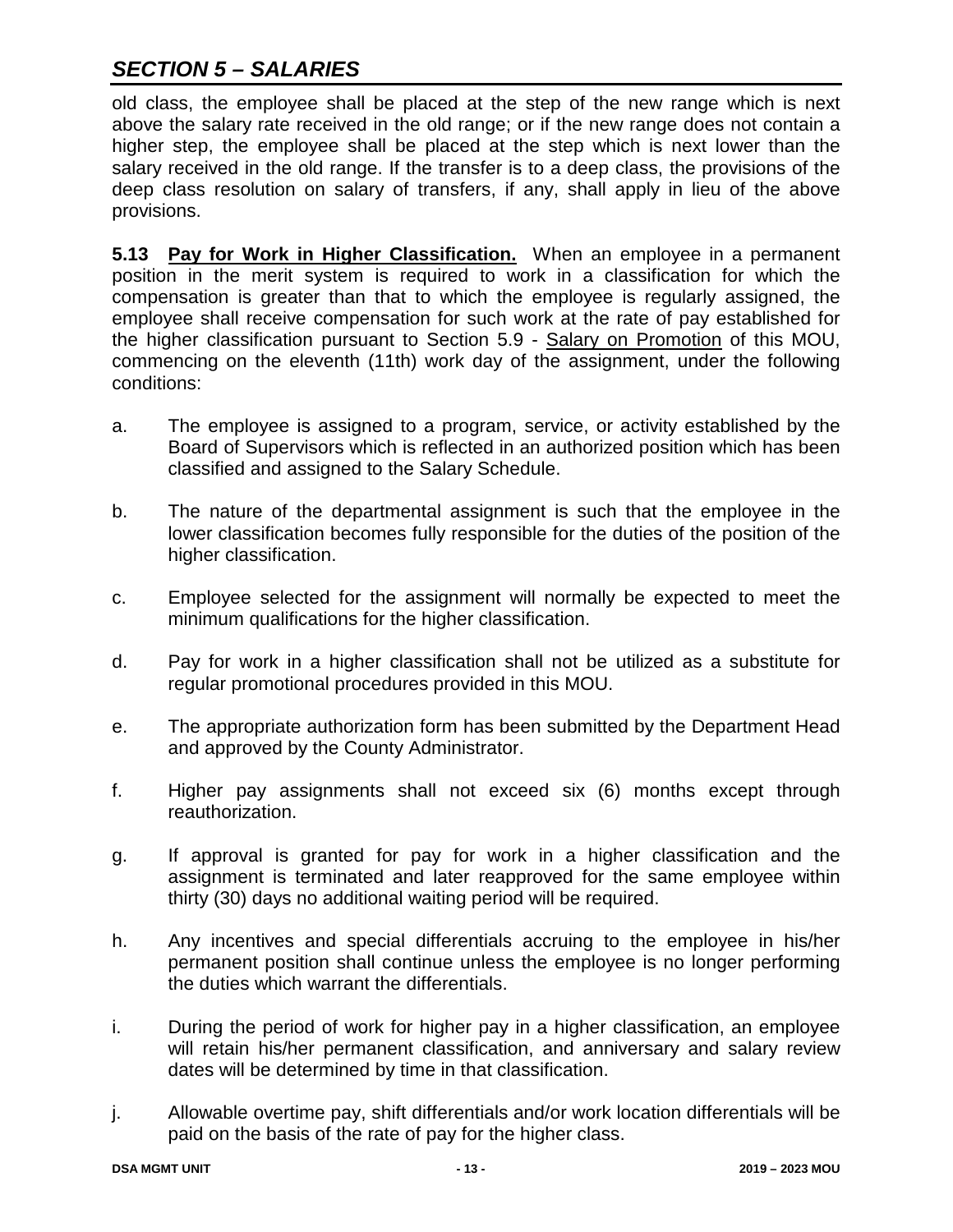**5.14 Payment.** On the tenth (10th) day of each month, the Auditor will draw a warrant upon the Treasurer in favor of each employee for the amount of salary due the employee for the preceding month; provided, however, that each employee (except those paid on an hourly rate) may choose to receive an advance on the employee's monthly salary, in which case the Auditor shall, on the twenty-fifth (25th) day of each month, draw his/her warrant upon the Treasurer in favor of such employee.

The advance shall be in an amount equal to one-third (1/3) or less (at the option of the employee) of the employee's basic salary of the previous month except that it shall not exceed the amount of the previous month's basic salary less all requested or required deductions.

The election to receive an advance shall be made on or before April 30 or October 31 of each year or during the first month of employment by filing on forms prepared by the Auditor-Controller a notice of election to receive salary advance.

Each election shall become effective on the first day of the month following the deadline for filing the notice and shall remain effective until revoked.

In the case of an election made pursuant to this Section 5.14, all required or requested deductions from salary shall be taken from the second installment, which is payable on the tenth (10th) day of the following month.

Direct Deposit Provisions. No later than July 1, 2002, all employees shall voluntarily authorize and make arrangements for the direct deposit of their paychecks via electronic fund transfer into the financial institution of their choice using forms approved by the Auditor-Controller and subject to Labor Code section 213. Employees will have their payroll advice statements mailed to their address on file with the County.

As a condition of continued employment, all employees hired into classifications represented by the DSA on or after July 1, 2002, shall voluntarily authorize and make arrangements for the direct deposit of their paychecks via electronic fund transfer into the financial institution of their choice using forms approved by the Auditor-Controller, subject to Labor Code section 213.

Pursuant to Labor Code section 213, an individual employee having provided consent for direct deposit as outlined above, may choose to opt out of direct deposit at a later date. Individual employees that opt-out of direct deposit will have their pay warrant mailed to their address on file with the County under regular County payroll procedures.

Direct Mailing of Pay Warrant and Pay Warrant Advice. The County shall distribute pay warrants and/or pay warrant advices via United States mail. Pay warrant and pay warrant advices shall be mailed directly to each employee's address on file with the County subject to the following:

a. If an employee has not received his/her pay warrant or pay warrant advice five (5) calendar days following the mailing of said warrant or advice, and upon request of the employee, the County shall issue a replacement pay warrant or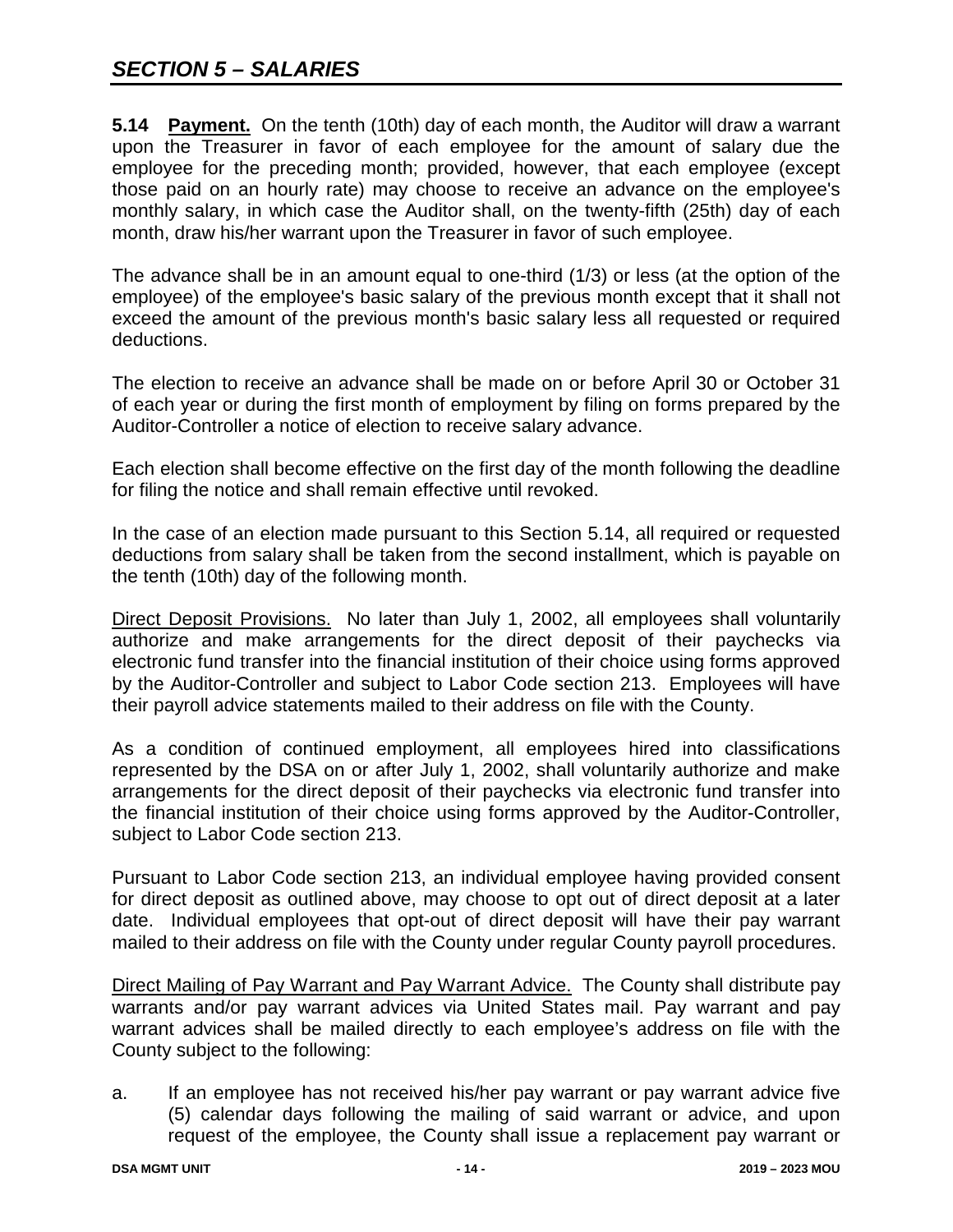pay warrant advice within twenty-four (24) hours of receiving the employee's request for a replacement.

- b. Payroll errors shall be corrected as follows:
	- 1. Errors of two hundred dollars (\$200) gross or more will be corrected within five (5) working days.
	- 2. Errors amounting to less than two hundred dollars (\$200) gross, shall be adjusted the next pay period.
	- 3. The hardship requirement will no longer apply to payroll corrections.
	- 4. Request for payroll corrections shall be forwarded by the Department, not by the employee, to the Auditor's Payroll Division.
	- 5. Payroll adjustments would be by a paper check as opposed to an electronic transfer.
	- 6. Items 1 through 5 above notwithstanding, the provisions of Section 25 Pay Warrant Errors of the current DSA MOU remain in force and effect.
- c. There shall be no fee to employees for the processing of pay warrants and/or pay warrant advices, or for the correction of payroll errors.

#### **SECTION 6 - DAYS AND HOURS OF WORK**

#### **6.1 Definitions.**

- **A. Regular Work Schedule**: A regular work schedule is eight (8) hours per day, Monday through Friday, inclusive, for a total of forty (40) hours per week.
- **B. Alternate Work Schedule:** An alternate work schedule is any work schedule where an employee is regularly scheduled to work five (5) days per week, but the employee's regularly scheduled two (2) days off are NOT Saturday and Sunday.
- **C. Flexible Work Schedule:** A flexible work schedule is any schedule that is not a regular, alternate, 4/10, 9/80, or Coroner's Bureau "Living in Positions" work schedule and where the employee is not scheduled to work more than 40 hours in the work week or 171 hours in the work period as defined in Subsection H. and I., below.
- **D. 4/10 Work Schedule:** A 4/10 work schedule is four (4) ten hour days in a seven (7) day period, for a total of forty (40) hours per week.
- **E. 9/80 Work Schedule:** A 9/80 work schedule is where an employee works a recurring schedule of thirty-six (36) hours in one calendar week and forty-four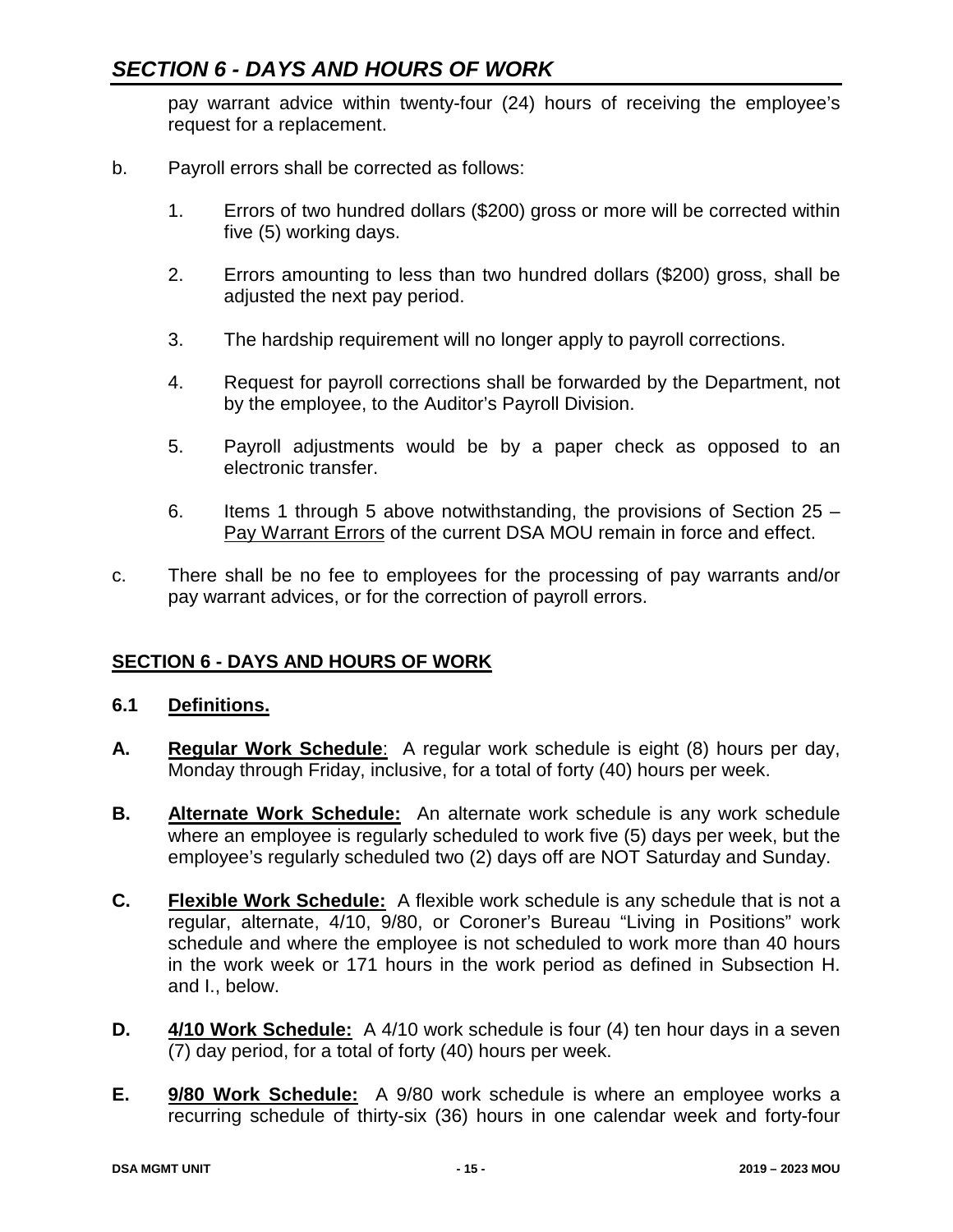(44) hours in the next calendar week, but only forty (40) hours in the designated workweek. In the thirty-six (36) hour calendar week, the employee works four (4) nine (9) hour days and has the same day of the week off that is worked for eight (8) hours in the forty-four (44) hour calendar week. In the forty-four (44) hour calendar week, the employee works four (4) nine (9) hour days and one (1) eight (8) hour day.

- **F. Coroner's Division "Living-In Positions" Work Schedule:** The work schedule for employees in the Coroner's Division filling "living-in positions" consists of three (3) twenty-four (24) hour shifts during a nine (9) calendar day period. The general order of the work shifts is as follows: 24-hour on duty; 24-hour off duty; 24-hour on duty; 24-hour off duty; 24-hour on duty; followed by four (4) consecutive days off.
- **G. Workweek for Employees on Regular, Flexible, Alternate, and 4/10 Work**  For employees on regular, alternate, flexible, and 4/10 work schedules, the workweek begins at 12:01 a.m. on Monday and ends at 12 midnight on Sunday.
- **H. Workweek for Employees on a 9/80 Work Schedule:** The 9/80 workweek begins on the same day of the week as the employee's eight (8) hour work day and regularly scheduled 9/80 day off. The start time of the workweek is four (4) hours and one (1) minute after the start time of the eight (8) hour workday. The end time of the workweek is four (4) hours after the eight (8) hour workday start time. The result is a workweek that is a fixed and regularly recurring period of seven (7) consecutive twenty-four (24) hour periods (168 hours).
- **I. Work Period for Sworn Employees:** For sworn employees in classifications listed in Attachment A of the DSA Management Unit (V#), the work period is between seven and 28 consecutive days long.

#### **6.2 Time Reporting/Time Stamping:**

Permanent Intermittent (hourly) employees must timestamp in and out as they begin their work shifts, finish their work shifts, and take meal periods. Salaried employees will report time off and time worked for special pays on the electronic timecard.

#### **SECTION 7 - SENIORITY, WORKFORCE REDUCTION, LAYOFF & REASSIGNMENT**

**7.1 Workforce Reduction.** In the event that funding reductions or shortfalls in funding occur in a department or are expected, which may result in layoffs, the department will notify the Association and take the following actions:

a. Identify the classification(s) in which position reductions may be required due to funding reductions or shortfalls.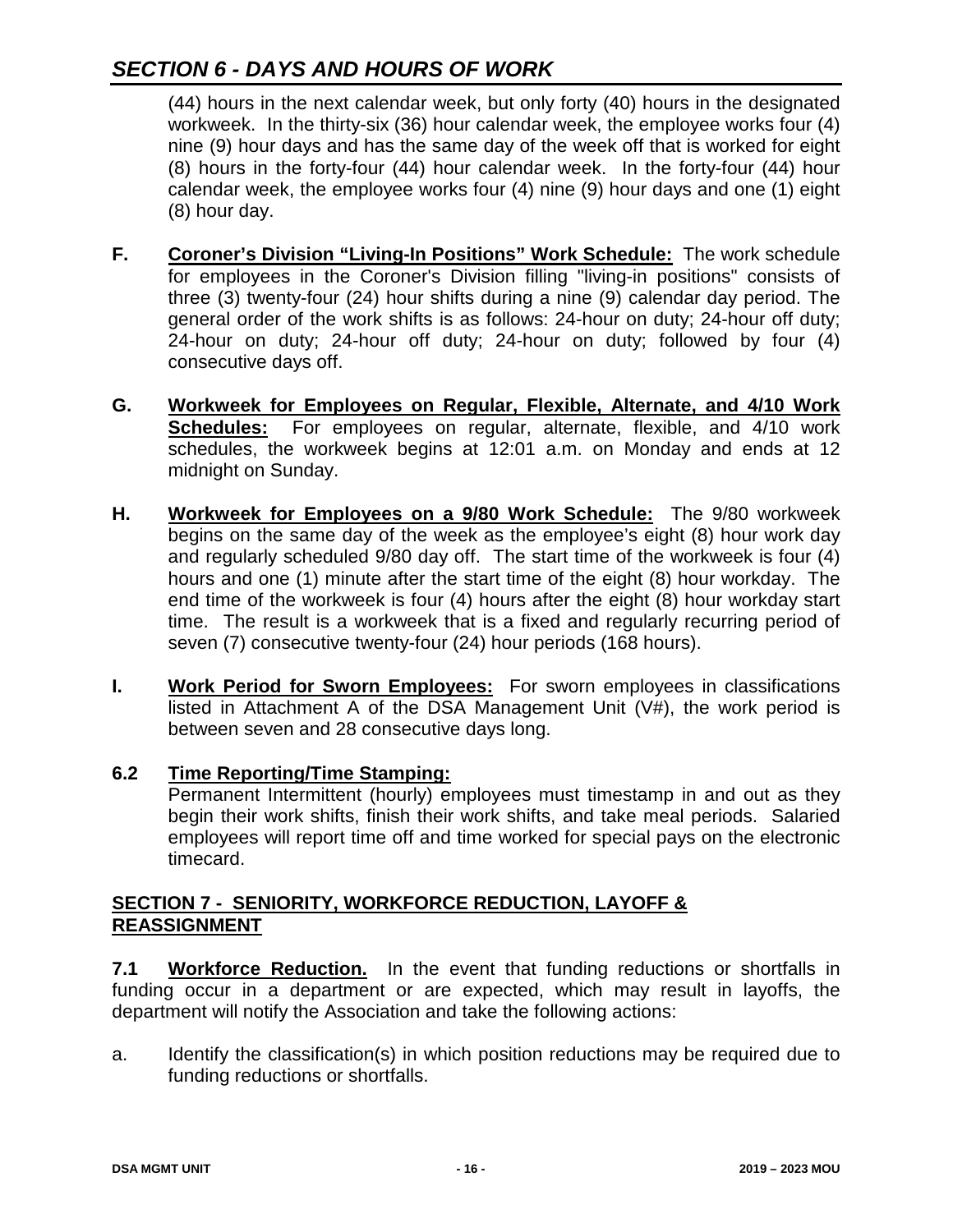- b. Advise employees in those classifications that position reductions may occur in their classifications.
- c. Accept voluntary leaves of absence from employees in those classifications which do not appear to be potentially impacted by possible position reductions when such leaves can be accommodated by the department.
- d. Approve requests for reduction in hours, lateral transfers, and voluntary demotions to vacant, funded positions in classes not scheduled for layoffs within the department, as well as to other departments not experiencing funding reductions or shortfalls when it is a viable operational alternative for the department(s).
- e. Review various alternatives which will help mitigate the impact of the layoff by working through the Tactical Employment Team program (TET) to:
	- 1. Maintain an employee skills inventory bank to be used as a basis for referrals to other employment opportunities.
	- 2. Determine if there are other positions to which employees may be transferred.
	- 3. Refer interested persons to vacancies which occur in other job classes for which they qualify and can use their layoff eligibility.
	- 4. Establish workshops to aid laid off employees in areas such as resume preparation, alternate career counseling, job search strategy, and interviewing skills.
- f. When it appears to the Department Head and/or Labor Relations Manager that the Board of Supervisors may take action which will result in the layoff of employees in a representation unit, the Labor Relations Manager shall notify the Association of the possibility of such layoffs and shall meet and confer with the Association regarding the implementation of the action.

#### **7.2 Separation Through Layoff**

- A. Grounds for Layoff. Any employee(s) having permanent status in position(s) in the merit service may be laid off when the position is no longer necessary, or for reasons of economy, lack of work, lack of funds or for such other reason(s) as the Board of Supervisors deems sufficient for abolishing the position(s).
- B. Order of Layoff. The order of layoff in a department shall be based on inverse seniority in the class of positions, the employee in that department with least seniority being laid off first and so on.
- C. Layoff By Displacement.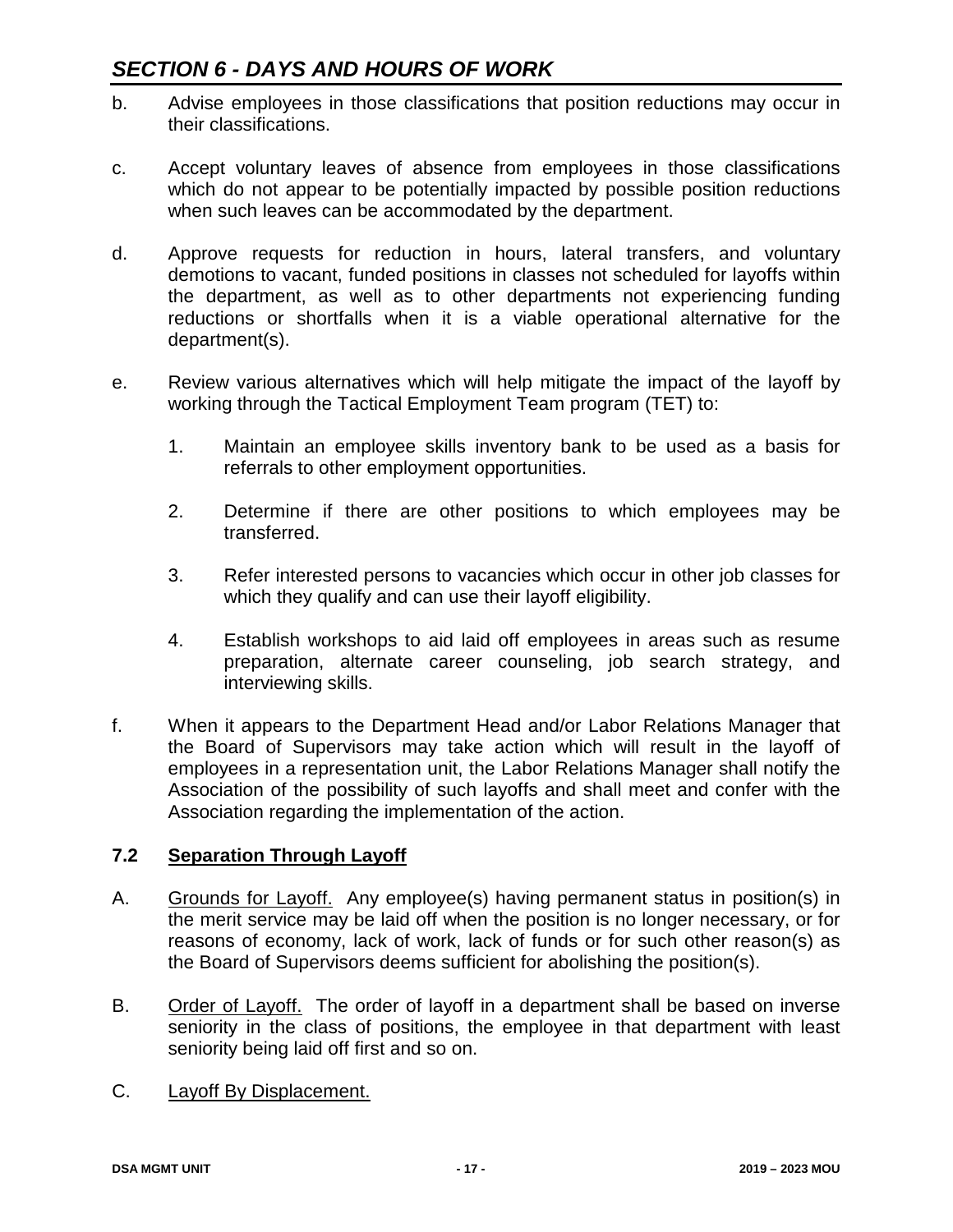- 1. In the Same Class. A laid off permanent full time employee may displace an employee in the department having less seniority in the same class who occupies a permanent-intermittent or permanent part-time position, the least senior employee being displaced first.
- 2. In the Same Level or Lower Class. A laid off or displaced employee who had achieved permanent status in a class at the same or lower salary level as determined by the salary schedule in effect at the time of layoff may displace within the department and in the class of an employee having less seniority; the least senior employee being displaced first, and so on with senior displaced employees displacing junior employees.

#### D. Particular Rules on Displacing.

- 1. Permanent-intermittent and permanent part-time employees may displace only employees holding permanent positions of the same type respectively.
- 2. A permanent full time employee may displace any intermittent or part-time employee with less seniority 1) in the same class or, 2) in a class of the same or lower salary level if no full time employee in a class at the same or lower salary level has less seniority than the displacing employees.
- 3. Former permanent full time employees who have voluntarily become permanent part-time employees for the purpose of reducing the impact of a proposed layoff with the written approval of the Director of Human Resources or designee retain their permanent full time employee seniority rights for layoff purposes only and may in a later layoff displace a full time employee with less seniority as provided in these rules.
- E. Seniority. An employee's seniority within a class for layoff and displacement purposes shall be determined by adding the employee's length of service in the particular class in question to the employee's length of service in other classes at the same or higher salary levels as determined by the salary schedule in effect at the time of layoff. Employees reallocated or transferred without examination from one class to another class having a salary within five percent (5%) of the former class shall carry the seniority accrued in the former class into the new class.

Employees reallocated to a new deep class upon its initiation or otherwise reallocated to a deep class because the duties of the position occupied are appropriately described in the deep class shall carry into the deep class the seniority accrued or carried forward in the former class and seniority accrued in other classes which have been included in the deep class.

Service for layoff and displacement purposes includes only the employee's last continuous permanent County employment. Periods of separation may not be bridged to extend such service unless the separation is a result of layoff in which case bridging will be authorized if the employee is reemployed in a permanent position within the period of layoff eligibility.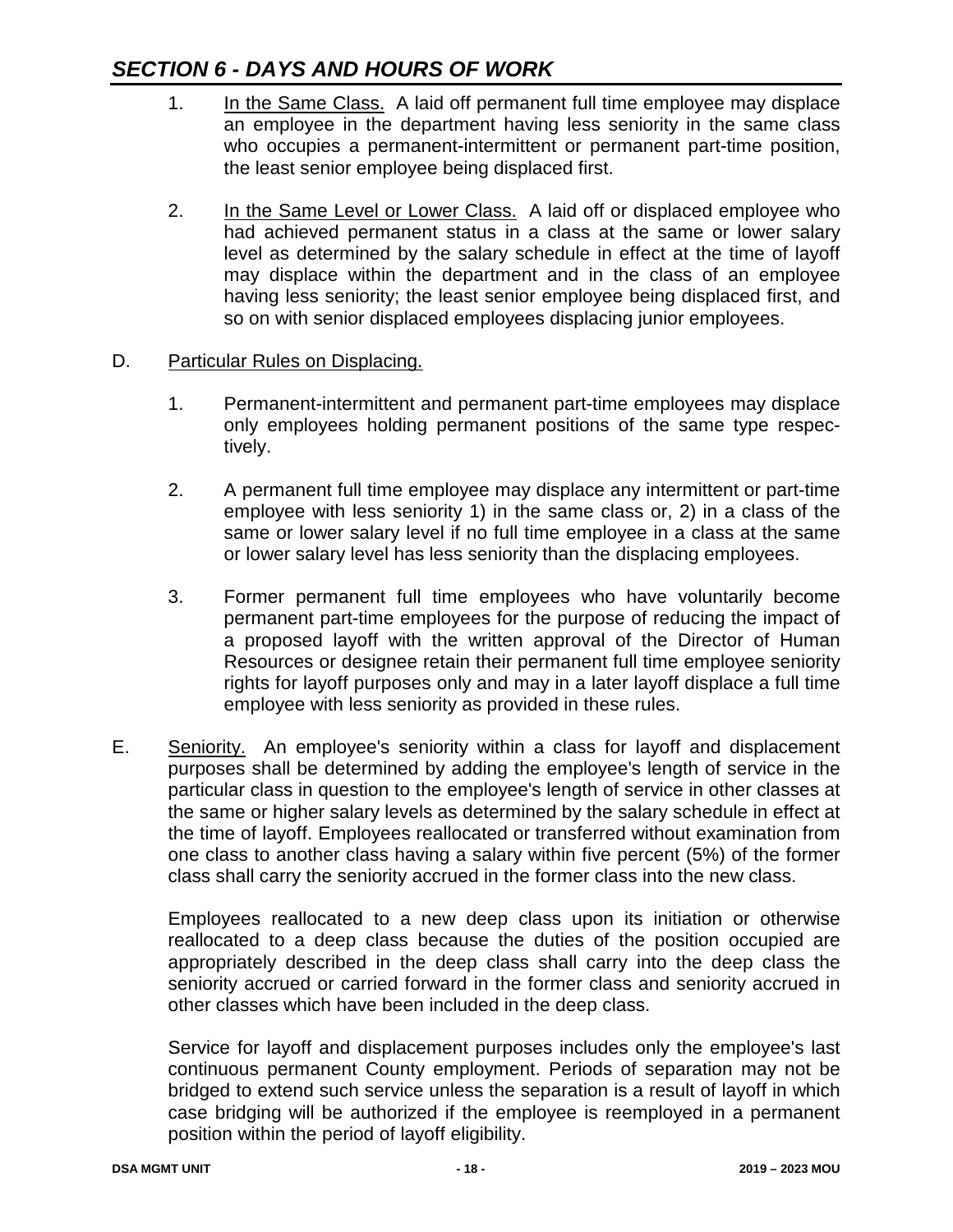Approved leaves of absence as provided for in these rules and regulations shall not constitute a period of separation. In the event of ties in seniority rights in the particular class in question, such ties shall be broken by length of last continuous permanent County employment. If there remain ties in seniority rights, such ties shall be broken by counting total time in the department in permanent employment. Any remaining ties shall be broken by random selection among the employees involved.

- F. Eligibility for Layoff List. Whenever any person who has permanent status is laid off, has been displaced, has been demoted by displacement or has voluntarily demoted in lieu of layoff or displacement, or has transferred in lieu of layoff or displacement, the person's name shall be placed on the layoff list for the class of positions from which that person has been removed.
- G. Order of Names on Layoff. First, layoff lists shall contain the names of persons laid off, displaced, or demoted as a result of a layoff or displacement, or who have voluntarily demoted in lieu of layoff or displacement or who have transferred in lieu of layoff or displacement. Names shall be listed in order of layoff seniority in the class from which laid off, displaced, demoted or transferred on the date of layoff, the most senior person listed first. In case of ties in seniority, the seniority rules shall apply except that where there is a class seniority tie between persons laid off from different departments, the tie(s) shall be broken by length of last continuous permanent County employment with remaining ties broken by random selection among the employees involved.
- H. Duration of Layoff and Reemployment Rights. The name of any person granted reemployment privileges shall continue on the appropriate list for a period of two (2) years. Persons placed on layoff lists shall continue on the appropriate list for a period of two (2) years.
- I. Certification of Persons From Layoff Lists. Layoff lists contain the name(s) of person(s) laid off, displaced or demoted by displacement or voluntarily demoted in lieu of layoff or who transferred in lieu of layoff or displacement. When a request for personnel is received from the appointing authority of a department from which an eligible(s) was laid off, the appointing authority shall receive and appoint the eligible highest on the layoff list from the department. When a request for personnel is received from a department from which an eligible(s) was not laid off, the appointing authority shall receive and appoint the eligible highest on the layoff list who shall be subject to a probationary period. A person employed from a layoff list shall be appointed at the same step of the salary range the employee held on the day of layoff.
- J. Removal of Names from Reemployment & Layoff Lists. The Director of Human Resources may remove the name of any eligible from a reemployment or layoff list for any reason listed below:
	- 1. For any cause stipulated in Section 404.1 of the Personnel Management Regulations.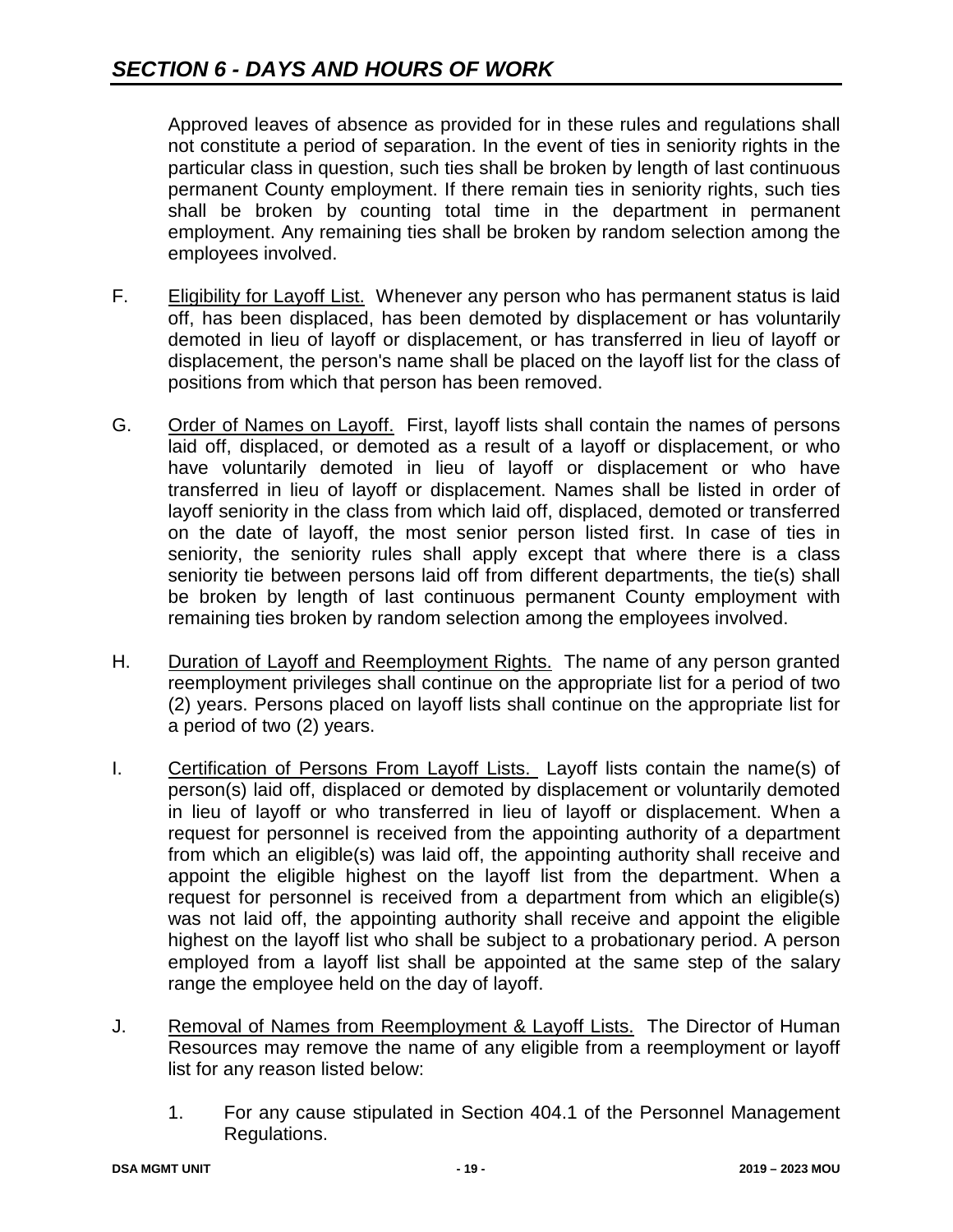- 2. On evidence that the eligible cannot be located by postal authorities.
- 3. On receipt of a statement from the appointing authority or eligible that the eligible declines certification or indicates no further desire for appointment in the class.
- 4. If three (3) offers of permanent appointment to the class for which the eligible list was established have been declined by the eligible.
- 5. If the eligible fails to respond to the Director of Human Resources or the appointing authority within ten (10) days to written notice of certification mailed to the person's last known address.
- 6. If the person on the reemployment or layoff list is appointed to another position in the same or lower classification, the name of the person shall be removed.
- 7. However, if the first permanent appointment of a person on a layoff list is to a lower class which has a top step salary lower than the top step of the class from which the person was laid off, the name of the person shall not be removed from the layoff list. Any subsequent appointment of such person from the layoff list shall result in removal of that person's name.
- K. Removal of Names from Reemployment and Layoff Certifications. The Director of Human Resources may remove the name of any eligible from a reemployment or layoff certification if the eligible fails to respond within five (5) days to a written notice of certification mailed to the person's last known address.

**7.3 Notice**. The County agrees to give employees scheduled for layoff at least ten (10) work days notice prior to their last day of employment.

**7.4 Special Employment Lists**. The County will establish a TET Employment Pool which will include the names of all laid off County employees. Special employment lists for job classes may be established from the pool. Persons placed on a special employment list must meet the minimum qualifications for the class. An appointment from such a list will not affect the individual's status on a layoff list(s).

**7.5 Reassignment of Laid Off Employees.** Employees who displaced within the same classification from full time to part-time or intermittent status in a layoff, or who voluntarily reduced their work hours to reduce the impact of layoff, or who accepted a position of another status than that from which they were laid off upon referral from the layoff list, may request reassignment back to their pre-layoff status (full time or part-time or increased hours). The request must be in writing in accord with each department's reassignment bid or selection process. Employees will be advised of the reassignment procedure to be followed to obtain reassignment back to their former status at the time of the workforce reduction. The most senior laid off employee in this status who requests such a reassignment will be selected for the vacancy; except when a more senior laid off individual remains on the layoff list and has not been appointed back to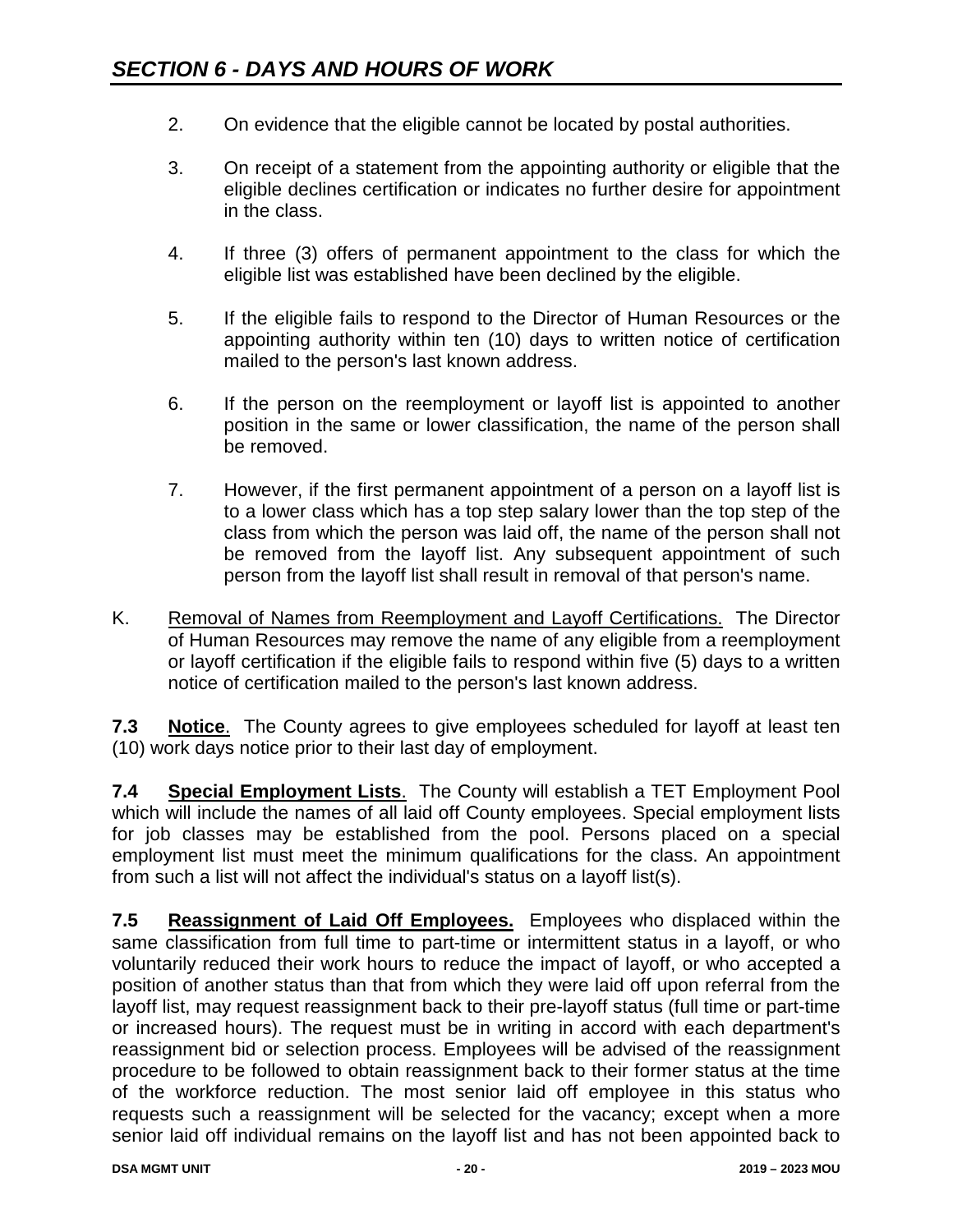### *SECTION 8 - HOLIDAYS*

the class from which laid off, a referral from the layoff list will be made to fill the vacancy.

#### **SECTION 8 - HOLIDAYS**

- **8.1 Holidays Observed.** The County will observe the following holidays:
- **A.** January 1st, known as New Year's Day Third Monday in January, known as Dr. M. L. King, Jr. Day Third Monday in February, known as President's Day The last Monday in May, known as Memorial Day July 4th, known as Independence Day First Monday in September, known as Labor Day November 11th, known as Veterans Day Fourth Thursday in November, known as Thanksgiving Day Friday after Thanksgiving Day December 25th, known as Christmas Day

Such other days as the Board of Supervisors may by resolution designate as holidays.

Any holiday observed by the County that falls on a Saturday is observed on the preceding Friday and any holiday that falls on a Sunday is observed on the following Monday.

For employees who work in twenty-four (24) hour facilities and are assigned to rotating shifts, any holiday that falls on a Saturday will be observed on a Saturday, and any holiday that falls on a Sunday will be observed on a Sunday.

**B.** Each full-time employee will accrue two (2) hours of personal holiday credit per month. Such personal holiday time may be taken in one (1) minute increments, and preference of personal holidays will be given to employees according to their seniority in their department as reasonably as possible. No employee may accrue more than forty (40) hours of personal holiday credit. On separation from County service, an employee will be paid for any unused personal holiday credits at the employee's then current pay rate.

#### **8.2 Holiday is NOT Worked and Holiday Falls on Scheduled Work Day**

- **A. Holiday Observed – Full-time Employees:** Full-time employees are entitled to observe a holiday (eight (8) hours off), without a reduction in pay, whenever a holiday is observed by the County.
- **B. Holiday Observed in Excess of Eight (8) hours – Full-time Employees:** When a holiday falls on a full-time employee's scheduled workday, the employee is entitled to only eight (8) hours off without a reduction in pay. If the workday is a nine (9) hour day, the employee must use one (1) hour of non-sick leave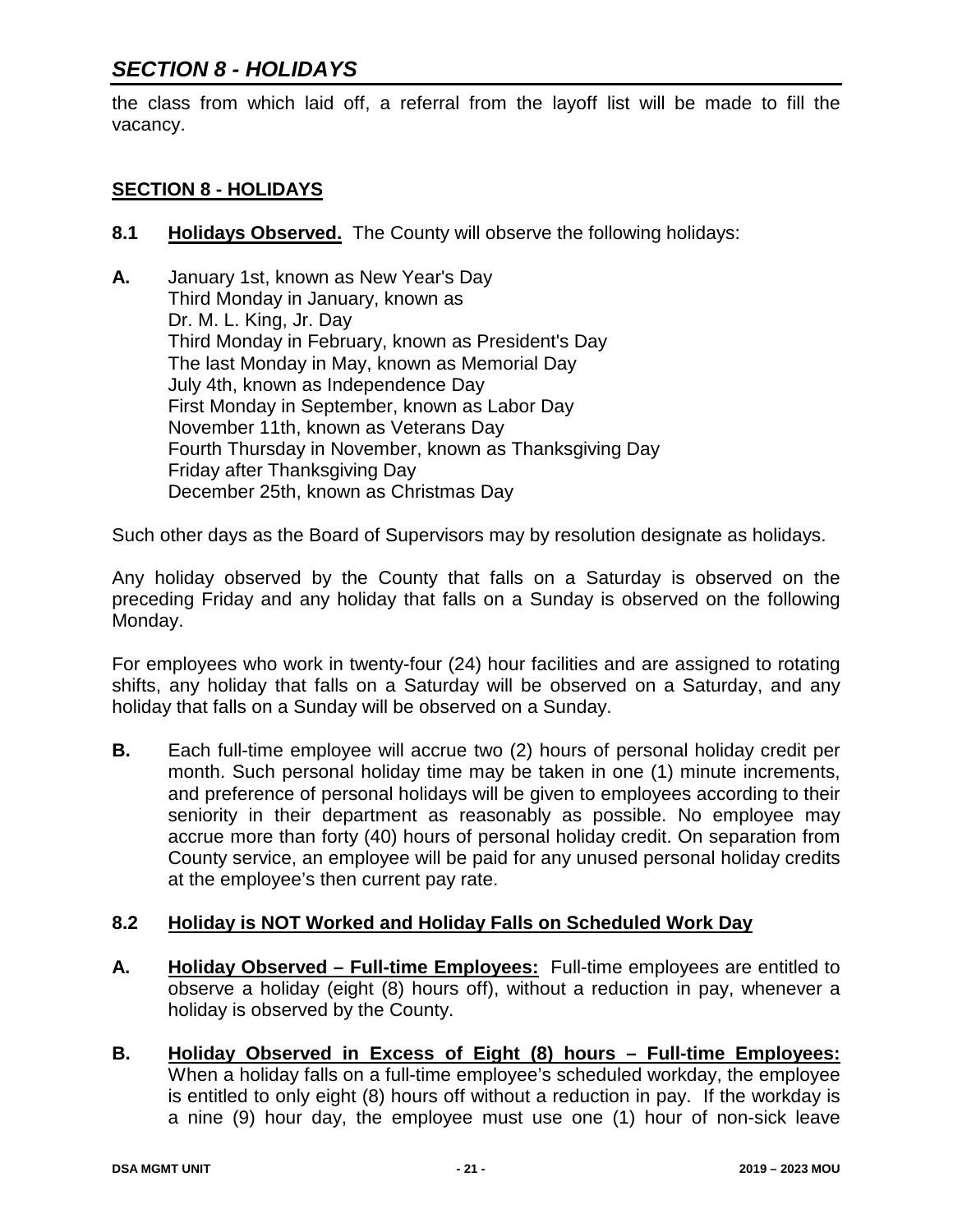## *SECTION 8 - HOLIDAYS*

accruals. If the workday is a ten (10) hour day, the employee must use two (2) hours of non-sick leave accruals. If the workday is a twelve (12) hour day, the employee must use four (4) hours of non-sick leave accruals. If the employee does not have any non-sick leave accrual balances, leave without pay (AWOP) will be authorized.

- **C. Holiday Observed- Part-time Employees:** Whenever a holiday is observed by the County, a part-time employee is entitled to observe the holiday (hours off) in the same ratio as his/her number of position hours bears to forty (40) hours, multiplied by eight (8) hours, without a reduction in pay. For example, a parttime employee whose position hours are 24 hours per week is entitled to 4.8 hours off work on a holiday (24/40 multiplied by  $8 = 4.8$ ). Hereinafter, the number hours produced by this calculation will be referred to as the "part-time employee's holiday hours."
- **D. Holiday Observed in Excess of Eight (8) hours - Part-time Employees:** When a holiday falls on a part-time employee's scheduled workday, the employee is entitled to only the "part-time employee's holiday hours" off without a reduction in pay. For example, if the workday is a six (6) hour day and the employee is a 24/40 hour employee entitled to 4.8 hours off without a reduction of pay in recognition of the holiday, the employee must use 1.2 hours of non-sick leave accruals. If the employee does not have any non-sick leave accrual balances, leave without pay (AWOP) will be authorized.

#### **8.3 Holiday is NOT Worked and Holiday Falls on Scheduled Day Off**

- **A. Full-Time Employee:** When a holiday is observed by the County on the scheduled day off of a full-time employee, the employee is entitled to take eight (8) hours off, without a reduction in pay, in recognition of the holiday.
	- **1. Employee Works on his/her Next Scheduled Work Day Following the Holiday:** When a full time employee works on his/her next scheduled work day following the holiday, the employee is entitled to receive his/her regular salary.
	- **2. Employee does NOT work on his/her Next Scheduled Work Day Following the Holiday:** When a full time employee does NOT work on his/her next scheduled work day following the holiday, the employee is entitled to the day off, without a reduction in pay, in recognition of his/her regularly scheduled day off.
	- **3.** The County retains the right to decide whether an employee will work or not work on the next scheduled work day following a holiday.
- **B. Part-Time Employee:** When a holiday is observed by the County on the scheduled day off of a part-time employee, in recognition of the holiday the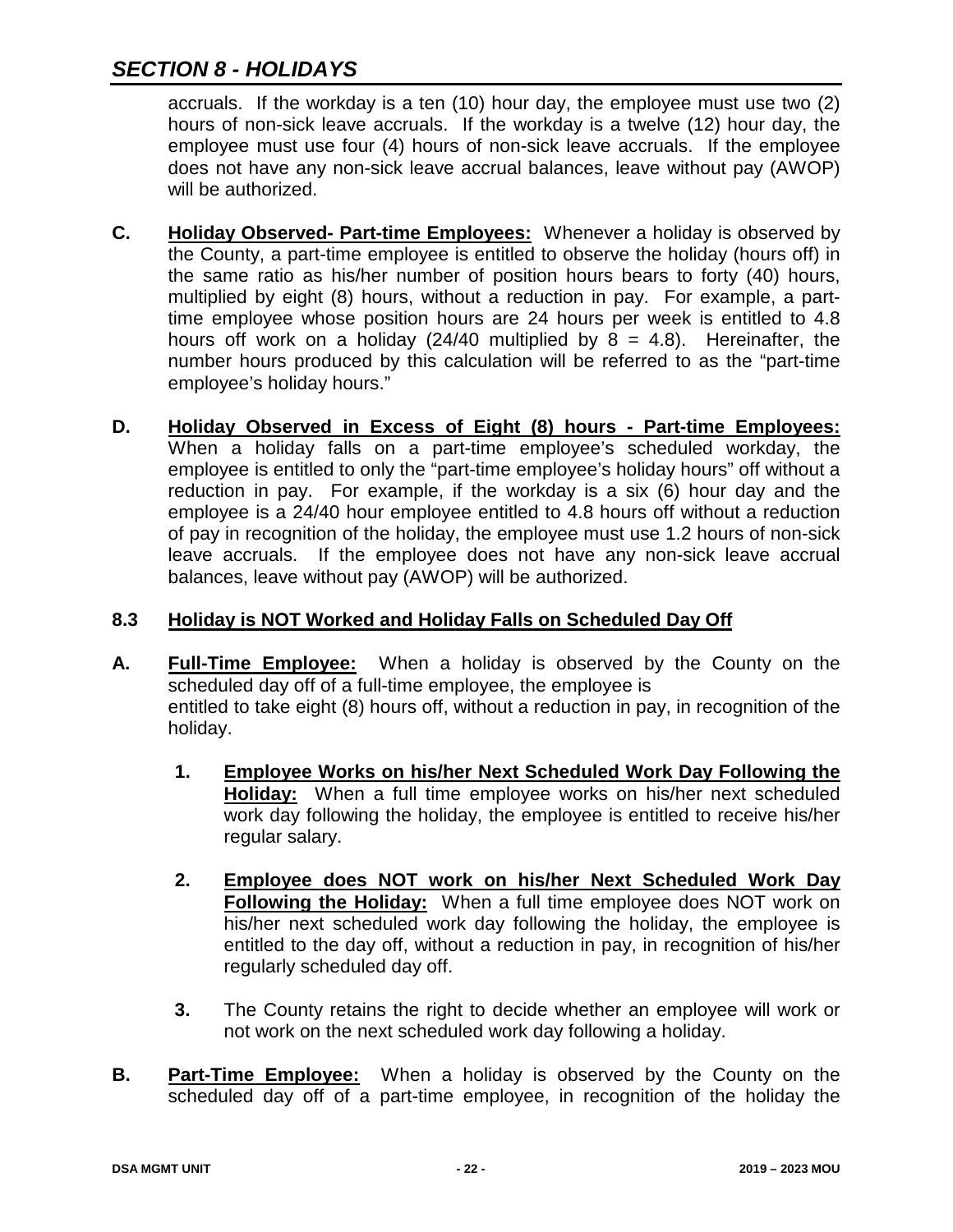employee is entitled to take the amount of "part-time employee's holiday hours" off without a reduction in pay.

- **1. Employee Works on his/her Next Scheduled Work Day Following the Holiday:** When a part-time employee works on his/her next scheduled work day following the holiday, the employee is entitled to receive his/her regular salary.
- **2. Employee does NOT work on his/her Next Scheduled Work Day Following the Holiday:** When a part-time employee does NOT work on his/her next scheduled work day following the holiday, the employee is entitled to take the amount of "part-time employee's holiday hours" off without a reduction in pay in recognition of his/her regularly scheduled day off.
- **3.** The County retains the right to decide whether an employee will work or not work on the next scheduled work day following a holiday.

### **SECTION 9 - VACATION LEAVE**

**9.1 Vacation Allowance.** Employees in permanent positions are entitled to vacation with pay. Accrual is based upon straight time hours of working time per calendar month of service and begins on the date of appointment to a permanent position. Increased accruals begin on the first of the month following the month in which the employee qualifies. Accrual for portions of a month shall be in minimum amounts of one (1) hour calculated on the same basis as for partial month compensation pursuant to Section 5.5 of this MOU.

Vacation credits may be taken in one (1) minute increments and may not be rounded. Vacation may not be taken during the first six (6) months of employment (not necessarily synonymous with probationary status) except where sick leave has been exhausted; and none shall be allowed in excess of actual accrual at the time vacation is taken.

**9.2 Vacation Accrual Rates.** All employees shall accrue vacation credit as follows:

| Monthly    | Maximum      |
|------------|--------------|
| Accrual    | Cumulative   |
| Hours      | <b>Hours</b> |
| 10         | 240          |
| $10 - 2/3$ | 256          |
| $11 - 1/3$ | 272          |
| 12         | 288          |
| $12 - 2/3$ | 304          |
| $13 - 1/3$ | 320          |
| $16 - 2/3$ | 400          |
| 20         | 480          |
| $23 - 1/3$ | 560          |
|            |              |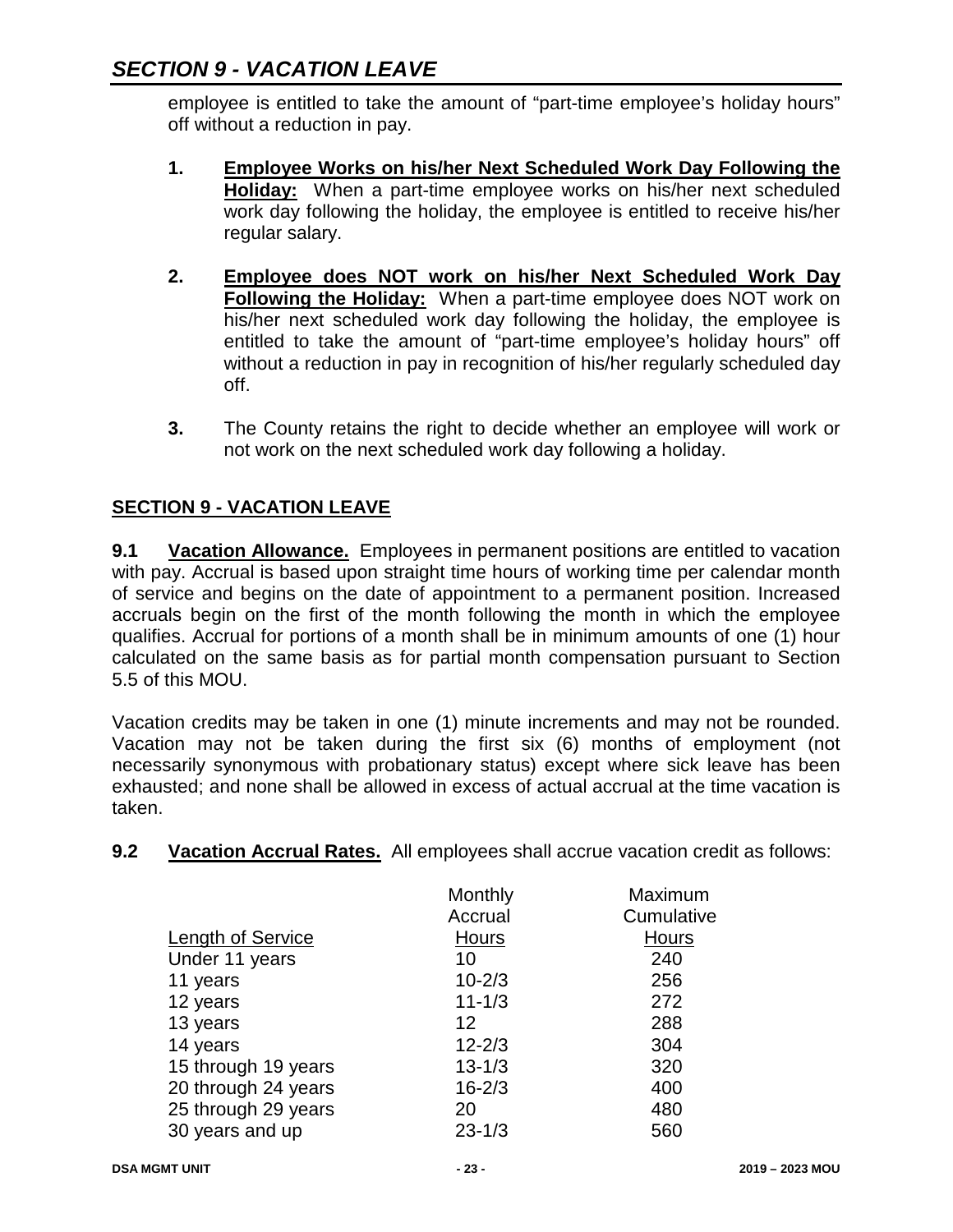**9.3 Accrual During Leave Without Pay.** No employee who has been granted a leave without pay shall accrue any vacation credit during the time of such leave, nor shall an employee who is absent without pay accrue vacation credit during the absence. Exception: Employees on unpaid military leave shall accrue vacation credits.

**9.4 Vacation Allowance for Separated Employees.** On separation from County service, an employee shall be paid for any unused vacation credits at the employee's then current pay rate.

**9.5 Pro-rated Accruals.** Employees in permanent part-time and permanentintermittent positions shall accrue vacation benefits on a prorated basis as provided in Resolution 81/1165, Section 32-2.006.

**9.6 Vacation Leave on Reemployment From a Layoff List.** Employees with six months or more service in a permanent position prior to their layoff who are employed from a layoff list, shall be considered as having completed six months tenure in a permanent position for the purpose of vacation leave. The appointing authority or designee will advise the Auditor-Controller's Payroll Unit in each case where such vacation is authorized so that appropriate payroll system override actions can be taken.

#### **SECTION 10 - SICK LEAVE**

**10.1 Purpose.** The purpose of paid sick leave is to insure employees against loss of pay for temporary absences from work due to illness or injury. Sick leave may be used only as authorized; it is not paid time off which employees may use for personal activities.

**10.2 Accrual.** Sick leave credits accrue at the rate of eight (8) working hours credit for each completed month of service. Employees who work a portion of a month are entitled to a pro rata share of the monthly sick leave credit computed on the same basis as is partial month compensation.

Credits to and charges against sick leave are made in minimum amounts of one (1) minute increments and may not be rounded. Unused sick leave credits accumulate from year to year. When an employee is separated, other than through retirement, accumulated sick leave credits shall be cancelled, unless the separation results from layoff in which case the accumulated credits shall be restored if the employee is reemployed in a permanent position within the period of his layoff eligibility.

Upon retirement, an employee's accumulated sick leave shall be converted to retirement time on the basis of one (1) day of retirement service credit for each day of accumulated sick leave credit.

Accumulated paid sick leave credits may be used, subject to appointing authority approval, by an employee in pay status, but only in the following instances: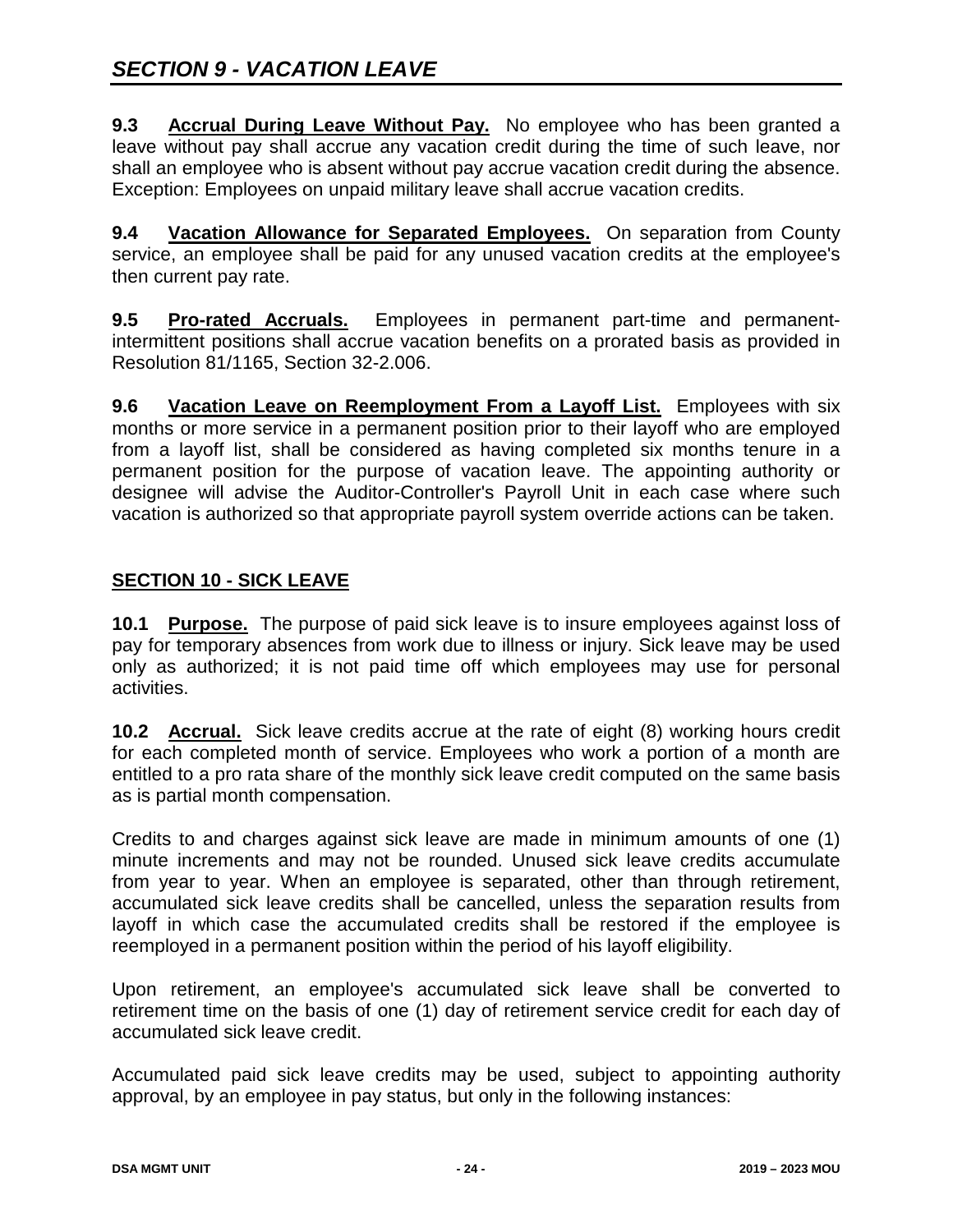- a. An employee may use paid sick leave credits when the employee is off work because of a temporary illness or injury.
- b. Sick leave may be used by permanently disabled employees until all accruals of the employee have been exhausted or until the employee is retired by the Retirement Board subject to the conditions listed below. For the purposes of this Section 10, permanent disability shall mean the employee suffers from a disabling physical injury or illness and is thereby prevented from engaging in any County occupation for which he or she is qualified by reason of education, training or experience. Sick leave credits may be used under this provision only when the following requirements are met:
	- 1. An application for retirement due to disability has been filed with the Retirement Board; and
	- 2. Satisfactory medical evidence of such disability is received by the appointing authority within thirty (30) days of the start of use of sick leave for permanent disability. The appointing authority may review medical evidence and order further examination as he deems necessary, and may terminate use of sick leave when such further examination demonstrates that the employee is not disabled, or when the appointing authority determines that the medical evidence submitted by the employee is insufficient, or where the above conditions have not been met.
- c. Communicable Disease. An employee may use paid sick leave credits while under a physician's orders to remain secluded due to exposure to a communicable disease.
- d. Sick Leave Utilization for Pregnancy Disability. Every female employee shall be entitled to at least four (4) months leave of absence on account of pregnancy disability and to use available sick leave or vacation pay entitlements during such leave.
	- 1. Application for such leave must be made by the employee to the appointing authority accompanied by a written statement of disability from the employee's attending physician. The statement must address itself to the employee's general physical condition having considered the nature of the work performed by the employee, and it must indicate the date of the commencement of the disability as well as the date the physician anticipates the disability to terminate. The appointing authority retains the right to medical review of all requests for such leave.
	- 2. If a female employee does not apply for sick leave and the appointing authority believes that the employee is not able to properly perform her work or that her general health is impaired due to disability caused or contributed to by pregnancy, miscarriage, abortion, childbirth or recovery therefrom, the employee shall be required to undergo a physical examination by a physician selected by the County, and the cost of such examination shall be borne by the County. Should the medical report so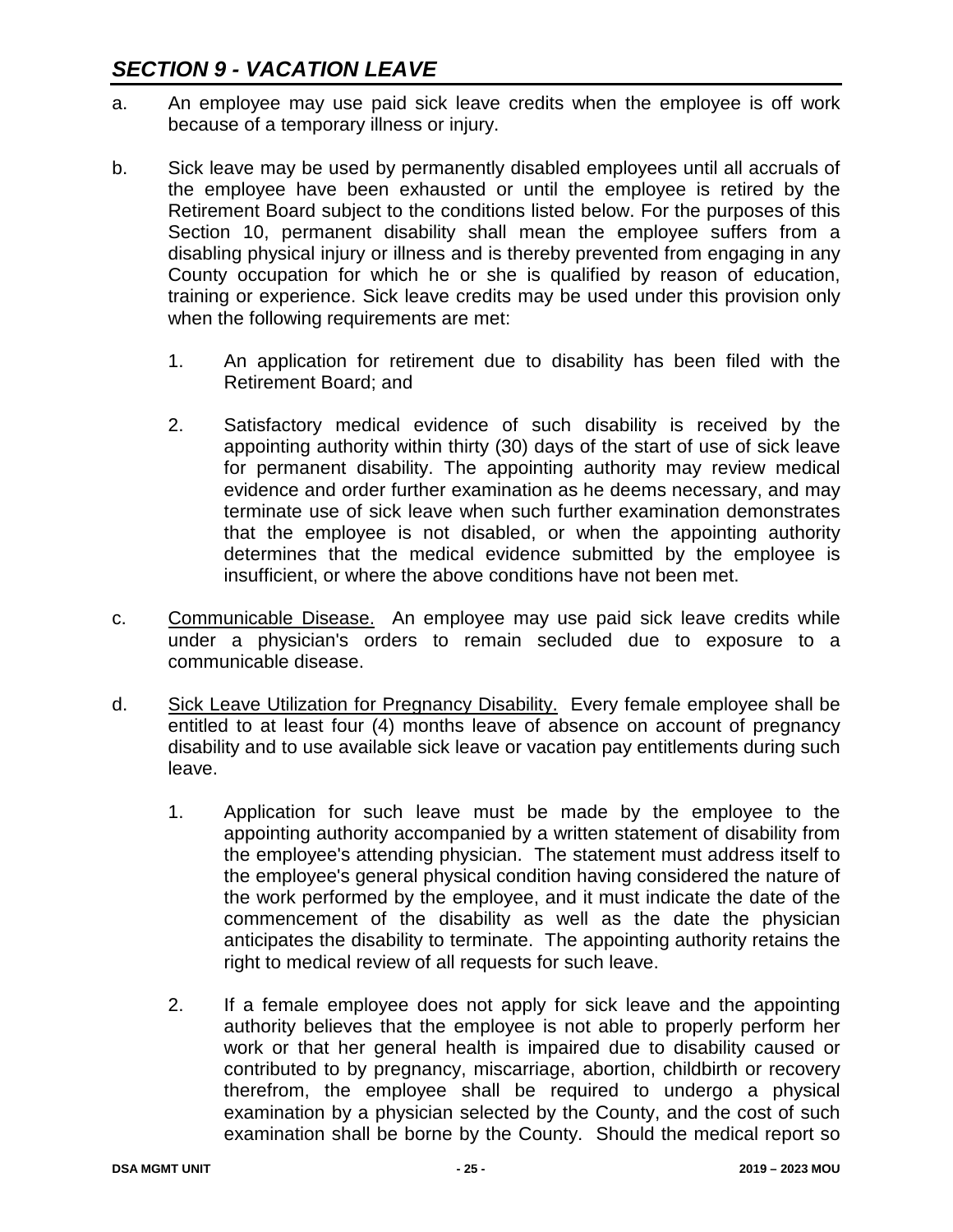recommend, a mandatory leave shall be imposed upon the employee for the duration of the disability.

- 3. If all accrued sick leave has been utilized by the employee, the employee shall be considered on leave without pay.
- e. Medical & Dental Appointments. An employee may use paid sick leave credits for medical and dental appointments as follows:
	- 1. For working time used in keeping medical and dental appointments for the employee's own care; and
	- 2. For working time (not over forty (40) hours in each fiscal year) used by an employee for pre-scheduled medical and dental appointments for an immediate family member living in the employee's home and for children and parents who may reside outside of the employee's home. Such use of sick leave credits shall be accounted for by the department on a fiscal year basis. Any balance of the forty (40) hours remaining at the end of the fiscal year shall not be carried over to the next year; departments shall notify the employee if the maximum allowance is reached. Authorization to use sick leave for this purpose is contingent on availability of accumulated sick leave credits; it is not an additional allotment of sick leave which employees may charge.
- f. Emergency Care of Family. An employee may use paid sick leave for working time used in cases of illness, or injury to, an immediate family member living in the employee's home, or for children and parents who may reside outside of the employee's home.
- g. Death of Family Member. An employee may use said sick leave credits for absence from work because of a death in the employee's immediate family, but this shall not exceed three (3) working days plus up to two (2) days of work time for necessary travel.
- h. Definition of Immediate Family. For the purposes of this Section 10 the immediate family shall be restricted to the spouse, son, stepson, daughter, stepdaughter, father, stepfather, mother, stepmother, brother, sister, grandparent, grandchild, aunt, uncle, father-in-law, mother-in-law, son-in-law, daughter-in-law, brother-in-law**,** sister-in-law or domestic partner of an employee.
- i. Baby/Child Bonding. To bond with the employee's newborn or placement of a child in an employee's family or adoption or foster care, an employee eligible for baby/child bonding leave pursuant to the Family and Medical Leave Act (FMLA) and California Family Rights Act (CFRA) may use sick leave credits for such baby/child bonding leave.
- **10.3 Administration of Sick Leave.** Accumulated paid sick leave credits may not be used in the following situations: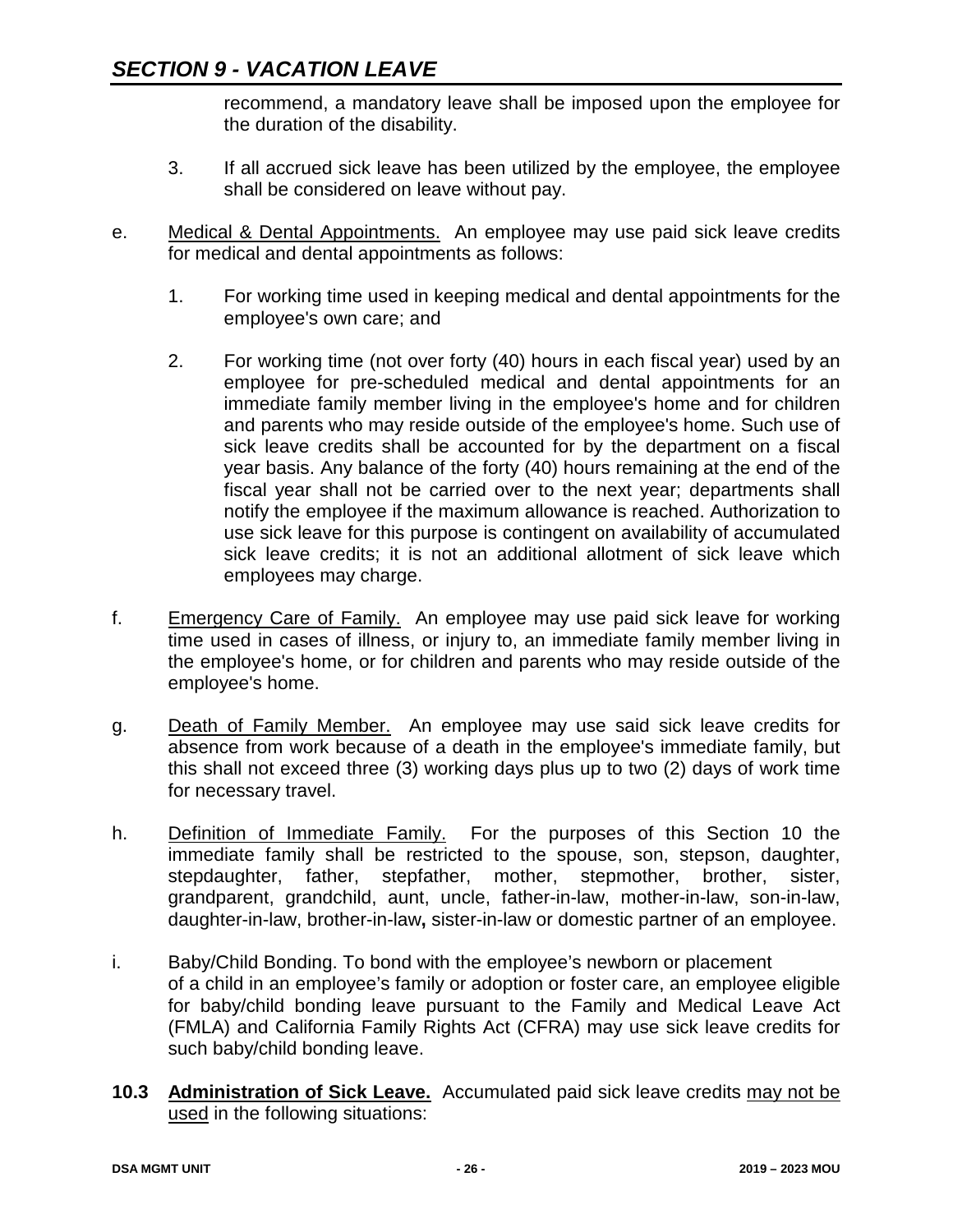- a. Self-inflicted Injury. For time off from work for an employee's illness or injury caused by his or her willful misconduct.
- b. Vacation. For an employee's illness or injury while the employee is on vacation except when extenuating circumstances exist and the appointing authority approves.
- c. Not in Pay Status. When the employee would otherwise be eligible to use paid sick leave credits but is not in a pay status.

The proper administration of sick leave is a responsibility of the employee and the department head. Employees are responsible for notifying their respective division of an absence as early as possible prior to the commencement of their work shift and in accordance with divisional operational requirements. Notification shall include the reason and possible duration of the absence. Employees are responsible for keeping their department informed of their continuing condition and probable date of return to work. Employees are responsible for obtaining advance approval from their appointing authority or designee for the schedule time of prearranged personal or family medical and dental appointments.

The use of sick leave may be denied if these procedures are not followed. Abuse of sick leave on the part of the employee is cause for disciplinary action. To ascertain the propriety of claims against sick leave, the department head may make such investigations as he deems necessary including medical verification of illness.

#### **10.4 Disability.**

- A. An employee physically or mentally incapacitated for the performance of duty is subject to dismissal, suspension or demotion, subject to the County Employees Retirement Law of l937. An appointing authority after giving notice may place an employee on leave if the appointing authority has filed an application for disability retirement for the employee, or whom the appointing authority believes to be temporarily or permanently physically or mentally incapacitated for the performance of the employees' duties.
- B. An appointing authority who has reasonable cause to believe that there are physical or mental health conditions present in an employee which endanger the health or safety of the employee, other employees, or the public, or which impair the employee's performance of duty, may order the employee to undergo at County expense and on the employee's paid time, a physical, medical and/or psychiatric examination by a licensed physician or psychologist and receive a report of the findings on such examination. If the examining physician or psychologist recommends that treatment for physical or mental health problems, including leave, are in the best interests of the employee or the County in relation to the employee overcoming any disability and/or performing his or her duties the appointing authority may direct the employee to take such leave and/or undergo such treatment.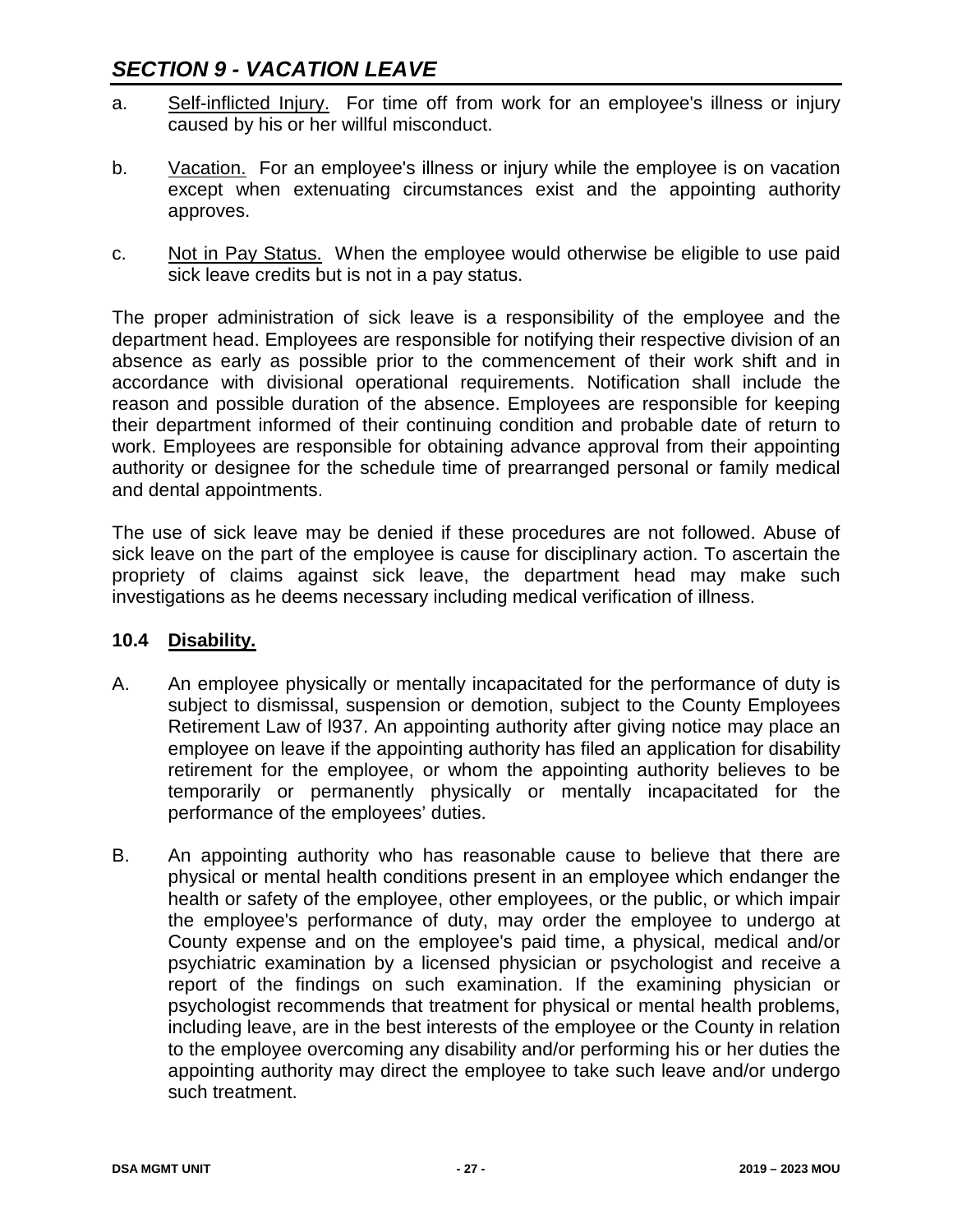- C. Leave due to temporary or permanent disability shall be without prejudice to the employee's right to use sick leave, vacation, or any other benefit to which the employee is entitled other than regular salary. The Director of Human Resources may order lost pay restored for good cause and subject to the employee's duty to mitigate damages.
- D. Before an employee returns to work from any absence for illness or injury, other leave of absence or disability leave, exceeding two (2) weeks in duration, the appointing authority may order the employee to undergo at County expense a physical, medical, and/or psychiatric examination by a licensed physician or psychologist, and may consider a report of the findings on such examination. If the report shows that such employee is physically or mentally incapacitated for the performance of duty, the appointing authority may take such action as he deems necessary in accordance with appropriate provisions of this MOU.
- E. Before an employee is placed on an unpaid leave of absence or suspended because of physical or mental incapacity under (A) or (B) above, the employee shall be given notice of the proposed leave of absence or suspension by letter or memorandum, delivered personally or by certified mail, containing the following:
	- 1. a statement of the leave of absence or suspension proposed;
	- 2. the proposed dates or duration of the leave or suspension which may be indeterminate until a certain physical or mental health condition has been attained by the employee;
	- 3. a statement of the basis upon which the action is being taken;
	- 4. a statement that the employee may review the materials upon which the action is taken;
	- 5. a statement that the employee has until a specified date (not less than seven (7) work days from personal delivery or mailing of the notice) to respond to the appointing authority orally or in writing.
- F. Pending response to the notice the appointing authority for cause specified in writing may place the employee on a temporary leave of absence, with pay.
- G. The employee to whom the notice has been delivered or mailed shall have seven (7) work days to respond to the appointing authority either orally or in writing before the proposed action may be taken.
- H. After having complied with the notice requirements above, the appointing authority may order the leave of absence or suspension in writing stating specifically the basis upon which the action is being taken, delivering the order to the employee either personally or by certified mail, effective either upon personal delivery or deposit in the U.S. Postal Service.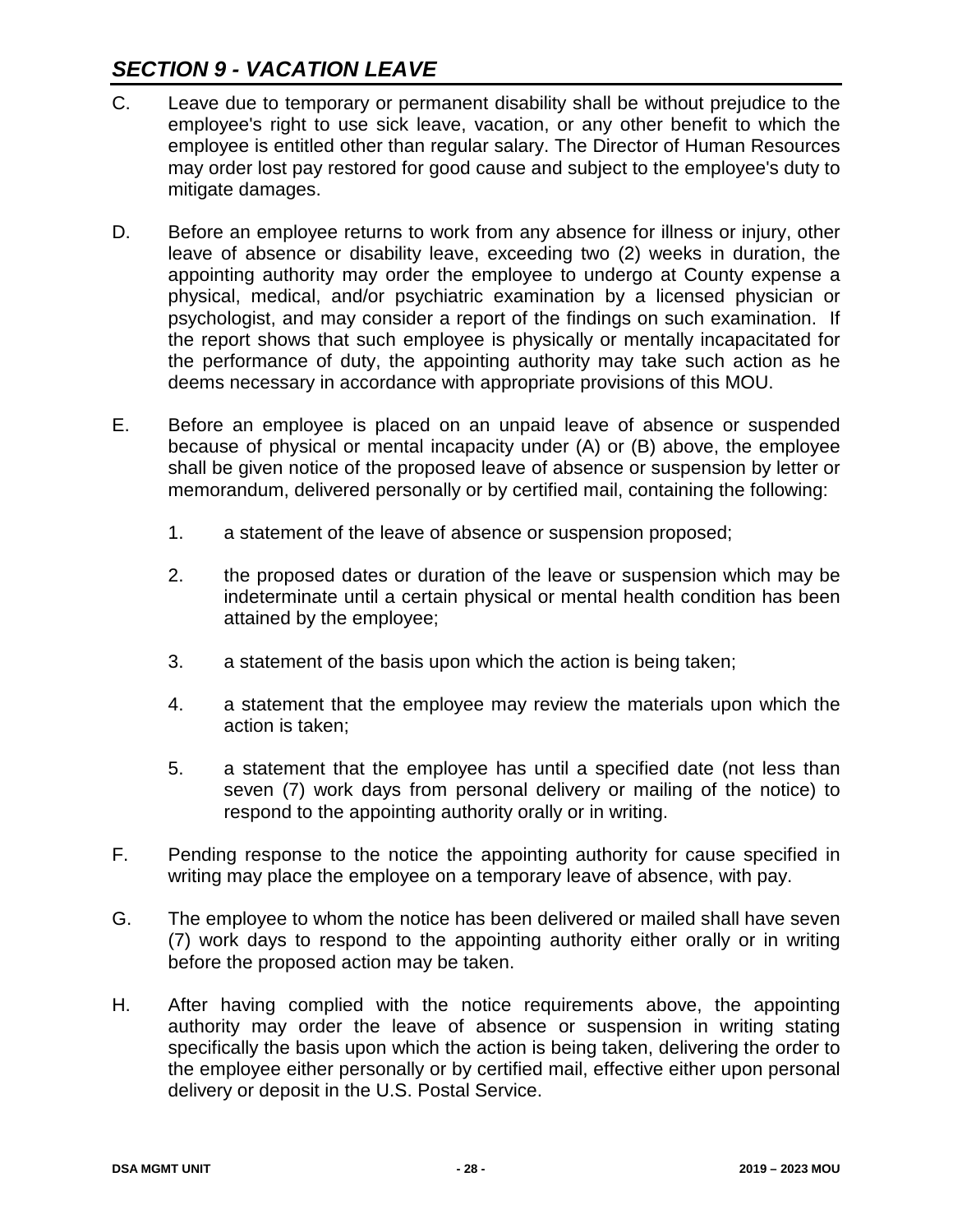- I. An employee who is placed on leave or suspended under this section may, within ten (10) calendar days after personal delivery or mailing to the employee of the order, appeal the order in writing through the Director of Human Resources to the Merit Board. Alternatively, the employee may file a written election with the Director of Human Resources waiving the employee's right to appeal to the Merit Board in favor of appeal to a Disability Review Arbitrator.
- J. In the event of an appeal either to the Merit Board or the Disability Review Arbitrator, the employee has the burden of proof to show that either:
	- 1. the physical or mental health condition cited by the appointing authority does not exist, or
	- 2. the physical or mental health condition does exist, but it is not sufficient to prevent, preclude, or impair the employee's performance of duty, or is not sufficient to endanger the health or safety of the employee, other employees, or the public.
- K. If the appeal is to the Merit Board, the order and appeal shall be transmitted by the Director of Human Resources to the Merit Board for hearing under the Merit Board's Procedures, Section 1114-1128 inclusive. Medical reports submitted in evidence in such hearings shall remain confidential information and shall not be a part of the public record.
- L. If the appeal is to a Disability Review Arbitrator, the employee (and his representative) will meet with the County's representative to mutually select the Disability Review Arbitrator, who may be a de facto arbitrator, or a physician, or a rehabilitation specialist, or some other recognized specialist mutually selected by the parties. The arbitrator shall hear and review the evidence. The decision of the Disability Review Arbitrator shall be binding on both the County and the employee. The scope of the Arbitrator's review shall be restricted as follows:
	- 1. Scope of the Arbitrator's Review.
		- a. The arbitrator may affirm, modify or revoke the leave of absence or suspension.
		- b. The arbitrator may make his decision based only on evidence submitted by the County and the employee.
		- c. The arbitrator may order back pay or paid sick leave credits for any period of leave of absence or suspension if the leave or suspension is found not to be sustainable, subject to the employee's duty to mitigate damages.
		- d. The arbitrator's fees and expenses shall be paid one-half by the County and one-half by the employee or employee's Association.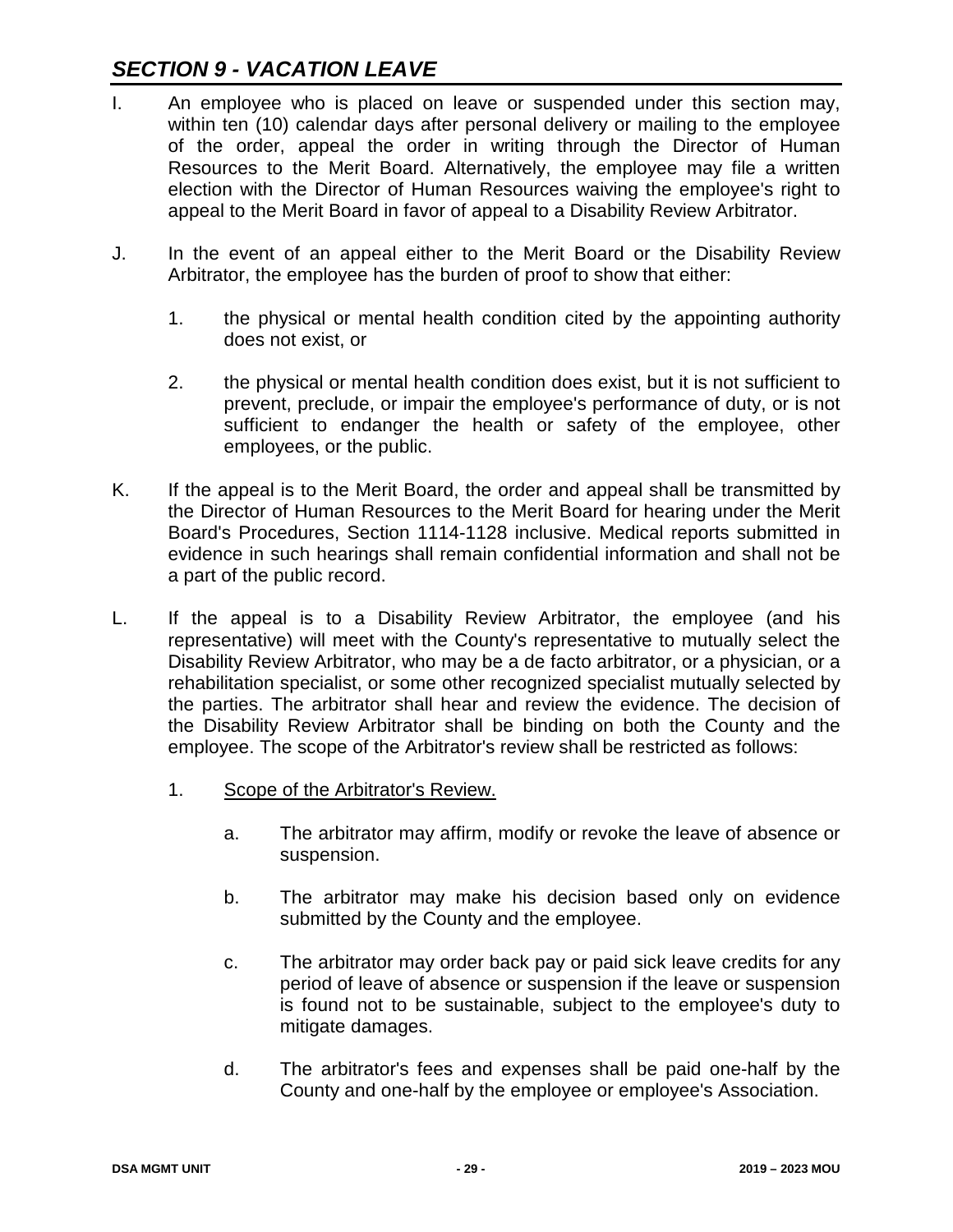#### **10.5 Workers' Compensation.**

A. State Labor Code 4850 Pay. Law enforcement officers as defined in State Labor Code 4850 who are members of the Contra Costa County Retirement System continue to receive full salary benefits in lieu of temporary disability during any absence from work which qualifies for Workers' Compensation benefits.

Currently, the maximum 4850 pay is one (1) year for any injury or illness. To be eligible for this benefit the employee must be under the care of a physician. All 4850 pay shall be approved by the County Administrator's Office, Risk Management Division.

- B. Sick Leave and Vacation. Sick leave and vacation shall accrue in accordance with the provision of State Labor Code 4850.
- C. 4850 Pay Beyond One Year. If an injured employee remains eligible for Workers' Compensation temporary disability benefits beyond one (1) year, full salary will continue by integrating sick leave and/or vacation accruals with Workers' Compensation benefits (use of vacation accruals must be approved by the department and the employee). If salary integration is no longer available because accruals are exhausted, Workers' Compensation benefits will be paid directly to the employee as prescribed by Workers' Compensation laws.
- D. Rehabilitation Integration. An injured employee who is eligible for Workers' Compensation rehabilitation temporary disability benefits and who has exhausted 4850 pay eligibility will continue to receive full salary by integrating sick leave and/or vacation accruals with Workers' Compensation rehabilitation temporary disability benefits. When these accruals are exhausted, the rehabilitation temporary disability benefits will be paid directly to the employee as prescribed by Workers' Compensation laws.
- E. Health Insurance. The County contribution to the employee's group insurance plan(s) continues during the 4850 pay period and during integration of sick leave or vacation with Workers' Compensation benefits.
- F. Integration Formula. An employee's sick leave and/or vacation charges shall be calculated as follows:  $C = 8 [1 - (W : S)]$

 $C =$  Sick leave or vacation charge/day (in hrs.) W = Statutory Workers' Compensation per mo.  $S =$  Monthly salary

#### **10.6 Workers' Compensation & Continuing Pay for Non-Sworn Employees.**

- A. Waiting Period.
	- 1. Employees who leave work as a result of an on the job injury will have the balance of that day charged to sick leave and/or vacation accruals. This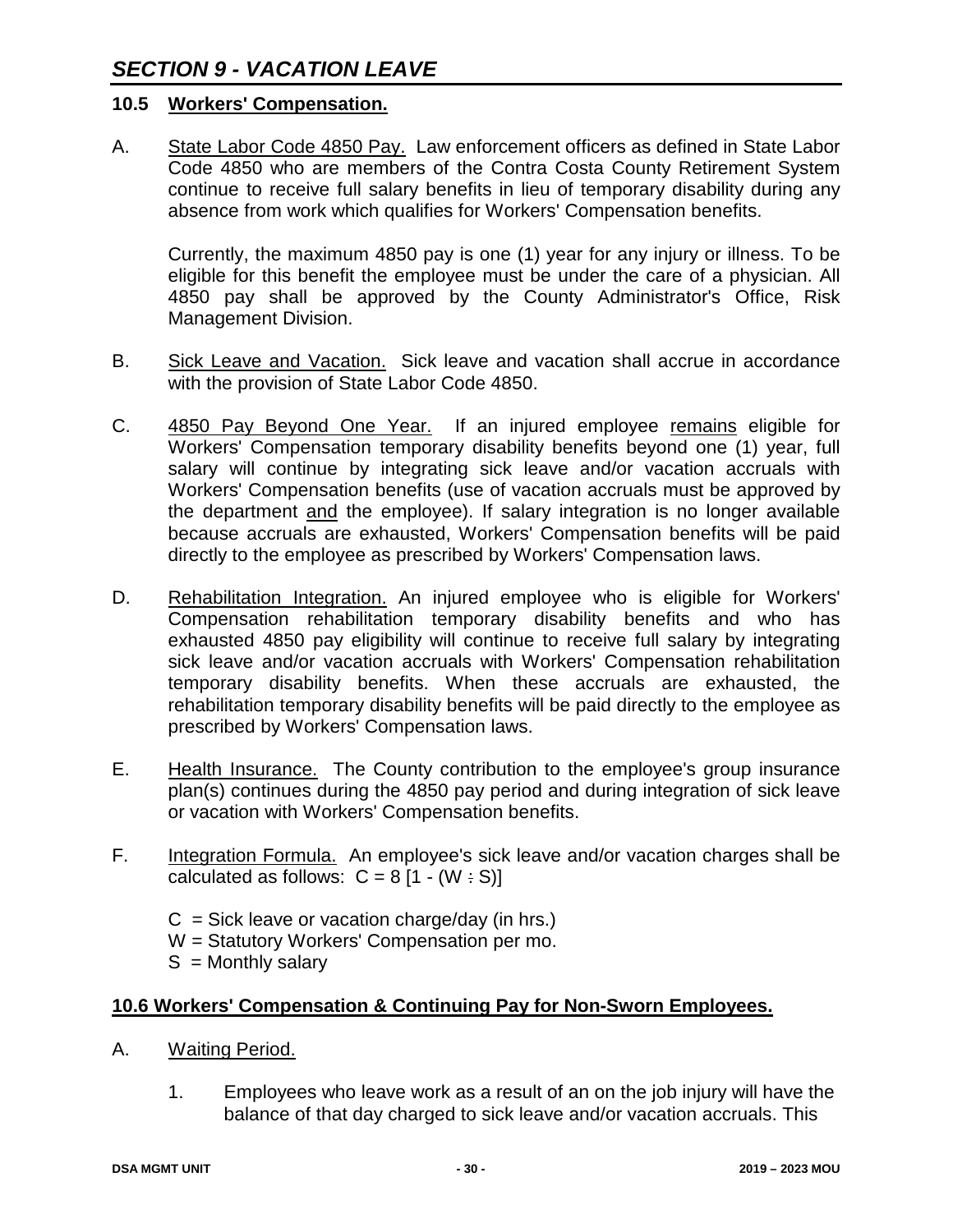will be considered as the last day worked for purposes of determining Workers' Compensation benefits.

2. There is a three (3) calendar day waiting period before Workers' Compensation benefits commence. If the injured worker loses any time on the day of injury, that day counts as day one (1) of the waiting period. If the injured worker does not lose time on the day of injury, the waiting period will be the first three (3) calendar days the employee does not work as a result of the injury. The time the employee is scheduled to work during this waiting period will be charged to the employee's sick leave and/or vacation accruals. In order to qualify for Workers' Compensation the employee must be under the care of a physician. Temporary compensation is payable on the first three (3) days of disability when the injury necessitates hospitalization, or when the disability exceeds fourteen (14) days.

### B. Continuing Pay.

1. A permanent employee shall receive 70% of regular monthly salary during any period of compensable temporary disability absence not to exceed one year. "Compensable temporary disability absence" for the purpose of this Section, is any absence due to work connected disability which qualifies for temporary disability compensation under Workers' Compensation Law set forth in Division 4 of the California Labor Code. When any disability becomes medically permanent and stationary, the salary provided by this Section shall terminate. The employee shall return to the County all temporary disability payments received by him from any County funded Workers' Compensation or other County wage replacement program. No charge shall be made against sick leave or vacation for these salary payments. Sick leave and vacation rights shall not accrue for those periods during which continuing pay is received.

The maximum period of continuing pay for any one injury or illness shall be up to one (1) year from the date of temporary disability.

If Workers' Compensation becomes taxable, the County agrees to restore the benefit to 100% of monthly salary.

2. Continuing pay begins at the same time that temporary Workers' Compensation starts and continues until the temporary disability ends, or until one (1) year from the date of temporary disability payments, whichever comes first, provided the employee remains in an active employed status. Continuing pay is automatically terminated on the date an employee is separated from County service by resignation, retirement, layoff, suspension or any other action that determines the employee is no longer employed by the County. In these instances, employee will be paid Workers' Compensation benefits as prescribed by Workers' Compensation laws. All continuing pay will be cleared through the County Administrator's Office, Risk Management Division.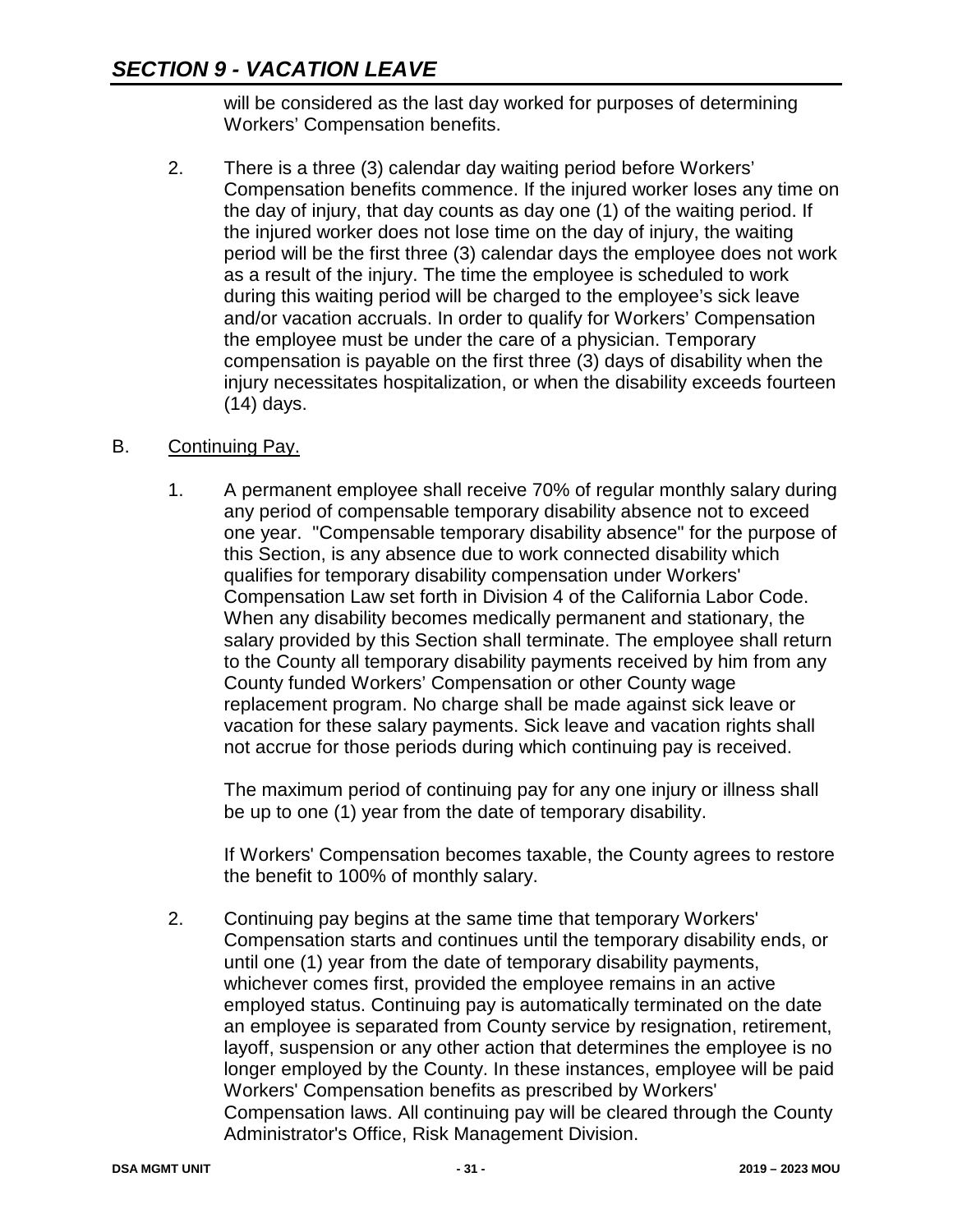- C. Whenever an employee who has been injured on the job and has returned to work is required by an attending physician to leave work for treatment during working hours the employee shall be allowed time off up to three (3) hours for such treatment without loss of pay or benefits. Said visits are to be scheduled contiguous to either the beginning or end of the scheduled work day whenever possible. This provision applies only to injuries/illnesses that have been accepted by the County as a job connected injury.
- D. Full Pay Beyond One Year. If an injured employee remains eligible for temporary disability beyond one (1) year, the employee's applicable salary will continue by integrating sick leave and/or vacation accruals with Workers' Compensation benefits. If salary integration is no longer available, Workers' Compensation benefits will be paid directly to the employee as prescribed by Workers' Compensation laws.
- E. Rehabilitation Integration. An injured employee who is eligible for Workers' Compensation Rehabilitation Temporary Disability benefits and whose disability is medically permanent and stationary will continue to receive his/her applicable salary by integrating sick leave and/or vacation accruals with Workers' Compensation Rehabilitation Temporary Disability benefits until those accruals are exhausted. Thereafter, the Rehabilitation Temporary Disability benefits will be paid directly to the employee.
- F. Health Insurance. The County contribution to the employee's group insurance plan(s) continues during the continuing pay period and during integration of sick leave or vacation with Workers' Compensation benefits.
- G. Method of Integration. An employee's sick leave and/or vacation charges shall be calculated as follows:  $C = 8$  [1 - (W  $\div$  S)]

 $C =$  Sick leave or vacation charge per day (in hours) W = Statutory Workers' Compensation for a month  $S =$  Monthly salary

**10.7 Accrual During Leave Without Pay.** No employee who has been granted a leave without pay or an unpaid military leave shall accrue any sick leave credits during the time of such leave nor shall an employee who is absent without pay accrue sick leave credits during the absence.

## **SECTION 11 - LEAVE OF ABSENCE**

**11.1 Leave Without Pay.** Any employee who has permanent status in the classified service may be granted a leave of absence without pay upon written request, approved by the appointing authority; provided, however, that leaves under the Pregnancy Disability Leave Act, Family and Medical Leave Act (FMLA), and California Family Rights Act (CFRA) shall be granted in accordance with applicable state and federal law.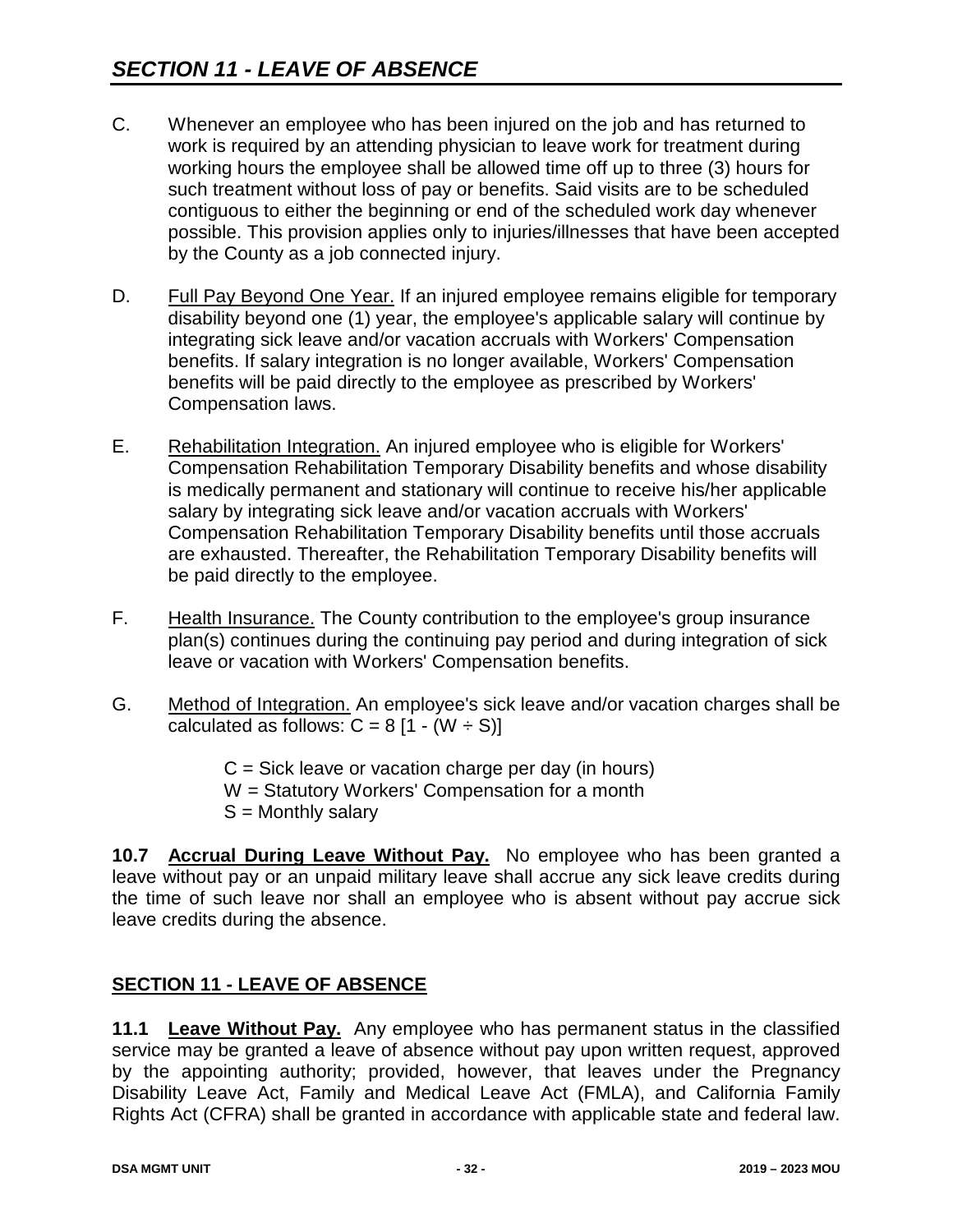# *SECTION 11 - LEAVE OF ABSENCE*

**11.2 General Administration - Leaves of Absence.** Requests for leave without pay shall be made in writing and shall state specifically the reason for the request, the date when it is desired to begin the leave and the probable date of return.

- A. Leave without pay may be granted for any of the following reasons:
	- 1. Employee's own illness, disability, or serious health condition;
	- 2. pregnancy or pregnancy disability;
	- 3. family care for family members as defined in Section 11.3.A;
	- 4. to take a course of study such as will increase the employee's usefulness on return to the position;
	- 5. for other reasons or circumstances acceptable to the appointing authority.
- B. An employee should request a leave of absence at least thirty (30) days before the leave is to begin if the need for the leave is foreseeable. If the need is not foreseeable, the employee must provide written notice to the employer of the need for family care leave as soon as possible and practical.
- C. An appointing authority may extend such leave for additional periods. The procedure in granting extensions shall be the same as that in granting the original leave, provided that the request for extension must be made not later than thirty (30) calendar days before the expiration of the original leave.

### **11.3 Family and Medical Leave Act (FMLA) and/or California Family Rights Act (CFRA)**

- A. Definitions. For Family and Medical Leave Act (FMLA) and/or California Family Rights Act (CFRA) leaves of absence under Section 11, the following definitions apply:
	- 1. Child: A biological, adopted, or foster child, stepchild, legal ward, conservatee, or a child who is under eighteen (18) years of age for whom an employee stands in loco parentis or for whom the employee is the guardian or conservator, or an adult dependent child of the employee.
	- 2. Parent: A biological, foster, or adoptive parent, a stepparent, legal guardian, conservator, or other person standing in loco parentis to a child.
	- 3. Spouse: A partner in marriage as defined in Family Code Section 300.
	- 4. Domestic Partner: As defined in Family Code Section 297.
	- 5. Serious Health Condition: An illness, injury, impairment, or physical or mental condition which involves either inpatient care in a hospital, hospice or residential health care facility or continuing treatment or continuing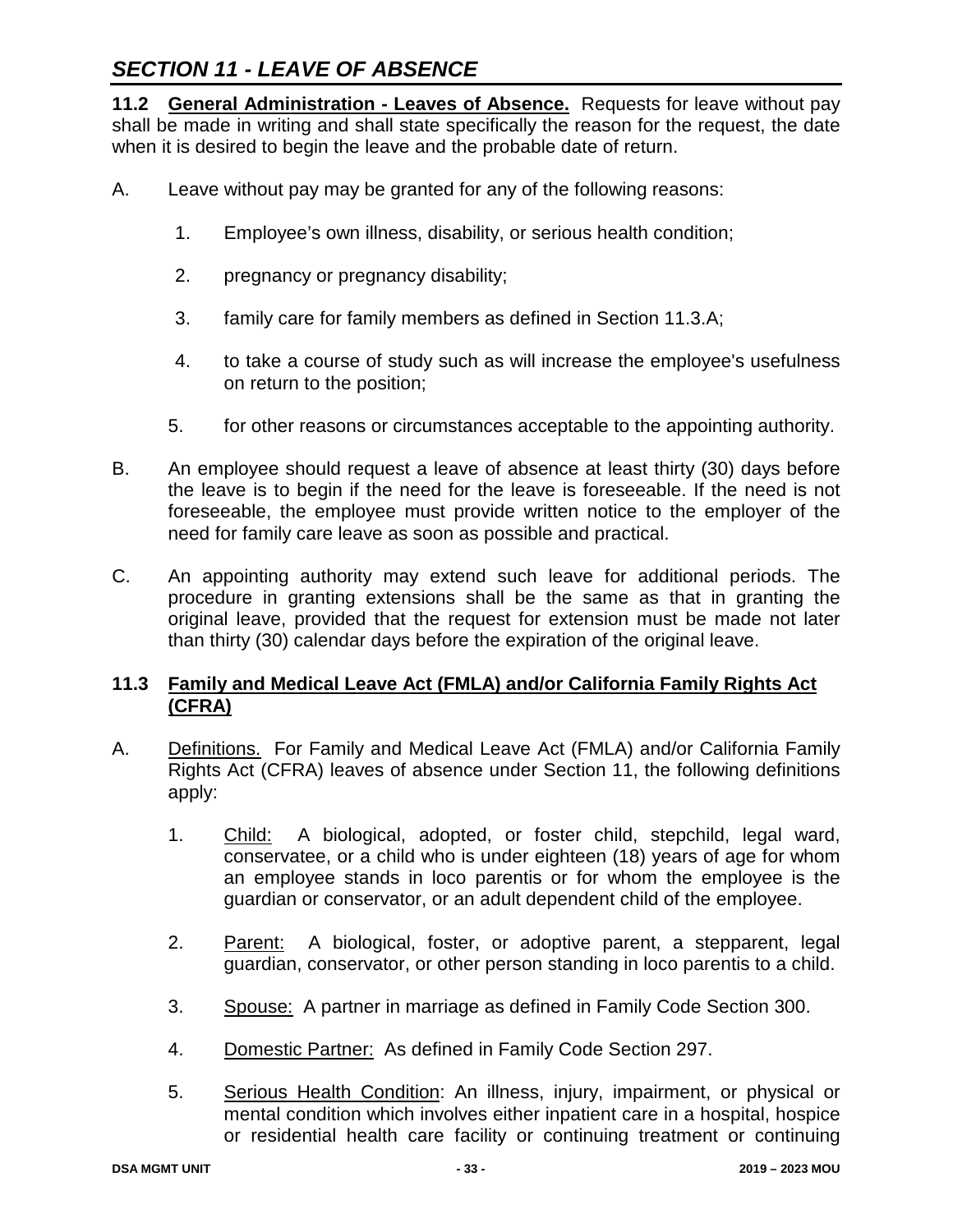## *SECTION 11 - LEAVE OF ABSENCE*

supervision by a health care provider (e.g. physician or surgeon) and which, for family care leave only, warrants the participation of a family member to provide care during a period of treatment or supervision, as defined by state and federal law.

- 6. Certification for Family and Medical Leave Act (FMLA)/California Family Rights Act (CFRA): A written communication to the employer from a health care provider of an employee with a serious health condition or illness or from a health care provider of a person for whose care the leave is being taken which need not identify the serious health condition involved, but shall contain:
	- a. the date, if known, on which the serious health condition commenced;
	- b. the probable duration of the condition;
	- c. for family care, an estimate of the frequency and duration of the leave required to render care or supervision for the family member;
	- d. for an employee's serious health condition, a statement whether the employee is able to work, or is unable to perform one or more of the essential functions of his/her position;
	- e. if for intermittent leave or a reduced work schedule leave, the certification should indicate the intermittent leave or reduced work schedule needed for the employee's serious health condition or for the care of the employee's family member and its expected duration.
- 7. Comparable Positions: A position with the same or similar duties and pay which can be performed at the same or similar geographic location as the position held prior to the leave. Ordinarily, the job assignment will be the same duties in the same program area located in the same city, although specific clients, caseload, co-workers, supervisor(s), or other staffing may have changed during an employee's leave.
- B. Section 11.2 notwithstanding, any employee who has permanent status, been employed by the County for at least twelve (12) months and who has worked at least 1250 hours in the twelve (12) months immediately preceding the start of leave shall be granted upon request to the appointing authority, a leave of absence due to the employee's serious health condition or for Family and Medical Leave Act (FMLA) and California Family Rights Act (CFRA) for up to twelve (12) weeks during a rolling twelve (12) month period (measured backward from the date an employee uses any FMLA leave) in accordance with the following provisions:

Example: An employee takes time away from work due to the birth of their child in May. The leave period lasts twelve (12) weeks. In November, they are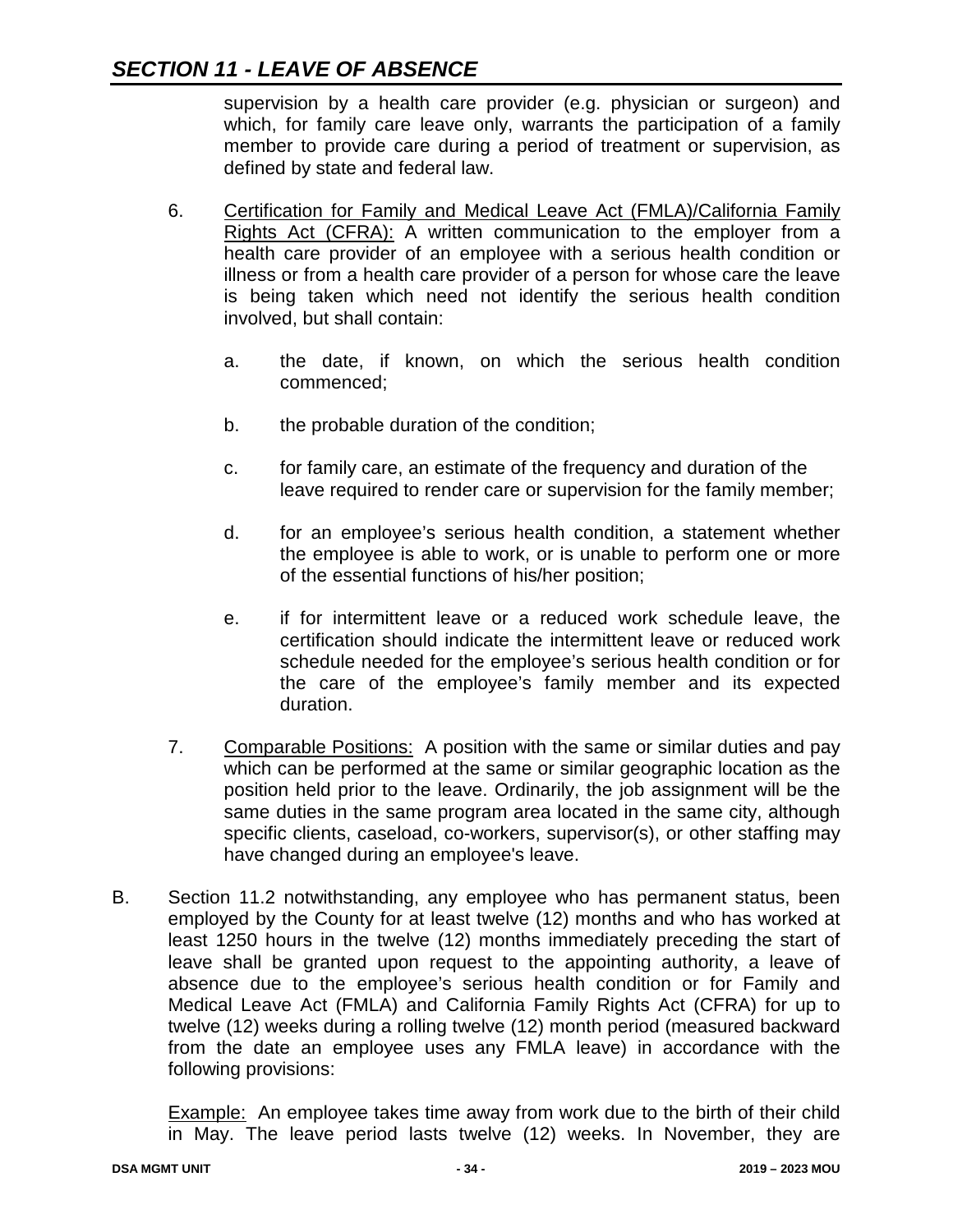scheduled for surgery. Their leave request in November cannot be counted towards FMLA because they have already utilized their twelve (12) week entitlement during their leave in May.

- 1. medical leave of absence for the employee's own serious health condition which makes the employee unable to perform the functions of the employee's position; or
- 2. FMLA/CFRA leave of absence without pay for reason of the birth of a child of the employee, the placement of a child with an employee in connection with the adoption or foster care of the child by the employee, or the serious illness or health condition of a child, parent, spouse, or domestic partner of the employee.

The employee may be asked to provide certification of the need for FMLA/CFRA. Additional period(s) of family care or medical leave may be granted by the appointing authority.

- C. Intermittent Use of Leave. The twelve (12) week entitlement may be in broken periods, intermittently on a regular or irregular basis, or may include reduced work schedules depending on the specific circumstances and situations surrounding the request for leave. The twelve (12) weeks may include use of appropriate available paid leave accruals when accruals are used to maintain pay status, but use of such accruals is not required beyond that specified in Section 11.6.B below. When paid leave accruals are used for FMLA/CFRA leave, such time shall be counted as a part of the twelve (12) week entitlement.
- D. Use for Parents. In the situation where both parents are employed by the County, the FMLA/CFRA entitlement based on the birth, adoption or foster care of a child is twelve (12) weeks each during a "rolling" twelve (12) month period measured backward from the date the employee uses his/her FMLA/CFRA leave.
- **11.4 Pregnancy Disability Leave.** Insofar as pregnancy disability leave is used under Section 10.2.D - Sick Leave Utilization for Pregnancy Disability, that time will not be considered a part of the twelve (12) week California Family Rights Act (CFRA) leave.

### **11.5 Group Health Plan Coverage.**

A. During Leave of Absence. Employees who were members of one of the group health plans prior to commencement of their leave of absence can maintain their health plan coverage with the County contribution by maintaining their employment in pay status as described in Section 11.6. In order to maintain such coverage, employees are required to pay timely the full employee contribution to maintain their group health plan coverage, either through payroll deduction or by paying the County directly.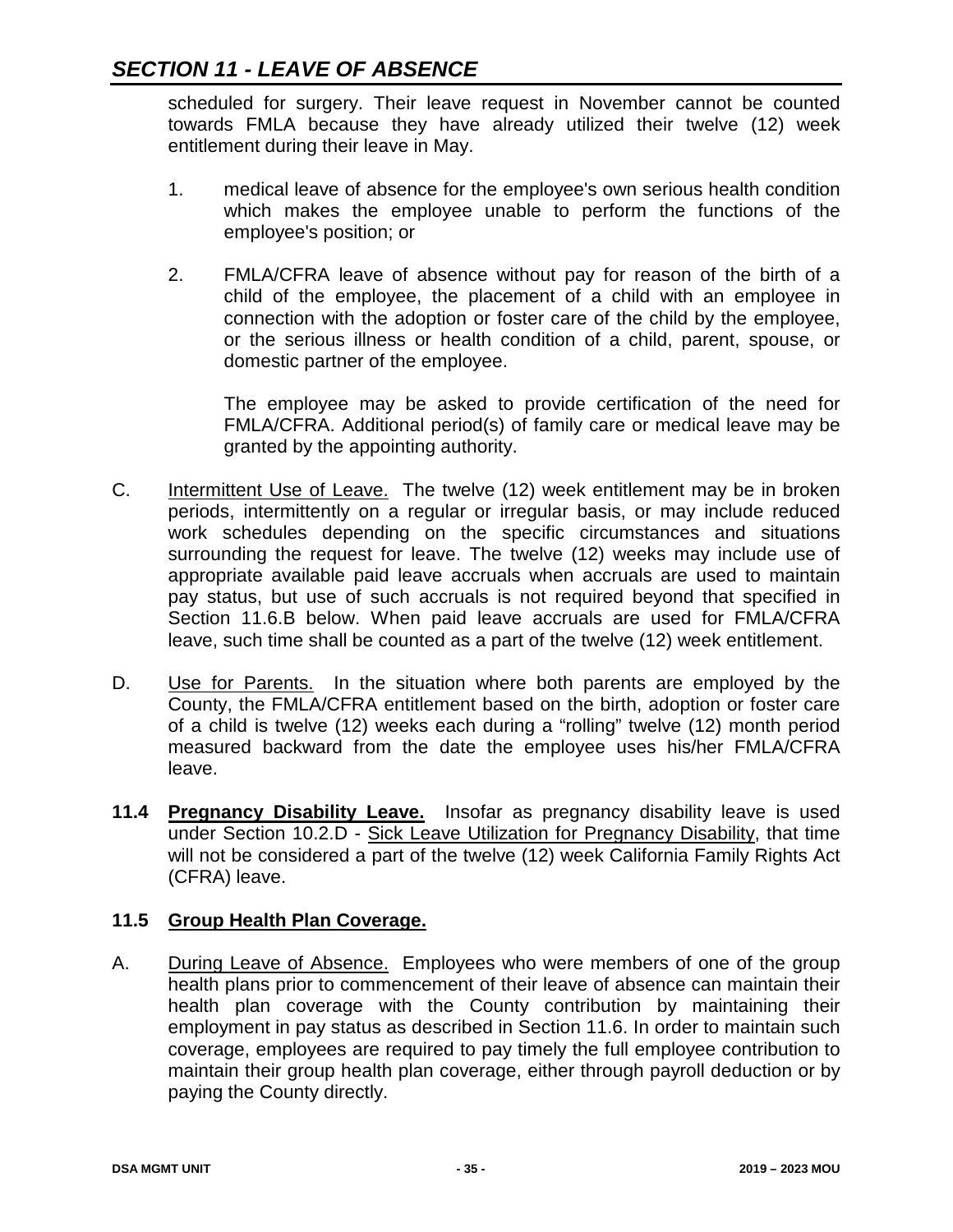# *SECTION 11 - LEAVE OF ABSENCE*

B. During Family Medical Leave Act (FMLA)/California Family Rights Act (CFRA) Leave. During the twelve (12) weeks of an approved FMLA/CFRA leave under Section 11.3 above, the County will continue its contribution for such health plan coverage even if accruals are not available for use to maintain pay status as required under Section 11.6. In order to maintain such coverage, employees are required to pay timely the full employee contribution to maintain their group health plan coverage, either through payroll deduction or by paying the County directly.

### **11.6 Leave Without Pay - Use of Accruals.**

- A. All Leaves of Absence. During the first twelve (12) month period of any leave of absence without pay, an employee may elect to maintain pay status each month by using at least 0.1 hour of available sick leave (if so entitled under Section 10 - Sick Leave), vacation, floating holiday, compensatory time off or other accruals or entitlements; in other words, during the first twelve (12) months, a leave of absence without pay may be broken into segments and accruals used on a monthly basis at the employee's discretion. After the first twelve (12) months, the leave period may not be broken into segments and accruals may not be used, except when required by SDI/Sick Leave Integration.
- B. Family and Medical Leave Act (FMLA)/California Family Rights Act (CFRA). During the twelve (12) weeks of an approved FMLA/CFRA leave, if a portion of that leave will be on a leave of absence without pay, the employee will be required to use at least 0.1 hour of sick leave (if so entitled under Section 10 - Sick Leave), vacation, floating holiday, compensatory time off or other accruals or entitlements if such are available, although use of additional accruals is permitted under subsection A above.
- C. Sick leave accruals may not be used during any leave of absence, except as allowed under Section 10 - Sick Leave.

**11.7 Military Leave.** Any employee who is required to serve as a member of the State Militia or the United States Army, Navy, Air Force, Marine Corps, Coast Guard or any division thereof shall be granted a military leave for the period of such service, up to a maximum of five (5) years as permitted by the federal Uniformed Services Employment & Reemployment Rights Act (USERRA), plus ninety (90) days. An employee who volunteers for such service shall be granted a leave of absence if necessary in accordance with applicable state or federal laws. Upon the termination of such service or upon honorable discharge, the employee shall be entitled to return to his/her position in the classified service without any loss of standing of any kind whatsoever provided such position still exists, the employee is otherwise qualified, and the employee's cumulative military service does not exceed five (5) years for reemployment purposes as defined in USERRA.

An employee who has been granted a military leave shall not, by reason of such absence, suffer any loss of vacation, holiday, or sick leave privileges which may be accrued at the time of such leave, nor shall the employee be prejudiced thereby with reference to salary adjustments or continuation of employment. For purposes of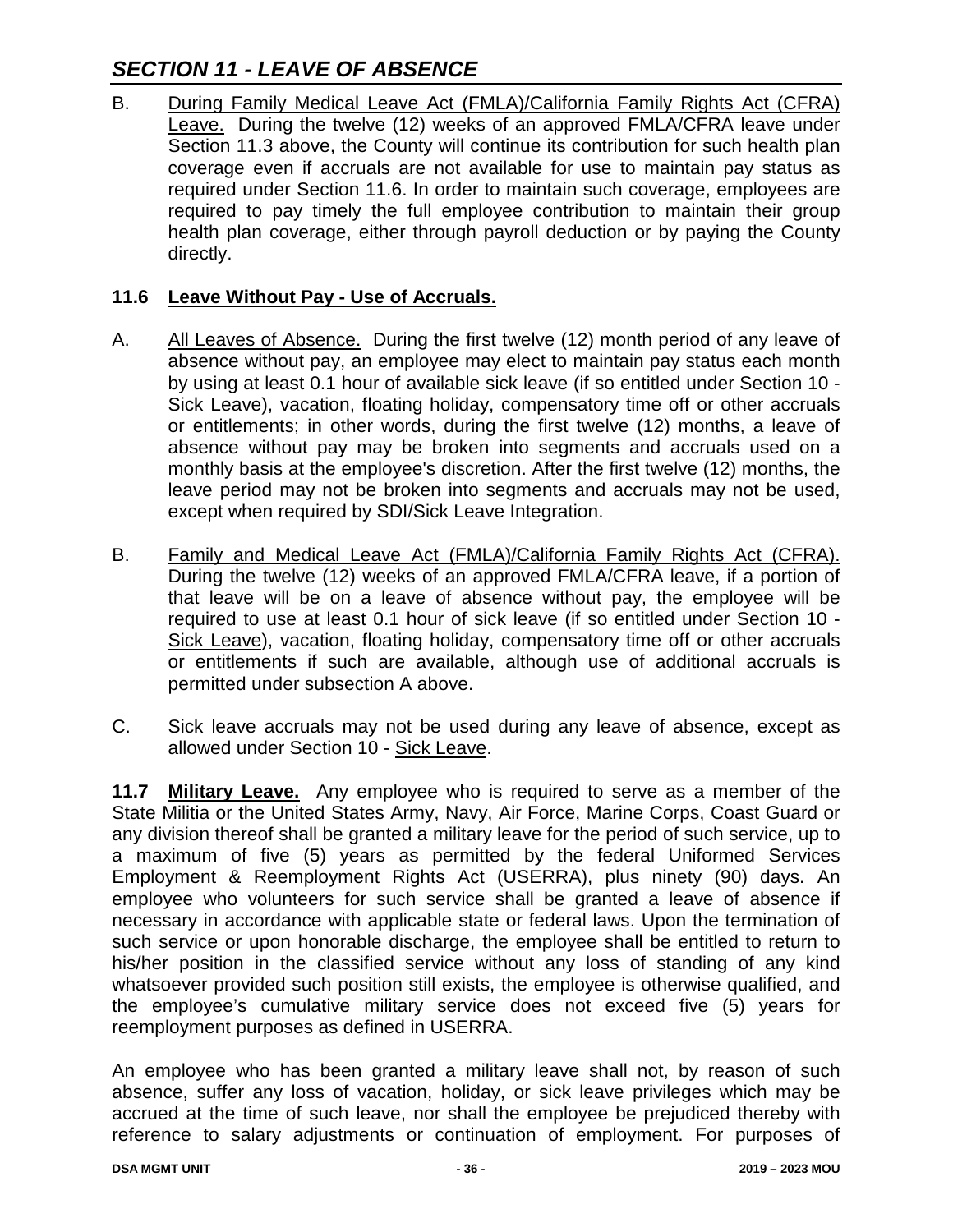# *SECTION 11 - LEAVE OF ABSENCE*

determining eligibility for salary adjustments or seniority in case of layoff or promotional examination, time on military leave shall be considered as time in County service.

Any employee who has been granted a military leave, may upon return, be required to furnish such evidence of performance of military service or of honorable discharge as the Director of Human Resources may deem necessary.

### **11.8 Return From Leave of Absence.**

- A. Early Return. Whenever an employee who has been granted a leave without pay desires to return before the expiration of such leave, the employee shall submit a request to the appointing authority in writing at least fifteen (15) days in advance of the proposed early return provided, however, that less notification may be approved at the discretion of the appointing authority or his/her designee. Early return is subject to prior approval by the appointing authority. The Human Resources Department shall be notified promptly of such return.
- B. Leave of Absence Reinstatement. Any permanent employee who requests reinstatement to the classification held by the employee in the same department at the time the employee was granted a leave of absence, shall be reinstated to a position in that classification and department and then only on the basis of seniority.
- C. Leave of Absence Replacement. In case of severance from service or displacement by reason of the reinstatement of a permanent employee returning from a leave of absence, the provisions of Section 7 - Seniority, Workforce Reduction, Layoff, & Reassignment shall apply.
- D. Reinstatement From Family Medical Leave Act (FMLA)/California Family Rights Act (CFRA) Leave of Absence. In the case of a family care or medical leave, an employee on a 5/40 schedule shall be reinstated to the same or comparable position if the return to work is after no more than sixty (60) work days of leave from the initial date of a continuous leave, including use of accruals, or within the equivalent on an alternate work schedule. A full time employee taking an intermittent or reduced work schedule leave shall be reinstated to the same or comparable position if the return to work on a full schedule is after no more than 480 hours, including use of accruals, of intermittent or reduced work schedule leave. At the time the original leave is approved, the appointing authority shall notify the employee in writing of the final date to return to work, or the maximum number of hours of leave, in order to guarantee reinstatement to the same or comparable position. An employee on a schedule other than 5/40 shall have the time frame for reinstatement to the same or comparable position adjusted on a pro rata basis.

**11.9 Appeal of Denial.** The decision of the appointing authority on granting or denying leave or early return from leave shall be subject to appeal to the Director of Human Resources and not subject to appeal through the grievance procedure set forth in this MOU.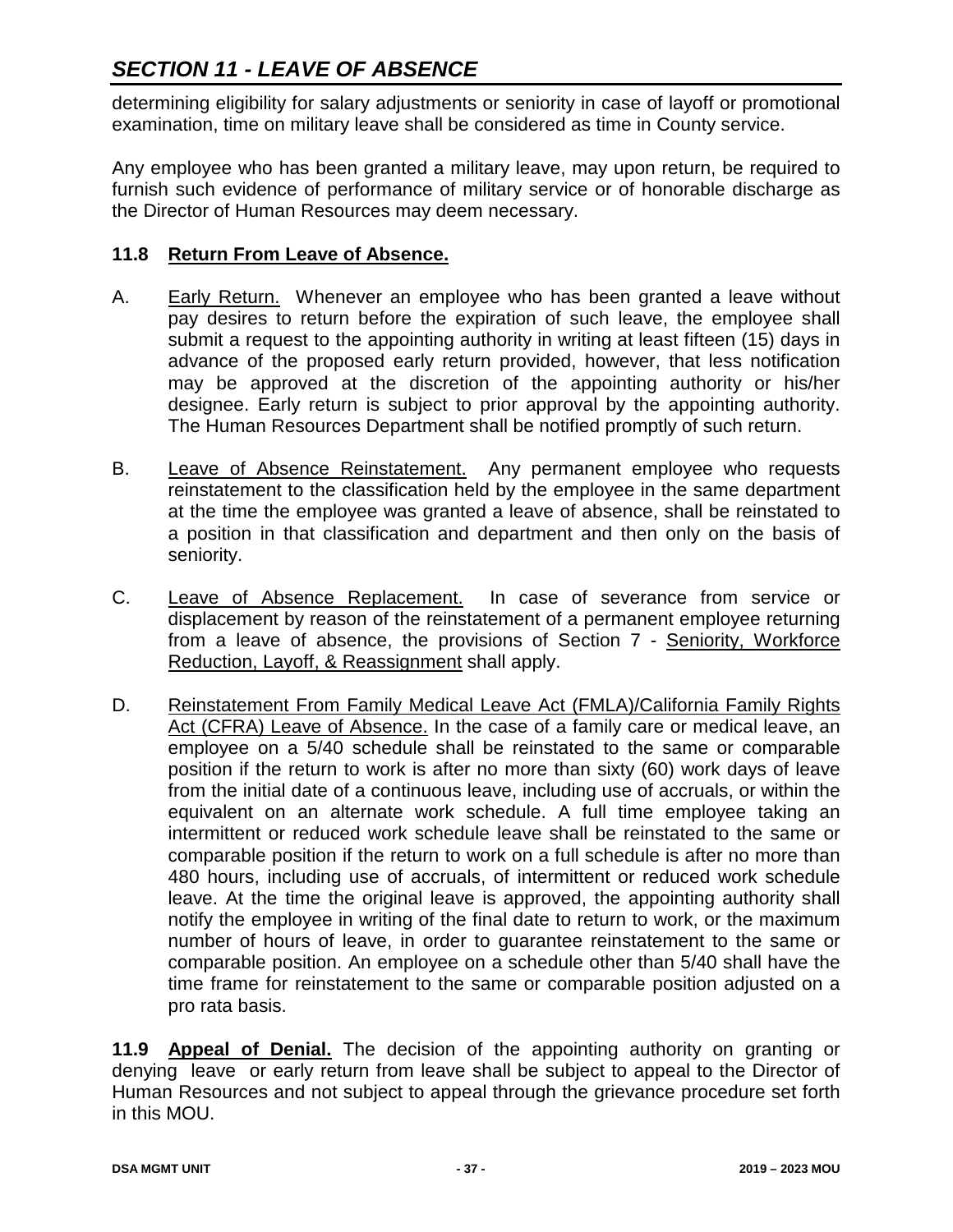## *SECTION 12 - JURY DUTY AND WITNESS DUTY*

**11.10 Salary Review While on Leave of Absence.** The salary of an employee who is on leave of absence from a County position on any anniversary date and who has not been absent from the position on leave without pay more than six (6) months during the preceding year shall receive salary increments that may accrue to them during the period of military leave.

**11.11 Unauthorized Absence.** An unauthorized absence from the work site or failure to report for duty after a leave request has been disapproved, revoked, or canceled by the appointing authority, or at the expiration of a leave shall be without pay. Such absence may also be grounds for disciplinary action.

### **SECTION 12 - JURY DUTY AND WITNESS DUTY**

**12.1 Jury Duty.** For purposes of this Section, jury duty shall be defined as any time an employee is obligated to report to the court.

When called for jury duty, County employees, like other citizens, are expected to discharge their jury duty responsibilities.

Employees shall advise their department as soon as possible if scheduled to appear for jury duty.

If summoned for jury duty in a Municipal, Superior, or Federal Court, or a Coroners jury, employees may remain in their regular County pay status, or they may take paid leave (vacation, floating holiday, etc.) or leave without pay and retain all fees and expenses paid to them.

When an employee is summoned for jury duty selection or is selected as a juror in a Municipal, Superior or Federal Court, employees may remain in a regular pay status if they waive all fees (other than mileage), regardless of shift assignment and the following shall apply:

- a. If an employee elects to remain in a regular pay status and waive or surrender all fees (other than mileage), the employee shall obtain from the Clerk or Jury Commissioner a certificate indicating the days attended and noting that fees other than mileage are waived or surrendered. The employee shall furnish the certificate to his department where it will be retained as a department record. No Absence/Overtime Record is required.
- b. An employee who elects to retain all fees must take leave (vacation, floating holiday, etc.) or leave without pay. No court certificate is required but an Absence/Overtime Record must be submitted to the department payroll clerk.

Employees are not permitted to engage in any employment regardless of shift assignment or occupation before or after daily jury service that would affect their ability to properly serve as jurors.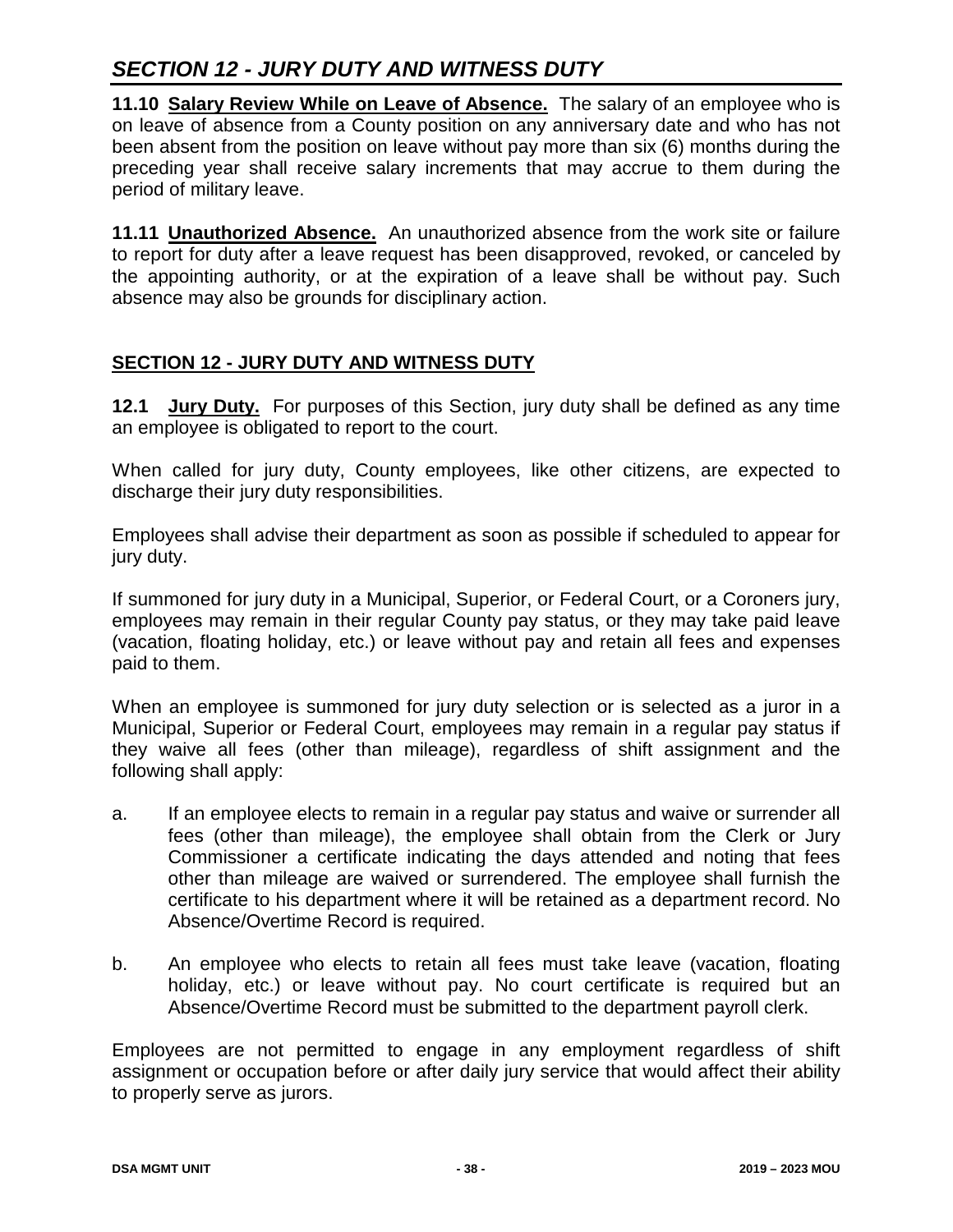An employee on short notice standby to report to court, whose job duties make short notice response impossible or impractical, shall be given alternate work assignments for those days to enable them to respond to the court on short notice.

When an employee is required to serve on jury duty, the County will adjust that employee's work schedule to coincide with a Monday to Friday schedule for the remainder of their service, unless the employee requests otherwise. Participants in 9/80 or 4/10 work schedules will not receive overtime or compensatory time credit for jury duty on their scheduled days off.

Permanent-intermittent employees are entitled to paid jury duty leave only for those days on which they were previously scheduled to work.

**12.2 Witness Duty.** Employees called upon as a witness or an expert witness in a case arising in the course of their work or the work of another department may remain in their regular pay status and turn over to the County all fees and expenses paid to them other than mileage allowance or they may take vacation leave or leave without pay and retain all fees and expenses.

Employees called to serve as witnesses in private cases or personal matters (e.g., accident suits and family relations) shall take vacation leave or leave without pay and retain all witness fees paid to them.

Retention or waiver of fees shall be governed by the same provisions as apply to jury duty as set forth in Section 16.1 above.

Employees shall advise their department as soon as possible if scheduled to appear for witness duty. Permanent intermittent employees are entitled to paid witness duty only for those days on which they were previously scheduled to work.

### **SECTION 13 - MEDICAL, DENTAL AND LIFE INSURANCE**

**13.1 Health Plan.** The County will provide group health benefits through the California Public Employees' Retirement System (CalPERS) for all permanent full-time employees, and permanent part-time employees regularly scheduled to work at least twenty (20) hours per week in classes represented by DSA. The CalPERS health care program, as regulated by the Public Employees' Medical and Hospital Care Act (PEMHCA), regulations issued pursuant to PEMHCA, and the administration of PEMHCA by CalPERS, controls on all health plan issues for employees who receive health care coverage from CalPERS, including, but not limited to, eligibility, benefit plans, benefit levels, minimum premium subsidies, and costs.

The County will offer active permanent full-time and active permanent part-time employees the option to enroll in a voluntary plan during the County's open enrollment. Employees will pay the full premium cost of the plan. The County will contact with VSP Vision Care for a voluntary vision plan with no co-pays. The vision plan is not available to permanent-intermittent employees.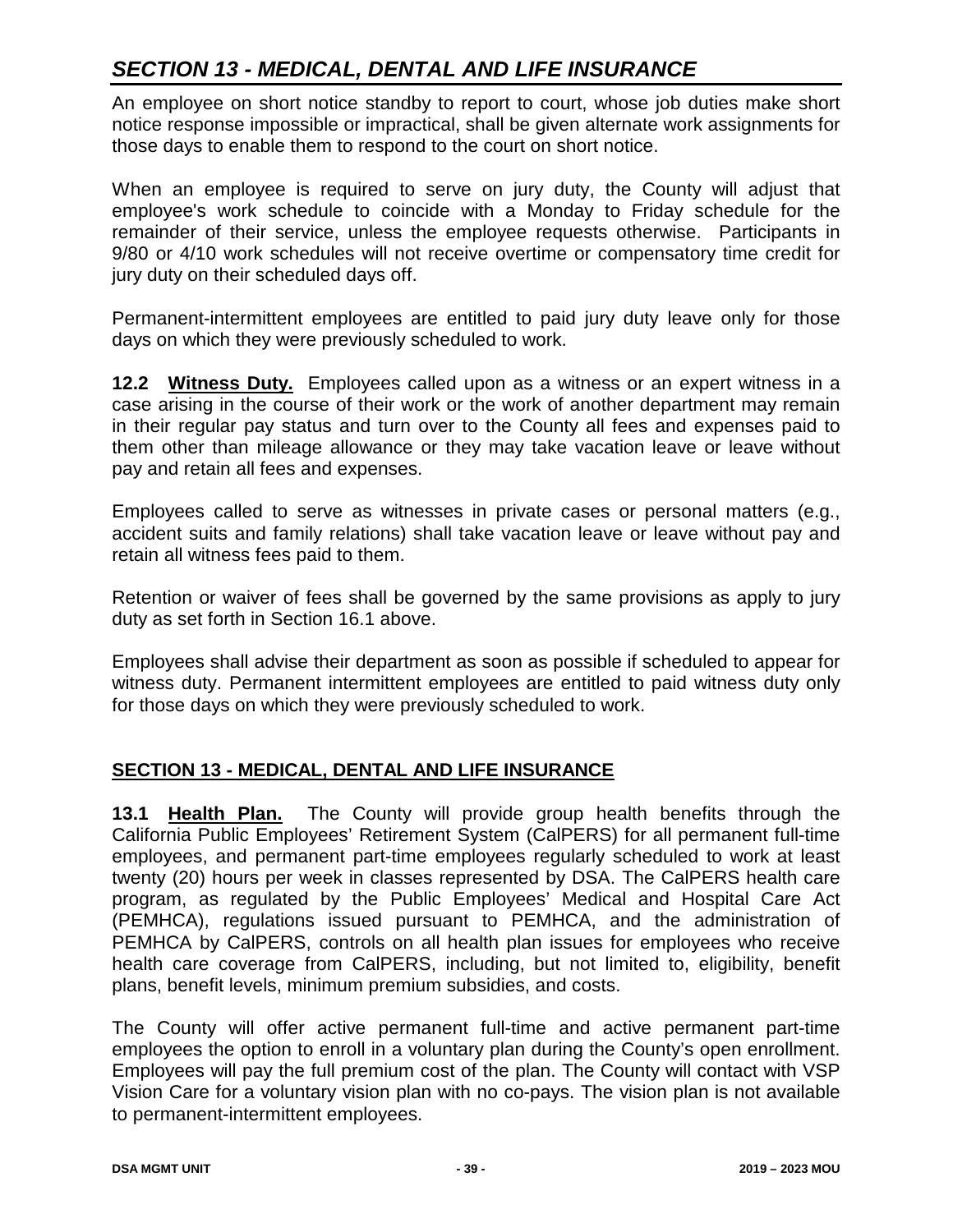**13.2 Contra Costa Health Plan (CCHP).** Because CCHP has met the minimum standards required under PEMHCA and is approved as an alternative CalPERS plan option, DSA members and COBRA counterparts may elect to enroll in CCHP under the CalPERS plan rules and regulations.

**13.3 CalPERS Health Plan Monthly Premium Subsidy.** The County's subsidy to the CalPERS monthly health plan premiums is as provided below. The employee must pay any CalPERS health plan premium costs that are greater than the County's subsidy identified in Section 13.3(A).

A. **County Premium Subsidy On and After January 1, 2012.** Beginning on January 1, 2012, the amount of the County premium subsidy that is paid for employees and eligible family members will be-as follows:

| 1. | <b>Health Plans</b>             |            |
|----|---------------------------------|------------|
|    | Employee/Retiree/Survivor Only  | \$528.18   |
|    | Employee/Retiree/Survivor & One |            |
|    | Dependent                       | \$1,056.36 |
|    | Employee/Retiree/Survivor       |            |
|    | & Two or more Dependents        | \$1,373.27 |

- B. **County Premium Subsidy On and After January 1, 2013.** Beginning on January 1, 2013, the County will pay the monthly premium subsidy amounts for employees and eligible family members that are stated in section A (1) above. In addition, if there is an increase in the Kaiser Bay Area premium for calendar year 2013, the County will pay seventy-five percent (75%) of that increase, and the employees will pay twenty-five percent (25%) of that increase.
- C. **County Premium Subsidy On and After January 1, 2014.** For the plan year that begins on January 1, 2014, the County will pay a monthly premium subsidy for each health plan that is equal to the actual dollar monthly premium subsidy that is paid by the County as of November 30, 2013. In addition, if there is an increase in the monthly premium charged by a health plan for 2014, the County and the employee will each pay fifty percent (50%) of that increase. For each calendar year thereafter, the County and the employee will each pay fifty percent (50%) of the monthly premium increase above the 2013 plan premium.
- D. Effective January 1, 2014, in the first calendar year that a new health plan is offered, the County monthly premium subsidy will be equal to the corresponding Kaiser monthly premium in the CalPERS region for that health plan. For each calendar year thereafter, the County and the employee will each pay fifty percent (50%) of the monthly premium increase that is above the plan premium for the first year of the new plan.
- E. In the event, in whole or in part, that the above County premium subsidy amounts are greater than one hundred percent (100%) of the applicable premium of any plan, for any plan year, the County's contribution will not exceed one hundred percent (100%) of the applicable plan premium.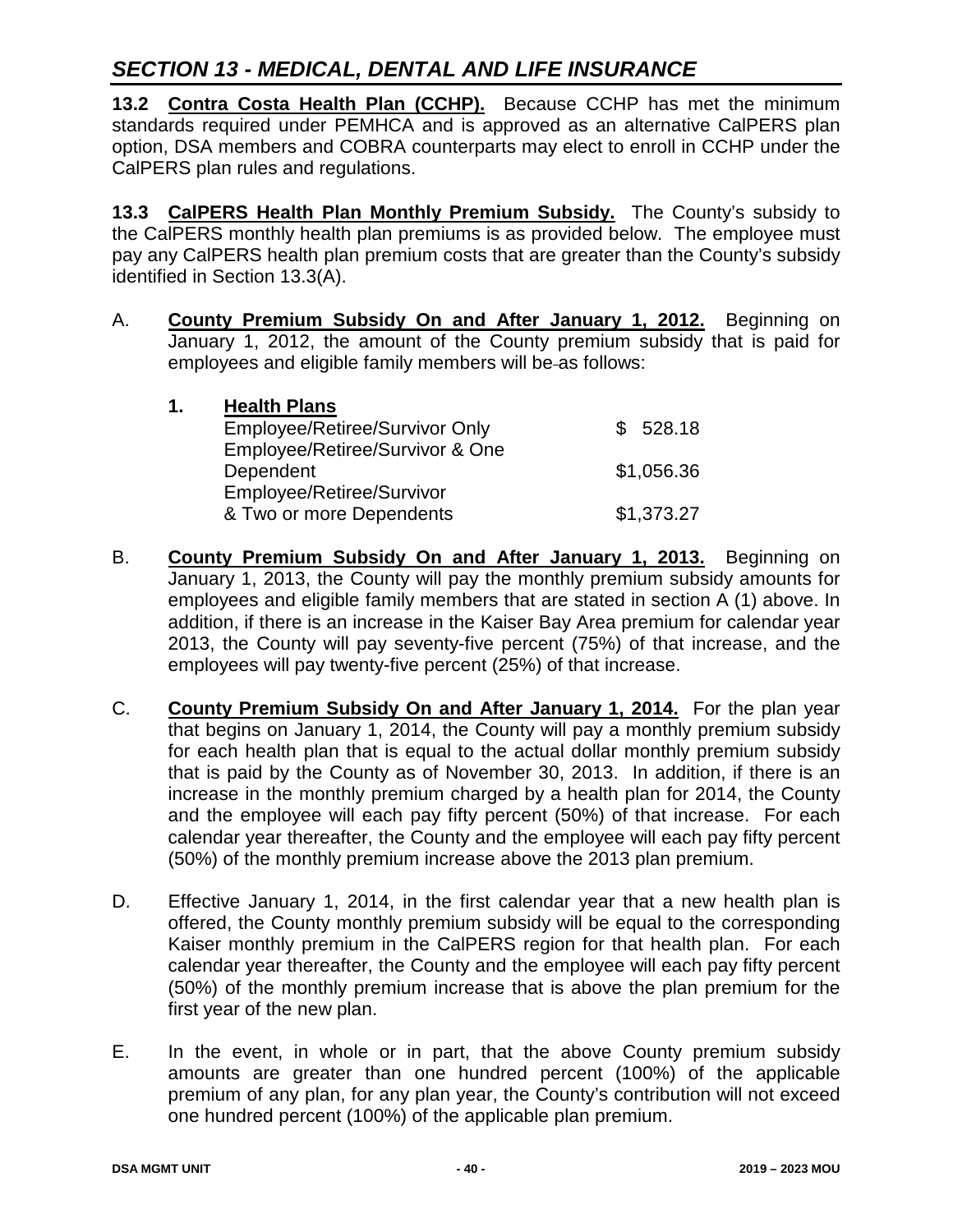**13.4 Dental Plan.** The County may, during the term of this MOU, change dental care providers, so long as the level of benefits provided is not reduced.

**13.5 Dental Plan Contribution.** The County's contribution to the monthly dental plan premiums shall be as provided below. These contributions are provided only for permanent full-time and permanent part-time employees regularly scheduled to work at least twenty (20) hours per week. Permanent-intermittent and permanent part-time employees working less than twenty (20) hour per week may enroll in a dental plan but are not entitled to the County's contribution. Any increases in dental plan costs greater than the County's contributions identified below during the duration of this M.O.U. shall be borne by the employee:

- a. Delta, and PMI Delta Care: County will contribute seventy-seven percent (77%) toward the monthly dental premium. Beginning on January 1, 2014, the County will pay a monthly dental premium subsidy for each dental plan that is equal to the actual dollar monthly premium subsidy that is paid by the County for 2013. If there is an increase in the premium charged by a dental plan for 2014, the County and the employee will each pay fifty percent (50%) of the increase. For each calendar year thereafter, the County and the employee will each pay fifty percent (50%) of the premium increase that is above the 2013 plan premium.
	- b. Dental Only: Employees who elect dental coverage as stated above without health coverage will pay one cent (\$.01) per month for such coverage. Beginning on January 1, 2014, the County will pay a monthly dental premium subsidy for each dental plan that is equal to the actual dollar monthly premium subsidy that is paid by the County for 2013. If there is an increase in the premium charged by a dental plan for 2014, the County and the employee will each pay fifty percent (50%) of the increase. For each calendar year thereafter, the County and the employee will each pay fifty percent (50%) of the premium increase that is above the 2013 plan premium.

**13.6 Orthodontia Coverage.** The County will continue to offer Orthodontia coverage to all permanent employees in classes represented by the DSA who participate in a County dental plan. The cost for orthodontia coverage is borne 100% by each enrolled employee. Premium payments are made by payroll deduction or direct pay, as applicable.

**13.7 Rate Information.** The County Benefits Service Unit will make dental plan rate information and, to the extent possible, CalPERS health plan rate information available to employees and departments upon request. In addition, the County Benefits Service Unit will publish and distribute to employees and departments information about rate changes as they occur during the year.

**13.8 Life Insurance Benefit Under Health and Dental Plans.** For permanent employees who are enrolled in a County sponsored health or dental plan as either the primary insured or a dependent, term life insurance in the amount of ten thousand dollars (\$10,000) will be provided by the County.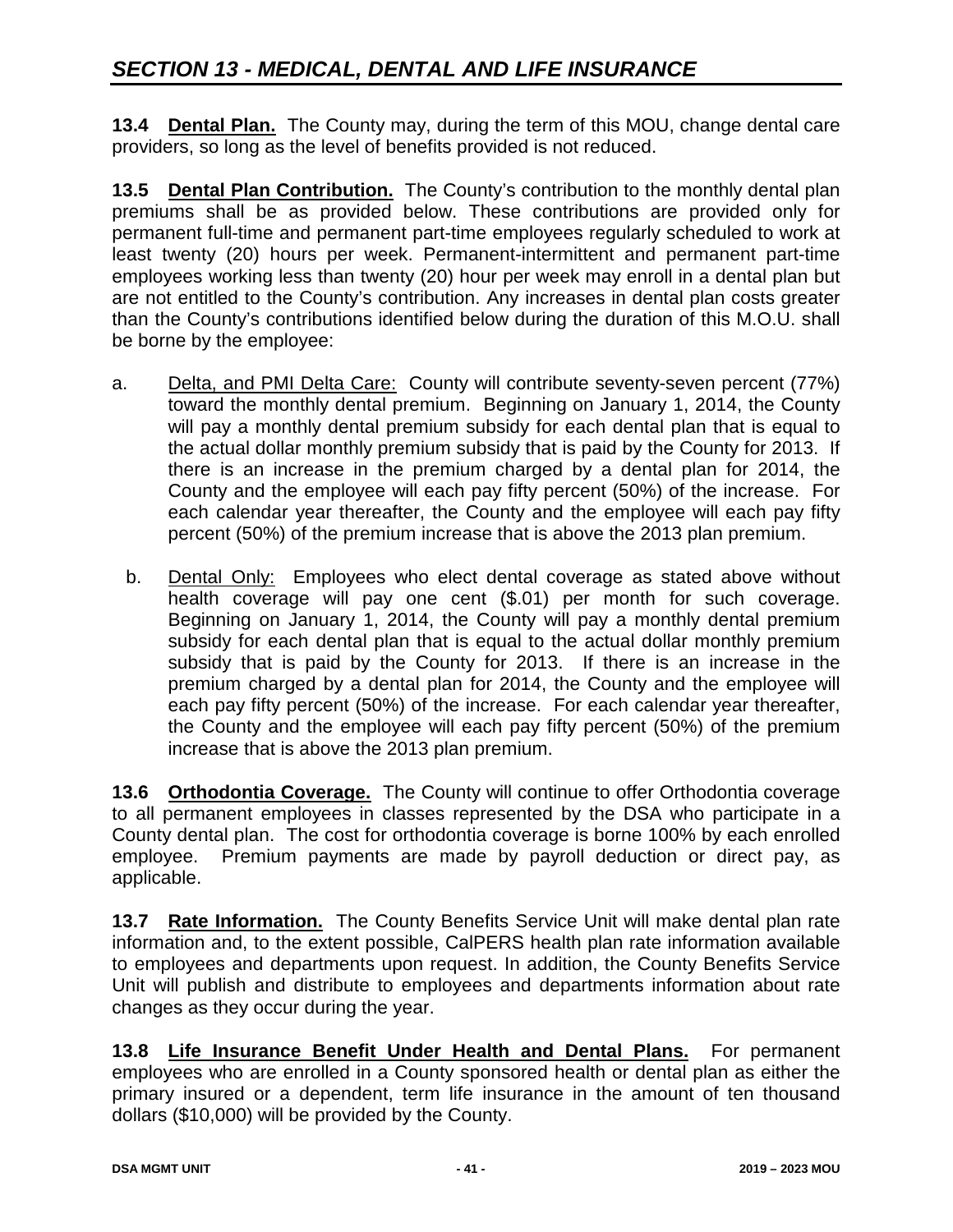**13.9 Life Insurance Contribution.** The County will pay the entire premium on behalf of permanent full-time and permanent part-time employees regularly scheduled to work at least twenty (20) hours per week who elect health and/or dental coverage. Permanent-intermittent and permanent part-time employees working less than twenty (20) hours per week may participate in the Life Insurance Plan at their full personal expense, which shall not exceed the County's cost, provided they elect health and/or dental coverage.

**13.10 Premium Payments.** Employee participation in any medical, dental, or life insurance plan is contingent upon the employee authorizing payroll deduction by the County of the employee's share of the premium cost. The County's contribution to health plan and dental plan monthly premiums are payable as follows:

- A. CalPERS Plan (Includes Alternate CCHP Plan). The County's contribution to the health plan premium is payable one (1) month in advance. If an employee's compensation in any month is not sufficient to pay the employee share of the premium, the employee must make up the difference by remitting the amount delinquent to the County. The responsibility for this payment rests solely with the employee.
- B. Dental and Life Insurance Plans. The County's contribution to the dental and life insurance premium (as described in Sections 13.5 and 13.9) is payable monthly. If an employee's compensation in any month is not sufficient to pay the employee share of the premium, the employee must make up the difference by remitting the amount delinquent to the County. The responsibility for this payment rests solely with the employee.

**13.11 Extended Coverage.** An employee on approved leave without pay shall be allowed to continue his/her health/dental/life insurance coverage provided that the employee shall pay their share of the monthly premium by the tenth day of each month, during said leave.

An employee who terminates County employment is covered through the last day of the month in which he/she is paid for County dental plans and through the last day of the month following the month of termination for CalPERS plans. Employees who terminate County employment may continue Group Health/Dental plan coverage to the extent provided under the COBRA regulations.

**13.12 Retirement Coverage.** Upon retirement, employees may, subject to plan requirements, remain in the same County group medical plan if immediately before their retirement they are currently enrolled in one of the County sponsored CalPERS Health Plans or if on authorized leave of absence without pay, they have retained– continuous coverage during the leave period.

1. Government Code section 22892 applies to all employees who were hired on or before January 1, 2007 and to all employees who are hired on or after October 1, 2011.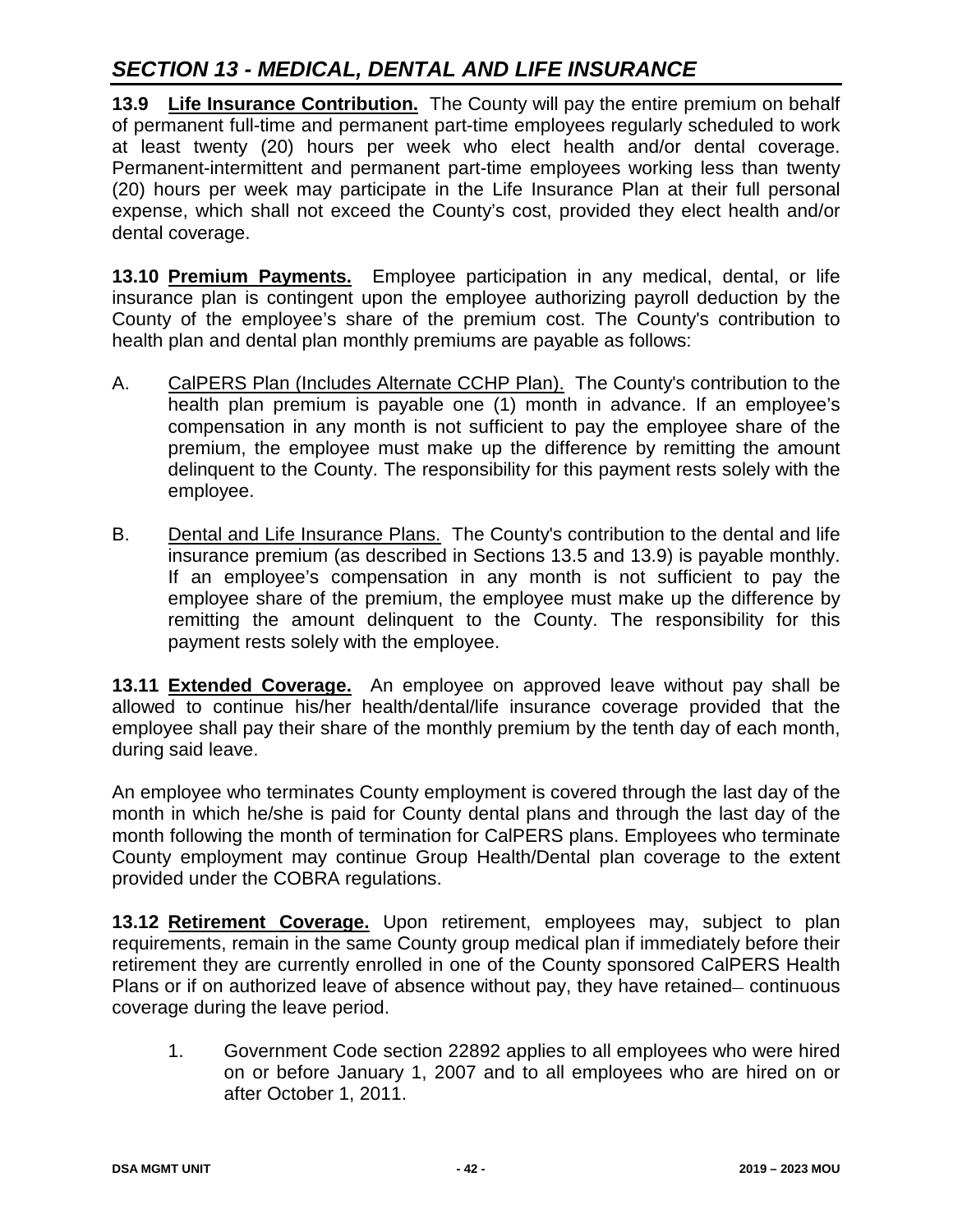- 2. For employees hired between January 2, 2007 and September 30, 2011 inclusive, Government Code section 22892 does not apply and the following provisions apply instead:
	- a. As soon as practical, the County will modify its agreement with the CalPERS Health Benefit Program to incorporate the provisions of Government Code Section 22893 for employees who are hired on or after January 2, 2007, but before October 1, 2011.
	- b. Government Code Section 22893. Notwithstanding Section 22892, the percentage of employer contribution payable for post retirement health benefits for any employee of a contracting agency subject to this section shall, except as provided in Government Code Section 22893, subdivision (b), be based on the member's completed years of credited county service at retirement as shown in the following table:

|                       | Percentage of |
|-----------------------|---------------|
| <b>Credited Years</b> | Employer      |
| of Service            | Contribution  |
| 10                    | 50            |
| 11                    | 55            |
| 12                    | 60            |
| 13                    | 65            |
| 14                    | 70            |
| 15                    | 75            |
| 16                    | 80            |
| 17                    | 85            |
| 18                    | 90            |
| 19                    | 95            |
| or more               | 100           |

The employee's contribution shall be adjusted each year in accordance with Government Code Section 22893.

The County will provide medical premium payments for employees who retire from the County in accordance with Government Code Section 22893.

### **13.13 Dual Coverage.**

- A. CalPERS Health Plan. Employees must adhere to the rules as established by CalPERS.
- B. On and after January 1, 2012, each employee and retiree may be covered by only a single County health and/or a single County dental plan, including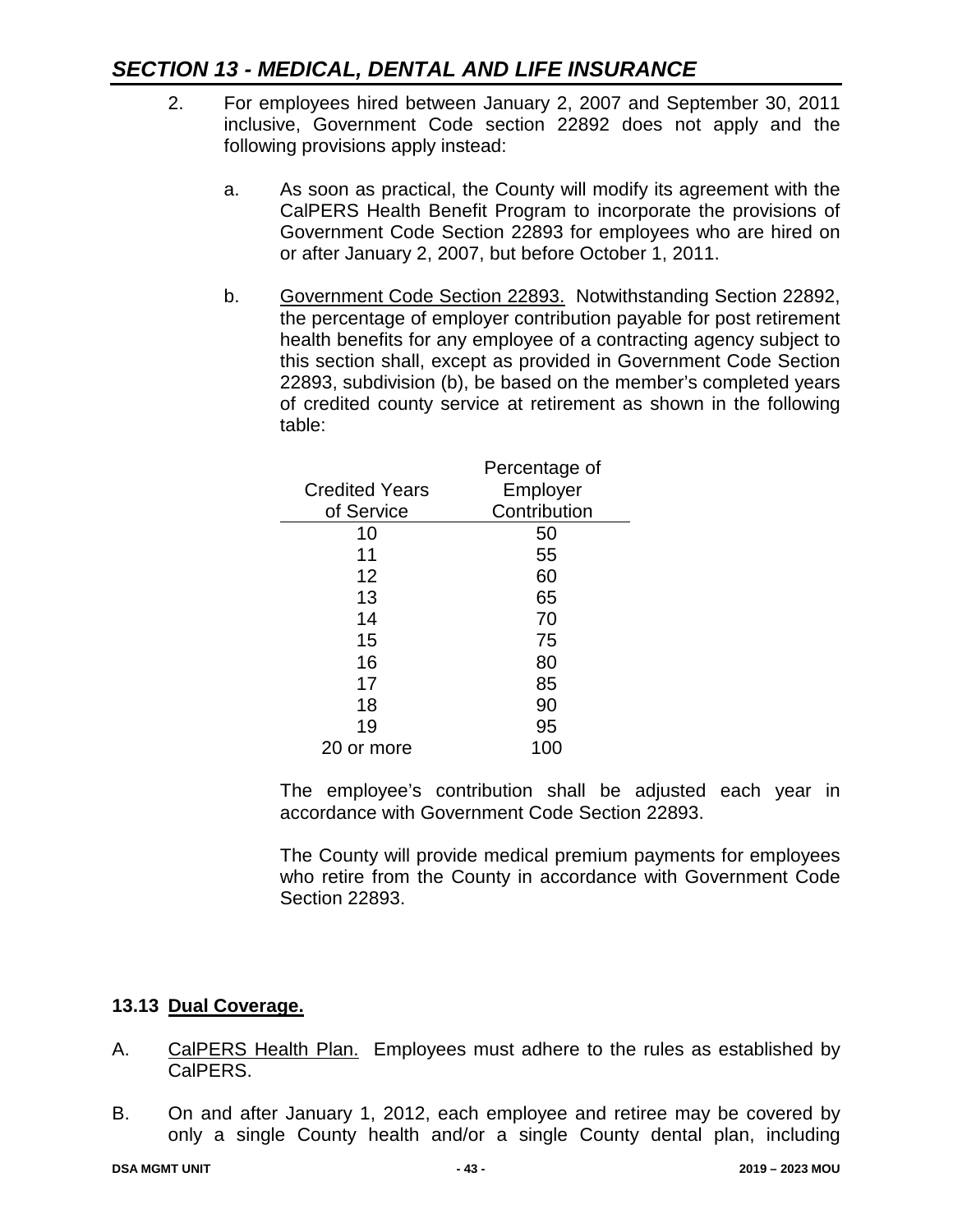CalPERS plans. For example, a County employee may be covered under a single County health plan as either the primary insured or the dependent of another County employee or retiree, but not as both the primary insured and the dependent of another County employee or retiree.

- C. On and after January 1, 2012, each dependent may be covered by the health and/or dental plan of only one spouse or one domestic partner. For example, when both parents are County employees, all of their eligible children may be covered as dependents of either, parent, but not both.
- D. For purposes of this Section 13.13 Dual Coverage, "County" includes the County of Contra Costa and all Board of Supervisors governed special districts, such as the Contra Costa County Fire Protection District.

**13.14 Employee Assistance Program.** Any County contract which provides an employee assistance program applicable to DSA represented employees, including the present contract with Occupational Health Services, shall include the following language:

"Records, including any information whether recorded or not, pertaining to the identity, diagnosis or treatment of any employee or the employee's family dependent(s) which are maintained in connection with the performance of this contract shall be confidential, even as to the employer, and disclosed only under the following circumstances:

- A. When disclosure is authorized with the written and signed consent of the employee or the family dependent(s). Such consent must state:
	- 1. the name of the person or organization to whom disclosure is to be made;
	- 2. the specific type of information to be disclosed;
	- 3. the purpose or need for such disclosure.
- B. When an employee's records are subpoenaed and are not otherwise protected by professional privileged relationships, contractor will notify the employee whose records are subpoenaed immediately by phone, if possible, and in any event in writing as soon as possible. Written communication shall inform the employee of his/her access to DSA for aid if he/she so desires. Contractor will cooperate with employee and/or his legal representative in asserting confidentiality. Subpoenaed records will only be turned over after a court order. The employer bears no responsibility under this paragraph.
- C. Contractor agrees to operate a system of records on individuals in accordance with all State and Federal laws pertaining to the confidentiality of alcohol, drug, and mental health records and the Federal Privacy Act of 1974.
- D. The Association is a third-party beneficiary.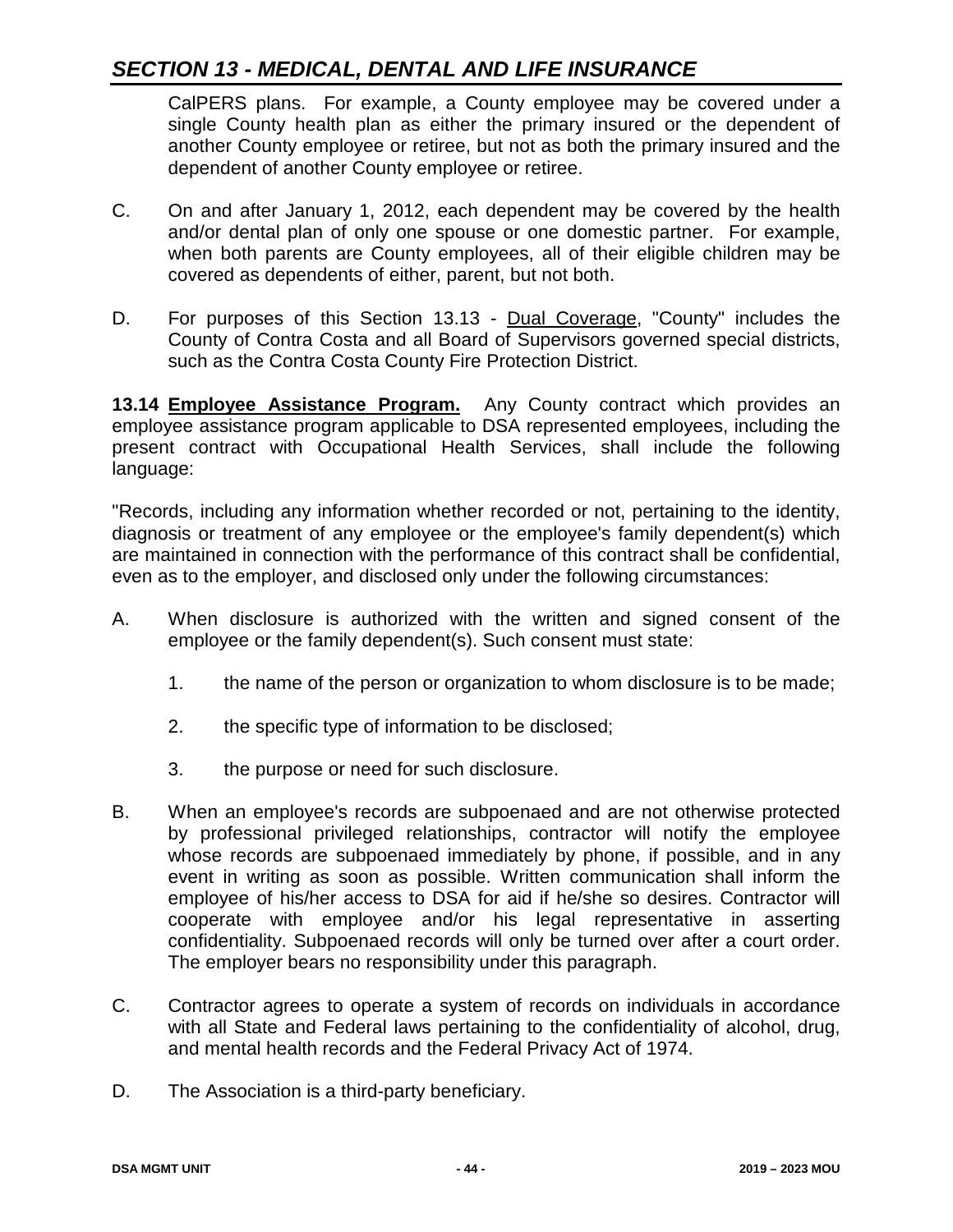# *SECTION 14 - PROBATIONARY PERIOD*

**13.15 Health Care Spending Account.** The County will continue to offer regular fulltime and part-time (20/40 or greater) County employees the option to participate in a Health Care Spending Account (HCSA) Program designed to qualify for tax savings under Section 125 of the Internal Revenue Code, but such savings are not guaranteed. The HCSA Program allows employees to set aside a pre-determined amount of money from their paycheck for health care expenses not reimbursed by any other health benefits plan with before-tax dollars. HCSA dollars can be expended on any eligible medical expenses allowed by Internal Revenue Code Section 125. Any unused balance is forfeited and cannot be recovered by the employee.

**13.16 Dependent Care Assistance Program.** The County will continue to offer the option of enrolling in a Dependent Care Assistance Program (DCAP) designed to qualify for tax savings under Section 129 of the Internal Revenue Code, but tax savings are not guaranteed. The program allows employees to set aside up to five thousand dollars (\$5,000) of annual salary (before taxes) per calendar year to pay for eligible dependent care (child and elder care) expenses. Any unused balance is forfeited and cannot be recovered by the employee.

**13.17 Premium Conversion Plan.** The County will continue to offer the Premium Conversion Plan (PCP) designed to qualify for tax savings under Section 125 of the Internal Revenue Code, but tax savings are not guaranteed. The program allows employees to use pre-tax dollars to pay medical and dental premiums.

**13.18 Prevailing Section.** To the extent that any provision of this Section (Section 13 – Medical, Dental, and Life Insurance) is inconsistent with any provision of any other County enactment or policy, including but not limited to Administrative Bulletins, the Salary Regulations, the Personnel Management Regulations, or any other resolution or order of the Board of Supervisors, the provision(s) of this Section (Section 13 – Medical, Dental, and Life Insurance) will prevail.

**13.19 Health Benefits for Employees Not Otherwise Covered.** To access County health plans, an employee represented by the Association who is not otherwise eligible for health coverage by the County, must be eligible to receive an offer of coverage from the County under the federal Patient Protection and Affordable Care Act ("ACA") (42 U.S.C. § 18081). Employees eligible to receive an offer of coverage (and qualified dependents), will be offered access to the County's lowest cost, single individual health insurance plan as determined by the County. Employees will be responsible for the full premium cost of coverage. This provision is not subject to the management complaint process.

## **SECTION 14 - PROBATIONARY PERIOD**

**14.1 Revised Probationary Period.** When the probationary period for a class is changed, only new appointees to positions in the classification shall be subject to the revised probationary period.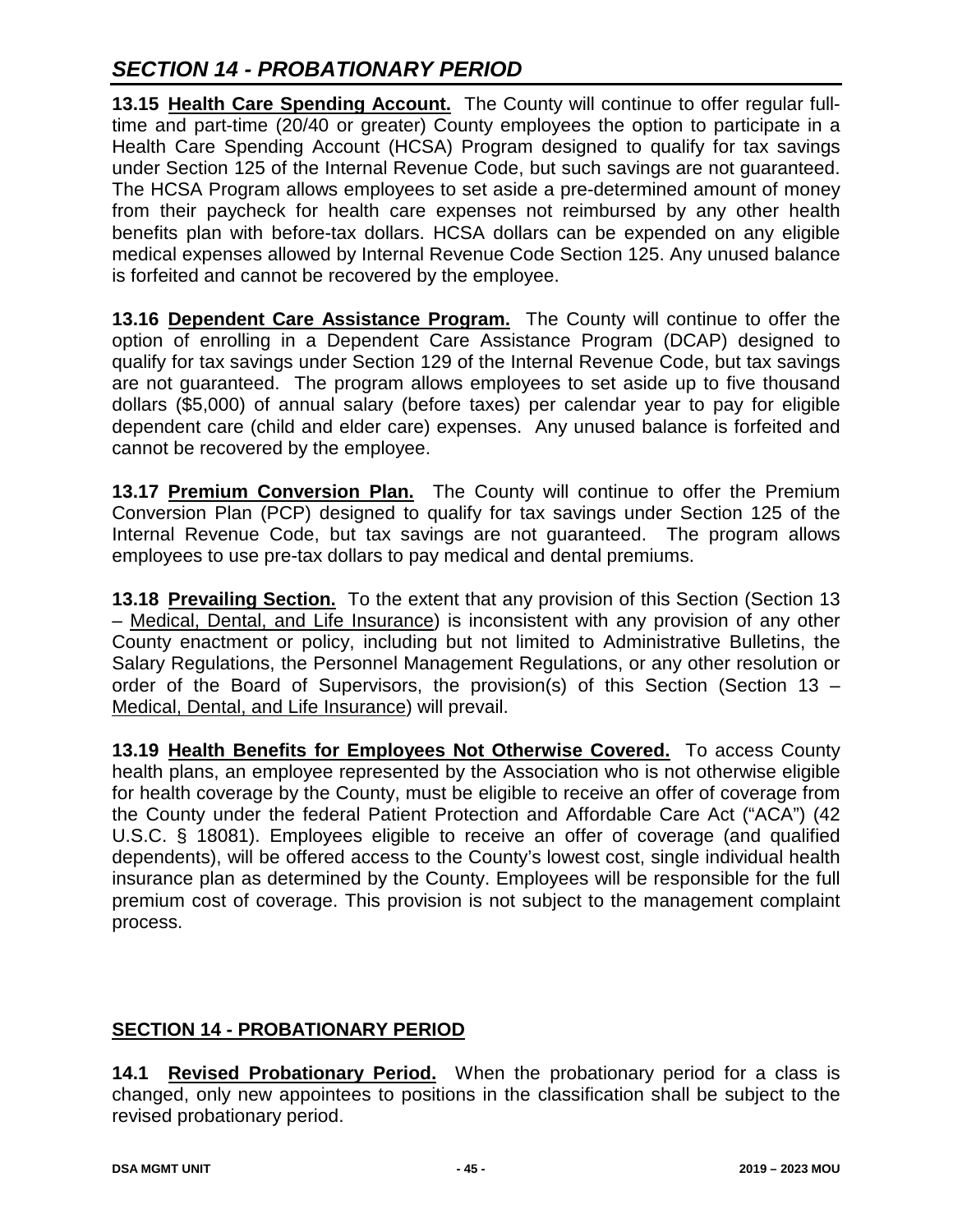# *SECTION 14 - PROBATIONARY PERIOD*

**14.2 Criteria.** The probationary period shall commence from the date of appointment. It shall not include time served in provisional or temporary appointments or any period of continuous absence or temporary modified duty assignment exceeding fifteen (15) calendar days, except as otherwise provided in the Personnel Management Regulations or by law.

For those employees appointed to permanent-intermittent positions with a six (6) months probation period, probation will be considered completed upon serving one thousand (1,000) hours after appointment except that in no instance will this period be less than six (6) calendar months from the beginning of probation. If a permanentintermittent probationary employee is reassigned to full-time, credit toward probation completion in the full-time position shall be prorated on the basis of one hundred seventy-three (173) hours per month.

**14.3 Rejection During Probation.** An employee who is rejected during the probation period and restored to the eligible list shall begin a new probationary period if subsequently certified and appointed.

- A. Appeal from rejection. Notwithstanding any other provisions of this section, an employee (Probationer) shall have the right to appeal from any rejection during the probationary period based on political or religious affiliations or opinions, association activities, or race, color, national origin, sex, age, disability or sexual orientation.
- B. The appeal must be written, must be signed by the employee and set forth the grounds and facts by which it is claimed that grounds for appeal exist under subsection (A) and must be filed through the Director of Human Resources to the Merit Board by 5:00 p.m. on the seventh (7th) calendar day after the date of delivery to the employee of notice of rejection.
- C. The Merit Board shall consider the appeal, and if it finds probable cause to believe that the rejection may have been based on grounds prohibited in subsection (A), it may refer the matter to a Hearing Officer for hearing, recommended findings of fact, conclusions of law and decision, pursuant to the relevant provisions of the Merit Board rules in which proceedings the rejected probationer has the burden of proof.
- D. If the Merit Board finds no probable cause for a hearing, it shall deny the appeal. If, after hearing, the Merit Board upholds the appeal, it shall direct that the appellant be reinstated in the position and the appellant shall begin a new probationary period unless the Merit Board specifically reinstates the former period.

**14.4 Regular Appointment.** The regular appointment of a probationary employee shall begin on the day following the end of the probationary period, subject to the condition that the Director of Human Resources receive from the appointing authority a statement in writing that the services of the employee during the probationary period were satisfactory and that the employee is recommended for permanent appointment.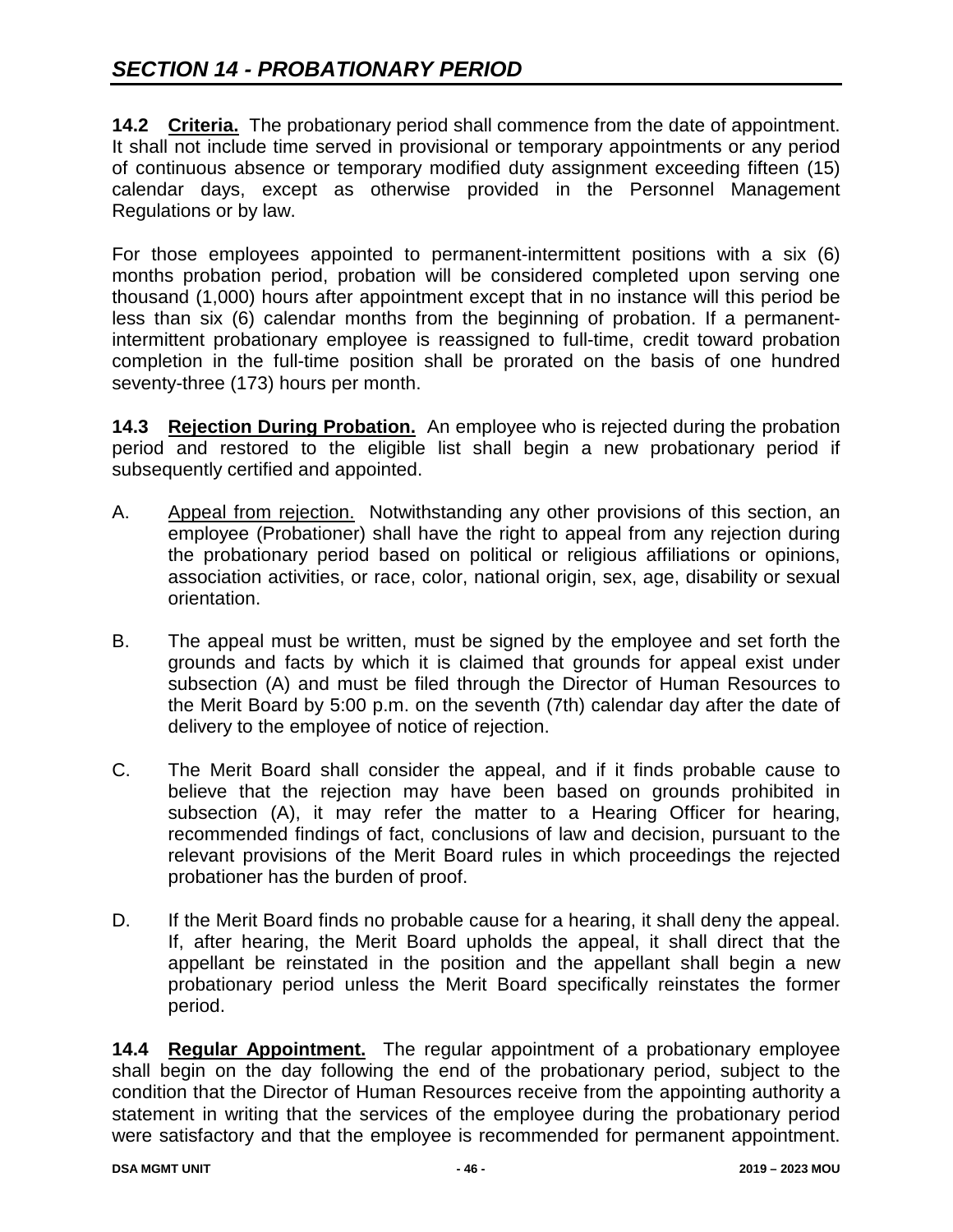A probationary employee may be rejected at any time during the probation period without regard to the Skelly provisions of this MOU, without notice and without right of appeal or hearing. If the appointing authority has not returned the probation report, or the appointing authority fails to submit in a timely manner the proper written documents certifying that a probationary employee has served in a satisfactory manner and later acknowledges it was his or her intention to do so, the regular appointment shall begin on the day following the end of the probationary period.

Notwithstanding any other provisions of the MOU, an employee rejected during the probationary period from a position in the Merit System to which the employee had been promoted or transferred from an eligible list, shall be restored to a position in the department from which the employee was promoted or transferred.

An employee dismissed for other than disciplinary reasons within six (6) months after being promoted or transferred from a position in the Merit System to a position not included in the Merit System shall be restored to a position in the classification in the department from which the employee was promoted or transferred.

A probationary employee who has been rejected or has resigned during probation shall not be restored to the eligible list from which the employee was certified unless the employee receives the affirmative recommendation from the appointing authority and is certified by the Director of Human Resources whose decision is final. The Director of Human Resources shall not certify the name of a person restored to the eligible list to the same appointing authority by whom the person was rejected from the same eligible list, unless such certification is requested in writing by the appointing authority.

**14.5 Layoff During Probation.** An employee who is laid off during probation, if reemployed in the same class by the same department, shall be required to complete only the balance of the required probation.

If reemployed in another department or in another classification, the employee shall serve a full probationary period. An employee appointed to a permanent position from a layoff or reemployment list is subject to a probation period if the position is in a department other than the department from which the employee separated, displaced, or voluntarily demoted in lieu of layoff. An appointment from a layoff or reemployment list is not subject to a probationary period if the position is in the department from which the employee separated, displaced or voluntarily demoted in lieu of layoff.

### **SECTION 15 - GENERAL TERMS & CONDITIONS OF EMPLOYMENT AND MANAGEMENT BENEFITS**

### **15.1 Incentives.**

**A. Management 2.5% Longevity Pay Plan.** Employees who have completed ten (10) years of service for the County shall receive a 2.5% longevity differential.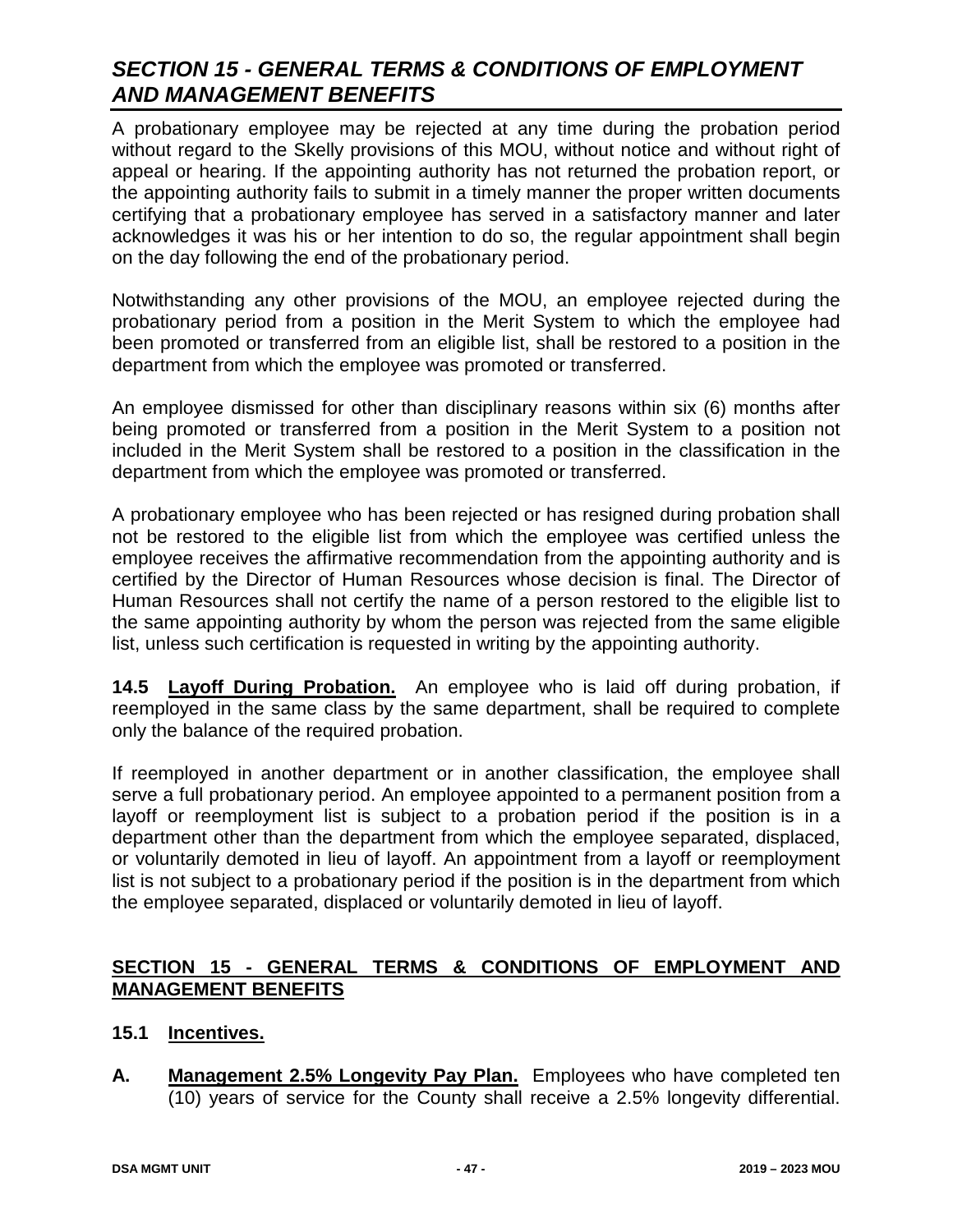For purposes of determining ten (10) years of service for this differential, the records utilized for service award purposes will control.

**B. Deferred Compensation Incentive.** The County's supplemental contribution to employees who participate in the County's Deferred Compensation Plan will be forty dollars (\$40) per month. To be eligible for this incentive supplement, employees must first contribute a Base Contribution Amount to the deferred compensation plan as follows:

|               |                          | <b>Monthly Base</b>        |
|---------------|--------------------------|----------------------------|
| Current       |                          | Contribution Amt.          |
| Monthly       | <b>Qualifying Base</b>   | for Maintaining            |
| <b>Salary</b> | <b>Contribution Amt.</b> | <b>Program Eligibility</b> |
| 2,500 & below | 250                      | 50                         |
| 2501 - 3334   | 500                      | 50                         |
| 3335 - 4167   | 750                      | 50                         |
| 4168 - 5000   | 1000                     | 50                         |
| 5001 - 5834   | 1500                     | 100                        |
| 5835 - 6667   | 2000                     | 100                        |
| 6668 & above  | 2500                     | 100                        |
|               |                          |                            |

Employees with a break in deferred compensation contributions because of either an approved medical leave or approved financial hardship withdrawal shall not be required to reestablish eligibility. Further, employees who lose eligibility due to budgetary constraints but maintain contributions at the required level and later return to an eligible position shall not be required to reestablish eligibility.

- **C. Deferred Compensation Plan – Loan Provision.** On June 26, 2012, the Board of Supervisors adopted Resolution 2012/298 approving an amendment to the Deferred Compensation Plan Loan Program. The Deputy Sheriffs Association (DSA) became eligible to apply for loans through the Contra Costa County Deferred Compensation Program effective June 26, 2012. The following is a summary of the provisions of the loan program:
	- 1. The minimum amount of the loan is \$1,000.
	- 2. The maximum amount of the loan is the lesser of 50% of the employee's balance or \$50,000, or as otherwise provided by law.
	- 3. The maximum amortization period of the loan is five (5) years.
	- 4. The loan interest is fixed at the time the loan is originated and for the duration of the loan. The loan interest rate is the prime rate plus one percent (1%).
	- 5. There is no prepayment penalty if an employee pays the balance of the loan plus any accrued interest before the original amortization period for the loan.
	- 6. The terms of the loan may not be modified after the employee enters into the loan agreement, except as provided by law.
	- 7. An employee may have only one loan at a time.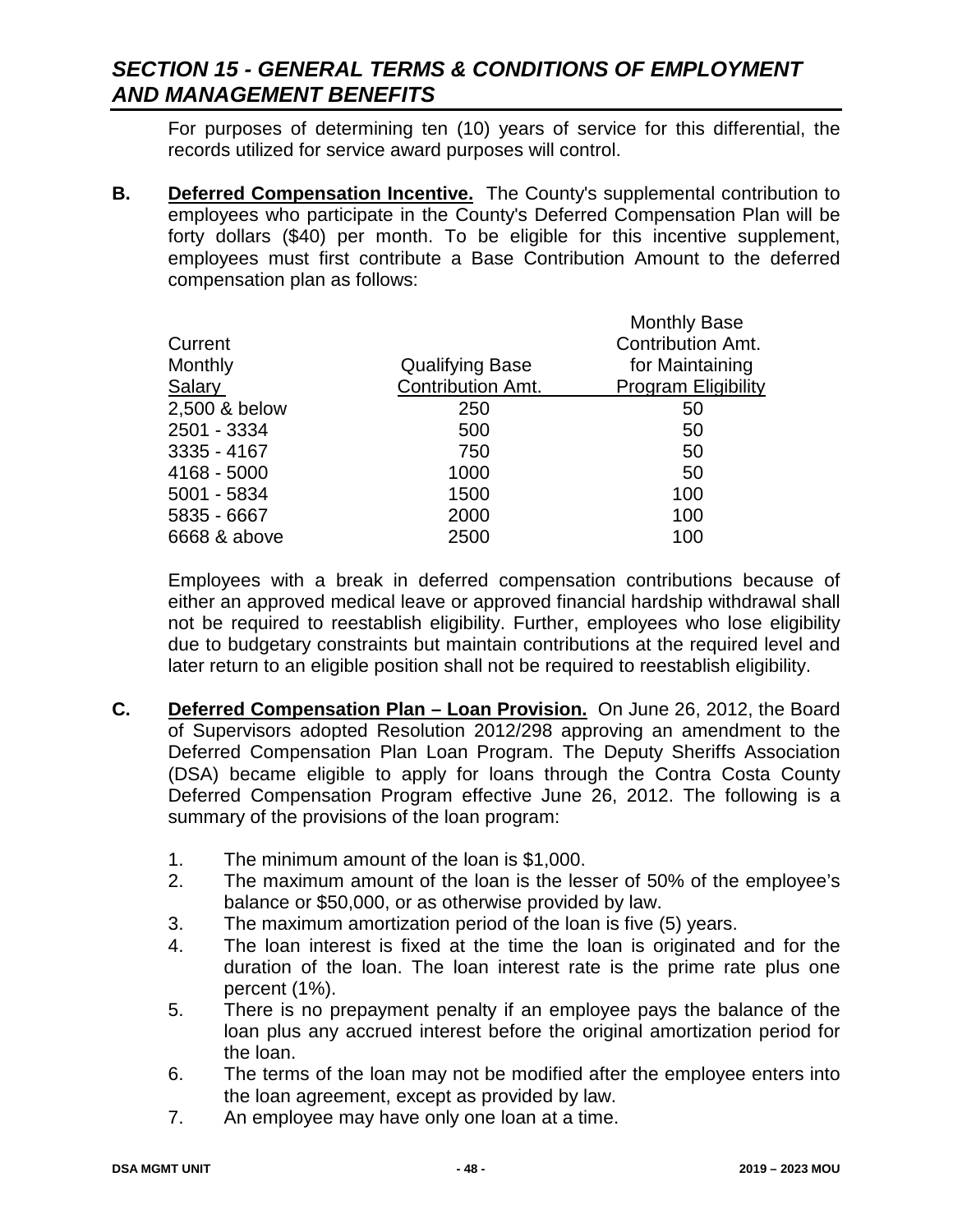- 8. Payment for the loan is made by monthly payroll deduction.
- 9. An employee with a loan who is not in paid status (e.g. unpaid leave of absence) may make his/her monthly payments directly to the Plan Administrator by some means other than payroll deduction each month the employee is in an unpaid status (e.g. by a personal check or money order).
- 10. The Loan Administrator (MassMutual Life Insurance Company or its successor) charges a one-time \$50 loan initiation fee. This fee is deducted from the employee's Deferred Compensation account.
- 11. The County charges a one-time \$25 loan initiation fee and a monthly maintenance fee of \$1.50. These fees are paid by payroll deduction.

### **15.2 Differentials.**

- **A. Longevity Differential for Law Enforcement Management.** Upon completion of fifteen (15) years sworn service, employees shall be eligible for a five percent (5%) base salary differential. Upon Completion of twenty (20) years of sworn County service, employees will be eligible for an additional two percent (2%) base salary differential. This provision shall be effective July 1, 2012.
- **B. Bilingual Pay Differential.** A salary differential of one hundred dollars (\$100.00) per month shall be paid incumbents of positions requiring bilingual proficiency as designated by the Appointing Authority and the Director of Human Resources. Said differential shall be paid to eligible employees in paid status for any portion of a given month. Designation of positions for which bilingual proficiency is required is the sole prerogative of the County.

If during the term of this MOU, the County increases the Bilingual Pay for other bargaining units, the County will extend that increase to the DSA bargaining unit members. The increase will be implemented on prospective basis only and will not be subject to retroactivity.

- **C.** Effective January 1, 2007, any Lieutenant who is directed to work in an on-call status in support of the Officer of the Day Program shall receive fifty four dollars and fifty cents (\$54.50) per day, not to exceed three hundred twenty seven dollars (\$327.00) per week, for the period assigned to work in an on-call status.
- **D. Sheriffs' Administrative Differential.** Effective February 1, 1991, the Sheriff-Coroner was authorized to enter into agreements with contract cities who have a Lieutenant assigned as the Chief of Police, to pay a monthly administrative differential, reimbursed by the individual city, in an amount equal to one-half the percentage differential between top step Lieutenant and top step Captain. Lieutenants who are eligible to receive this administrative differential shall do so in lieu of any other watch-stander differentials for which they may be eligible.

### **15.3 Leaves & Pay for Time Not Worked.**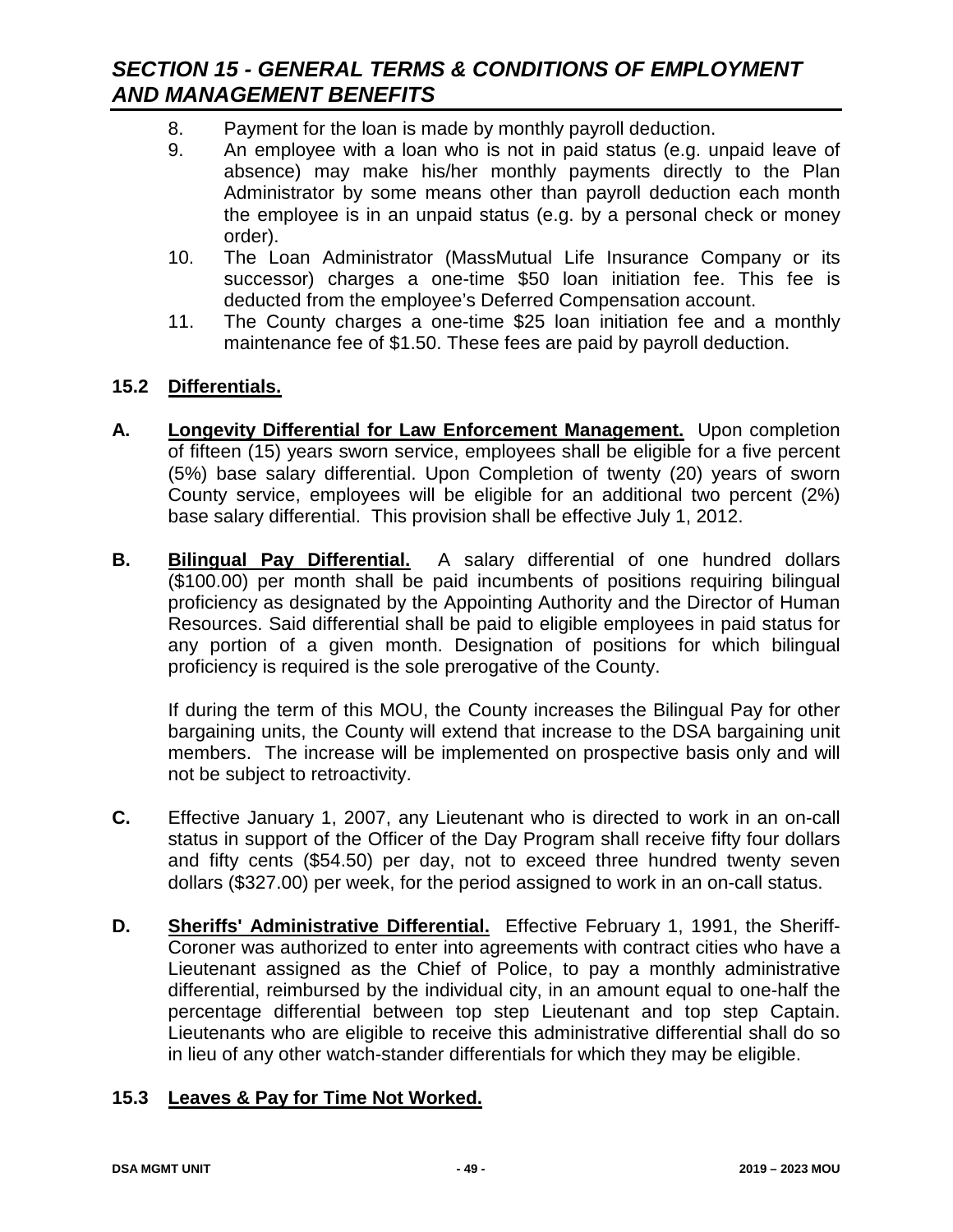- **A. Annual Management Administrative Leave.** On January 1 of each year, all permanent full time sworn and non-sworn management employees shall be credited with seventy-four (74) hours of paid management administrative leave. This time is non-accruable and all balances will be zeroed out effective December 31st of each year. Permanent part-time employees shall have such leave prorated based on their position hours.
- **B. Furlough Days Without Pay.** Subject to the prior written approval of the appointing authority, employees may elect to take furlough days or hours without pay (pre-authorized absence without pay), up to a maximum of fifteen (15) calendar days for any one period. Longer pre-authorized absences without pay are considered leaves of absence without pay. Employees who take furlough time shall have their compensation for the portion of the month worked computed in accord with Section 5.6 - Compensation for Portion of Month of this MOU. Full time and part-time employees who take furlough time shall have their vacation, sick leave, floating holiday, and any other payroll computed accruals computed as though they had worked the furlough time. When computing vacation, sick leave, floating holiday, and other accrual credits for employees taking furlough time, this provision shall supersede Section 8.1, 9.1, 9.3, and 10.2 of this MOU regarding the computation of vacation, sick leave, floating holiday, and other accrual credits as regards furlough time only. For payroll purposes, furlough time (absence without pay with prior authorization of the appointing authority) shall be reported separately from other absences without pay to the Auditor-Controller. The existing VTO program shall be continued for the life of the contract.

### **15.4 Benefits & Allowances.**

- **A. Personal Protective Equipment.** The County shall reimburse employees for safety shoes and prescription safety eyeglasses in those classifications which the County has determined eligible for such reimbursement. The County will reimburse eligible employees for safety shoes in an amount not to exceed sixty dollars (\$60) in any calendar year. The County will reimburse eligible employees for prescription safety eyeglasses which are approved by the County and are obtained from such establishment as required by the County.
- **B. 414H Participation.** The County will continue provisions of Section 414(h)(2) of the Internal Revenue Code which allows the County Auditor-Controller to reduce the gross monthly pay of employees by an amount equal to the employee's total contribution to the County Retirement System before federal and state income taxes are withheld and forward that amount to the Retirement system. This program of deferred retirement contribution will be universal and non-voluntary as is required by statute.
- **C. Management Life Insurance.** Management employees shall be provided with a \$40,000 term life insurance policy. Premiums for this insurance shall be paid by the County with conditions of eligibility reviewed annually.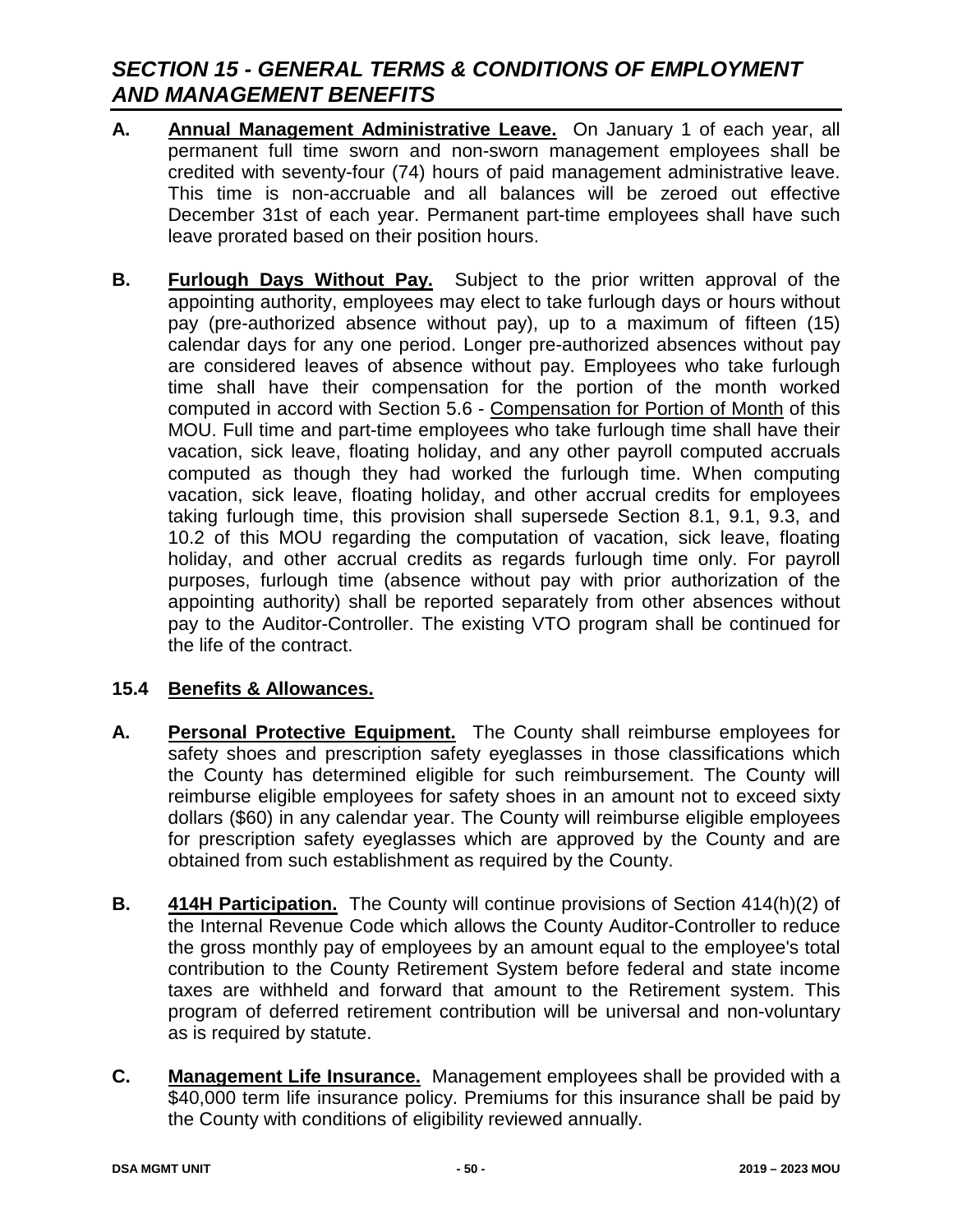- **D. Training.** Employees shall be eligible for career development training reimbursement in the maximum amount of six hundred fifty (\$650) per fiscal year. The reimbursement of training expenses shall be consistent with Administrative Bulletins on Travel & Training. Registration and tuition for career development education may be reimbursed for up to fifty percent (50%) of the employee's net cost. Books necessary for courses taken for career development education may be reimbursed for up to one hundred percent (100%) of the employee's net cost.
- **E. Management Development Policy.** All employees shall be authorized to attend professional training programs, seminars and workshops a minimum of thirty (30) hours annually, during normal work hours, for the purpose of developing knowledge, skills and abilities in the areas of supervision, management and County policies and procedures.

Departments are particularly encouraged to provide generous professional development opportunities (above the thirty (30) hour minimum) for people newly promoted into positions of direct supervision.

Priority for professional training programs shall be afforded those offered through the Contra Costa Training Institute. Other related and appropriate training/education resources approved by the department may also be considered.

To encourage personal and professional growth which is beneficial to both the County and the employee, the County provides reimbursement for certain expenses incurred by employees for job-related training (required training and career development training/education. Provision for eligibility and reimbursement are identified in Administrative Bulletin 12.7, November 1, 1989.

**F. Long-Term Disability Insurance.** The County shall continue in force all provisions of the Long-Term Disability Insurance program with a replacement limit of eighty-five percent (85%) of total monthly base earnings reduced by any deductible benefits. The premium for this Long-Term Disability Insurance program shall be fully paid by the County.

### **G. Vacation Buy Back.**

**1. For Employees Hired Before November 1, 2011:**

Employees may choose reimbursement for up to one-third (1/3) of their annual vacation accrual subject to the following conditions:

1. the choice can be made only once in each calendar year;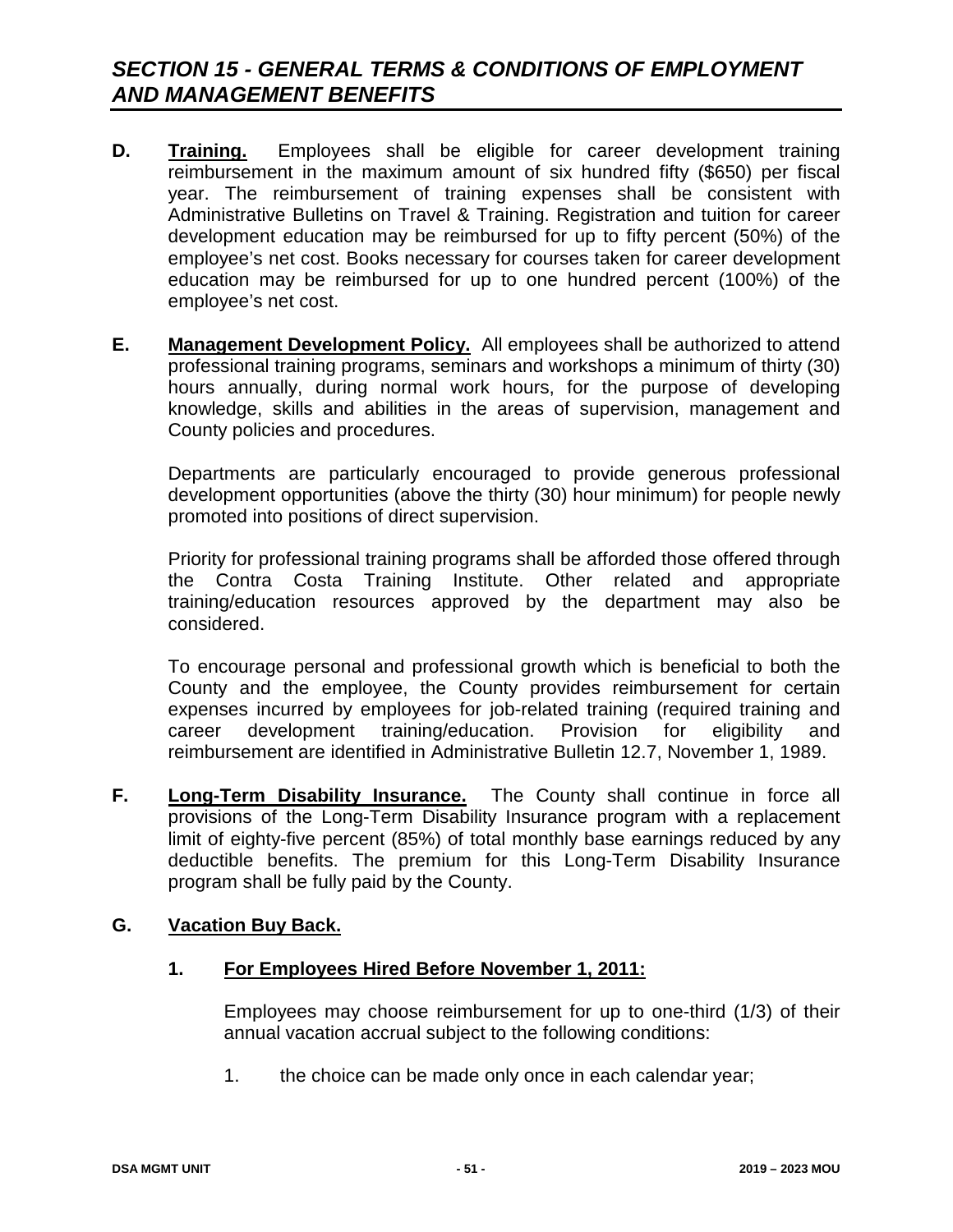- 2. payment shall be based on an hourly rate determined by dividing the employee's monthly salary by 173.33; and
- 3. If the employee is receiving 2.5% Management Incentive, payment shall be based on an hourly rate determined by dividing the employee's monthly salary, plus the 2.5% Management Incentive, by 173.33.
- 4. the maximum number of hours that may be reimbursed in any year is one-third (1/3) of the annual accrual.

In those instances where a lump-sum payment has been made to management employees in lieu of a retroactive general salary adjustment for a portion of the calendar year which is subsequent to exercise by a management employee of the vacation buy-back provision herein, that employee's vacation buy back shall be adjusted to reflect the percentage difference in base pay rates upon which the lump-sum payment was computed provided that the period covered by the lumpsum payment was inclusive of the effective date of the vacation buy back.

- **2. For Employees Promoted or Hired On and After November 1, 2011:** Employees promoted or hired by the County into any classification represented by the Deputy Sheriffs Association, Management Unit, on and after November 1, 2011, are not eligible for the Vacation Buy-Back benefit. However, any employee who was eligible for a Vacation Buy-Back benefit before promoting into a classification represented by the Deputy Sheriffs Association, Management Unit, will retain that benefit after promoting into a classification represented by the Deputy Sheriffs Association, Management Unit.
- **H. Professional Development.** All employees shall be eligible for reimbursement of up to four hundred dollars (\$400) for each two (2) year period beginning January 1, 2002 for memberships in professional organizations, subscriptions to professional publications**,** attendance fees at job-related professional development activities and job-related computer hardware and software from a standardized County approved list or with Department Head approval, provided such employee complies with the provisions of the Computer Use and Security Policy adopted by the Board of Supervisors and manuals. Authorization for individual professional development reimbursement requests shall be made by the Department Head. Reimbursement will occur through the regular demand process with demands being accompanied by proof of payment (copy of invoice or canceled check).
- **I. Sick Leave Incentive Plan.** Employees shall be eligible for a payoff of unused sick leave accruals at separation. This program is an incentive for employees to safeguard sick leave accruals as protection against wage loss due to time lost for injury or illness. Payoff shall be approved by the Director of Human Resources and can be awarded only under the following conditions: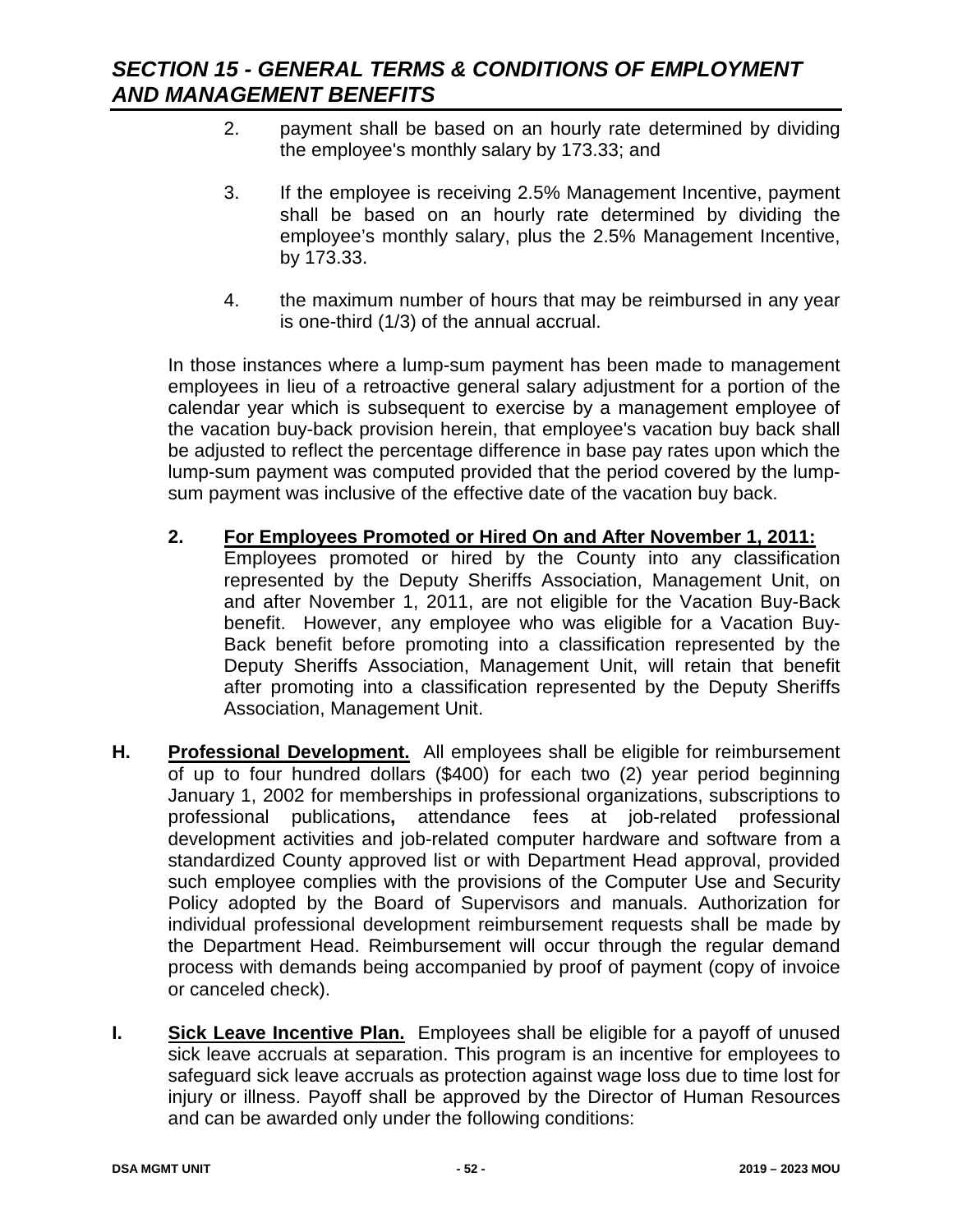- 1. The employee must have resigned in good standing.
- 2. Payout is not available if the employee retires.
- 3. The balance at resignation must be at least seventy percent (70%) of accruals earned in the preceding continuous period of employment.
- 4. Payout shall be under the following schedule:

| Years of Permanent        | % of Unused            |
|---------------------------|------------------------|
| <b>Continuous Service</b> | <b>Sick Leave Paid</b> |
| $3 - 5$ years             | 30%                    |
| $5 - 7$ years             | 40%                    |
| 7+ years                  | 50%                    |

### **15.5 Terms & Conditions of Employment.**

- **A. Overtime Exclusion.** In recognition of their management status, employees shall continue to be overtime exempt. The Office of the County Administrator shall have authority to exclude certain management classes from Overtime Exemption. Provisional appointees to management classes and employees receiving higher pay for a higher management classification who were not previously in a management class shall be automatically placed on the Overtime Exempt Exclusion List since they are not eligible for management benefits.
- **B. Part-Time Employees.** Part-time employees who work at least fifty percent (50%) of full time on a continuing basis, shall be provided the management benefits listed in this MOU on a full or pro rata basis.
- **C. Permanent-Intermittent Employees.** Permanent-Intermittent employees are eligible for vacation and sick leave benefits as defined in this MOU on a pro rata basis.
- **D. Length of Service Credits.** The length of service credits of each permanent employee shall date from the beginning of the last period of continuous County employment including temporary, provisional and permanent status and absences on approved leave of absence except that when an employee separates from a permanent position in good standing and is subsequently reemployed in a permanent County positions prior to the completion of two (2) years from date of separation, the period of separation will be bridged. Under these circumstances, the service credits shall include all credits accumulated at time of separation but shall not include the period of separation. The service credits of an employee shall be determined from employee status records of the Human Resources Department.

### **15.6 Officer of the Day Program.**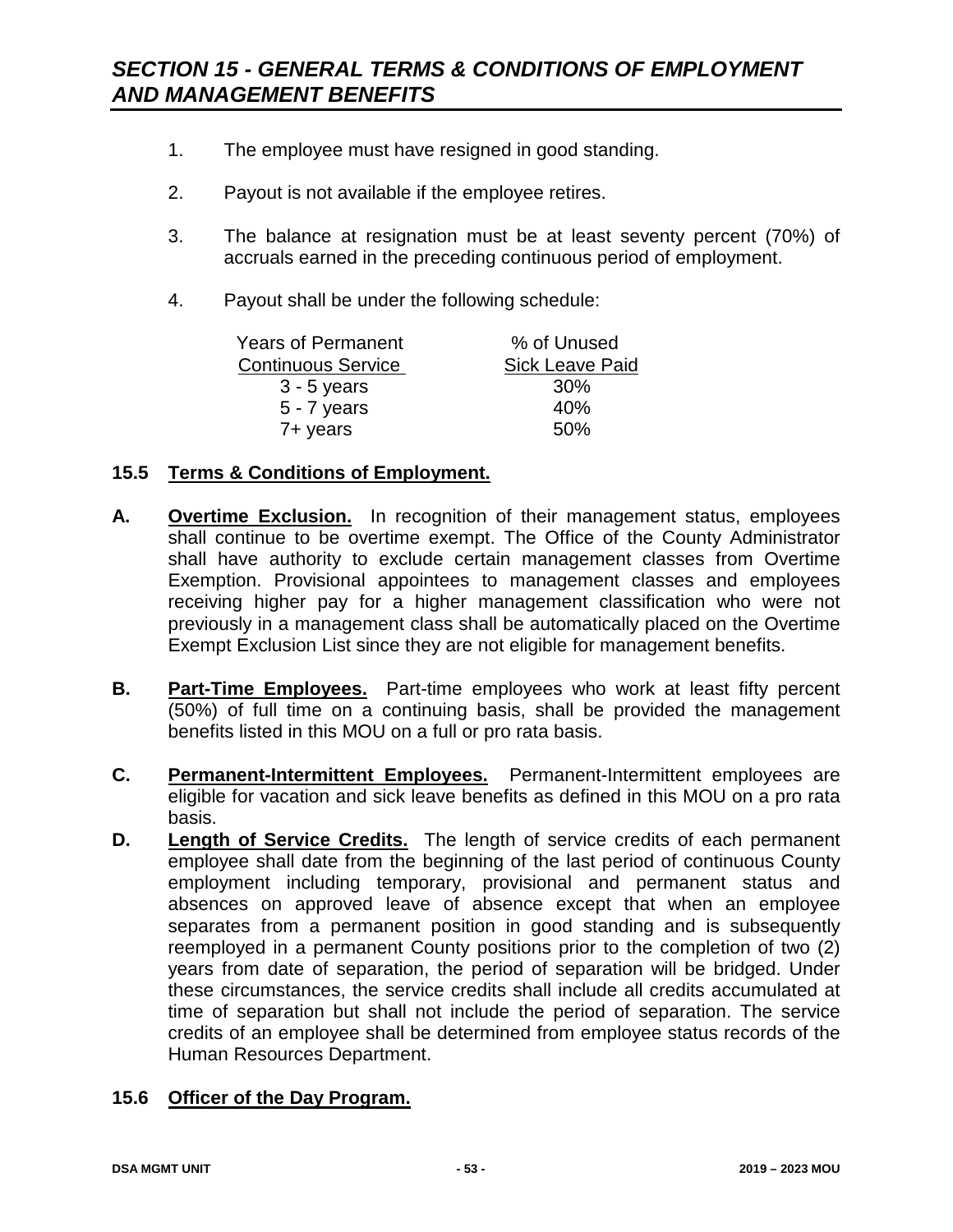- a. During the term of the 1998-2001 MOU, the parties agree that the provisions regarding the Officer of the Day Program will be subject to review and revision at regular Labor Management Committee meetings.
- b. The Sheriff may assign Lieutenants on a full-time basis to the Officer of the Day Program, subject to the following:
	- 1. The Assistant Division Commander of the Emergency Services Division shall typically be responsible for providing routine relief for absences of one week or more.
		- a. During periods that one or more of the assigned Lieutenants is not available for duty and the Assistant Emergency Services Division Commander is not available to provide relief, a Sergeant may be temporarily assigned to the Program in the capacity of an acting Lieutenant.
	- 2. The Officer of the Day Program shift schedule and the order of shift rotations shall be established/modified at the Labor Management Committee pursuant to paragraph A. above.
		- a. Once each year, during the annual vacation sign-up, Lieutenants who are assigned to the Officer of the Day Program shall sign-up for their upcoming shift assignments. The annual shift sign-up will become effective on the first Monday in January of the following year.
		- b. Following the annual sign-up, assigned Lieutenants shall rotate shifts on the first Monday of each calendar quarter.
		- c. Lieutenants who are assigned to the Officer of the Day Program mid-year shall assume the shift assignment and rotation schedule of the Lieutenant who is being replaced.
	- 3. When making assignments to the Officer of the Day Program, the Sheriff shall consider those Lieutenants who have volunteered for the assignment. Consideration also should be given to avoid the involuntary assignment of a Lieutenant who previously has been assigned to the program.
	- 4. Although the Sheriff shall retain the right to determine the length of assignment, Officer of the Day assignments normally will be subject to the same rotation policy(ies) as other Lieutenant assignments.
- c. Lieutenants who are assigned to the Officer of the Day Program, including the Assistant Emergency Services Division Commander, are eligible for holiday pay under the provisions of Section 15.8.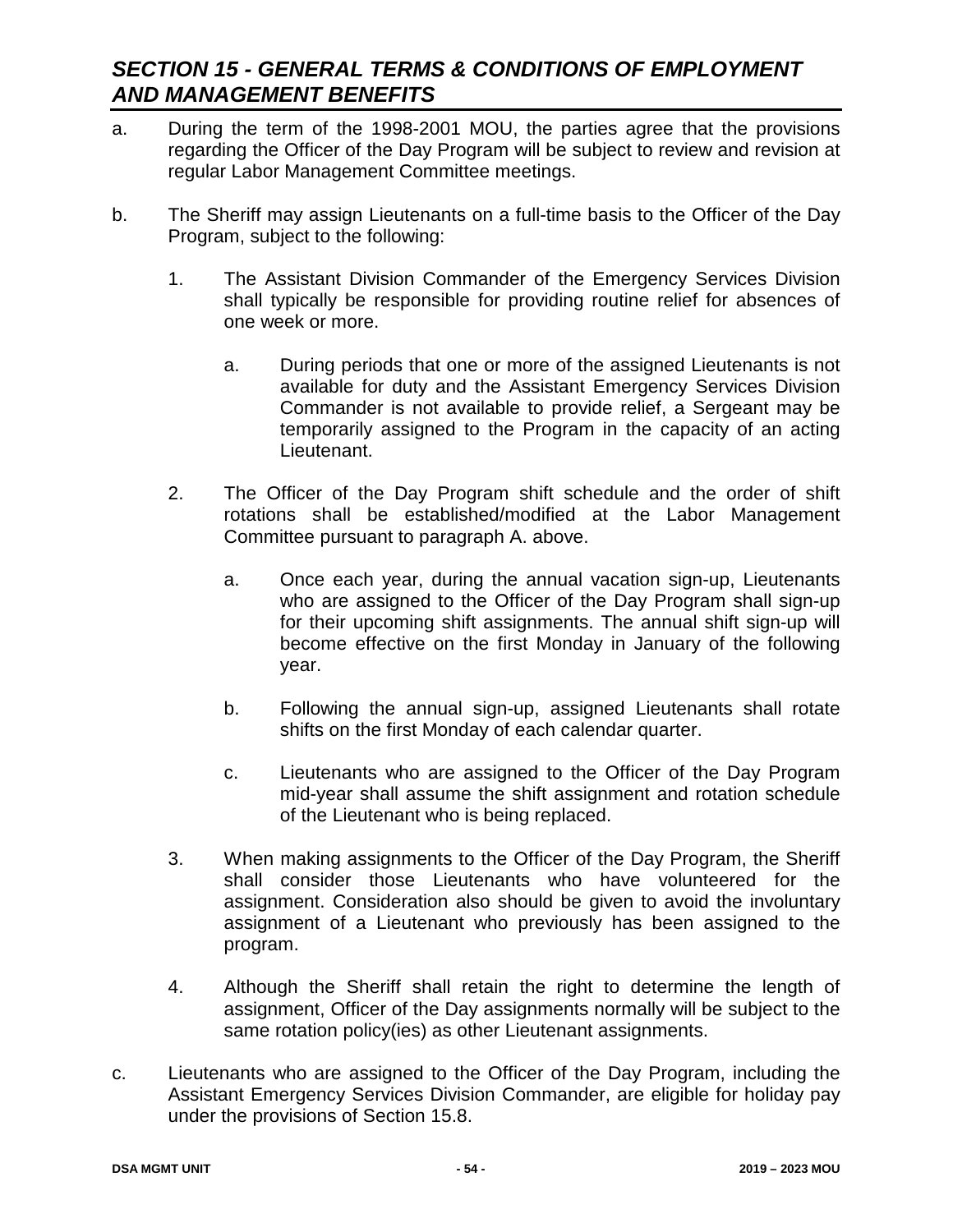### **15.7 Holiday is Not Worked by Full-Time Lieutenants who are assigned to the**

**Officer of the Day Program:** When a Full Time Lieutenant assigned to the Officer of the Day Program does not work on a holiday, the Lieutenant will be paid in accordance with Section 8.2 or Section 8.3, as applicable.

### **15.8 Holiday is WORKED by Lieutenants who are Assigned to the Officer of the Day Program and Holiday Falls on Scheduled Work Day:**

**A. Full-Time Employee:** When a full-time Lieutenant assigned to the Officer of the Day program works on a holiday that falls on the employee's scheduled work day, the employee is entitled to receive his/her regular salary. The employee is also entitled to receive holiday pay at the rate of one and one half (1.5) times his/her base rate of pay (not including differentials).

### **15.9 Holiday is WORKED by Lieutenant Assigned to the Officer of the Day Program and Holiday Falls on Scheduled Day Off:**

- **A. Full-Time Employee:** When a Lieutenant assigned to the Officer of the Day program works on a holiday that falls on the employee's scheduled day off, the employee is entitled to receive his/her regular salary.
	- **1. Employee Works on his/her Next Scheduled Work Day Following the Holiday:** When a full time employee works on his/her next scheduled work day following the holiday, the employee is entitled to receive his/her regular salary. The employee is also entitled to receive overtime pay at the rate of one and one half (1.5) times his/her base rate of pay (not including differentials) at the same rate for all hours worked on that day.
	- **2. Employee does NOT work on his/her Next Scheduled Work Day Following the Holiday:** When a full time employee does NOT work on his/her next scheduled work day following the holiday, the employee is entitled to the day off, without a reduction in pay, in recognition of his/her regularly scheduled day off.
	- **3.** The County retains the right to decide whether an employee will work or not work on the next scheduled work day following a holiday.

### **15.10 Time Reporting and Pay Practices Waiver:**

The Association agrees to the implementation of an Automated Timekeeping System. The Association waives its right to meet and confer regarding any impacts that may result from the County's implementation of the automated timekeeping system, including but not limited to, changes to current departmental time reporting and pay practices. The Association agrees to convert from the current payroll cycle when the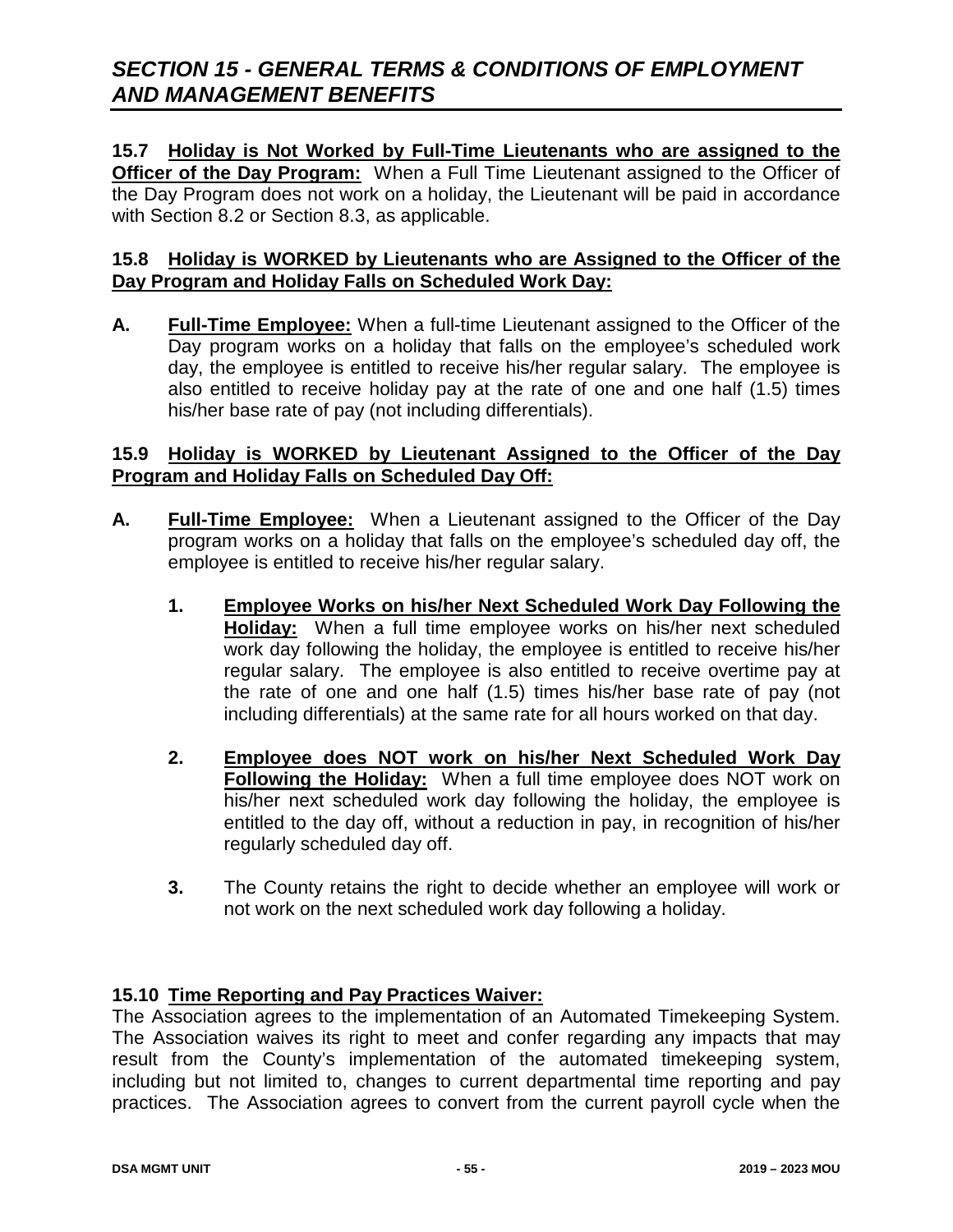County is able to upgrade the current Payroll system or implement a new County Payroll System.

#### **SECTION 16 - PROMOTION**

**16.1 Competitive Exam.** Promotion shall be by competitive examination unless otherwise provided in this MOU.

**16.2 Promotion Policy.** The Director of Human Resources, upon request of an appointing authority, shall determine whether an examination is to be called on a promotional basis.

**16.3 Open Exam.** If an examination for one of the classes represented by the Association is proposed to be announced on an Open only basis the Director of Human Resources shall give five (5) days prior notice of such proposed announcement and shall meet at the request of the Association to discuss the reasons for such open announcement.

**16.4 Promotion Via Reclassification Without Exam.** Notwithstanding other provisions of this Section, an employee may be promoted from one classification to a higher classification and his position reclassified at the request of the appointing authority and under the following conditions:

- a. An evaluation of the position(s) in question must show that the duties and responsibilities have significantly increased and constitute a higher level of work.
- b. The incumbent of the position must have performed at the higher level for one (1) year.
- c. The incumbent must meet the minimum education and experience requirements for the higher class.
- d. The action must have approval of the Director of Human Resources.
- e. The Association approves such action.

The appropriate rules regarding probationary status and salary on promotion are applicable.

**16.5 Requirements for Promotional Standing.** In order to qualify for an examination called on a promotional basis, an employee must have probationary or permanent status in the merit system and must possess the minimum qualifications for the class. Applicants will be admitted to promotional examinations only if the requirements are met on or before the final filing date. If an employee who is qualified on a promotional employment list is separated from the merit system, except by layoff, the employee's name shall be removed from the promotional list.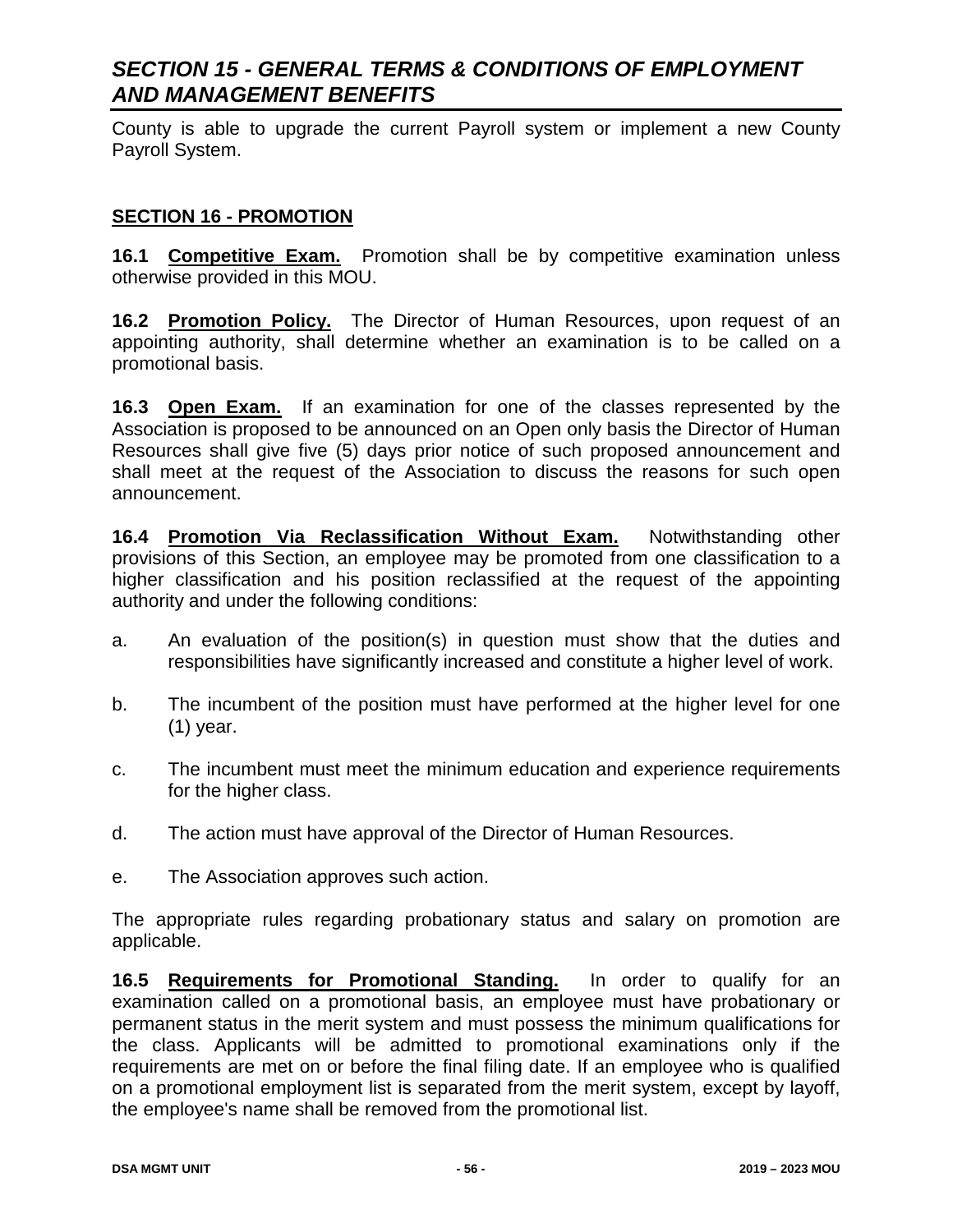# *SECTION 17 - RESIGNATIONS*

**16.6 Seniority Credits.** Employees who have qualified to take promotional examinations and who have earned a total score, not including seniority credits, of seventy percent (70%) or more, shall receive, in addition to all other credits, five onehundredths of one percent (.05%) for each completed month of service as a permanent County employee continuously preceding the final date for filing application for said examination. For purposes of seniority credits, leaves of absence shall be considered as service. Seniority credits shall be included in the final percentage score from which the rank on the promotional list is determined. No employee, however, shall receive more than a total of five percent (5%) credit for seniority in any promotional examination.

**16.7 Physical Examination.** County employees, who are required as part of the promotional examination process to take a physical examination shall do so on County time at County expense.

### **SECTION 17 - RESIGNATIONS**

An employee's voluntary termination of service is a resignation. Written resignations shall be forwarded to the Human Resources Department by the appointing authority immediately on receipt, and shall indicate the effective date of termination. Oral resignation shall be immediately confirmed by the appointing authority in writing to the employee and to the Human Resources Department and shall indicate the effective date of termination.

**17.1 Resignation in Good Standing.** A resignation giving the appointing authority written notice at least two (2) weeks in advance of the last date of service (unless the appointing authority requires a longer period of notice, or consents to the employee's terminating on shorter notice) is a resignation in good standing.

**17.2 Constructive Resignation.** A constructive resignation occurs and is effective when:

- a. An employee has been absent from duty for five (5) consecutive working days without leave, and;
- b. Five (5) more consecutive work days have elapsed without response by the employee after the mailing of a notice of resignation by the appointing authority to the employee at the employee's last known address.

**17.3 Effective Resignation.** A resignation is effective when delivered or spoken to the appointing authority, operative either on that date or another date specified.

**17.4 Revocation.** A resignation that is effective is revocable only by written concurrence of the employee and the appointing authority.

### **17.5 Coerced Resignations.**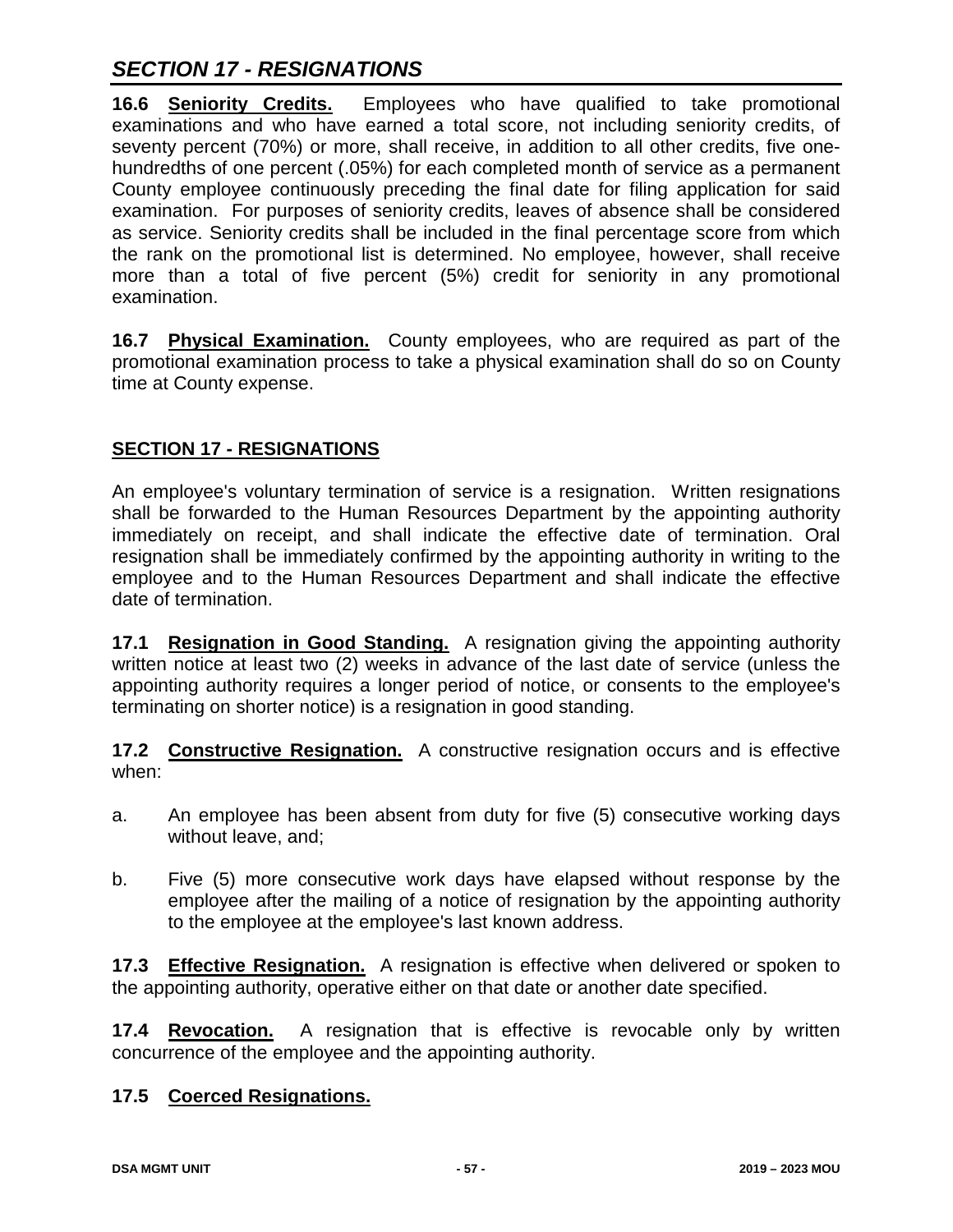## *SECTION 18 - DISMISSAL, SUSPENSION & DEMOTION*

- A. Time Limit. A resignation which the employee believes has been coerced by the appointing authority may be revoked within seven (7) calendar days after its expression, by serving written notice on the Director of Human Resources and a copy on the appointing authority.
- B. Reinstatement. If the appointing authority acknowledges that the employee could have believed that the resignation was coerced, it shall be revoked and the employee returned to duty effective on the day following the appointing authority's acknowledgment without loss of seniority or pay.
- C. Contest. Unless, within seven (7) days of the receipt of the notice, the appointing authority acknowledges that the resignation could have been believed to be coerced, this question shall be handled as an appeal to the Merit Board.
- D. Disposition. If a final decision is rendered that determines that the resignation was coerced, the resignation shall be deemed revoked and the employee returned to duty effective on the day following the decision but without loss of seniority or pay, subject to the employee's duty to mitigate damages.

### **SECTION 18 - DISMISSAL, SUSPENSION & DEMOTION**

**18.1 Cause for Disciplinary Action.** The appointing authority may dismiss, suspend, demote, or reduce within class, any employee for cause. The following are sufficient causes for such action; the list is indicative rather than inclusive of restrictions and dismissal, suspension, reduction or demotion may be based on reasons other than those specifically mentioned:

- a. absence without leave,
- b. conviction of any criminal act involving moral turpitude,
- c. conduct tending to bring the merit system and/or Office of the Sheriff-Coroner into disrepute,
- d. disorderly or immoral conduct,
- e. incompetence or inefficiency,
- f. insubordination,
- g. being at work under the influence of liquor or drugs, carrying onto the premises liquor or drugs or consuming or using liquor or drugs during work hours and/or on County premises,
- h. neglect of duty, (i.e. non-performance of assigned responsibilities),
- I. negligent or willful damage to public property or waste of public supplies or equipment,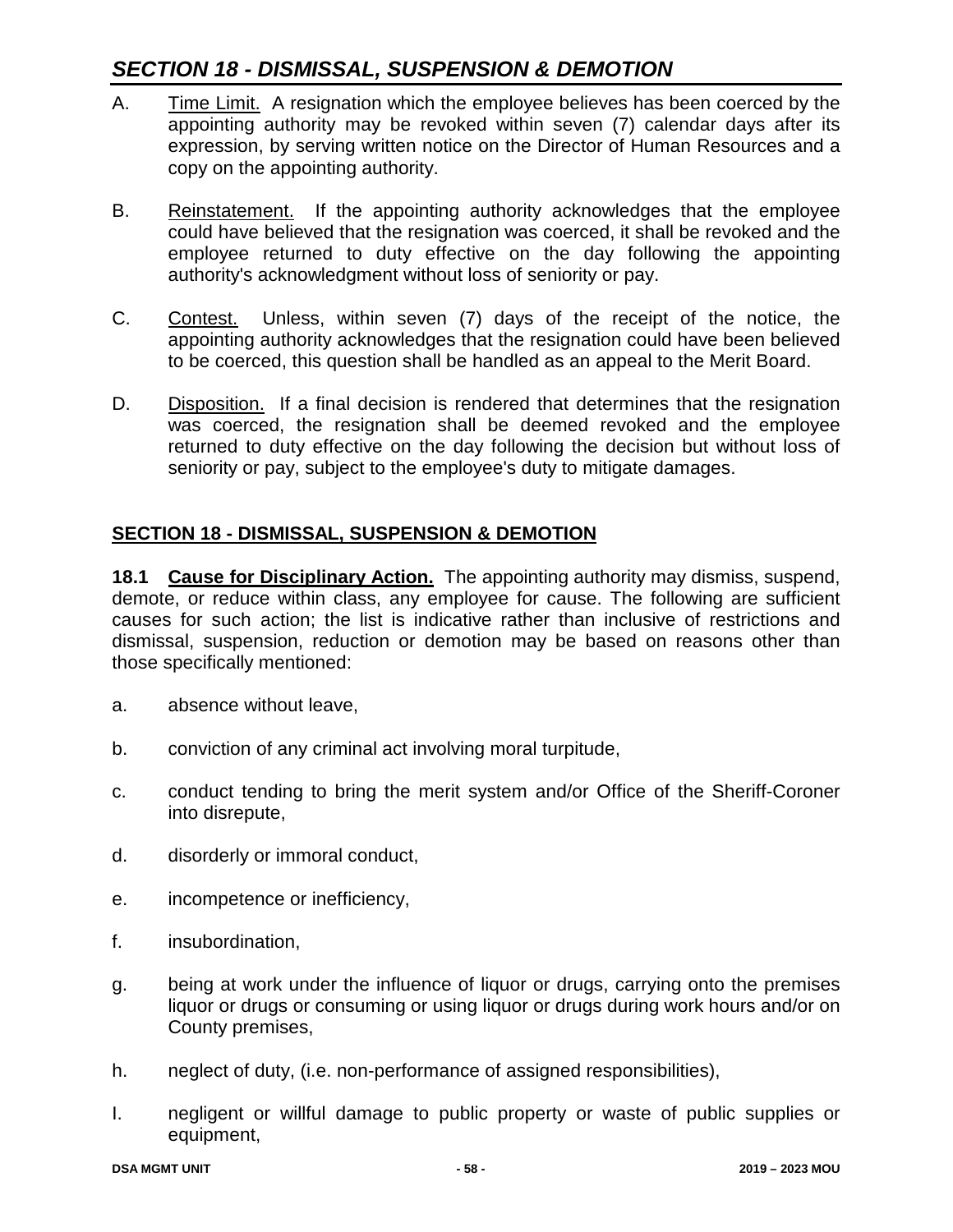- j. violation of any lawful or reasonable regulation or order given by a supervisor or department head,
- k. willful violation of any of the provisions of the merit system ordinance or Personnel Management Regulations,
- l. material and intentional misrepresentation or concealment of any fact in connection with obtaining employment,
- m. misappropriation of County funds or property,
- n. unreasonable failure or refusal to undergo any physical, medical, and/or psychiatric exam and/or treatment authorized by this MOU,
- o. dishonesty or theft,
- p. excessive or unexcused absenteeism and/or tardiness,
- q. sexual harassment, including but not limited to unwelcome sexual advances, requests for sexual favors, and other verbal, or physical conduct of a sexual nature, when such conduct has the purpose or effect of affecting employment decisions concerning an individual, or unreasonably interfering with an individual's work performance, or creating an intimidating and hostile working environment.

**18.2 Skelly Requirements - Notice of Proposed Action (Skelly Notice).** Before taking a disciplinary action to dismiss, suspend, for more than five (5) work days (four (4) work days for employees on "4-10" work week), demote or reduce within class an employee, the appointing authority shall cause to be served personally or by certified mail, on the employee, a Notice of Proposed Action, which shall contain the following:

- a. A statement of the action proposed to be taken.
- b. A copy of the charges, including the acts or omissions and grounds upon which the action is based.
- c. If it is claimed that the employee has violated a rule or regulation of the County, department or district, a copy of said rule shall be included with the notice.
- d. A statement that the employee may review and request copies of materials upon which the proposed action is based.
- e. A statement that the employee has seven (7) calendar days to respond to the appointing authority either orally or in writing.

**18.3 Employee Response.** The employee upon whom a Notice of Proposed Action has been served shall have seven (7) calendar days to respond to the appointing authority either orally or in writing before the proposed action may be taken. Upon request of the employee and for good cause, the appointing authority may extend in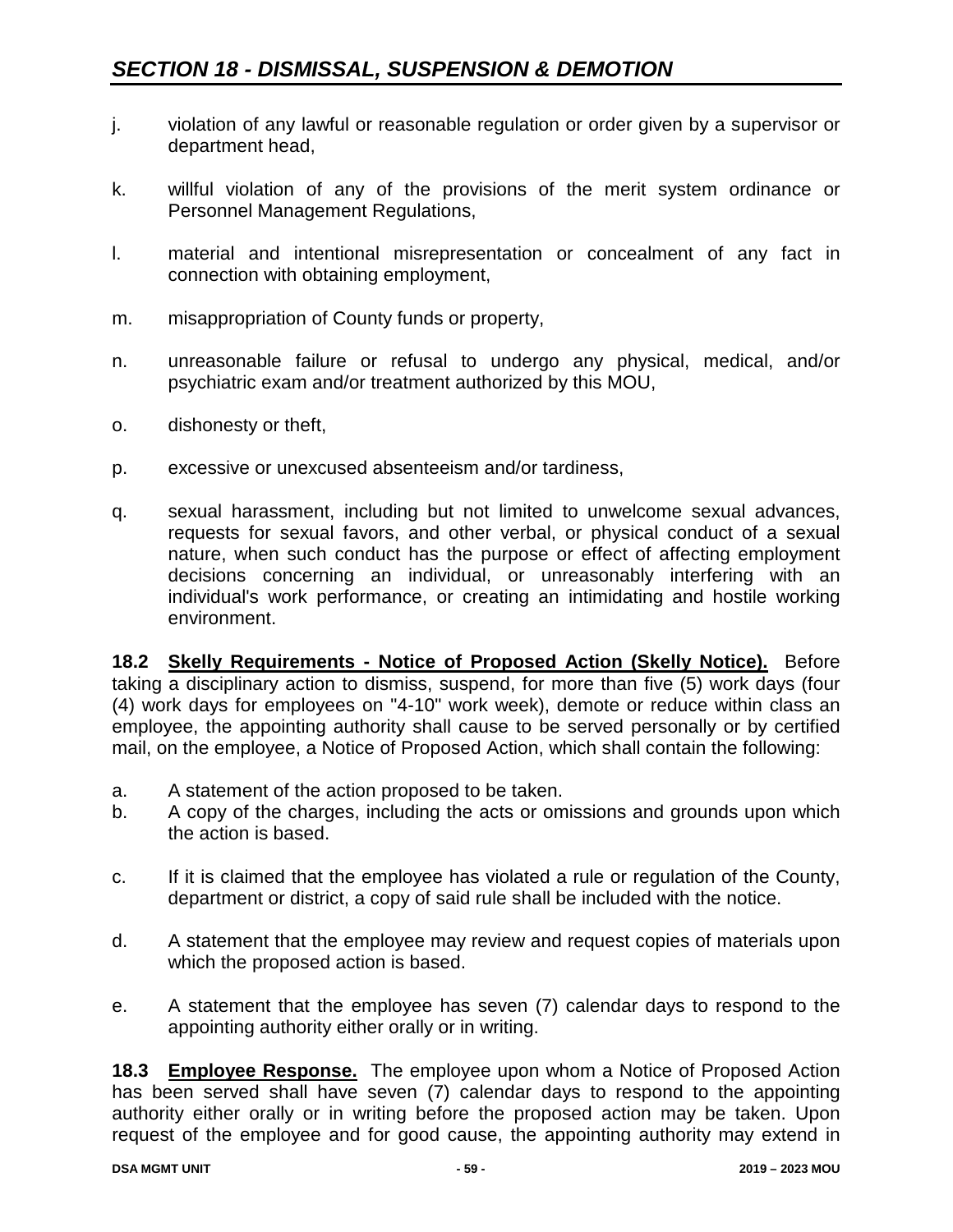writing the period to respond. If the employee's response is not filed within seven (7) days or during any extension, the right to respond is lost.

**18.4 Leave Pending Employee Response.** Pending response to a Notice of Proposed Action within the first seven (7) days or extension thereof, the appointing authority for cause specified in writing may place the employee on temporary leave of absence, with pay.

**18.5 Length of Suspension.** Suspensions without pay shall not exceed thirty (30) days unless ordered by an adjustment board or the Merit Board.

### **18.6 Procedure on Dismissal, Suspension or Disciplinary Demotion.**

- A. In any disciplinary action to dismiss, suspend, or demote an employee having permanent status in a position in the merit system after having complied with the Skelly requirements where applicable, the appointing authority shall make an order in writing stating specifically the causes for the action.
- B. Service of Order. Said order of dismissal, suspension, or demotion shall be filed with the Director of Human Resources, showing by whom and the date a copy was served upon the employee to be dismissed, suspended or demoted, either personally or by certified mail to the employee's last known mailing address. The order shall be effective either upon personal service or deposit in the U.S. Postal Service.

Employee Appeals from Order. The employee may appeal an order of dismissal, suspension or demotion to the Merit Board.

### **SECTION 19 - MANAGEMENT COMPLAINT PROCEDURE**

**19.1 Definition.** Any dispute by an employee over the application of any section of this MOU which cannot be resolved administratively, or is not handled under the jurisdiction of the County Merit Board may be addressed under provisions of Resolution 83/987 (Management Complaint Procedure) as follows:

Step 1 - Immediate Supervisor. Any management employee (complainant) who believes that he/she has been adversely affected by the application or interpretation of a rule, regulation, or procedure or otherwise adversely affected in a manner not within the scope of available appeal avenues, may within thirty (30) calendar days discuss the problem with his/her immediate supervisor. If the problem is not resolved at this step, the employee may use Step 2.

Step 2 - Department Head. If a complaint is not resolved in Step 1, the complainant may, within seven (7) calendar days after the immediate supervisor's response, request an appointment with his/her Department Head or designee. If the problem is not resolved at this step, the complainant may use Step 3 or Step 4.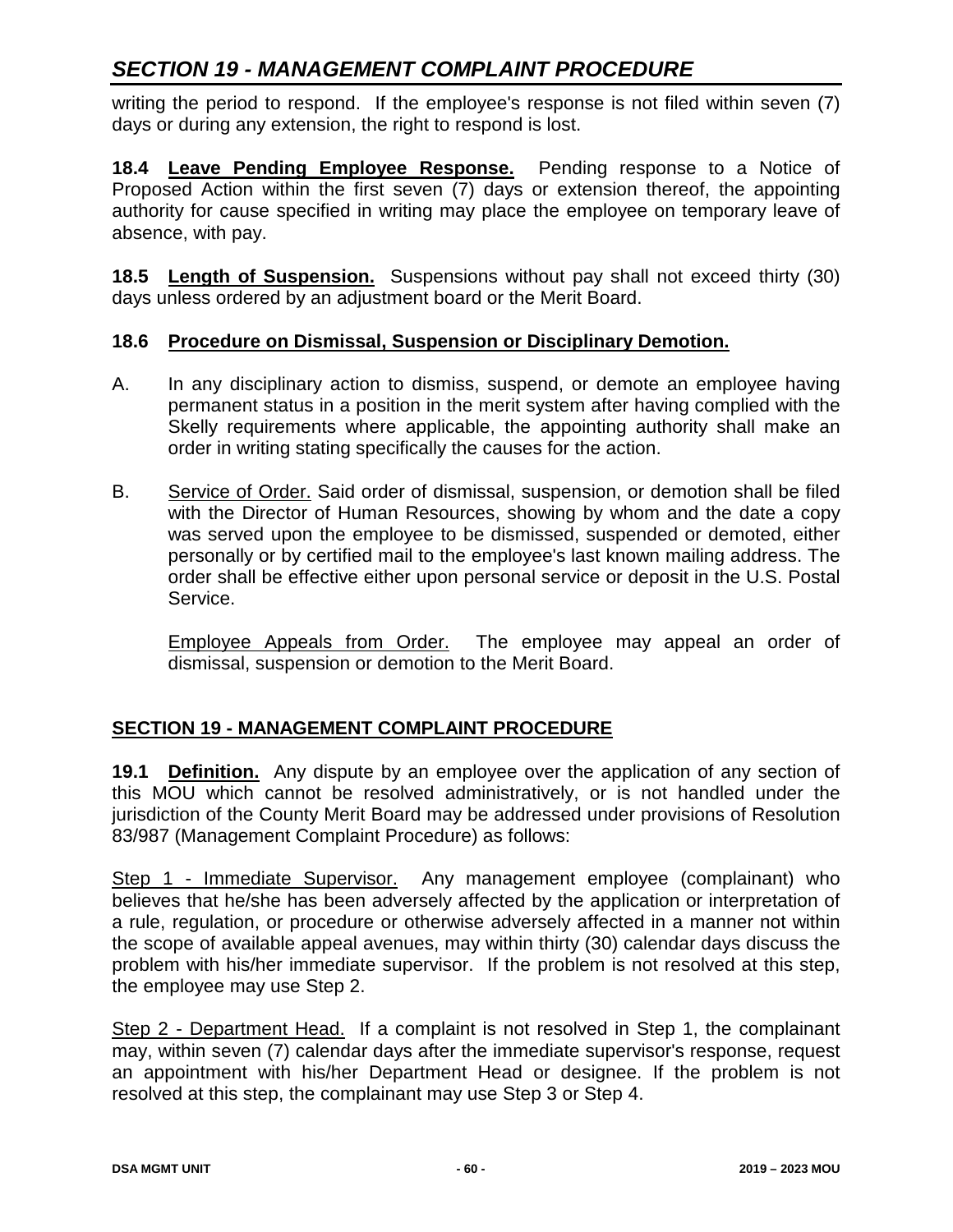Step 3 - Mediation. If a complaint is not resolved at Step 2, the complainant may, within seven (7) calendar days after the Department Head's response, file a written request with the Employee Relations Officer or designee for mediation. This request shall contain a description of the problem and the specific issue. The Employee Relations Officer or designee shall meet with the complainant and Department Head, or designee, within ten (10) work days and select a mutually agreed-upon mediator. The mediation shall be confidential and shall not become part of the complainant's personnel record. If a resolution agreeable to the complainant and the Department Head is reached, it may, if mutually agreed, be reduced to writing. If the problem is not resolved at this step, the complainant may use Step 4. Mediation is not required and the complainant may skip this step and proceed to Step 4 with a request like that for Step 3.

Step 4 - Adjustment Panel. If the problem is not resolved at Step 3 or if Step 3 is skipped (see above) complainant may, within seven (7) calendar days after the mediator's or Department Head's response, submit his/her complaint in writing to the Employee Relations Officer or designee, who shall promptly convene an adjustment panel of three management employees. As used herein "management employees" includes management employees of both the County and Fire Protection Districts. The complainant and the Department Head shall each select one (1) panel member, which two (2) shall select the third (3rd) member. The panel shall hear evidence and arguments regarding the complaint and shall render a statement of findings and recommendation to the complainant and the Department Head, with copies to the County Administrator and Director of Human Resources. Step 4 of the management complaint procedure may be waived by the written mutual agreement of the parties.

Step 5. If an Adjustment Board is unable to arrive at a majority decision, either the employee (or the County, when alleging a violation of Section 19.3) may require that the grievance be referred to an impartial arbitrator who shall be designated by mutual agreement between the employee and the Personnel Director. Such request shall be submitted within twenty (20) work days of the rendering of the Adjustment Board decision. Within 20 days of the request for arbitration the parties shall mutually select an arbitrator. The fees and expenses of the Court Report shall be shared equally by the employee and the County. Each party, however, shall bear the costs of its own presentation, including preparation and post hearing briefs, if any.

If the parties cannot initially agree on a neutral arbitrator, either may request a list of five (5) arbitrators from the State Mediation and Conciliation Service. The cost of the list will be shared equally by the parties. If they cannot agree on an arbitrator from that list, they shall strike alternatively from the list, with the first to strike to be determined by lot, and the last remaining name shall be the arbitrator.

**19.2 Compensation Complaints.** All complaints involving or concerning the payment of compensation shall be initially filed in writing with the Employee Relations Officer or designee. Only complaints which allege that employees are not being compensated in accordance with the provisions of this MOU shall be considered as grievances. Any other matters of compensation are to be resolved in the meeting and conferring process if not detailed in the MOU which results from such meeting and conferring process shall be deemed withdrawn until the meeting and conferring process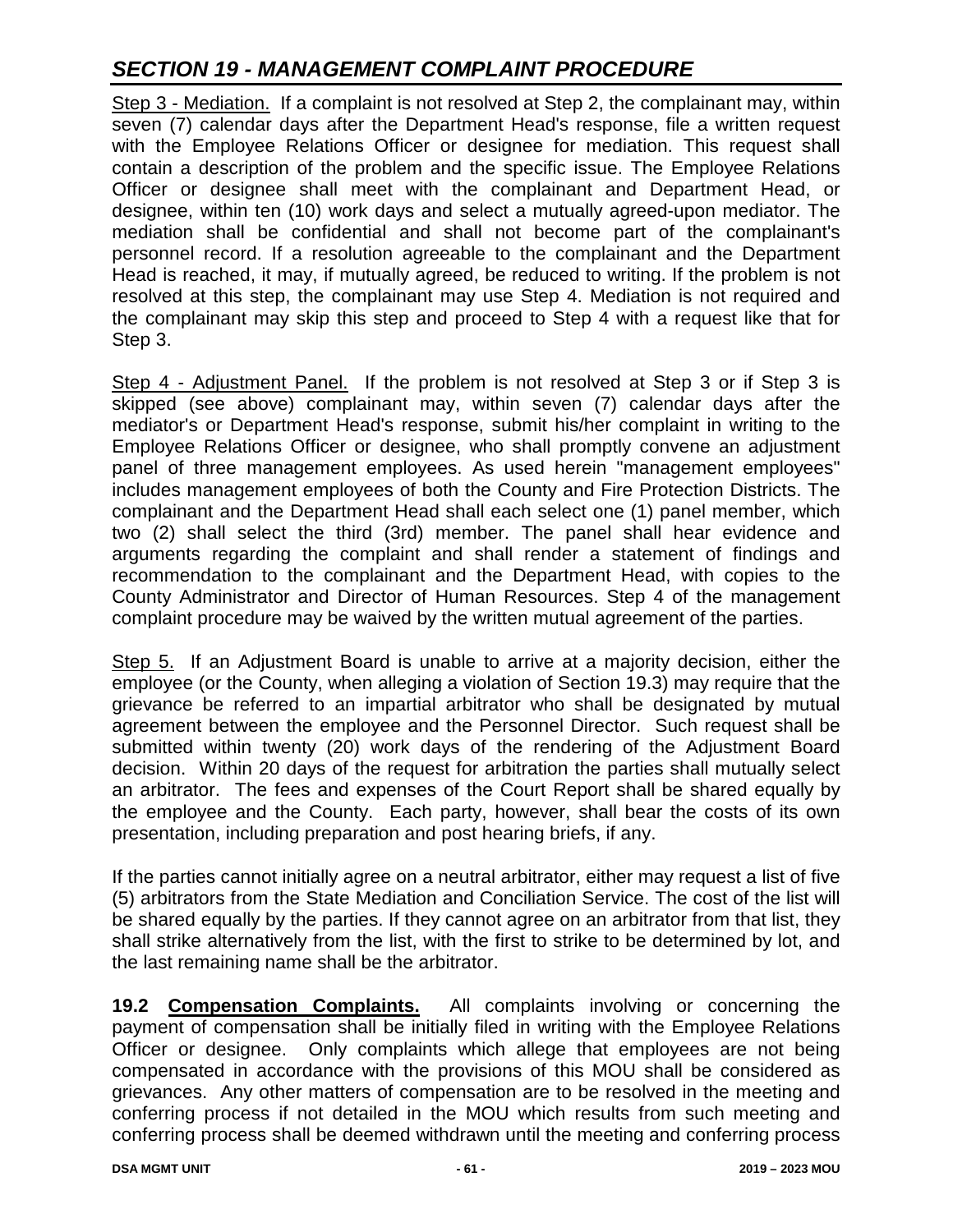is next opened for such discussion. No adjustment shall be retroactive for more than six (6) months from the date upon which the complaint was filed.

**19.3 Strike/Work Stoppage.** During the term of this MOU, the Association, its members and representatives, agree that it and they will not engage in, authorize, sanction, or support any strike, slowdown, stoppage of work, sickout, or refuse to perform customary duties.

In the case of a legally declared lawful strike against a private or public sector employer which has been sanctioned and approved by the labor body or council having jurisdiction, an employee who is in danger of physical harm shall not be required to cross the picket line, provided the employee advises his or her supervisor as soon as possible, and provided further that an employee may be required to cross a picket line where the performance of his or her duties is of an emergency nature and/or failure to perform such duties might cause or aggravate a danger to public health or safety.

### **19.4 Merit Board.**

- A. All grievances of employees in representation units represented by the Association shall be processed under Section 19 unless the employee elects to apply to the Merit Board on matters within its jurisdiction.
- B. No action under Steps 3 and 4 of Subsection 19.1 above shall be taken if action on the management complaint has been taken by the Merit Board, or if the management complaint is pending before the Merit Board.

**19.5 Filing by Association.** The Association may file a management complaint at Step 3 on behalf of affected employees when action by the County Administrator or the Board of Supervisors violates a provision of this MOU.

**19.6 Letters of Reprimand.** Letters of reprimand are subject to the management complaint procedure. Letters of Reprimand shall be removed from an employee's file which are five (5) years old from the date issued unless subsequent disciplinary action has been taken and sustained against the employee for the same type of offense within said five (5) year period in which case the Letter of Reprimand is not subject to removal.

However, where the subsequent disciplinary action consists of Letter(s) of Reprimand for the same type of offense, those letters (including the original letter) will be removed from the employee's file after five (5) years pass from the date the most recent letter is issued unless a different type of discipline (e.g., suspension, et al) for the same type of offense is taken and sustained during said five (5) year period.

**19.7 Corrective Counseling System.** The Corrective Counseling System is a method of training and counseling employees in an effort to improve behavior and performance without the negative effects of lasting disciplinary measures. It will hereafter consist of three (3) phases, or levels, with procedures and policies for administration developed within the Department. Placement into the Corrective Counseling System is not subject to the management complaint procedure.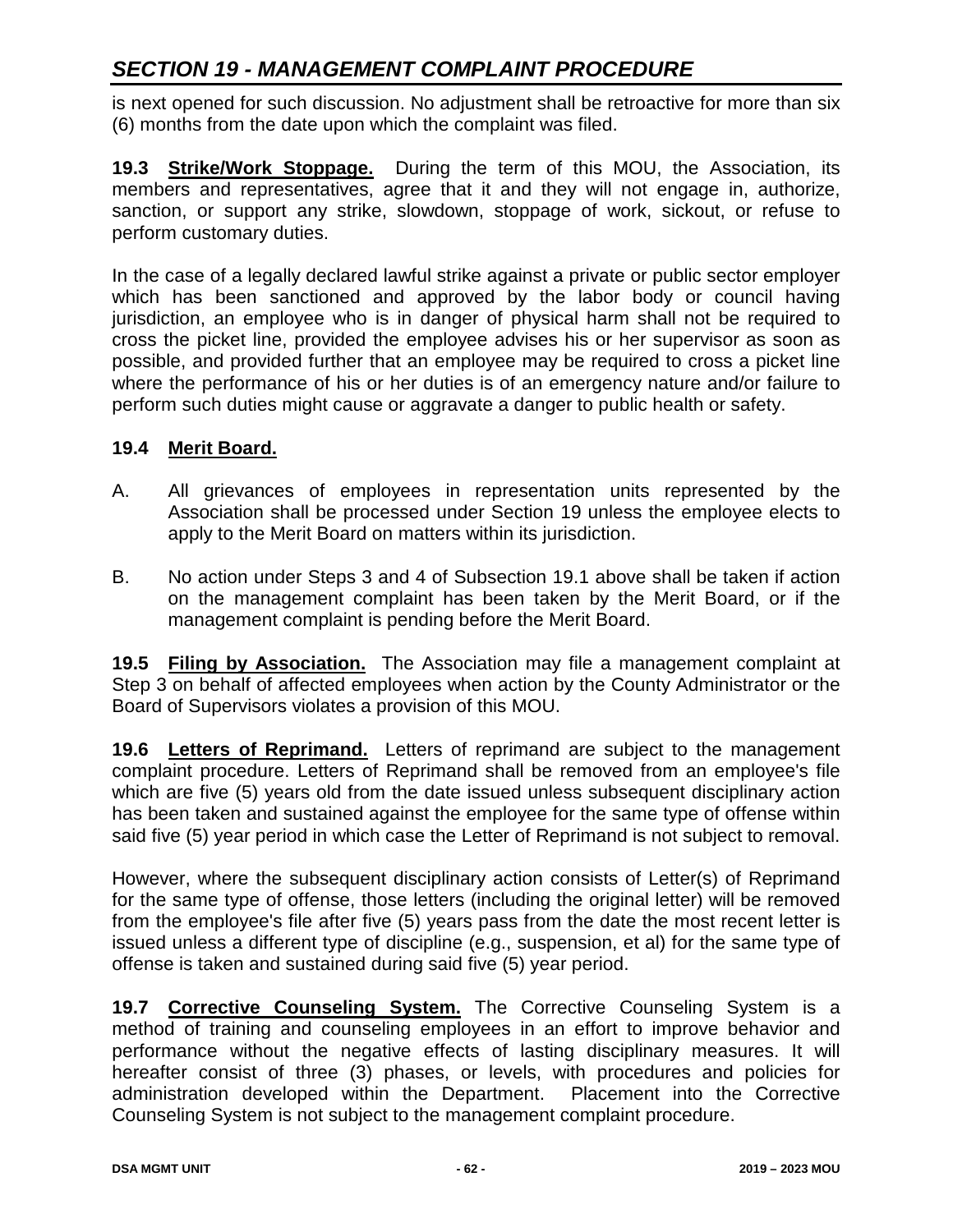There shall be no mention of the "phase" program in any employee's evaluation, although the circumstances allegedly supporting the starting, the ending, or the continuing of a phase, may be mentioned. This does not affect any other rights or responsibilities of the parties with regards to the performance evaluations per se.

An employee placed into a Phase of the Corrective Counseling System may appeal the placement through a formal department hearing process. Following are the guidelines and procedures to be utilized in the process:

- a. Hearing Officer. The phase placement appeal will be heard by a Commander not in the employee's direct chain of command, hereafter referred to as the Hearing Officer. The Hearing Officer has the authority to set aside the phase placement completely or decrease the phase to any lower level.
- b. Notification of Intent to Appeal. Upon receipt of the Phase memo, the affected employee has seven (7) calendar days to deliver written documentation of an intent to appeal the phase placement. The "intent to appeal" memo is to be addressed to the Hearing Officer, with a copy to the employee's Division Commander. The appeal process defers the starting date of the phase period.
- c. Hearing Date. Upon receipt of the "intent to appeal" memo, the Hearing Officer will schedule a hearing date and notify the affected employee at least seven (7) calendar days prior to the hearing date. The hearing date shall be within twentyone (21) calendar days of the Hearing Officer's receipt of the "intent to appeal" unless one of the primary parties involved is unavailable, in which case the hearing will be scheduled as soon as practical upon the return to work of the parties.
- d. The Hearing. For Phase I and II actions, the employee may submit a written request for hearing to the Commander not in the employee's chain of command. The Commander will review the request and determine if there is a basis for a formal hearing. An alternate informal process exists which would allow the employee and his/her representative to meet and discuss the phase placement in accordance with the established open door policy of the Department.

For Phase III appeals, the Commander will determine the parties to be present at the hearing, except that the affected employee will be present, and a maximum of two (2) representatives of the employee's choice.

In general, witnesses will not be called or allowed; however, the affected employee may submit written statements from the employee (or others) which will support the appeal.

The entire appeal hearing will be tape recorded. The tape will be kept (and be available) in the Administration Division, and will be erased when the phase is no longer in effect. Upon his request and at his expense, the employee may tape the hearing.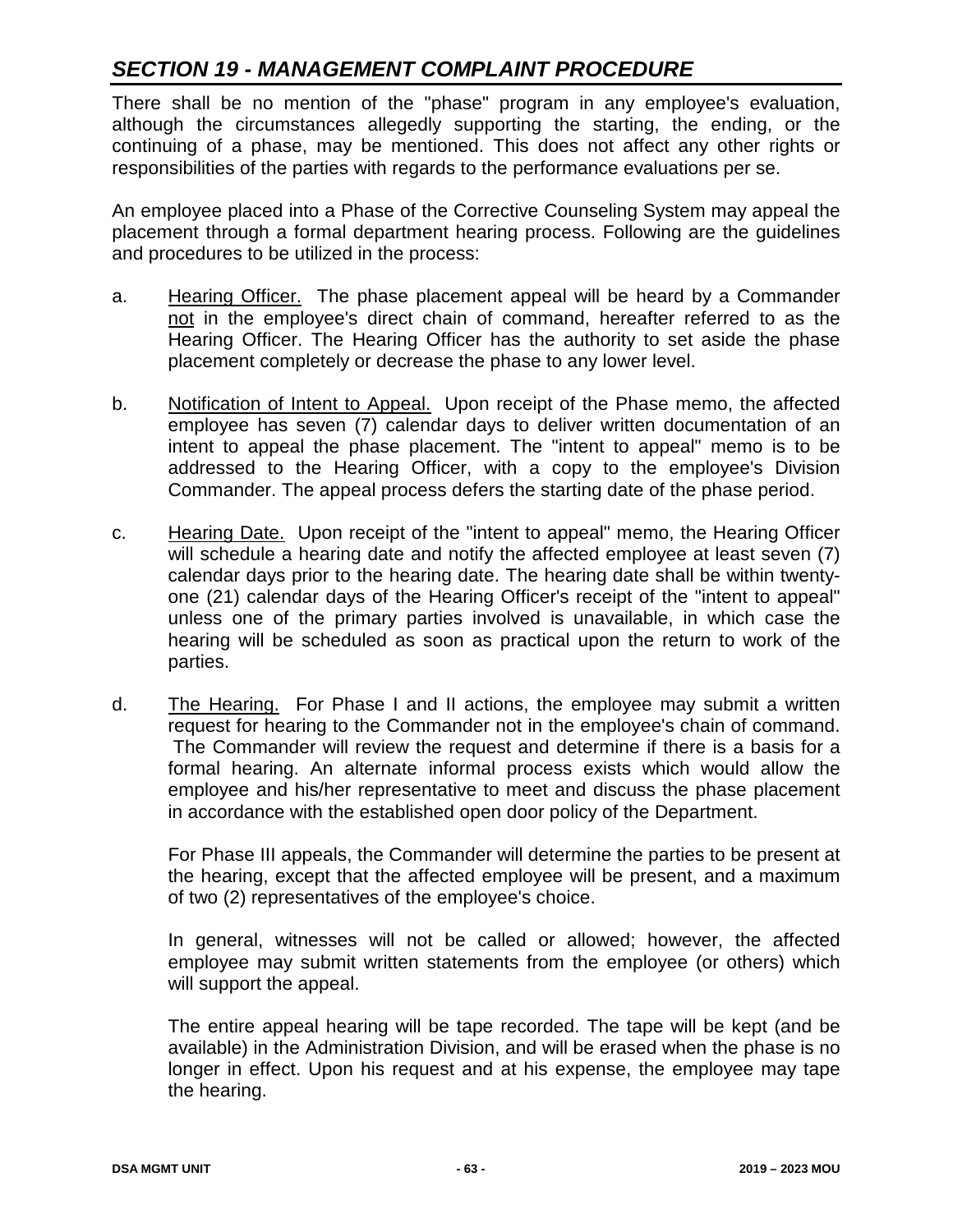## *SECTION 20 - DEPARTMENT INVESTIGATIONS*

The Commander will weigh all testimony and attempt to determine the facts surrounding the phase placement.

e. Results. The Hearing Officer will report his decision in a brief memo to the employee within five (5) business days of the hearing.

If the decision upholds the original recommendation or decreases the phase level, the phase period begins on the date of the Hearing Officer's decision.

If the Hearing Officer determines that a phase was not appropriate, all reference to the phase incident and hearing will be immediately purged from the personnel file, and the Hearing Officer's written decision will be sent to the affected employee.

### **SECTION 20 - DEPARTMENT INVESTIGATIONS**

It has always been and shall continue to be, the Sheriff's position that all internal investigations shall be conducted in a professional and timely manner. The scope and intent of all legal and policy mandates shall be adhered to during all phases of the investigation. This includes that the confidentiality of all information gained during the inquiry shall be consistent with present legal restraints relative to discovery and disclosure.

### **SECTION 21 - LABOR/MANAGEMENT COMMITTEE**

Matters of concern to employees in this unit may be raised by the Department or the DSA in the existing Labor-Management Committee.

### **SECTION 22 - RETIREMENT CONTRIBUTION**

### **A. Payment of Employee Contributions.**

Effective on January 1, 2012, employees are responsible for the payment of one hundred percent (100%) of the employees' basic retirement benefit contributions determined annually by the Board of Retirement of the Contra Costa County Employees' Retirement Association, without the County paying any part of the employee's contributions. Employees are also responsible for the payment of the employees' contributions to the retirement cost of living program as determined annually by the Board of Retirement, without the County paying any part of the employees' contributions. The foregoing provisions apply to both General and Safety members.

### **22.1 Safety Retirement Tier Elections - Employees Hired or Rehired Before January 1, 2013.**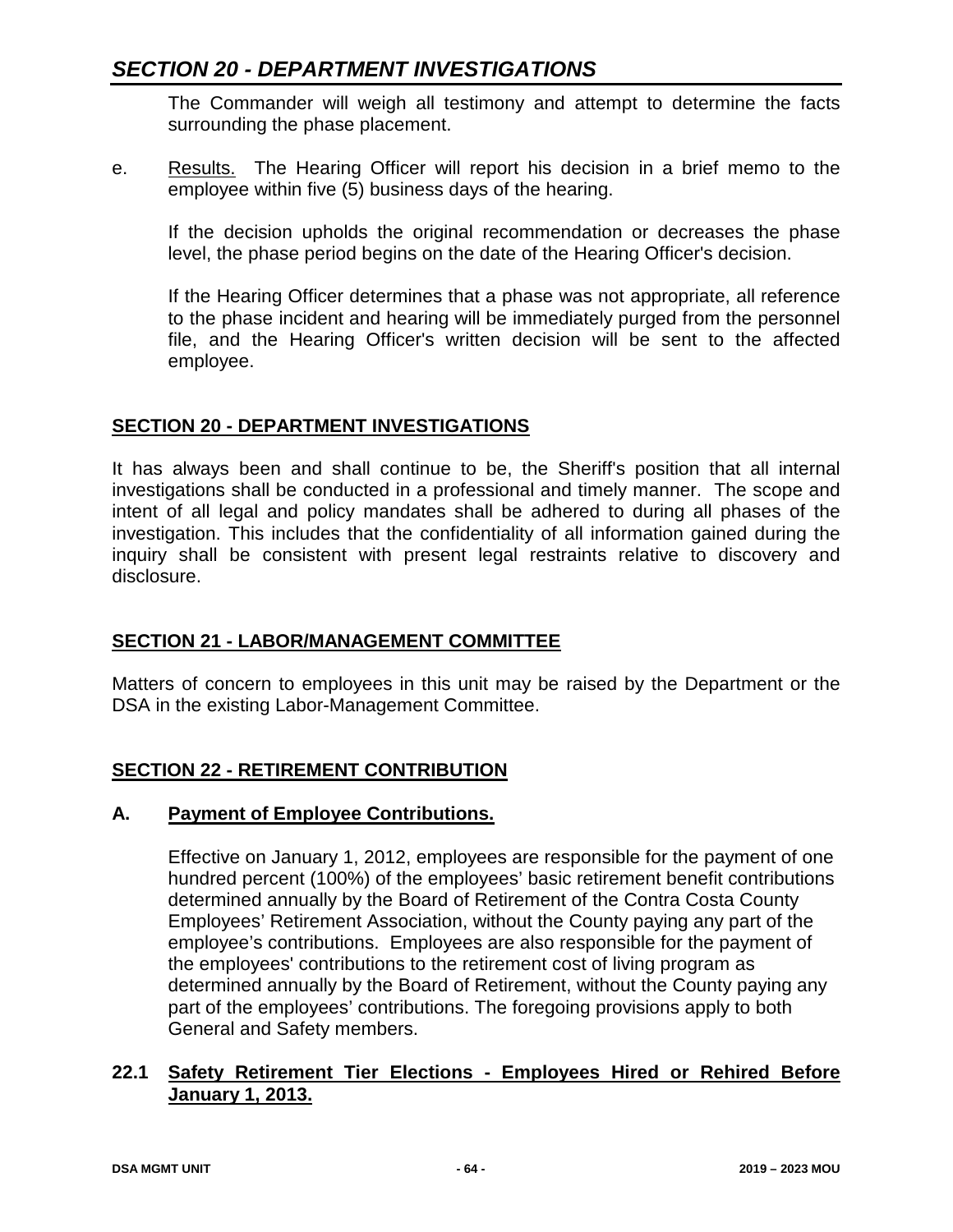## *SECTION 22 - RETIREMENT CONTRIBUTION*

- **A.** If either the Internal Revenue Service issues guidance acceptable to both parties, or the County receives a Private Letter Ruling from the IRS, that protects the County and DSA members hired prior to January 1, 2013, from additional tax liability, DSA members will have the opportunity to elect new retirement tiers pursuant to Government Code section 31484.9.
- **B.** The following tiers are established:
	- 1. In Safety Tier A, the retirement formula is "3 Percent at 50." The cost of living adjustment (COLA) to the retirement allowance shall not exceed three (3) percent per year. The employee's final compensation shall be based on a twelve (12) month salary average.
	- 2. In Safety Tier C, the retirement formula is "3 Percent at 50." The cost of living adjustment (COLA) to the retirement allowance shall not exceed two (2) percent per year. The employee's final compensation shall be calculated based on a thirty-six (36) month salary average.
	- 3. In the Safety PEPRA Tier, the retirement formula is established by the Public Employees Pension Reform Act (PEPRA) (Chapters 296, 297, Statutes of 2012). The retirement formula is PEPRA Safety Option Plan Two (2.7% at 57). The cost of living adjustment to the retirement allowance (COLA) shall not exceed two percent (2%) per year, and the cost of living adjustment will be banked. The employee's final compensation will be based on his/her average annual compensation earnable during a consecutive thirty-six month period.

### **C. Method of Election.**

- 1. Upon the occurrence of all of the following:
	- a. the contingency listed in subsection A is met;
	- b. actuarial studies by the County and by the Contra Costa County Employees Retirement Association ("CCCERA",) have been completed;
	- c. the Board of Supervisors has adopted such ordinances or resolutions as may be necessary to implement the election;
	- d. as required by Government Code section 31484.9, the County has prepared written information about the change in benefits for employees who elect to enter a new tier; and
	- e. CCCERA has taken any other actions that may be necessary to implement the election;

the County shall work with CCCERA to provide a time period of no less than three (3) calendar months during which sworn members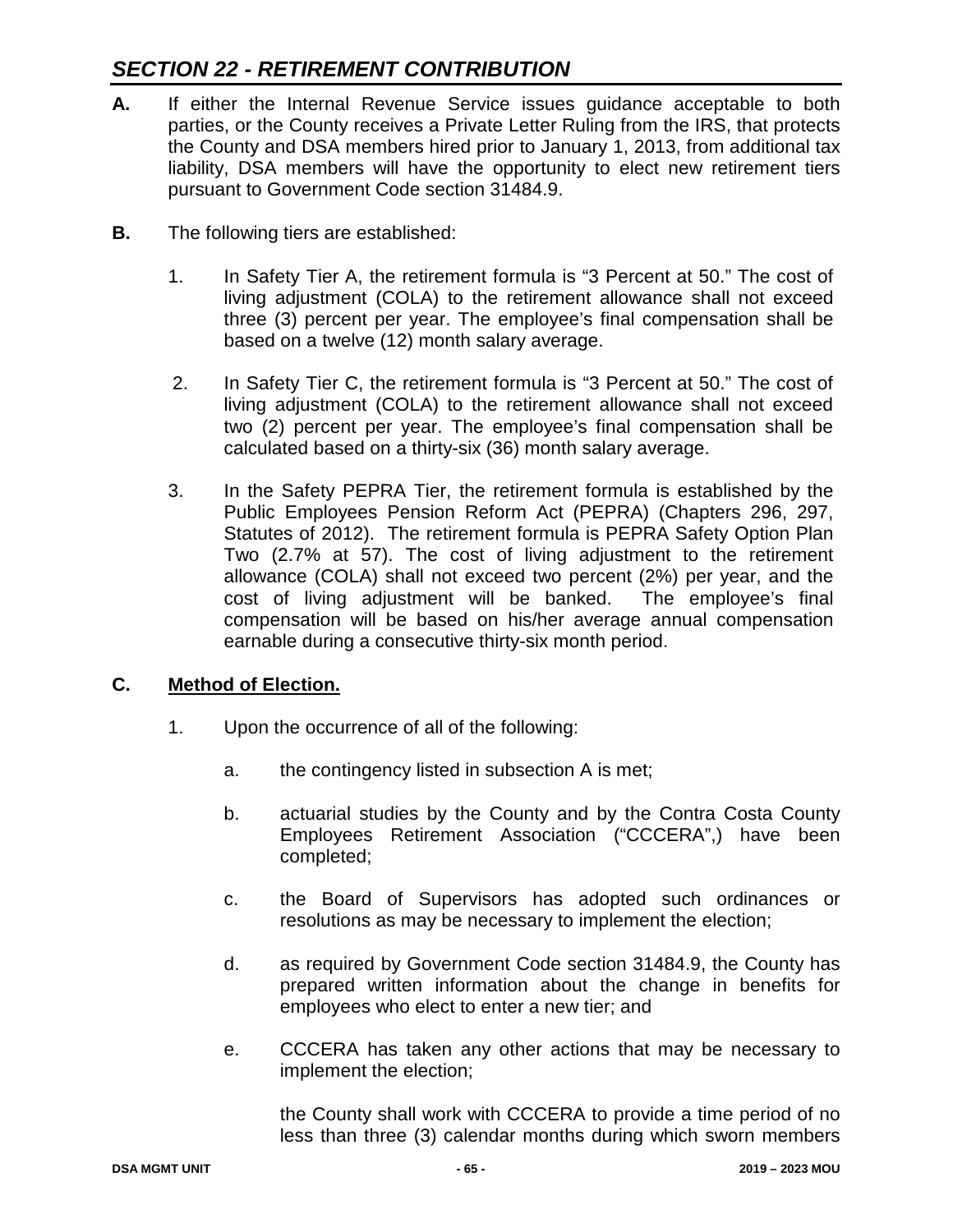## *SECTION 22 - RETIREMENT CONTRIBUTION*

of the DSA bargaining unit who are in Safety Tier A as of December 31, 2012, may make a written irrevocable election to 1) waive and release all rights to retirement benefits under Safety Tier A for the period of service following the election and 2) enter the Safety PEPRA Tier for the period of service following the election.

In addition, the County shall work with CCCERA to provide a time period of no less than three (3) calendar months during which sworn members of the DSA bargaining unit who are in Safety Tier C as of December 31, 2012, may make a written irrevocable election to 1) waive and release all rights to retirement benefits under Safety Tier C for the period of service following the election and 2) to enter the Safety PEPRA Tier for the period of service following the election.

Employees electing to enter the Safety PEPRA Tier will enter the Safety PEPRA Tier on the first day of the first calendar month after the close of the election period.

- 2. An employee in Safety Tier A who elects to enter the Safety PEPRA Tier shall have his/her retirement benefits calculated on the basis of Safety Tier A for the period of service prior to the election. An employee in Safety Tier C who elects to enter the Safety PEPRA Tier shall have his/her retirement benefits calculated on the basis of Safety Tier C for the period of service prior to the election.
- D. The parties agree that the provisions of Government Code section 31484.9 shall apply to sworn members of the Deputy Sheriff's Association.

**22.2 Tier A - Thirty Years of Continuous Service as a Safety Member.** Through the term of this Memorandum of Understanding and any extensions thereof, a DSA member with credit for more than 30 years of continuous service as a safety member shall not make payments from his or her retirement base to pay part of the employer's contribution for the cost of Safety Tier A.

### **22.3 Safety Retirement Tier C - Employees Hired or Rehired after December 31, 2006, but Before January 1, 2013.**

- A. For sworn employees hired by the County after December 31, 2006, but before January 1, 2013, the retirement formula shall be "3 Percent at 50". The cost of living adjustment (COLA) to the retirement allowance shall not exceed two (2) percent per year. The employee's final compensation shall be based on his or her highest thirty six (36) month salary average. Safety Tier A is closed to all employees initially hired after December 31, 2006.
- B. Employees who left County service prior to January 1, 2013, and are rehired after that date shall not be eligible to elect a retirement tier. Such rehired employees shall be automatically placed in that retirement tier for which they are eligible under the County Employees Retirement Law and PEPRA.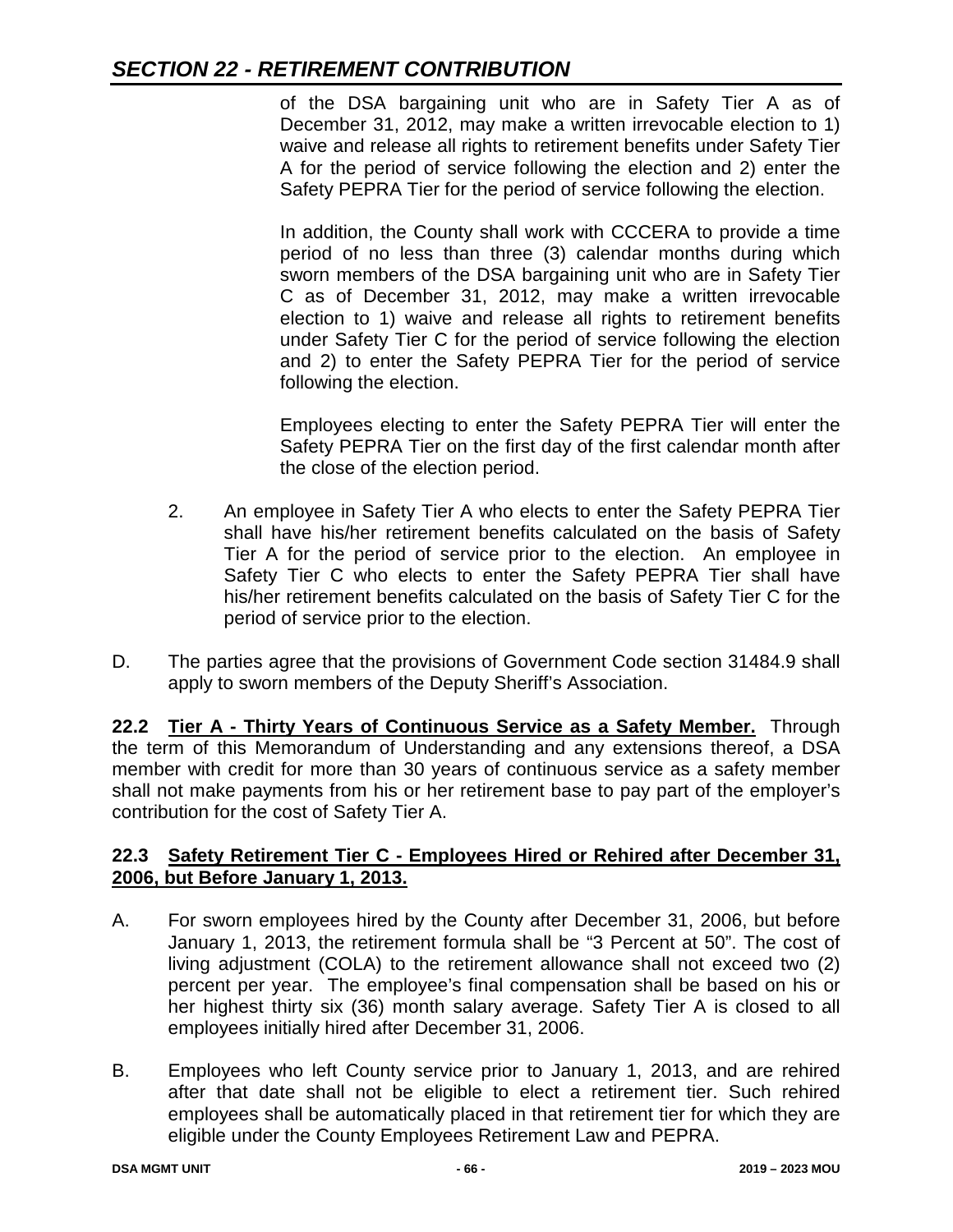C. Safety Tier C is closed to all employees initially hired after December 31, 2012, except for those sworn employees who, under PEPRA, do not become New Members of CCCERA.

#### **22.4 Safety Retirement Benefit – Sworn Employees who become New Members of CCCERA on or after January 1, 2013.**

- A. For sworn employees who, under PEPRA, become Safety New Members of the Contra Costa County Employee Retirement Association (CCCERA) on or after January 1, 2013, retirement benefits are governed by the California Public Employees Pension Reform Act of 2013 (PEPRA), (Chapters 296, 297, Statutes of 2012). To the extent this Agreement conflicts with any provision of PEPRA, PEPRA will govern.
- B. PEPRA Safety Option Plan Two (2.7% @ 57) applies to these employees who, under PEPRA, become New Members of CCCERA. For these employees, the cost of living adjustment to the retirement allowance will not exceed two percent (2%) per year, and the cost of living adjustment will be banked.

#### **22.5 Retirement Benefit - Non-Sworn Employees who become New Members of CCCERA on or After January 1, 2013.**

- A. For non-sworn employees who, under PEPRA, become New Members of the Contra Costa County Employees Retirement Association (CCCERA) on or after January 1, 2013, retirement benefits are governed by the California Public Employees Pension Reform Act of 2013 (PEPRA), (Chapters 296, 297, Statutes of 2012). To the extent this Agreement conflicts with any provision of PEPRA, PEPRA will govern.
- B. For employees hired by the County after June 30, 2013, who, under PEPRA, become New Members of CCCERA the cost of living adjustment to the retirement allowance will not exceed two percent (2%) per year, and the cost of living adjustment will be banked.
- C. For employees who, under PEPRA, become New Members of CCCERA, the disability provisions are the same as the current Tier III disability provisions.
- D. The County will seek legislation amending the County Employees Retirement Law of 1937 to clarify that the current Tier III disability provisions apply to nonsworn employees who, under PEPRA, become New Members of CCCERA. The Union must support the legislation, in addition to the County, by calling and sending a letter (on Union letterhead) in support of the bill to the state legislator sponsoring the bill, on or before the date specified by the County. In addition, if requested by the County, the Union must testify in support of the bill before the state legislative committees considering the bill.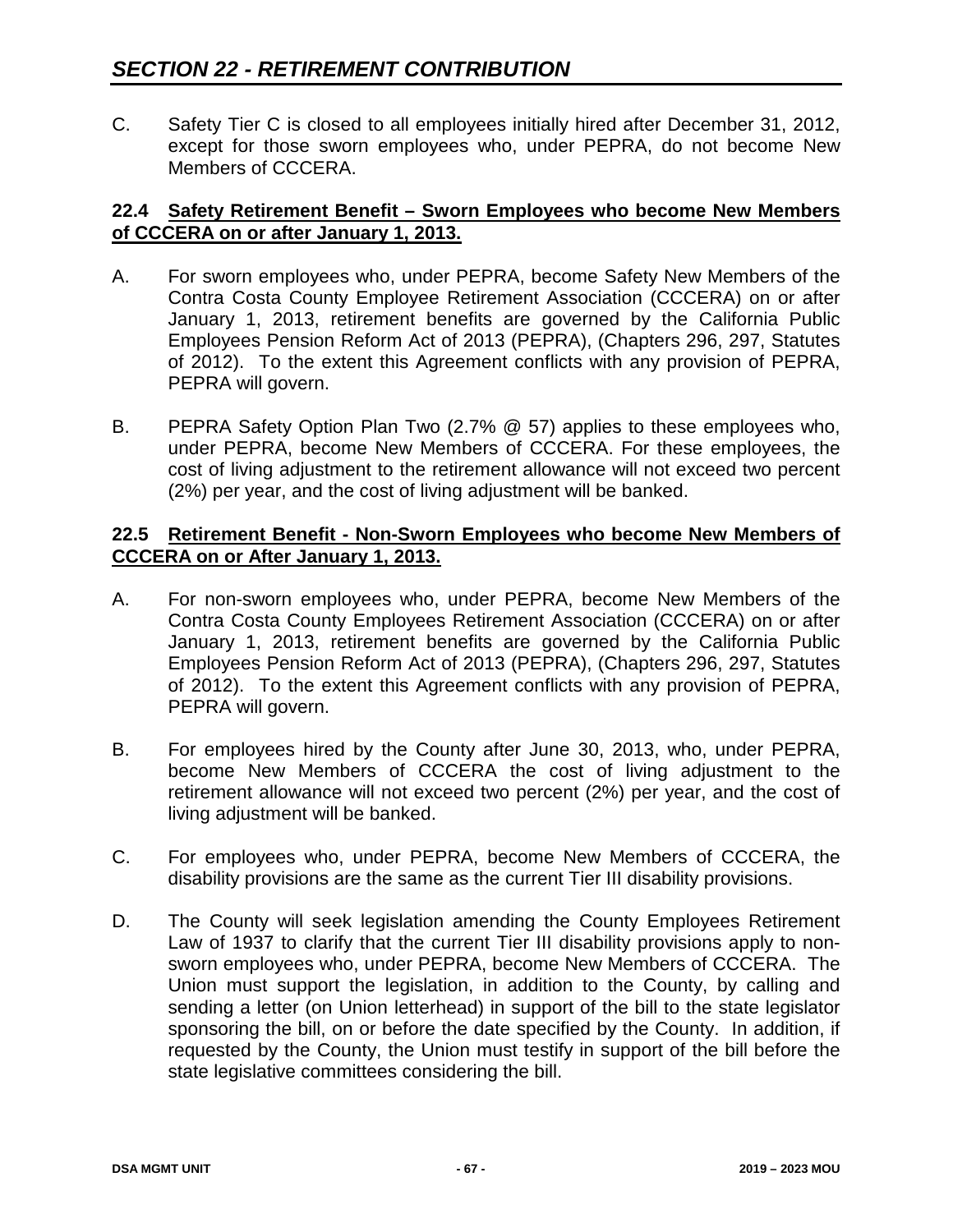# *SECTION 24 - MILEAGE*

#### **SECTION 23 - SAFETY**

The County shall expend every effort to see to it that the work performed under the terms and conditions of this MOU is performed with a maximum degree of safety consistent with the requirement to conduct efficient operations.

#### **SECTION 24 - MILEAGE**

Mileage allowance for the use of personal vehicles on County business shall be paid according to the rates allowed by the Internal Revenue Service and shall be adjusted to reflect changes in this rate on the date it becomes effective or the first of the month following announcement of the changed rate by the Internal Revenue Service, whichever is later.

Commuter Benefit Program. The County will offer employees the option of enrolling in an employee-funded qualified transportation (commuter) benefit program designed to qualify for tax savings under Section 132(f) of title 26 of the Internal Revenue Code, but such savings are not guaranteed. The Commuter Benefit Program will allow employees to set aside pre-tax dollars for qualified transportation expenses to the extent and amount allowed by the Internal Revenue Service. Employees are responsible for paying any account fees charged by the Commuter Benefit administrator. The County does not manage or administer the Commuter Benefit Program.

#### **SECTION 25 - PAY WARRANT ERRORS**

If an employee receives a pay warrant which has an error in the amount of compensation to be received and if this error occurred as a result of a mistake by the Auditor-Controller's Department, it is the policy of the Auditor-Controller's department that the error will be corrected and a new warrant issued within forty-eight (48) hours, exclusive of Saturdays, Sundays and holidays from the time the department is made aware of and verifies that the pay warrant is in error.

Pay errors discovered by the County found in employee pay shall be corrected as soon as possible as to current pay rate but that no recovery of either overpayments or underpayments to an employee shall be made retroactively except for the six (6) month period immediately preceding discovery of the pay error. This provision shall apply regardless of whether the error was made by the employee, the appointing authority or designee, the Director of Human Resources or designee, or the Auditor-Controller or designee. Recovery of fraudulently accrued over or underpayments are excluded from this section for both parties.

When the County notifies an employee of an overpayment and proposed repayment schedule and the employee wishes to meet with the County, a meeting will be held at which time a repayment schedule, which will be no longer than three (3) times the length of time the overpayment occurred, shall be determined.

If requested by the employee, an Association representative may be present at the meeting with management to discuss a repayment schedule.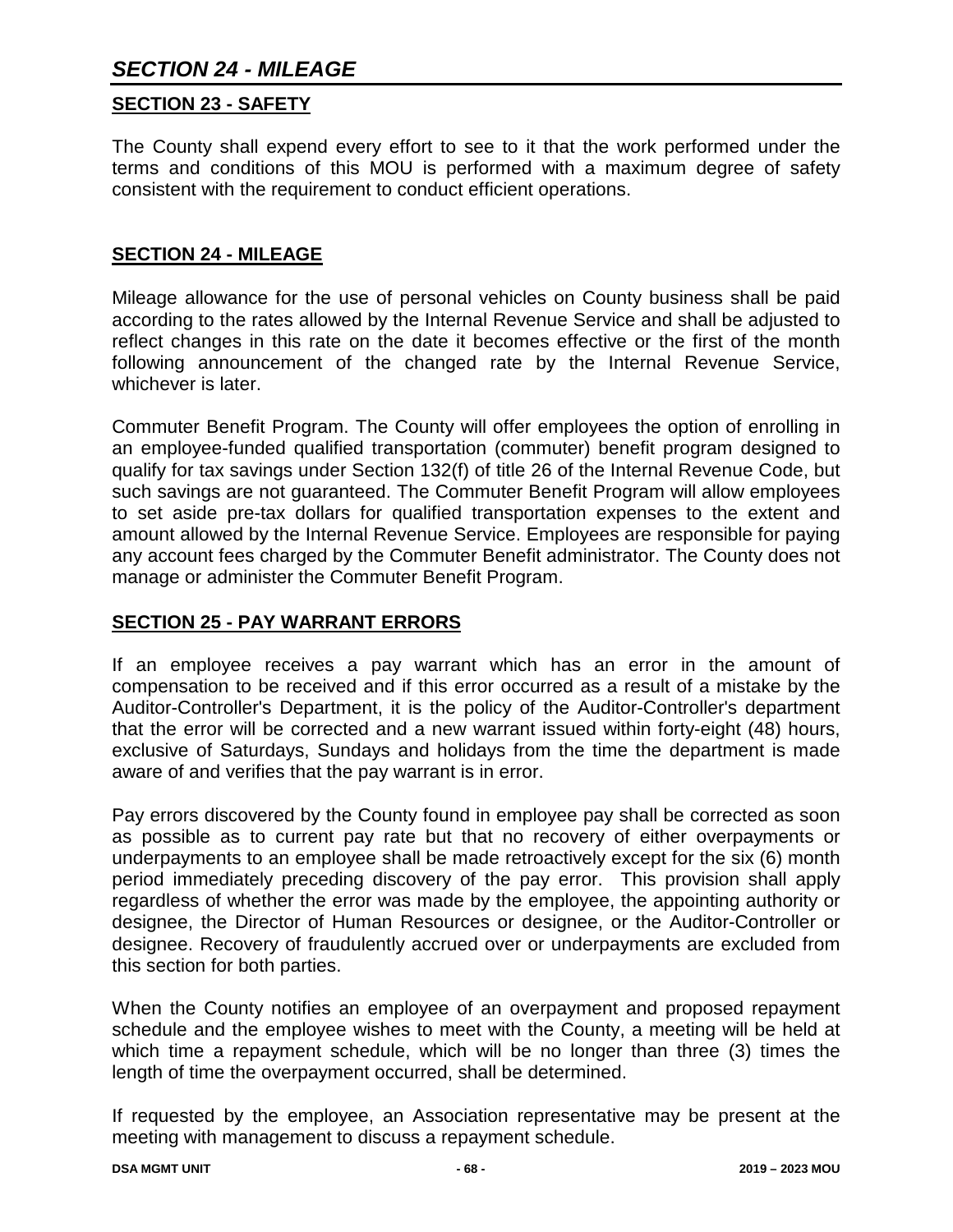### **SECTION 26 - PROVISIONAL APPOINTMENT**

Whenever an appointing authority makes a request for personnel to fill a position in a class for which no reemployment or employment list is available, or in a class for which no eligible or insufficient eligibles to complete the certification will accept appointment to the position, the Director of Human Resources may authorize the appointing authority to appoint any person who possesses the minimum qualifications for the class as set forth in the class specifications, provided that the names of eligibles available and the names of persons who have indicated their intention to take the next examination for the class shall be referred to the appointing authority at the time authorization is issued.

In no case shall a permanent position be filled by a provisional appointment for a period exceeding six (6) calendar months except under the following conditions:

- a. If an examination has been announced for the class and recruitment of applicants is in process, the Director of Human Resources may authorize a continuation of provisional appointments until an eligible list is established.
- b. In case of a provisional appointment to a permanent position vacated by a leave of absence, such provisional appointment may be continued for the duration of said leave.

A provisional appointment shall be terminated within thirty (30) days after the date of certification of eligibles from an appropriate eligible list.

All decisions of the Director of Human Resources relative to provisional appointments are final.

Before filling a position by a provisional appointment, the appointing authority shall post notice and shall consider current qualified employees for the appointment. Only if there are insufficient internal applicants to constitute a full certification may the appointing authority consider applicants from outside County service.

## **SECTION 27 - PERSONNEL FILES**

An employee shall have the right to inspect and review any official record(s) relating to his or her performance as an employee or to a grievance concerning the employee which is kept or maintained by the County in the employee's personnel file in the Human Resources Department or in the employee's personnel file in their department. The contents of such records shall be made available to the employee for inspection and review at reasonable intervals during the regular business hours of the County.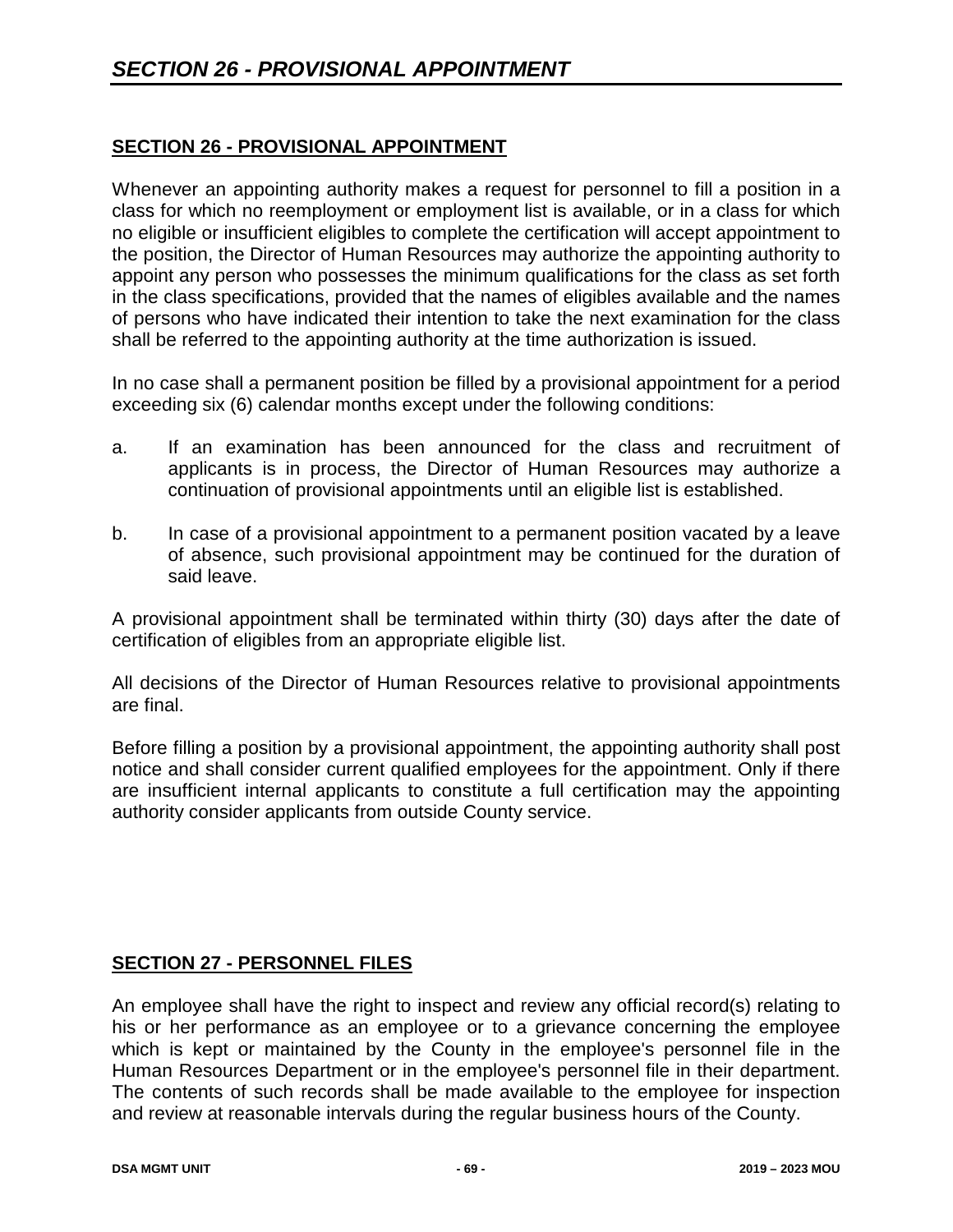# *SECTION 28 - SERVICE AWARDS*

The County shall provide an opportunity for the employee to respond in writing to any information which is in the employee's personnel file about which he or she disagrees. Such response shall become a permanent part of the employee's personnel record. The employee shall be responsible for providing the written responses to be included as part of the employee's official personnel file. This section does not apply to the records of an employee relating to the investigation of a possible criminal offense, medical records and information or letters of reference.

All documents pertaining to disciplinary actions shall be placed in an official personnel file maintained by the Human Resources Department or in an official personnel file maintained by their department. Copies of written reprimands or memoranda pertaining to an employee's unsatisfactory performance which are to be placed in the employee's personnel file shall be given to an employee who shall have the right to respond in writing to said documents. Copies of letters of commendation which are to be placed in the employee's personnel file will be given to the employee. Employees have the right to review their official personnel files which are maintained in the Human Resources Department or by their department. In a case involving a grievance or disciplinary action, the employee's designated representative may also review his or her personnel file with specific written authorization from the employee.

The Association will be given a list of all types of personnel files maintained by the Sheriff.

## **SECTION 28 - SERVICE AWARDS**

The County shall continue its present policy with respect to service awards including time off; provided, however, that the type of award given shall be at the sole discretion of the County.

The following procedures shall apply with respect to service awards:

- a. Presentation Before the Board of Supervisors. An employee with twenty (20) or more years of service may go before the Board of Supervisors to receive his/her Service Award. When requested by a department, the Human Resources Department will make arrangements for the presentation ceremony before the Board of Supervisors and notify the department as to the time and date of the Board meeting.
- b. Service Award Day Off. Employees with fifteen (15) or more years of service are entitled to take a day off with pay at each five (5) year anniversary.

## **SECTION 29 - REIMBURSEMENT FOR MEAL EXPENSES & CHARGE FOR DETENTION DIVISION MEALS**

**29.1 Reimbursement for Meal Expenses.** Employees shall be reimbursed for meal expenses under the following circumstances and in the amount specified: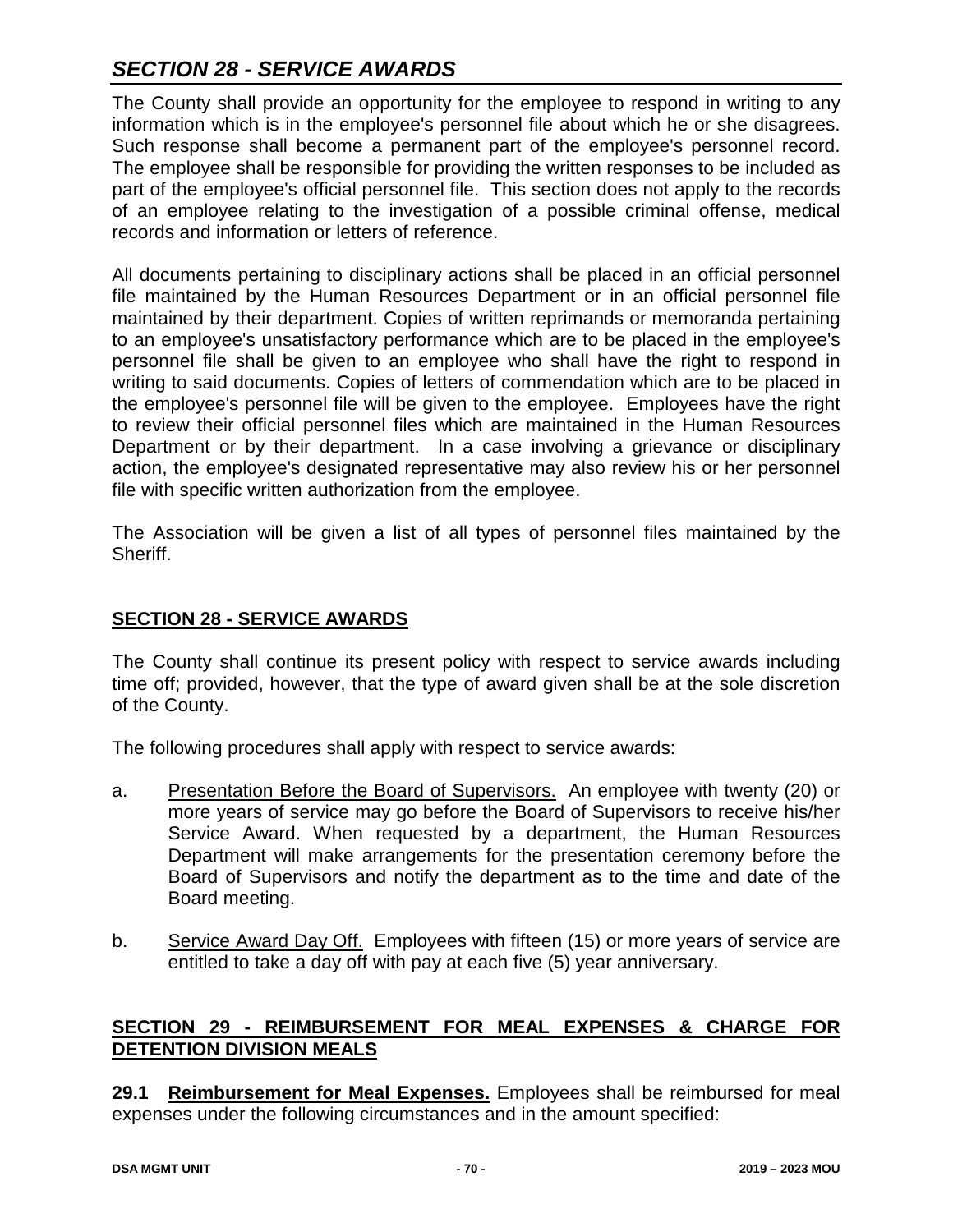# *SECTION 30 - COMPENSATION FOR LOSS OR DAMAGE TO PERSONAL PROPERTY*

- a. When the employee is required to be out of his/her regular or normal work area during a meal hour because of a particular work assignment and with prior approval of the department head or his designee.
- b. When the employee is required to stay over to attend consecutive or continuing afternoon and night sessions of a board or commission.
- c. When the employee is required to incur expenses as host for official guests of the County, work as members of examining boards, official visitors, and speakers or honored guests at banquets or other official functions.

Meal costs will be reimbursed only when eaten away from home or away from the facility in the case of employees at 24-hour institutions.

Procedures and definitions relative to reimbursement for meal expenses shall be in accordance with the Administrative Bulletin on Expense Reimbursement.

**29.2 Charge for Detention Division Meals.** Personnel represented by the DSA and permanently assigned to the Detention Division will have fifteen dollars (\$15) per month deducted from their pay checks in exchange for meals provided by the Department. The employee may choose not to eat facility food. In that case no fees will be deducted.

### **SECTION 30 - COMPENSATION FOR LOSS OR DAMAGE TO PERSONAL PROPERTY**

**30.1 Conditions.** The loss or damage to personal property of employees is subject to reimbursement under the following conditions:

- a. The loss or damage must result from an event which is not normally encountered or anticipated on the job and which is not subject to the control of the employee.
- b. Ordinary wear and tear of personal property used on the job is not compensated.
- c. Employee tools or equipment provided without the express approval of the department head and automobiles are excluded from reimbursement.
- d. The loss or damage must have occurred in the line of duty.
- e. The loss or damage was not a result of negligence or lack of proper care by the employee.
- f. The personal property was necessarily worn or carried by the employee in order to adequately fulfill the duties and requirements of the job.
- g. The loss or damage to an employee's dentures or other prosthetic devices did not occur simultaneously with a job connected injury covered by Workers' Compensation.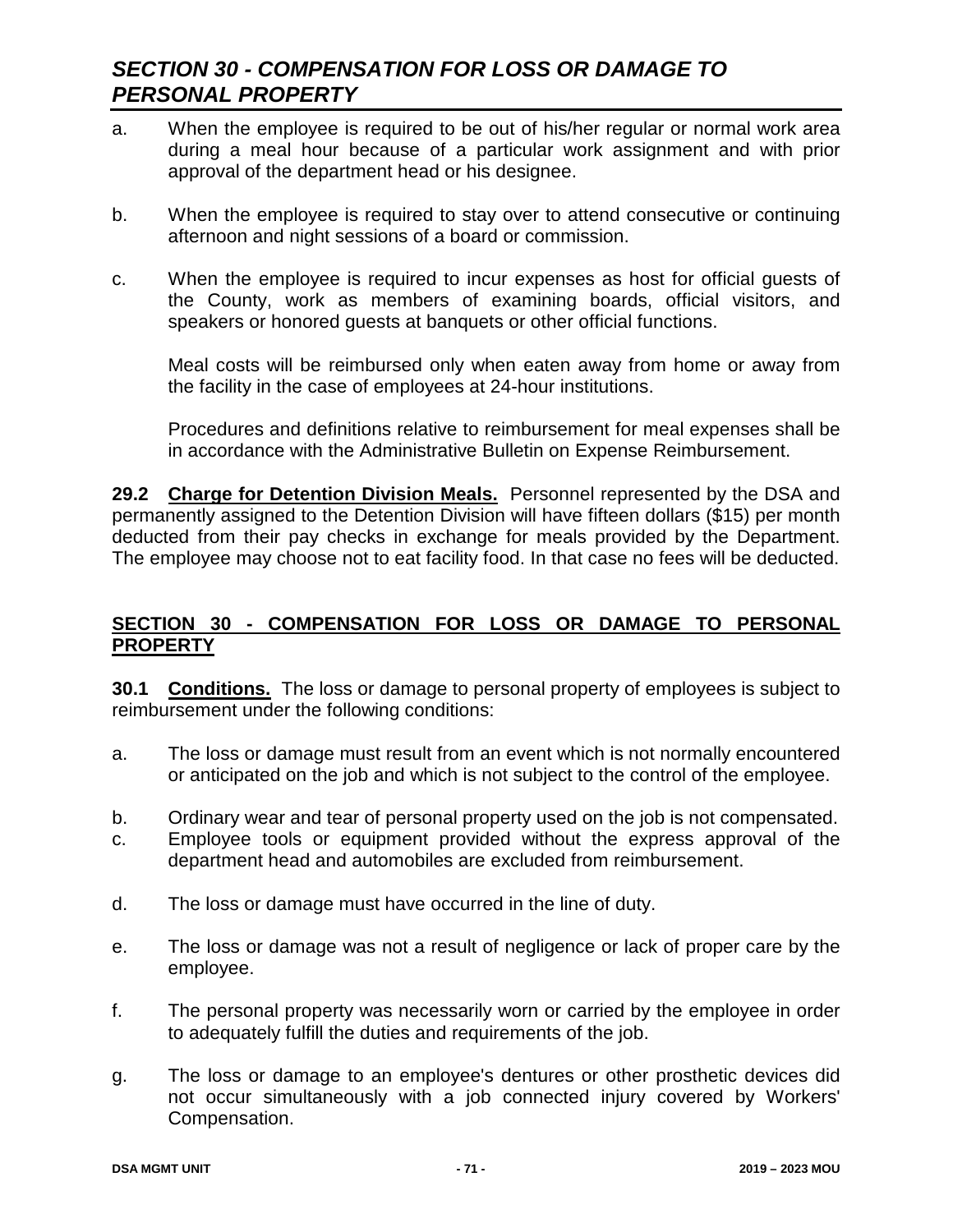- h. The amount of reimbursement shall be limited to the actual cost to repair damages. Reimbursement for items damaged beyond repair shall be limited to the actual value of the item at the time of loss or damage but not more than the original cost.
- I. The burden of proof of loss rests with the employee.
- j. Claims for reimbursement must be processed in accordance with the Administrative Bulletin on Compensation for Loss or Damage to Personal Property.

**30.2 Policies & Practices.** The employer will continue its present policies and practices with regard to loss or damage to personal property. This MOU provision does not constitute a waiver by the DSA or an affected employee to litigate in court the legality of portions of the policies dealing with limiting reimbursement because of alleged employee negligence or wrongdoing.

### **SECTION 31 - UNFAIR LABOR PRACTICE**

Either the County or the Association may file an unfair labor practice as defined in Chapter 34-22 of the Board of Supervisors Resolution 81/1165 against the other. Allegations of an unfair labor practice, if not resolved in discussions between the parties, shall be heard by a mutually agreed upon impartial third party.

#### **SECTION 32 - LENGTH OF SERVICE DEFINITION (for service awards and vacation accruals)**

The length of service credits of each employee of the County shall date from the beginning of the last period of continuous County employment (including temporary, provisional, and permanent status, and absences on approved leave of absence). When an employee separates from a permanent position in good standing and within two (2) years is reemployed in a permanent County position, or is reemployed in a permanent County position from a layoff list within the period of layoff eligibility, service credits shall include all credits accumulated at time of separation, but shall not include the period of separation. The Director of Human Resources shall determine these matters based on the employee status records in the Human Resources Department.

#### **SECTION 33 - UNIFORM ALLOWANCE/S.W.A.T. UNIFORM**

**33.1 Uniform Allowance.** Effective January 1, 2007, employees eligible for the uniform allowance will receive a total of eight hundred seventy-two dollars (\$872) per year. Uniform allowance is paid for the purchase of uniforms and the cleaning and maintenance of uniforms and equipment.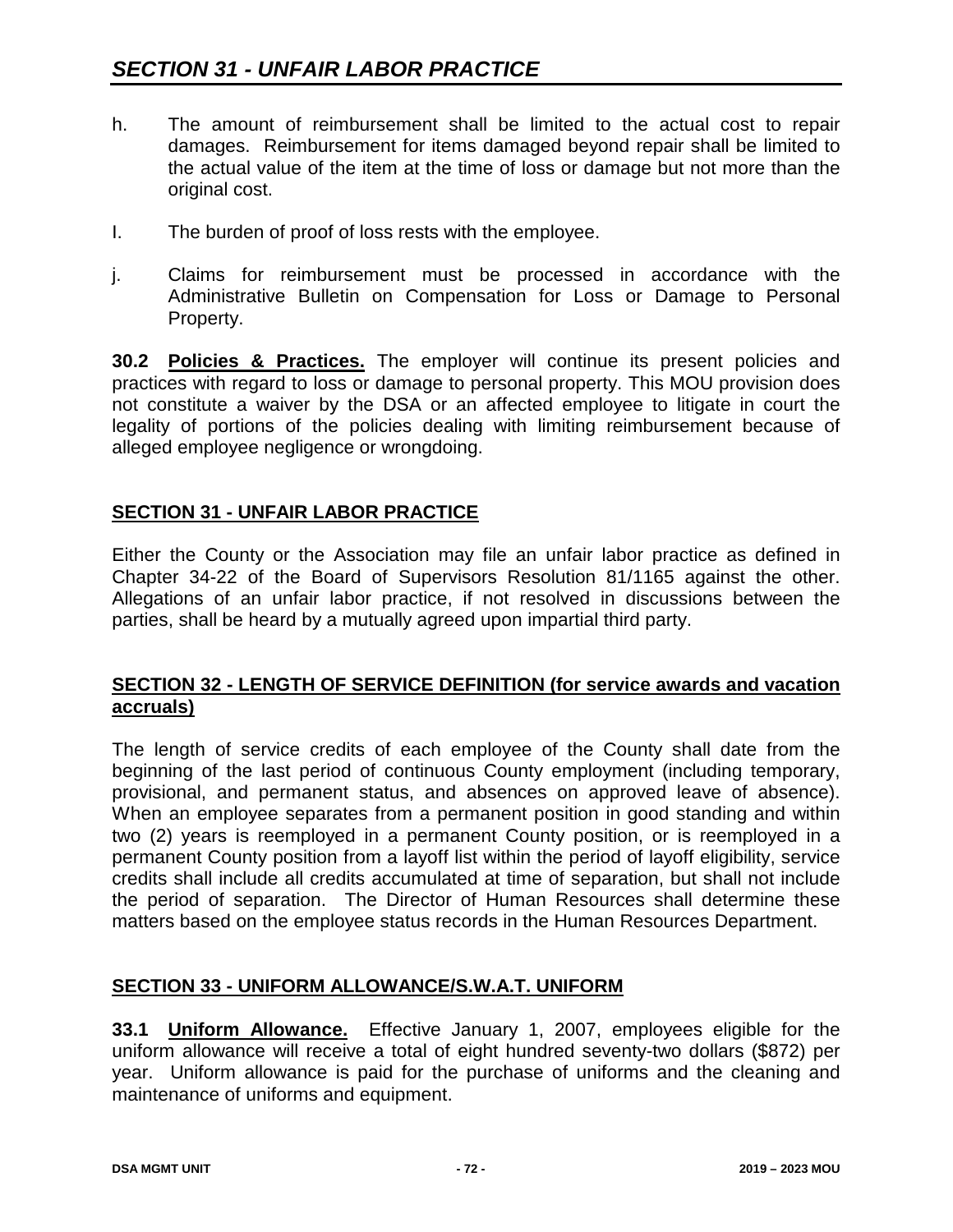# *SECTION 35 - CRITICAL INCIDENT*

**33.2 Uniform Allowance Method of Payment.** Employees who are eligible for the uniform allowance will receive such allowance included in their monthly pay warrants.

**33.3 S.W.A.T. Uniform.** The department shall provide all employees accepted into S.W.A.T. with the necessary uniform and equipment.

### **SECTION 34 - PEACE OFFICER TRAINING INCENTIVE PROGRAM**

**34.1 Management/Executive P.O.S.T. Certificate.** Provisions of Section 17 - Peace Officer Training of the County Salary Regulations are in effect for incumbents in the classes of Captain and Sheriff's Chief of Forensic Services as follows:

- a. A permanent career incentive allowance of two and one-half percent (2.5%) monthly base pay shall be awarded for the possession of a Management and/or Executive P.O.S.T. Certificate and possession of an approved Baccalaureate Degree.
- b. A permanent career incentive allowance of five percent (5%) monthly base pay shall be awarded for the possession of a Management and/or Executive P.O.S.T. Certificate and possession of an approved Master's Degree.

**34.2 Advanced P.O.S.T. Certificate.** Provisions of Section 17 Peace Officer Training of the County Salary Regulations are in effect for incumbents in the classes of Lieutenant (6XHA), Administrative Lieutenant (6XHB) and Deputy Sheriff Forensic Manager (6DGA) as follows:

- a. A permanent career incentive allowance of two and one-half percent (2.5%) monthly base pay shall be awarded for the possession of an Advanced P.O.S.T. Certificate and possession of an approved Baccalaureate Degree. Effective April 1, 2002, Lieutenants will be eligible to receive an additional two and one-half percent (2.5%) of monthly base pay for the possession of an Advanced P.O.S.T. Certificate.
- b. A permanent career incentive allowance of five percent (5%) monthly base pay shall be awarded for the possession of an Advanced P.O.S.T. Certificate and possession of an approved Master's Degree.

**34.3 Intermediate P.O.S.T. Certificate.** Effective January 1, 2014, permanent fulltime employees in the classifications of Lieutenant (6XHA), Administrative Lieutenant (6XHB), and Captain (6XDA) in the Sheriff's Department will receive a career incentive allowance of two and one-half percent (2.5%) of base pay per month for the possession of a valid intermediate P.O.S.T. certificate.

## **SECTION 35 - CRITICAL INCIDENT**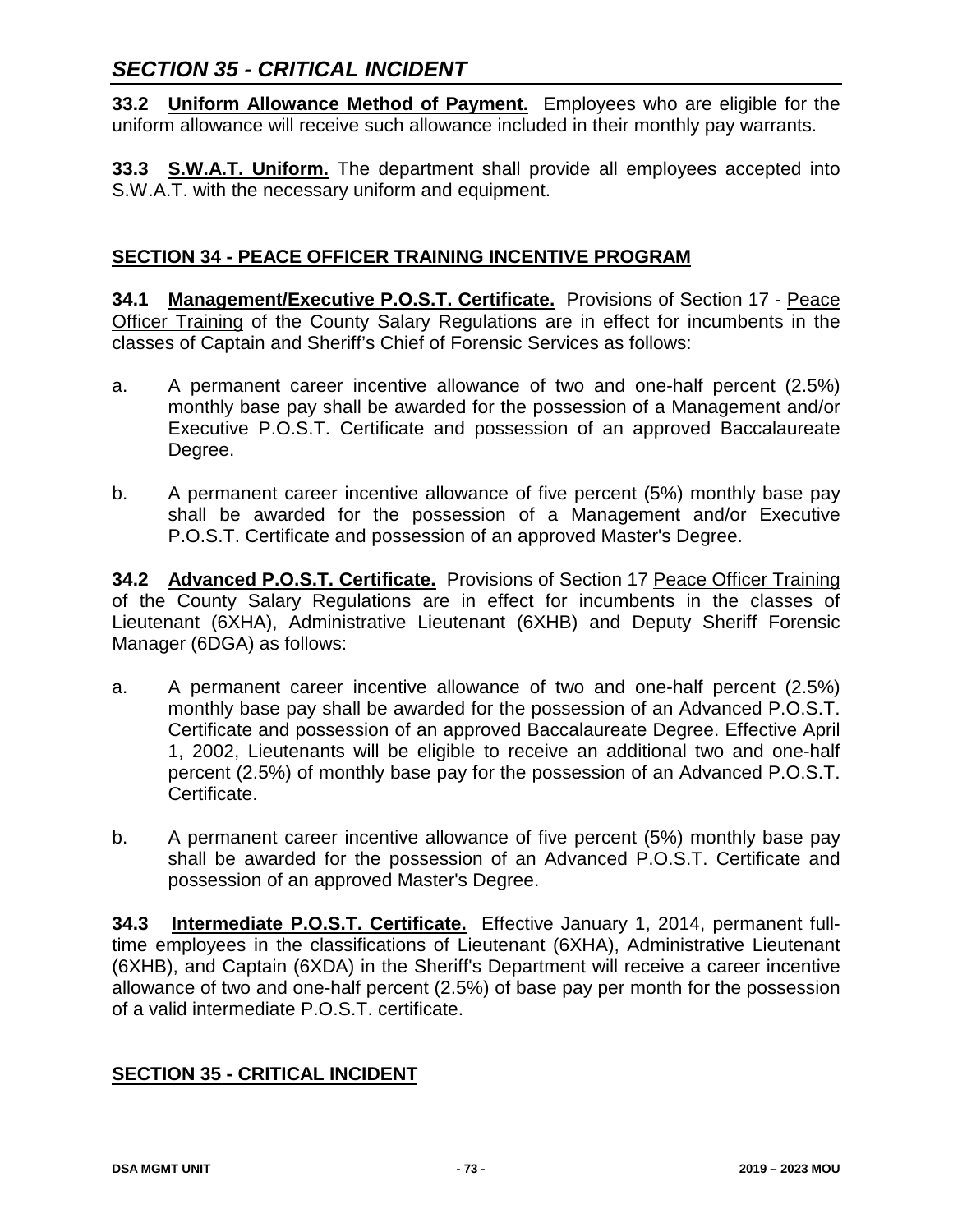# *SECTION 37 - ADOPTION*

In the event the act or omission of a sworn officer causes the death or serious injury of another person, the officer's Division Commander shall place the employee on Administrative Leave (with pay) for the forty-eight (48) hours immediately following the incident.

### **SECTION 36 – DISPATCH REOPENER**

The parties agree to reopen those provisions of this M.O.U. pertaining to the terms and conditions of employment for the Sheriff's Communication Center Director classification in the event of a consolidation of Sheriff Dispatch operations with Fire Dispatch operations.

### **SECTION 37 - ADOPTION**

The provisions of this MOU shall be made applicable on the dates indicated and upon approval by the Board of Supervisors. Resolutions and Ordinances, where necessary, shall be prepared and adopted in order to implement these provisions. It is understood that where it is determined that an Ordinance is required to implement any of the foregoing provisions, said provisions shall become effective upon the first day of the month following thirty (30) days after such Ordinance is adopted.

## **SECTION 38 - SCOPE OF AGREEMENT & SEVERABILITY OF PROVISIONS**

**38.1 Scope of Agreement.** Except as otherwise specifically provided herein, this MOU fully and completely incorporates the understanding of the parties hereto and constitutes the sole and entire agreement between the parties in any and all matters subject to meet and confer. Neither party shall, during the term of this MOU, demand any change herein, provided that nothing herein shall prohibit the parties from changing the terms of this MOU by mutual agreement. Any past side letters or any other agreements that are not incorporated into or attached to this MOU are deemed expired upon approval of this MOU by the Board of Supervisors.

The Union understands and agrees that the County is not obligated to meet and confer regarding wages, hours or conditions of employment during the term of this extended agreement, except as otherwise required by law.

**38.2 Severability of Provisions.** Should any section, clause or provision of this MOU be declared illegal, unlawful or unenforceable, by final judgment of a court of competent jurisdiction, such invalidation of such section, clause or provision shall not invalidate the remaining portions hereof, and such remaining portions shall remain in full force and effect for the duration of this MOU.

**38.3 Personnel Management Regulations.** Where a specific provision contained in a section of this MOU conflicts with a specific provision contained in a section of the Personnel Management Regulations, the provision of this MOU shall prevail. It is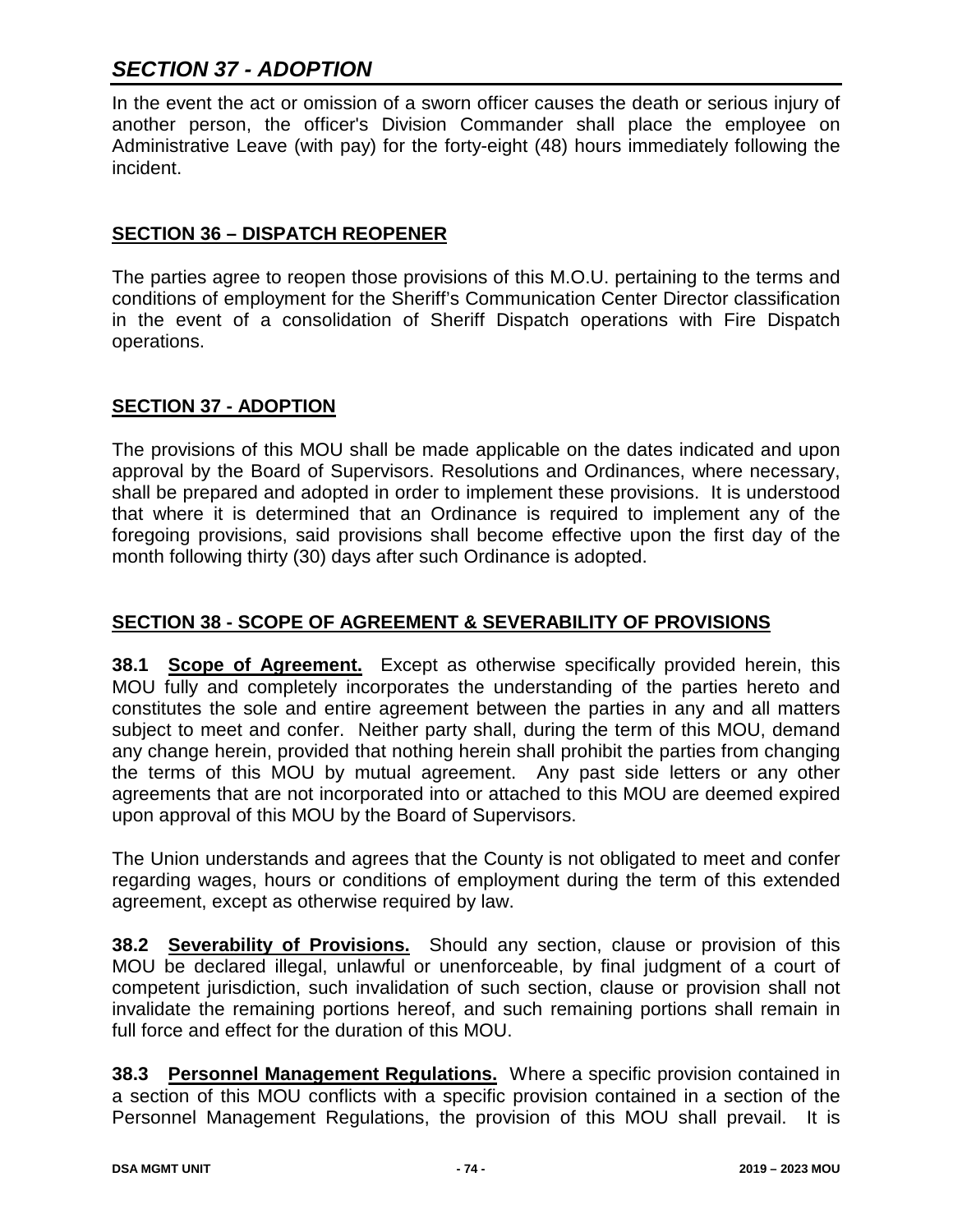# *SECTION 38 - SCOPE OF AGREEMENT & SEVERABILITY OF PROVISIONS*

recognized, however, that certain provisions of the Personnel Management Regulations may be supplementary to the provisions of this MOU or deal with matters not within the scope of representation and as such remain in full force and effect.

**38.4 Duration of Agreement.** This Agreement shall continue in full force and effect from July 1, 2019 to and including June 30, 2023.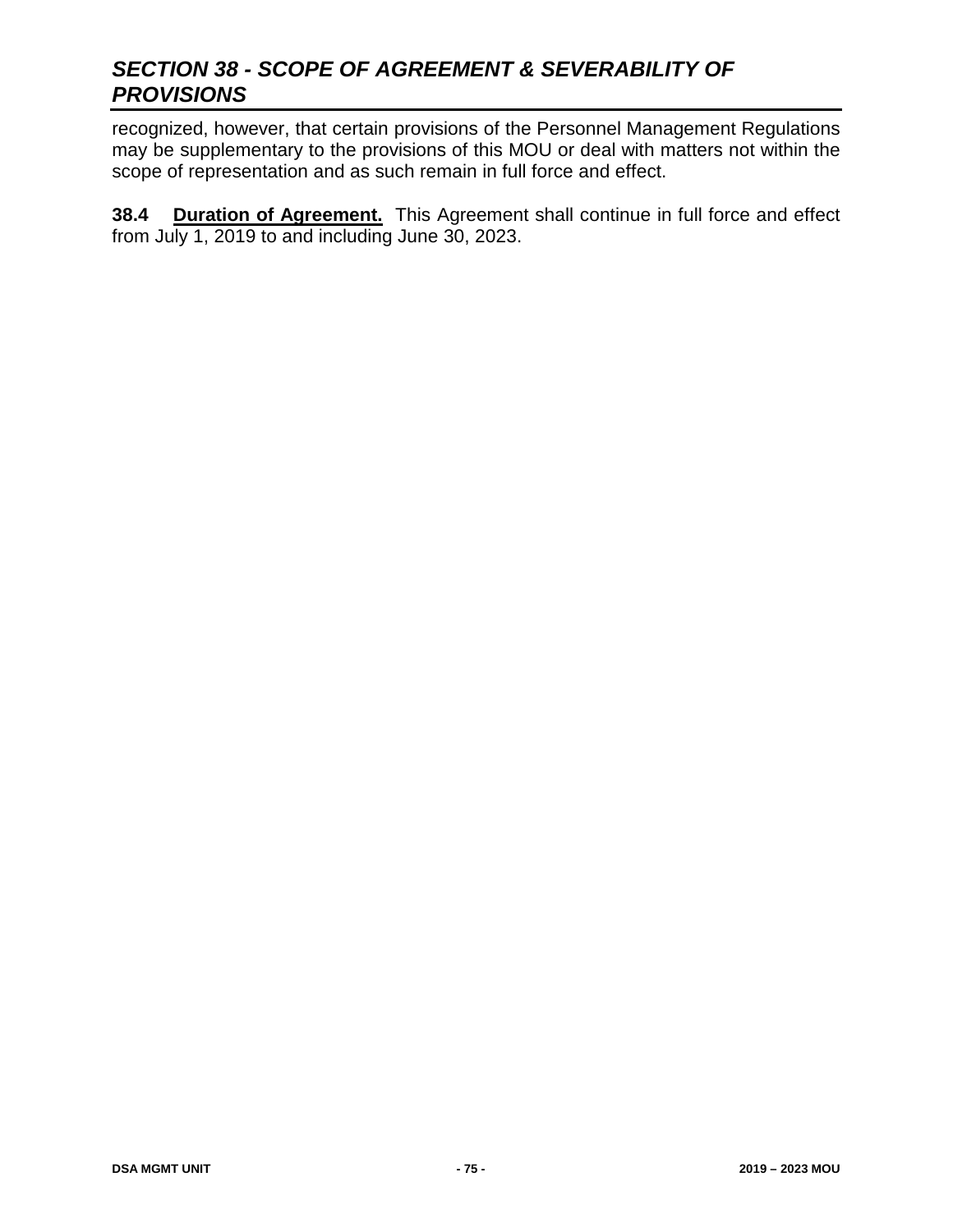# **DEPUTY SHERIFFS ASSOCIATION MANAGEMENT UNIT**

# **ATTACHMENT**

**A. CLASS AND SALARY LISTING**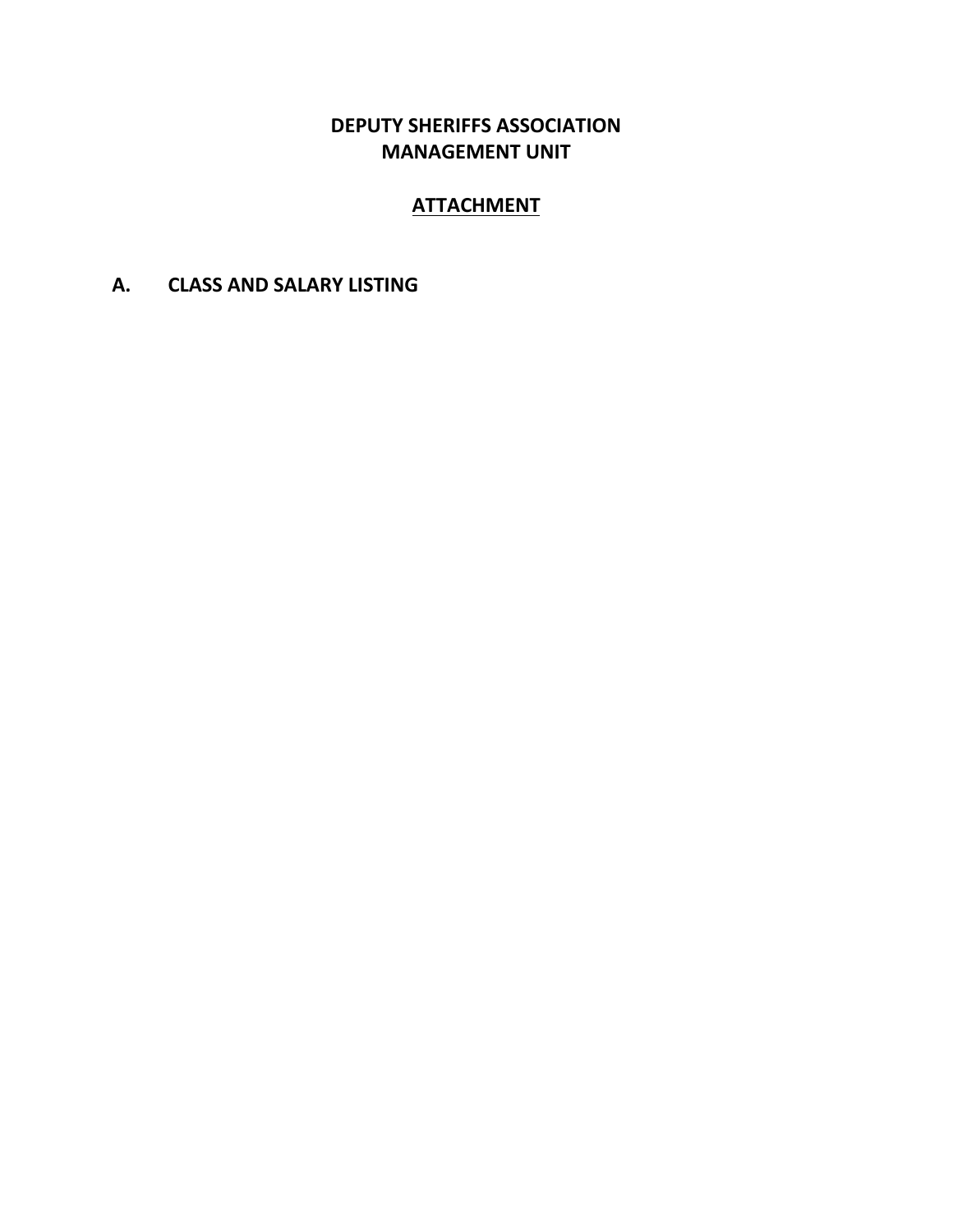## **ATTACHMENT A**

### **DEPUTYSHERIFFS ASSOCIATION MANAGEMENT UNIT CLASS AND SALARY LISTING**

### **Effective 7/1/2019**

|             |                                                |                                                | <b>Salary Range</b> |             |
|-------------|------------------------------------------------|------------------------------------------------|---------------------|-------------|
| Job<br>Code | <b>Classification</b>                          | <b>Flex Staff</b><br>$(F)$ / Deep<br>Class (D) | From                | To          |
| 6XHB        | Administrative Lieutenant**                    |                                                | \$9,804.79          | \$12,513.67 |
| 6XDA        | Captain**                                      |                                                | \$11,556.33         | \$14,749.13 |
| 6DGA        | Deputy Sheriff-Forensic Manager**              |                                                | \$10,363.80         | \$13,227.12 |
| 6XHA        | Lieutenant**                                   |                                                | \$9,804.79          | \$12,513.67 |
| 6DDB        | Sheriff's Chief of Forensic Services**         |                                                | \$12,130.82         | \$15,482.35 |
| 64NC        | <b>Sheriff's Communication Center Director</b> |                                                | \$7,543.26          | \$9,168.88  |
| 64VA        | <b>Sheriff's Crime Analyst</b>                 |                                                | \$5,750.91          | \$6,990.27  |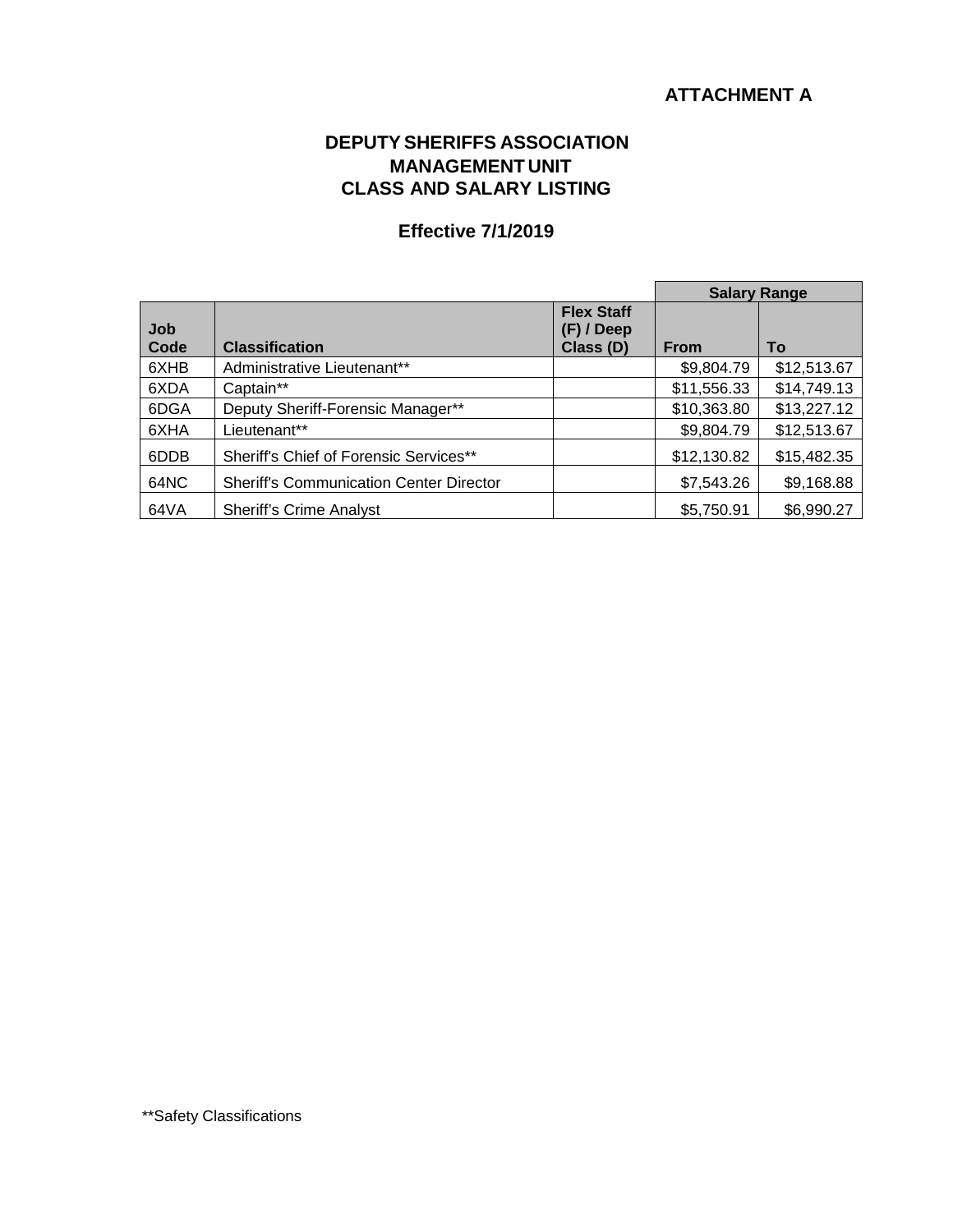## **DEPUTY SHERIFFS ASSOCIATION MANAGEMENT UNIT**

# **SUBJECT INDEX**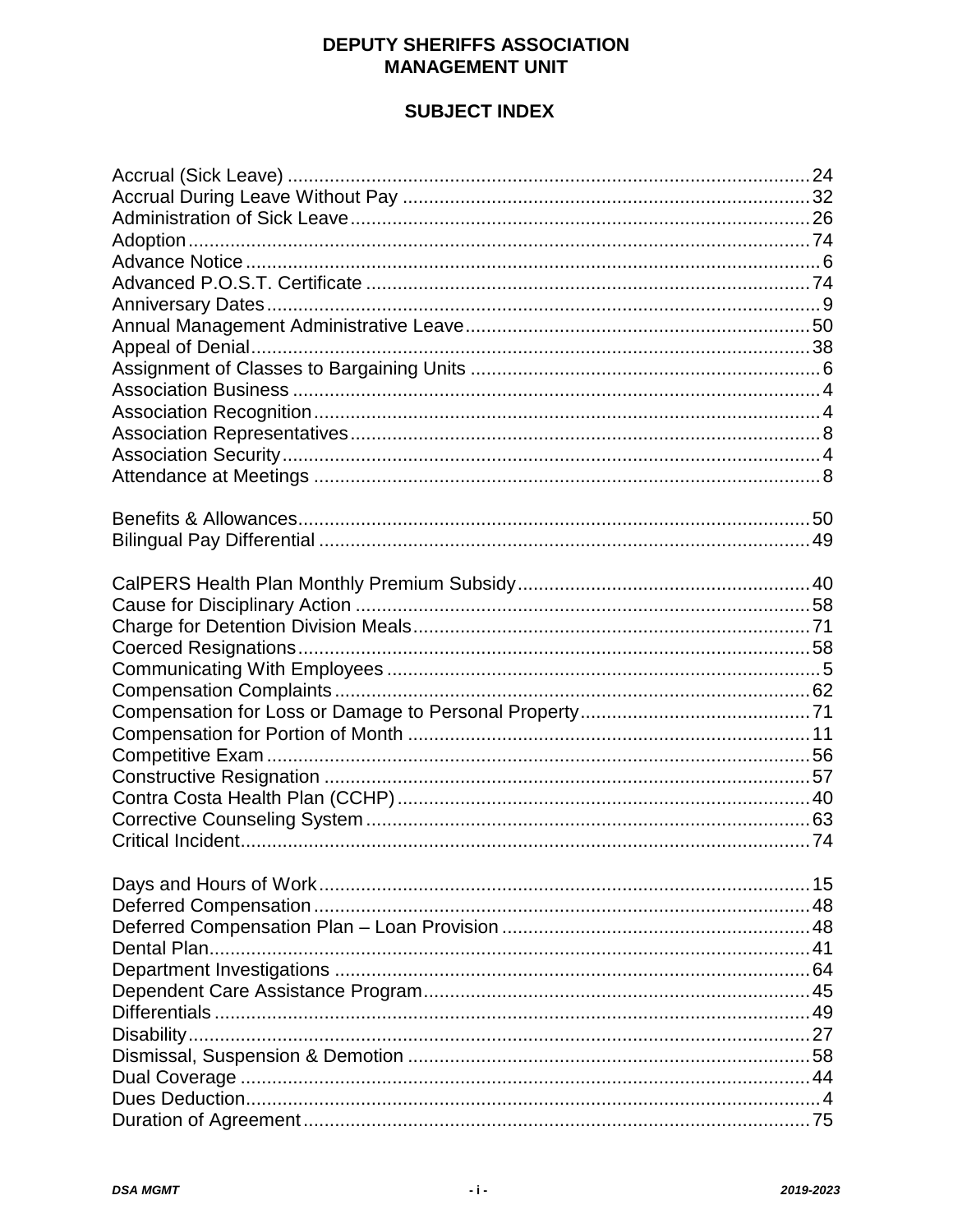| Family and Medical Leave Act (FMLA) and/or California Family Rights Act (CFRA) 33 |  |
|-----------------------------------------------------------------------------------|--|
| General Terms & Conditions of Employment/Management Benefits 48                   |  |
|                                                                                   |  |
|                                                                                   |  |
|                                                                                   |  |
| Length of Service Definition (for service awards and vacation accruals) 72        |  |
|                                                                                   |  |
|                                                                                   |  |
|                                                                                   |  |
|                                                                                   |  |